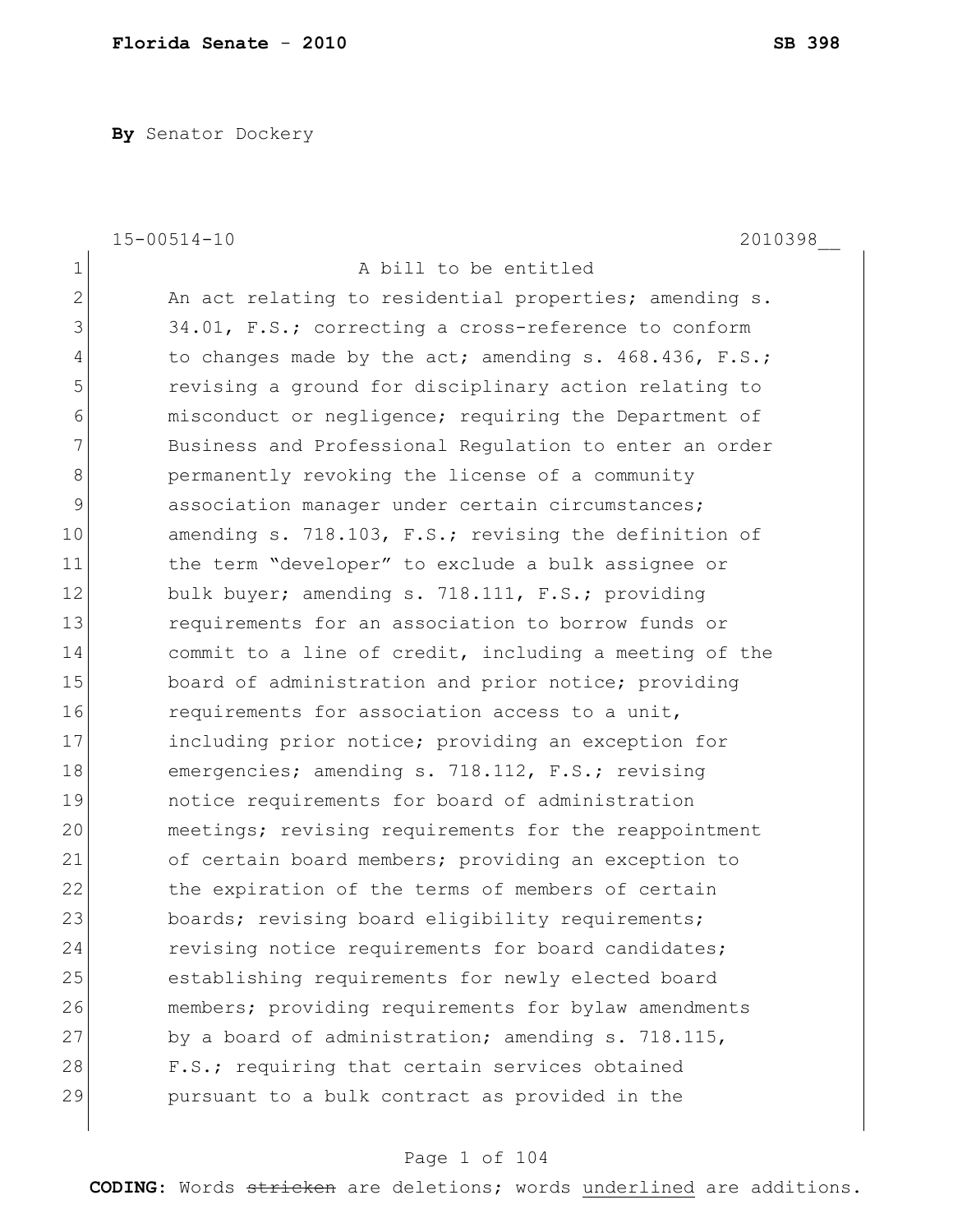15-00514-10 2010398\_\_ 30 declaration be deemed a common expense; requiring that 31 such contracts contain certain provisions; authorizing 32 the cancellation of certain contracts; amending s. 33 718.116, F.S.; authorizing association demands for 34 assessment payments from tenants of delinquent owners 35 during pendency of a foreclosure action of a 36 condominium unit; providing for notice; providing for 37 credits against rent for assessment payments by 38 tenants; providing for eviction proceedings for 39 nonpayment; providing for effect of provisions on 40 rights and duties of the tenant and association; 41 amending s. 718.1265, F.S.; limiting the exercise of 42 specified special powers under a declared state of 43 emergency unless a certain number of units are 44 rendered uninhabitable by the emergency; amending s. 45 718.301, F.S.; revising conditions under which unit 46 owners other than the developer may elect not less 47 bhan a majority of the members of the board of 48 administration of an association; amending s. 718.303, 49 F.S.; revising provisions relating to levy of fines; 50 providing for suspension of certain rights of access 51 and voting rights under certain circumstances relating 52 to nonpayment of assessments, fines, or other charges 53 payable to the association; amending s. 718.501, F.S.; 54 providing for jurisdiction of the Division of Florida 55 Condominiums, Timeshares, and Mobile Homes of the 56 department to investigate complaints concerning 57 failure to maintain common elements; prohibiting an 58 officer or director from acting as such for a

### Page 2 of 104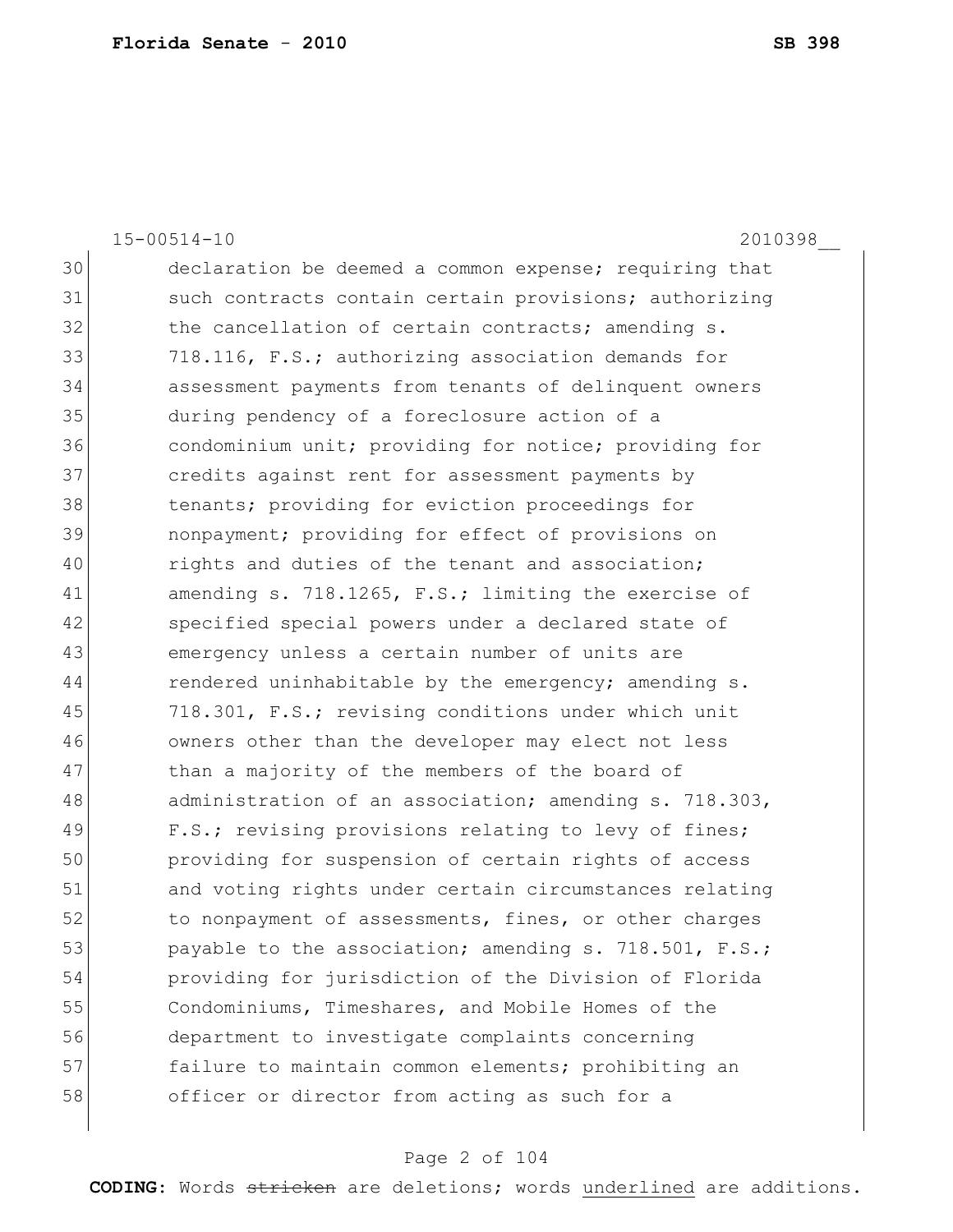|    | $15 - 00514 - 10$<br>2010398                           |
|----|--------------------------------------------------------|
| 59 | specified period after having been found to have       |
| 60 | committed specified violations; providing for payment  |
| 61 | of restitution and costs of investigation and          |
| 62 | prosecution in certain circumstances; amending s.      |
| 63 | 718.5012, F.S.; providing a responsibility of the      |
| 64 | ombudsman to prepare and adopt a "Florida Condominium  |
| 65 | Handbook"; requiring the publishing and updating of    |
| 66 | the handbook to be done in conjunction with the        |
| 67 | division; providing the purpose of the handbook;       |
| 68 | requiring the handbook to be published on the          |
| 69 | ombudsman's Internet website; creating part VII of ch. |
| 70 | 718, F.S., relating to distressed condominium relief;  |
| 71 | creating s. 718.701, F.S.; providing a short title;    |
| 72 | creating s. 718.702, F.S.; providing legislative       |
| 73 | findings and intent; creating s. 718.703, F.S.;        |
| 74 | defining the terms "bulk assignee" and "bulk buyer";   |
| 75 | creating s. 718.704, F.S.; providing for the           |
| 76 | assignment of developer rights to and the assumption   |
| 77 | of developer rights by a bulk assignee; specifying     |
| 78 | liabilities of bulk assignees and bulk buyers;         |
| 79 | providing exceptions; providing additional             |
| 80 | responsibilities of bulk assignees and bulk buyers;    |
| 81 | authorizing certain entities to assign developer       |
| 82 | rights to a bulk assignee; limiting the number of bulk |
| 83 | assignees at any given time; creating s. 718.705,      |
| 84 | F.S.; providing for the transfer of control of a board |
| 85 | of administration; providing effects of such transfer  |
| 86 | on parcels acquired by a bulk assignee; providing      |
| 87 | obligations of a bulk assignee upon the transfer of    |
|    |                                                        |

# Page 3 of 104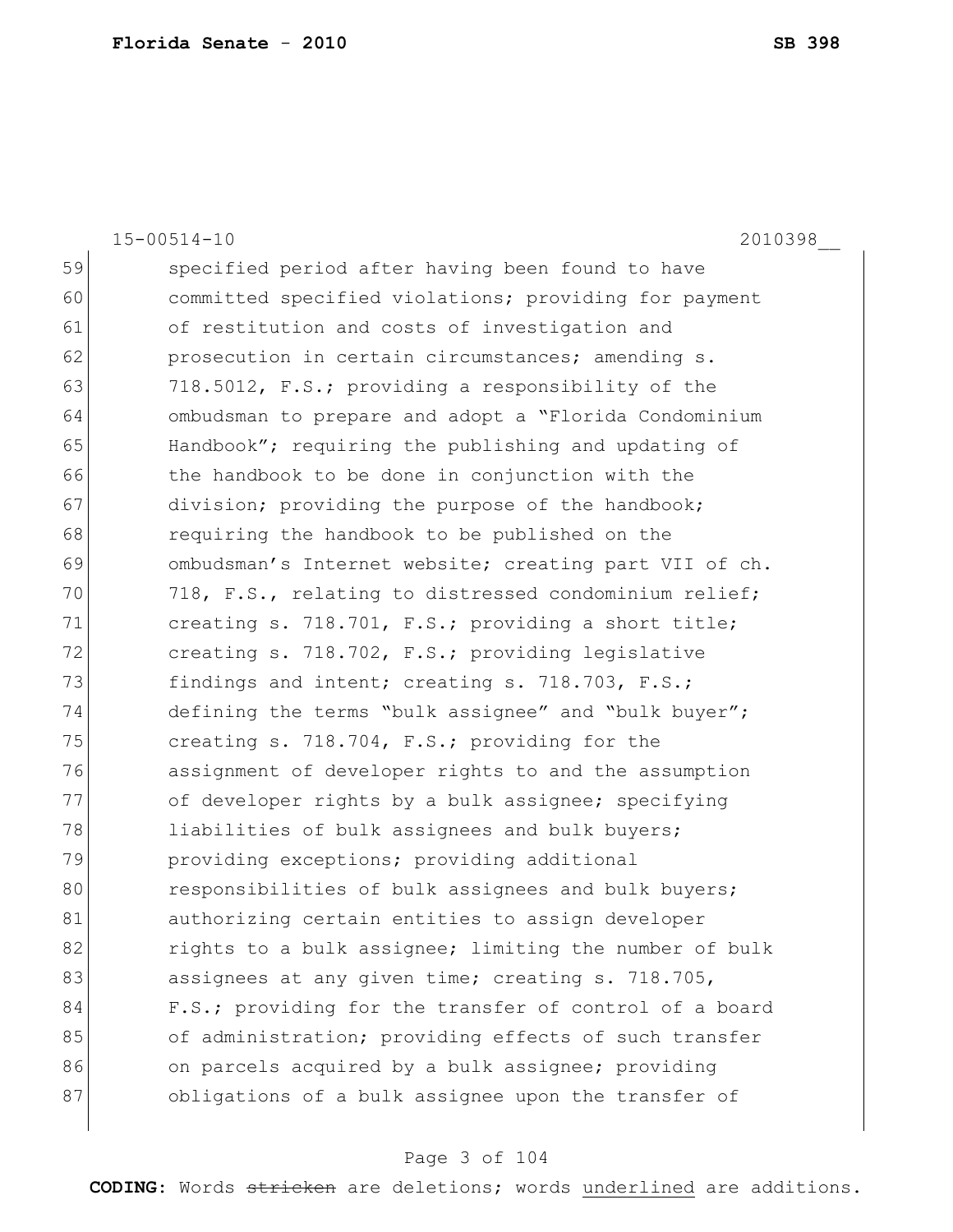15-00514-10 2010398\_\_ 88 control of a board of administration; requiring that a 89 bulk assignee certify certain information in writing; 90 providing for the resolution of a conflict between 91 specified provisions of state law; providing that the 92 failure of a bulk assignee or bulk buyer to comply 93 with specified provisions of state law results in the 94 loss of certain protections and exemptions; creating 95 S. 718.706, F.S.; requiring that a bulk assignee or 96 bulk buyer file certain information with the division 97 before offering any units for sale or lease in excess 98 of a specified term; requiring that a copy of such 99 information be provided to a prospective purchaser; 100 requiring that certain contracts and disclosure 101 statements contain specified statements; requiring 102 that a bulk assignee or bulk buyer comply with certain 103 disclosure requirements; prohibiting a bulk assignee 104 from taking certain actions on behalf of an 105 association while the bulk assignee is in control of 106 the board of administration of the association and 107 requiring that such bulk assignee comply with certain 108 requirements; requiring that a bulk assignee or bulk 109 buyer comply with certain requirements regarding 110 certain contracts; providing unit owners with 111 specified protections regarding certain contracts; 112 requiring that a bulk buyer comply with certain 113 requirements regarding the transfer of a unit; 114 **creating s. 718.707, F.S.;** prohibiting a person from 115 being classified as a bulk assignee or bulk buyer 116 unless condominium parcels were acquired before a

#### Page 4 of 104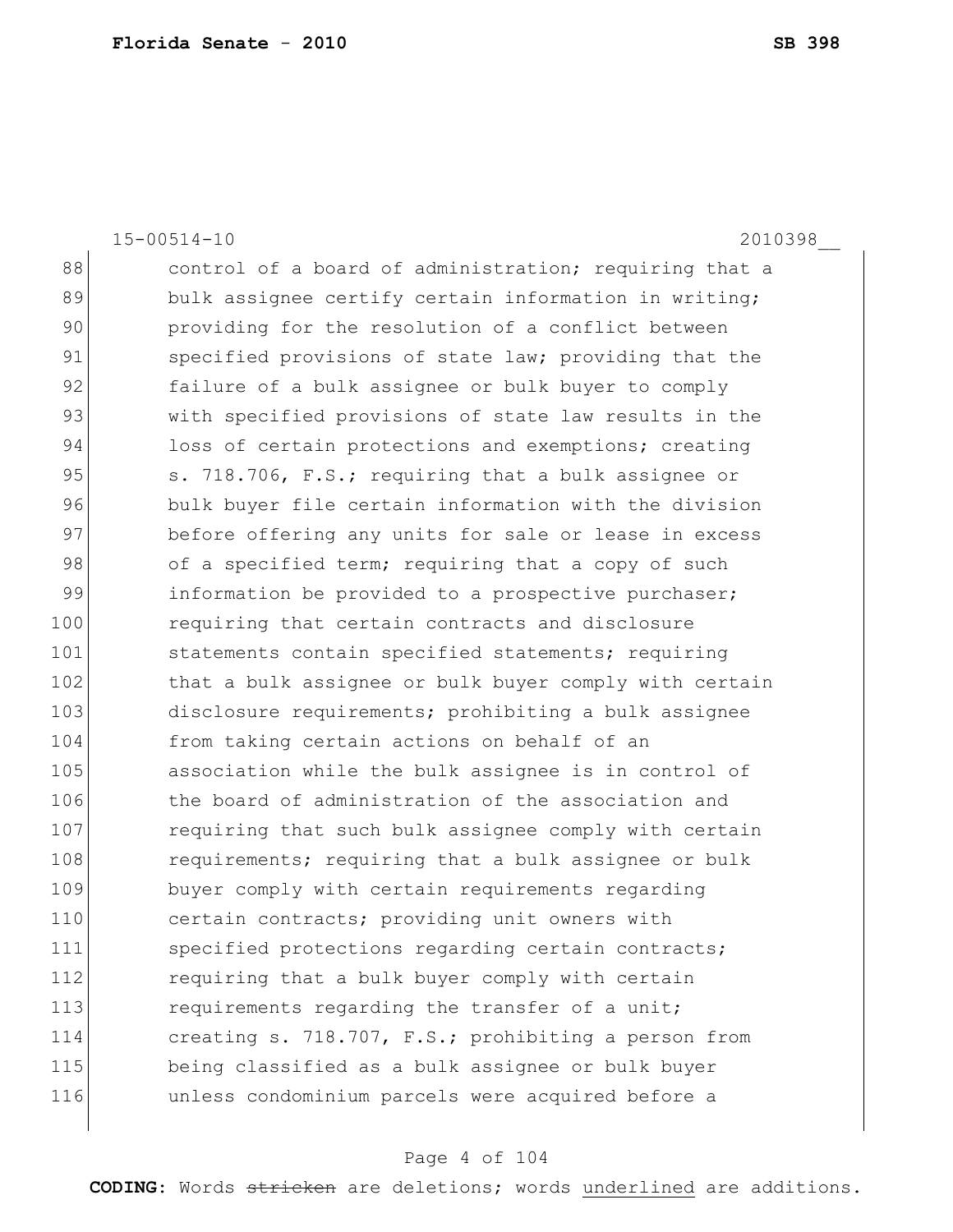15-00514-10 2010398\_\_ 117 Specified date; providing for the determination of the 118 date of acquisition of a parcel; creating s. 718.708, 119 F.S.; providing that the assignment of developer 120 rights to a bulk assignee or bulk buyer does not 121 **release a developer from certain liabilities;** 122 **preserving certain liabilities for certain parties;** 123 amending s. 720.302, F.S.; correcting a cross-124 reference to conform to changes made by the act; 125 establishing legislative intent; amending s. 720.303, 126 F.S.; revising provisions relating to homeowners' 127 association board meetings, inspection and copying of 128 records, reserve accounts of budgets, and recall of 129 directors; prohibiting a salary or compensation for 130 certain association personnel; providing exceptions; 131 providing requirements for the borrowing of funds or 132 committing to a line of credit by the board; providing 133 **requirements relating to transfer fees; amending s.** 134 720.304, F.S.; revising requirements with respect to 135 the display of flags; amending s. 720.305, F.S.; 136 authorizing fines assessed against members which 137 exceed a certain amount to become a lien against a 138 parcel; amending s. 720.306, F.S.; providing 139 requirements for secret ballots; requiring newly 140 elected members of a board of directors to make 141 certain certifications in writing to the association; 142 providing for disqualification for failure to make 143 such certifications; requiring an association to 144 retain certifications for a specified time; amending 145 s. 720.3085, F.S.; requiring a tenant in a unit in

#### Page 5 of 104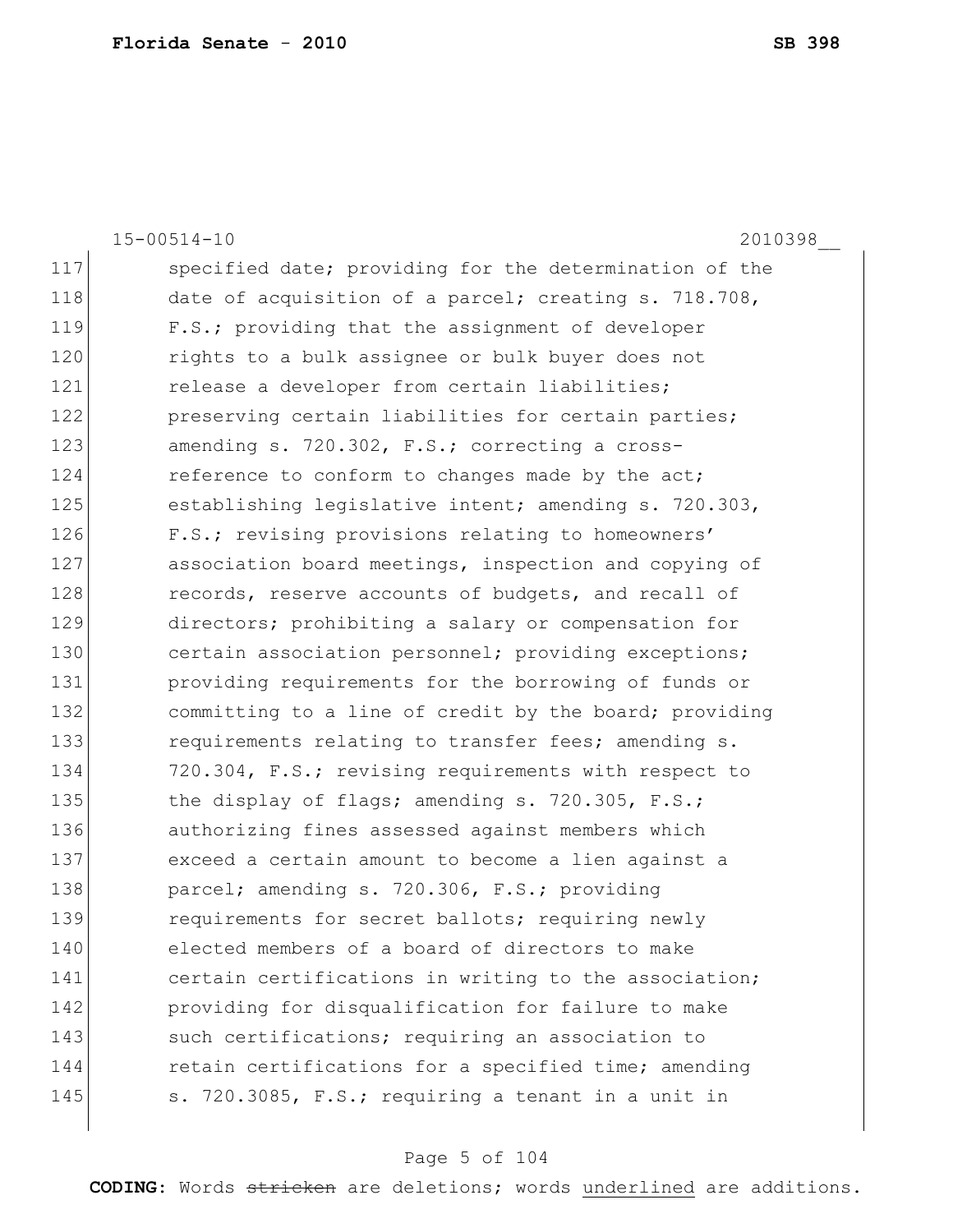|     | $15 - 00514 - 10$<br>2010398                           |
|-----|--------------------------------------------------------|
| 146 | which the regular assessments are delinquent to pay    |
| 147 | future regular assessments to the association;         |
| 148 | requiring notice; providing for eviction by the        |
| 149 | association; specifying rights of the tenant; creating |
| 150 | s. 720.3095, F.S.; providing requirements of           |
| 151 | maintenance and management contracts of a homeowners'  |
| 152 | association; requiring disclosures; providing a        |
| 153 | penalty; providing exceptions; creating s. 720.3096,   |
| 154 | F.S.; limiting contracts entered into by a homeowners' |
| 155 | association; providing requirements for such           |
| 156 | contracts; repealing s. 720.311, F.S., relating to a   |
| 157 | procedure for dispute resolution in homeowners'        |
| 158 | associations; amending s. 720.401, F.S.; requiring     |
| 159 | that the disclosure summary to prospective parcel      |
| 160 | owners include additional provisions; creating part IV |
| 161 | of ch. 720, F.S., relating to dispute resolution;      |
| 162 | creating s. 720.501, F.S.; providing a short title;    |
| 163 | creating s. 720.502, F.S.; providing legislative       |
| 164 | findings; creating s. 720.503, F.S.; specifying        |
| 165 | applicability of provisions for mediation and          |
| 166 | arbitration of disputes in homeowners' associations;   |
| 167 | providing exceptions; providing for injunctive relief; |
| 168 | providing for the tolling of applicable statutes of    |
| 169 | limitations; creating s. 720.504, F.S.; requiring that |
| 170 | the notice of dispute be delivered before referral to  |
| 171 | mediation or arbitration; providing notice             |
| 172 | requirements; creating s. 720.505, F.S.; creating a    |
| 173 | statutory notice form for referral to mediation;       |
| 174 | providing delivery requirements; requiring parties to  |
|     |                                                        |

# Page 6 of 104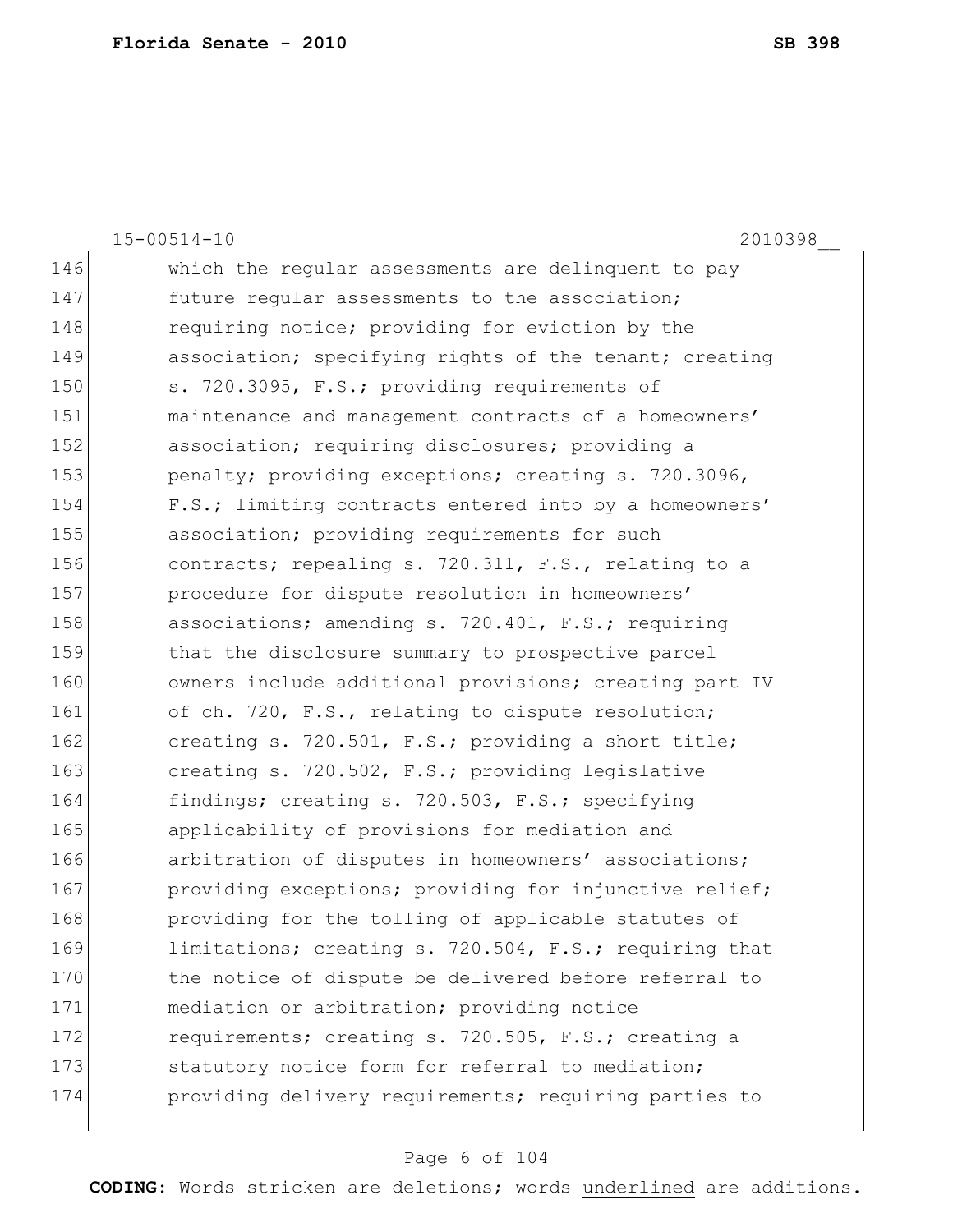|     | $15 - 00514 - 10$<br>2010398                              |
|-----|-----------------------------------------------------------|
| 175 | share costs; requiring the selection of a mediator and    |
| 176 | times to meet; providing penalties for failure to         |
| 177 | mediate; creating s. 720.506, F.S.; creating an opt-      |
| 178 | out provision and procedures; creating s. 720.507,        |
| 179 | F.S.; creating a statutory notice form for referral to    |
| 180 | arbitration; providing delivery requirements;             |
| 181 | requiring parties to share costs; requiring the           |
| 182 | selection of an arbitrator and times to meet;             |
| 183 | providing penalties for failure to arbitrate;             |
| 184 | providing subpoena powers and requirements; providing     |
| 185 | requirements for and repercussions of subsequent          |
| 186 | judicial resolution of the dispute; creating s.           |
| 187 | 720.508, F.S.; providing for rules of procedure;          |
| 188 | providing for confidentiality; providing applicability    |
| 189 | to other rules of procedure and provisions of law;        |
| 190 | specifying that arbitration awards have certain           |
| 191 | precedential value; creating s. 720.509, F.S.;            |
| 192 | specifying qualifications for mediators and               |
| 193 | arbitrators; creating s. 720.510, F.S.; providing for     |
| 194 | enforcement of mediation agreements and arbitration       |
| 195 | awards; requiring all new residential construction in     |
| 196 | a deed-restricted community that requires mandatory       |
| 197 | membership in the association under specified             |
| 198 | provisions of Florida law to comply with specified        |
| 199 | provisions of federal law; providing an effective         |
| 200 | date.                                                     |
| 201 |                                                           |
| 202 | Be It Enacted by the Legislature of the State of Florida: |
| 203 |                                                           |
|     |                                                           |

# Page 7 of 104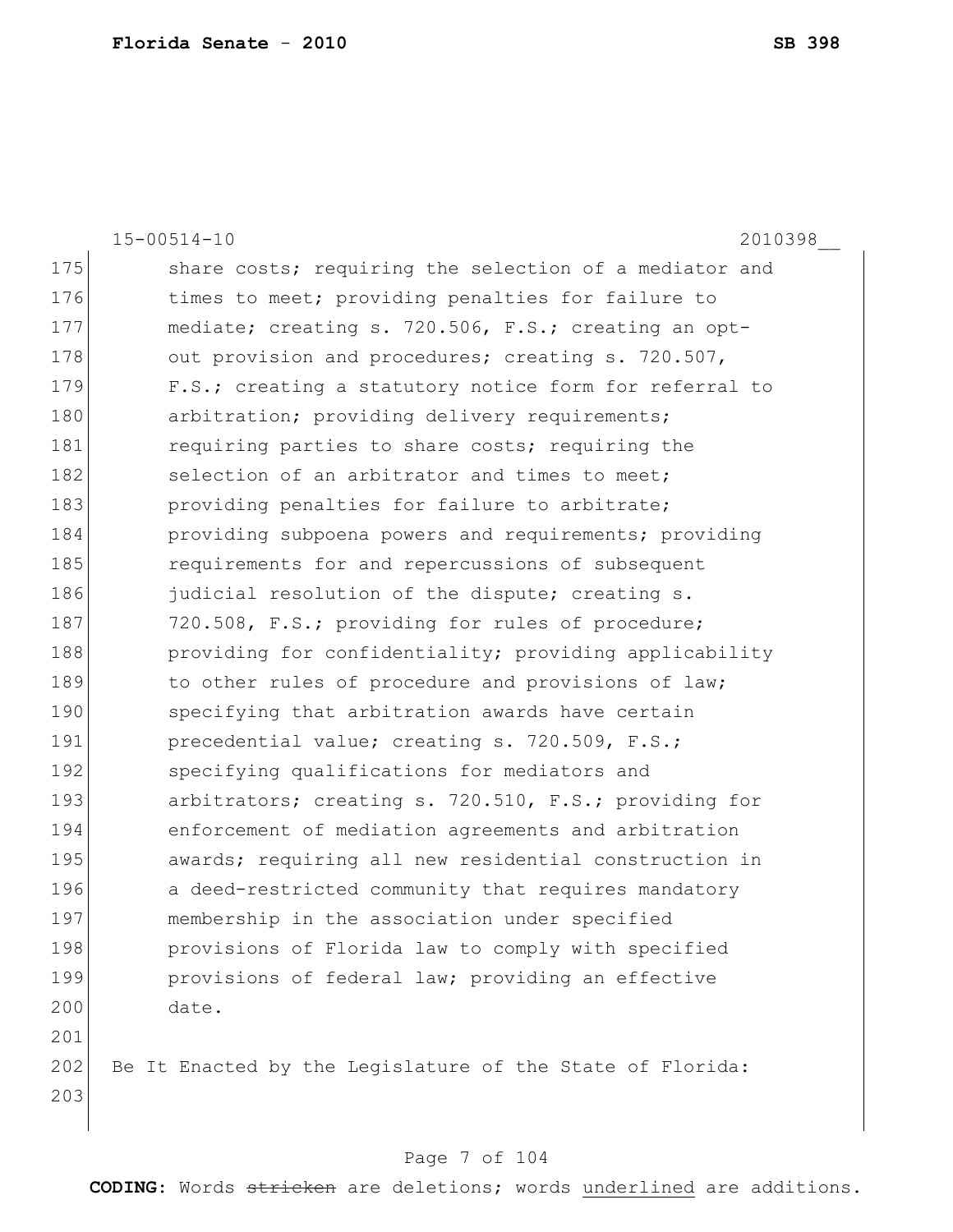|     | $15 - 00514 - 10$<br>2010398                                                                 |
|-----|----------------------------------------------------------------------------------------------|
| 204 | Section 1. Paragraph (d) of subsection (1) of section                                        |
| 205 | 34.01, Florida Statutes, is amended to read:                                                 |
| 206 | 34.01 Jurisdiction of county court.-                                                         |
| 207 | (1) County courts shall have original jurisdiction:                                          |
| 208 | (d) Of disputes occurring in the homeowners' associations                                    |
| 209 | as described in part IV of chapter 720 $\frac{1}{2}$ , $\frac{1}{2}$ , $\frac{1}{2}$ , which |
| 210 | shall be concurrent with jurisdiction of the circuit courts.                                 |
| 211 | Section 2. Paragraph (b) of subsection (2) of section                                        |
| 212 | 468.436, Florida Statutes, is amended, and subsection (6) is                                 |
| 213 | added to that section, to read:                                                              |
| 214 | 468.436 Disciplinary proceedings.-                                                           |
| 215 | (2) The following acts constitute grounds for which the                                      |
| 216 | disciplinary actions in subsection (4) may be taken:                                         |
| 217 | (b) 1. Violation of any provision of this part.                                              |
| 218 | 2. Violation of any lawful order or rule rendered or                                         |
| 219 | adopted by the department or the council.                                                    |
| 220 | 3. Being convicted of or pleading nolo contendere to a                                       |
| 221 | felony in any court in the United States.                                                    |
| 222 | 4. Obtaining a license or certification or any other order,                                  |
| 223 | ruling, or authorization by means of fraud, misrepresentation,                               |
| 224 | or concealment of material facts.                                                            |
| 225 | 5. Committing acts of gross misconduct or gross negligence                                   |
| 226 | in connection with the profession.                                                           |
| 227 | 6. Contracting, on behalf of an association, with any                                        |
| 228 | entity in which the licensee has a financial interest that is                                |
| 229 | not disclosed.                                                                               |
| 230 | (6) Upon the fifth or later finding that a community                                         |
| 231 | association manager is guilty of any of the grounds set forth in                             |
| 232 | subsection (2), or upon the third or later finding that a                                    |
|     |                                                                                              |

# Page 8 of 104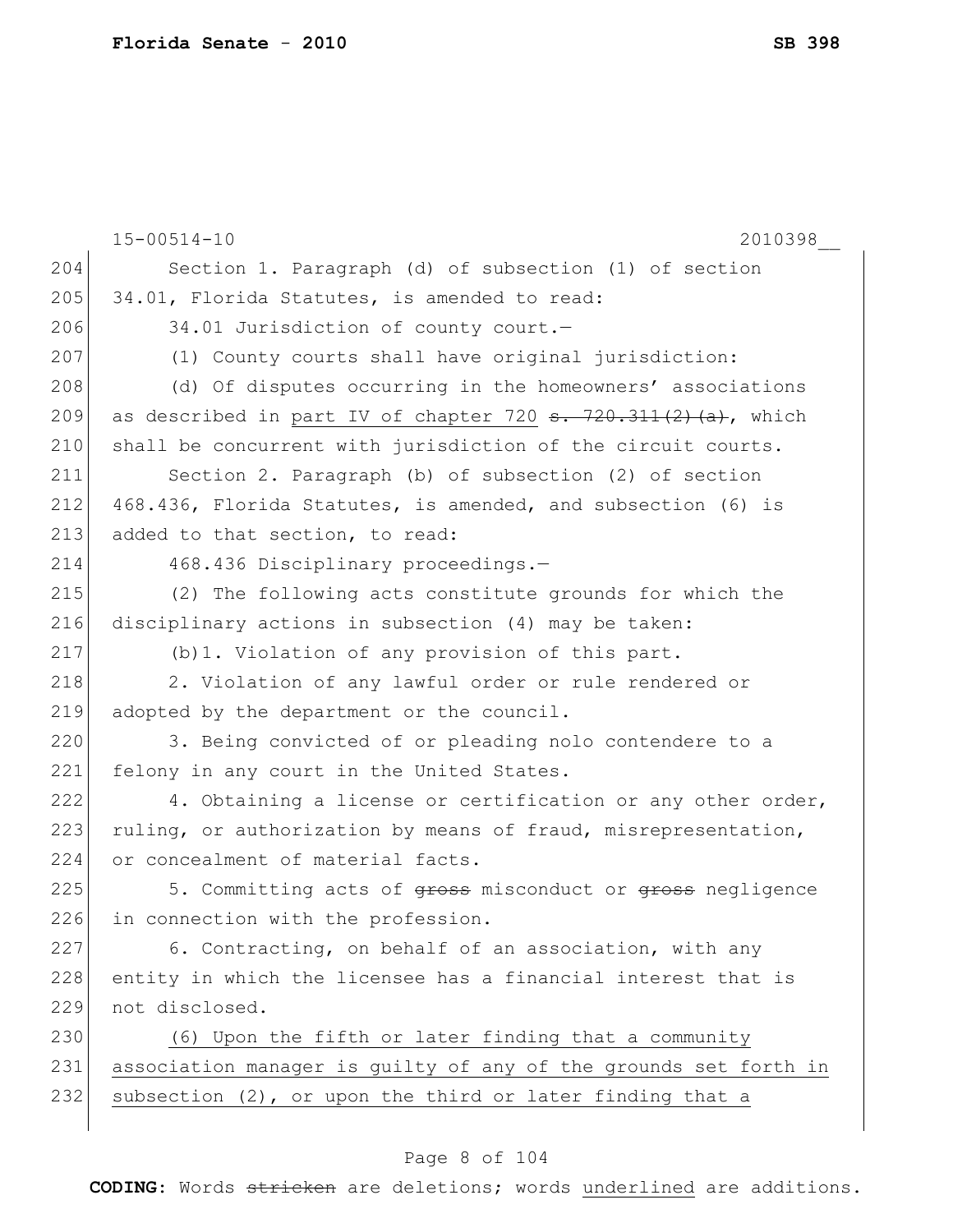|     | $15 - 00514 - 10$<br>2010398                                            |
|-----|-------------------------------------------------------------------------|
| 233 | community association manager is guilty of a specific ground for        |
| 234 | which the disciplinary actions set forth in subsection (2) may          |
| 235 | be taken, the department's discretion under subsection (4) shall        |
| 236 | not apply and the division shall enter an order permanently             |
| 237 | revoking the license.                                                   |
| 238 | Section 3. Subsection (16) of section 718.103, Florida                  |
| 239 | Statutes, is amended to read:                                           |
| 240 | 718.103 Definitions. - As used in this chapter, the term:               |
| 241 | (16) "Developer" means a person who creates a condominium               |
| 242 | or offers condominium parcels for sale or lease in the ordinary         |
| 243 | course of business, but does not include:                               |
| 244 | (a) An owner or lessee of a condominium or cooperative unit             |
| 245 | who has acquired the unit for his or her own occupancy; $\frac{1}{100}$ |
| 246 | does it include                                                         |
| 247 | (b) A cooperative association which creates a condominium               |
| 248 | by conversion of an existing residential cooperative after              |
| 249 | control of the association has been transferred to the unit             |
| 250 | owners if, following the conversion, the unit owners will be the        |
| 251 | same persons who were unit owners of the cooperative and no             |
| 252 | units are offered for sale or lease to the public as part of the        |
| 253 | plan of conversion;-                                                    |
| 254 | (c) A bulk assignee or bulk buyer as defined in s. 718.703;             |
| 255 | Οr.                                                                     |
| 256 | (d) A state, county, or municipal entity is not a developer             |
| 257 | for any purposes under this act when it is acting as a lessor           |
| 258 | and not otherwise named as a developer in the declaration of            |
| 259 | condominium association.                                                |
| 260 | Section 4. Subsections (3) and (5) of section 718.111,                  |
| 261 | Florida Statutes, are amended to read:                                  |
|     |                                                                         |

# Page 9 of 104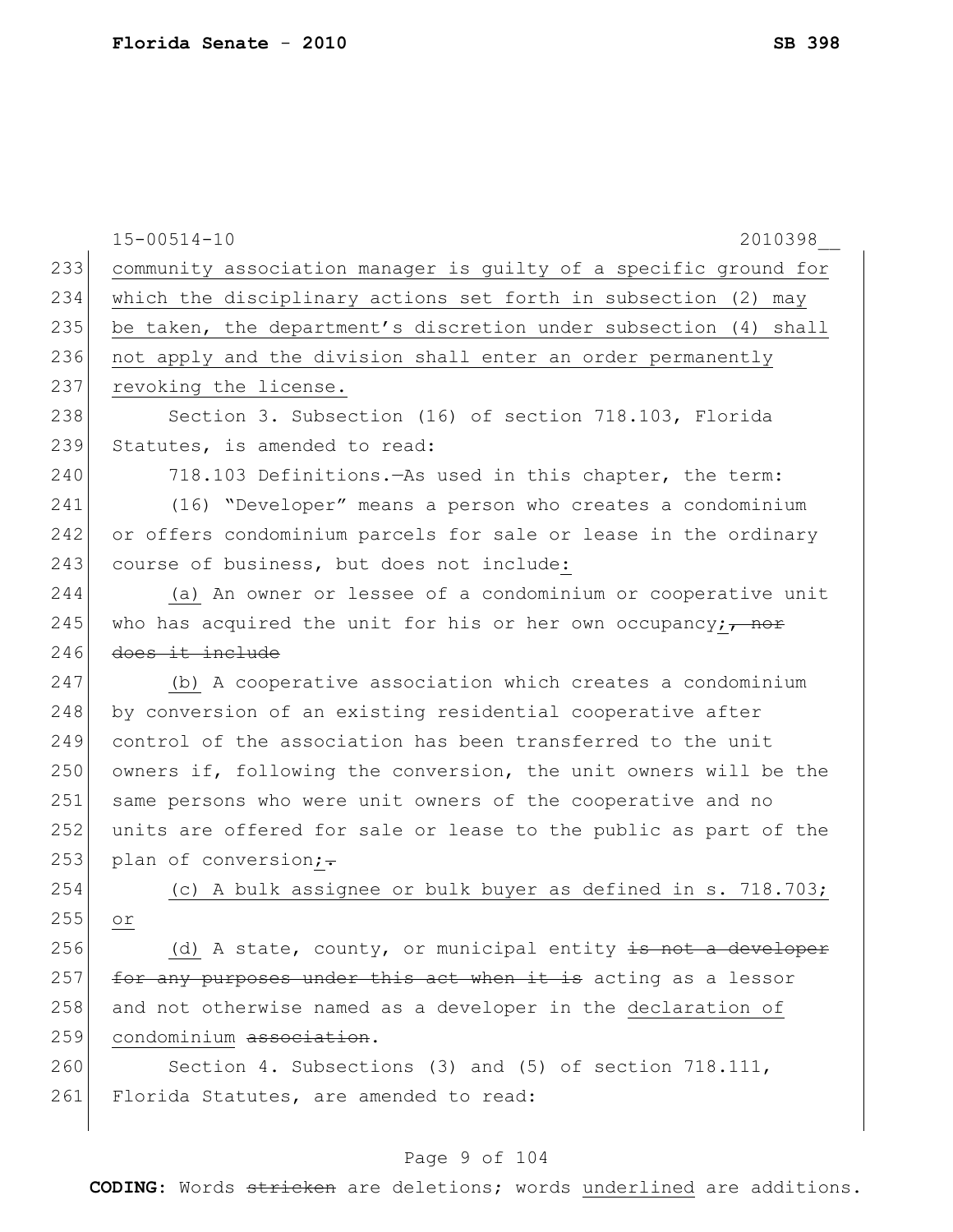$262$   $718.111$  The association.  $-$ 

```
15-00514-10 2010398__
```
263 (3) POWER TO MANAGE CONDOMINIUM PROPERTY AND TO CONTRACT, 264 SUE, AND BE SUED.-

265 (a) The association may contract, sue, or be sued with 266 respect to the exercise or nonexercise of its powers. For these 267 purposes, the powers of the association include, but are not 268 limited to, the maintenance, management, and operation of the 269 condominium property.

270 (b) After control of the association is obtained by unit 271 owners other than the developer, the association may institute, 272 maintain, settle, or appeal actions or hearings in its name on 273 behalf of all unit owners concerning matters of common interest 274 to most or all unit owners, including, but not limited to, the 275 common elements; the roof and structural components of a 276 building or other improvements; mechanical, electrical, and 277 plumbing elements serving an improvement or a building; 278 representations of the developer pertaining to any existing or 279 proposed commonly used facilities; and protesting ad valorem 280 taxes on commonly used facilities and on units; and may defend 281 actions in eminent domain or bring inverse condemnation actions.

282 (c) If the association has the authority to maintain a 283 class action, the association may be joined in an action as 284 representative of that class with reference to litigation and 285 disputes involving the matters for which the association could 286 bring a class action. Nothing herein limits any statutory or 287 common-law right of any individual unit owner or class of unit 288 owners to bring any action without participation by the 289 association which may otherwise be available.

290 (d) The borrowing of funds or committing to a line of

## Page 10 of 104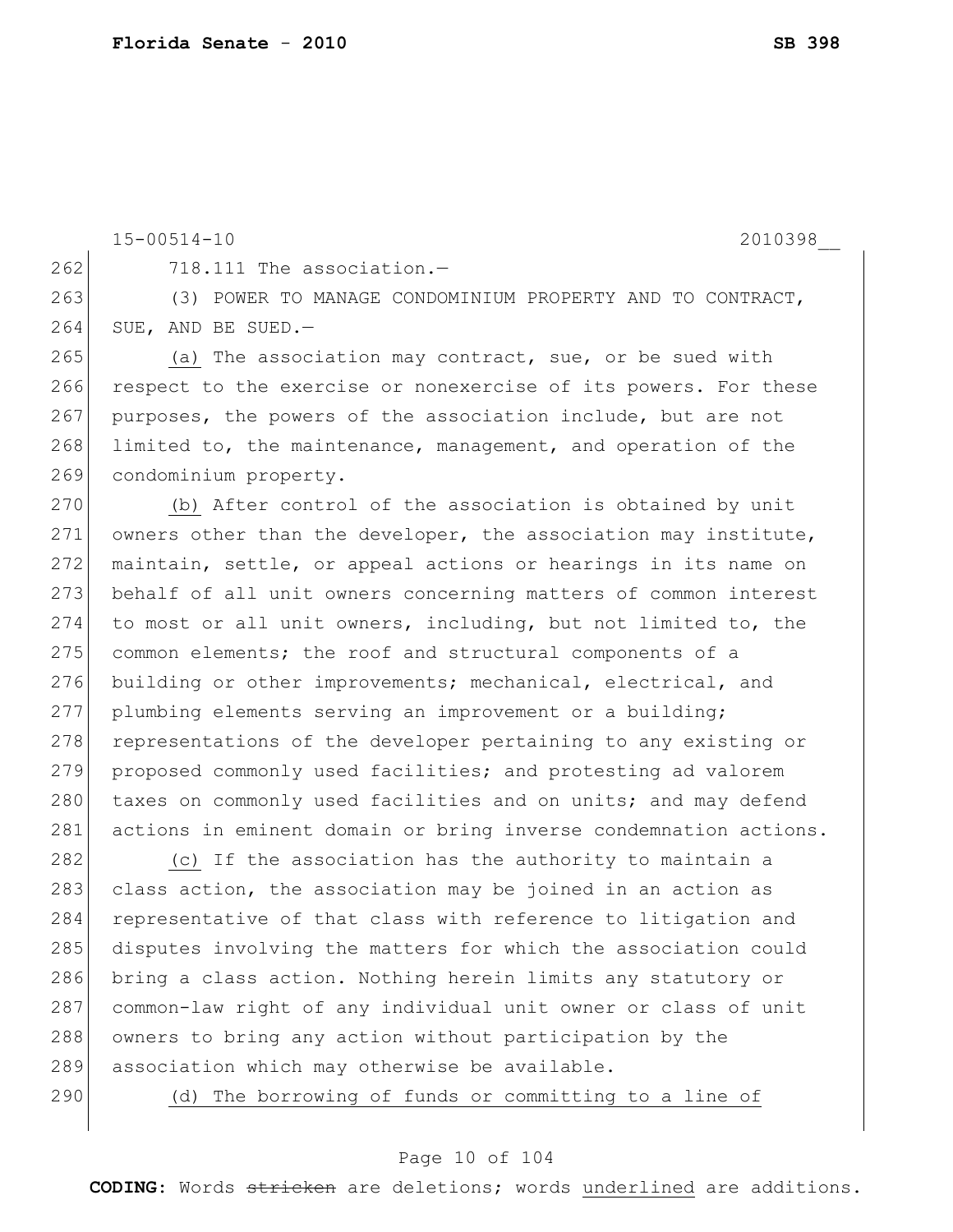|     | $15 - 00514 - 10$<br>2010398                                          |
|-----|-----------------------------------------------------------------------|
| 291 | credit by the board of administration shall be considered a           |
| 292 | special assessment, and any meeting of the board of                   |
| 293 | administration to discuss such matters must be noticed as             |
| 294 | provided in s. 718.112(2)(c). The board may not borrow funds or       |
| 295 | enter into a line of credit for any purpose unless the specific       |
| 296 | use of the funds from the loan or line of credit is set forth in      |
| 297 | the notice of meeting with the same specificity as required for       |
| 298 | a special assessment or unless the borrowing or line of credit        |
| 299 | has received the prior approval of at least two-thirds of the         |
| 300 | voting interests of the association.                                  |
| 301 | (5) RIGHT OF ACCESS TO UNITS. - The association has the               |
| 302 | irrevocable right of access to each unit during reasonable            |
| 303 | hours, when necessary for the maintenance, repair, or                 |
| 304 | replacement of any common elements or of any portion of a unit        |
| 305 | to be maintained by the association pursuant to the declaration       |
| 306 | or as necessary to prevent damage to the common elements or to a      |
| 307 | unit or units. Except in cases of emergency, the association          |
| 308 | must give the unit owner advance written notice of not less than      |
| 309 | 24 hours of its intent to access the unit and such access must        |
| 310 | be by two persons, one of whom must be a member of the board of       |
| 311 | administration or a manager or employee of the association and        |
| 312 | one of whom must be an authorized representative of the               |
| 313 | association. The identity of the authorized representative            |
| 314 | seeking access to the unit shall be provided to the unit owner        |
| 315 | prior to entering the unit.                                           |
| 316 | Section 5. Paragraphs $(b)$ , $(c)$ , $(d)$ , and $(h)$ of subsection |
| 317 | (2) of section 718.112, Florida Statutes, are amended to read:        |
| 318 | 718.112 Bylaws.-                                                      |
| 319 | (2) REQUIRED PROVISIONS. - The bylaws shall provide for the           |
|     |                                                                       |

# Page 11 of 104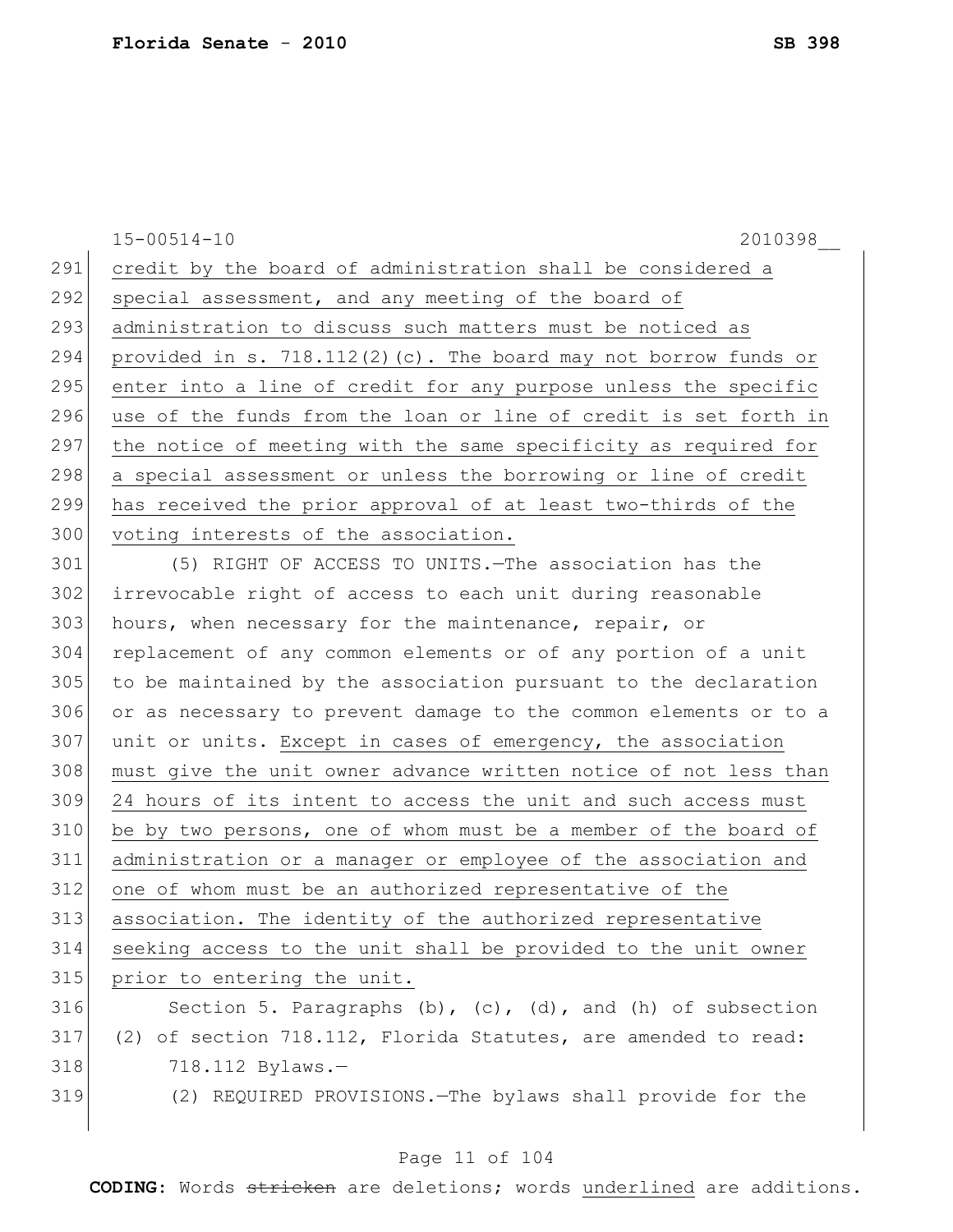15-00514-10 2010398\_\_ following and, if they do not do so, shall be deemed to include the following:

(b) *Quorum; voting requirements; proxies.*—

323 1. Unless a lower number is provided in the bylaws, the percentage of voting interests required to constitute a quorum at a meeting of the members shall be a majority of the voting interests. Unless otherwise provided in this chapter or in the declaration, articles of incorporation, or bylaws, and except as 328 provided in sub-subparagraph subparagraph (d)3.a., decisions shall be made by owners of a majority of the voting interests 330 represented at a meeting at which a quorum is present.

331 2. Except as specifically otherwise provided herein, after January 1, 1992, unit owners may not vote by general proxy, but may vote by limited proxies substantially conforming to a limited proxy form adopted by the division. No voting interest or consent right allocated to a unit owned by the association 336 shall be exercised or considered for any purpose, whether for a quorum, an election, or otherwise. Limited proxies and general proxies may be used to establish a quorum. Limited proxies shall be used for votes taken to waive or reduce reserves in 340 accordance with subparagraph  $(f)$  2.; for votes taken to waive the 341 financial reporting requirements of s. 718.111(13); for votes taken to amend the declaration pursuant to s. 718.110; for votes taken to amend the articles of incorporation or bylaws pursuant to this section; and for any other matter for which this chapter requires or permits a vote of the unit owners. Except as 346 provided in paragraph (d), after January 1, 1992, no proxy, limited or general, shall be used in the election of board members. General proxies may be used for other matters for which

#### Page 12 of 104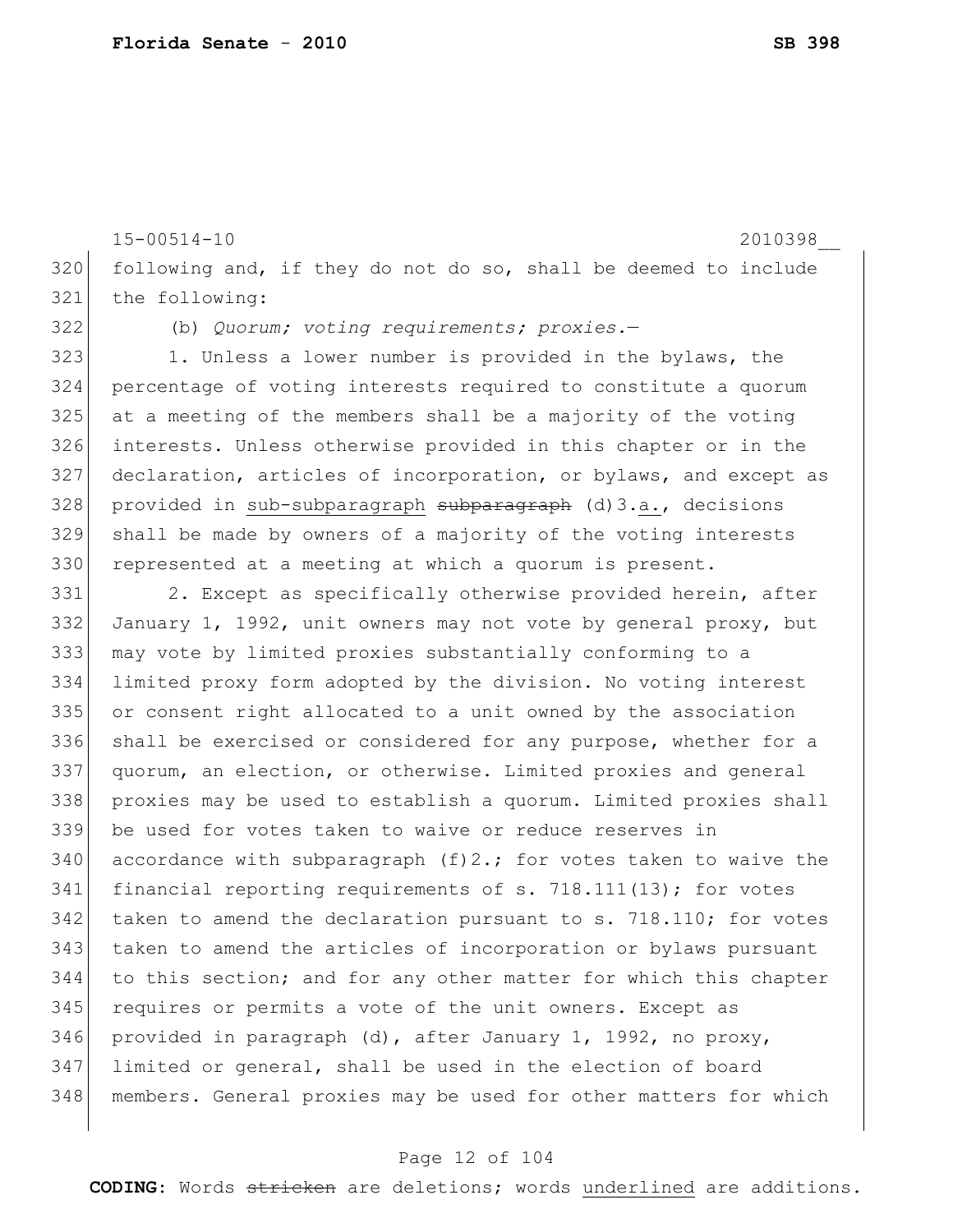15-00514-10 2010398\_\_ limited proxies are not required, and may also be used in voting 350 for nonsubstantive changes to items for which a limited proxy is 351 required and given. Notwithstanding the provisions of this 352 subparagraph, unit owners may vote in person at unit owner meetings. Nothing contained herein shall limit the use of general proxies or require the use of limited proxies for any agenda item or election at any meeting of a timeshare condominium association.

357 3. Any proxy given shall be effective only for the specific meeting for which originally given and any lawfully adjourned meetings thereof. In no event shall any proxy be valid for a 360 period longer than 90 days after the date of the first meeting for which it was given. Every proxy is revocable at any time at the pleasure of the unit owner executing it.

 4. A member of the board of administration or a committee may submit in writing his or her agreement or disagreement with any action taken at a meeting that the member did not attend. This agreement or disagreement may not be used as a vote for or against the action taken and may not be used for the purposes of creating a quorum.

 5. When any of the board or committee members meet by 370 telephone conference, those board or committee members attending by telephone conference may be counted toward obtaining a quorum and may vote by telephone. A telephone speaker must be used so that the conversation of those board or committee members attending by telephone may be heard by the board or committee members attending in person as well as by any unit owners present at a meeting.

(c) *Board of administration meetings.*—Meetings of the board

### Page 13 of 104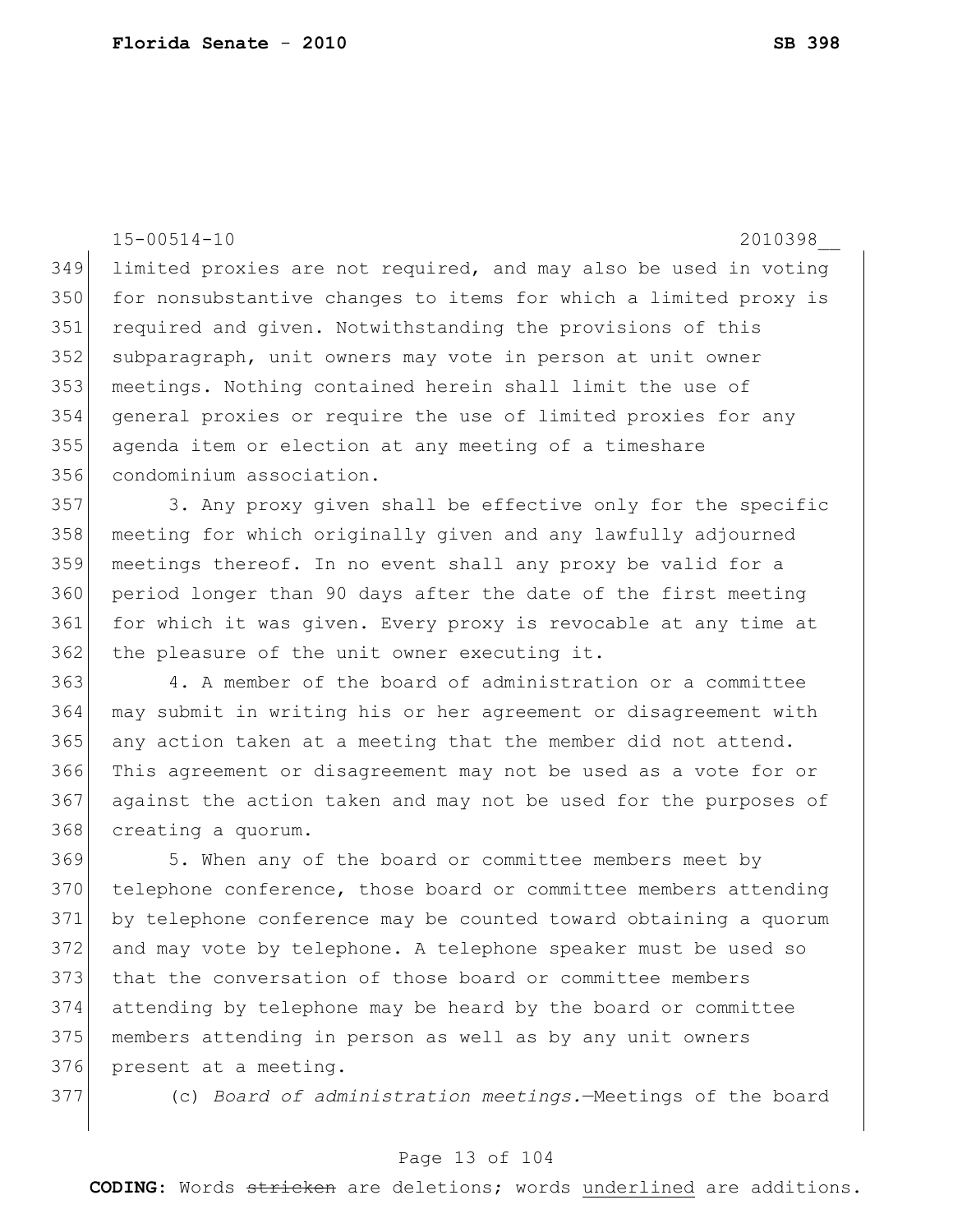15-00514-10 2010398\_\_ 378 of administration at which a quorum of the members is present 379 shall be open to all unit owners. Any unit owner may tape record 380 or videotape meetings of the board of administration. The right 381 to attend such meetings includes the right to speak at such 382 meetings with reference to all designated agenda items. The 383 division shall adopt reasonable rules governing the tape 384 recording and videotaping of the meeting. The association may 385 adopt written reasonable rules governing the frequency, 386 duration, and manner of unit owner statements. Adequate notice 387 of all meetings, which notice shall specifically incorporate an 388 identification of agenda items, shall be posted conspicuously on 389 the condominium property at least 48 continuous hours preceding 390 the meeting except in an emergency. If 20 percent of the voting 391 interests petition the board to address an item of business, the 392 board shall at its next regular board meeting or at a special 393 meeting of the board, but not later than 60 days after the 394 receipt of the petition, place the item on the agenda. Any item 395 not included on the notice may be taken up on an emergency basis 396 by at least a majority plus one of the members of the board. 397 Such emergency action shall be noticed and ratified at the next 398 regular meeting of the board. However, written notice of any 399 meeting at which nonemergency special assessments, or at which 400 amendment to rules regarding unit use, will be considered shall 401 be mailed, delivered, or electronically transmitted to the unit 402 owners and posted conspicuously on the condominium property not 403 less than 14 days prior to the meeting. Evidence of compliance 404 with this 14-day notice shall be made by an affidavit executed 405 by the person providing the notice and filed among the official 406 records of the association. Upon notice to the unit owners, the

#### Page 14 of 104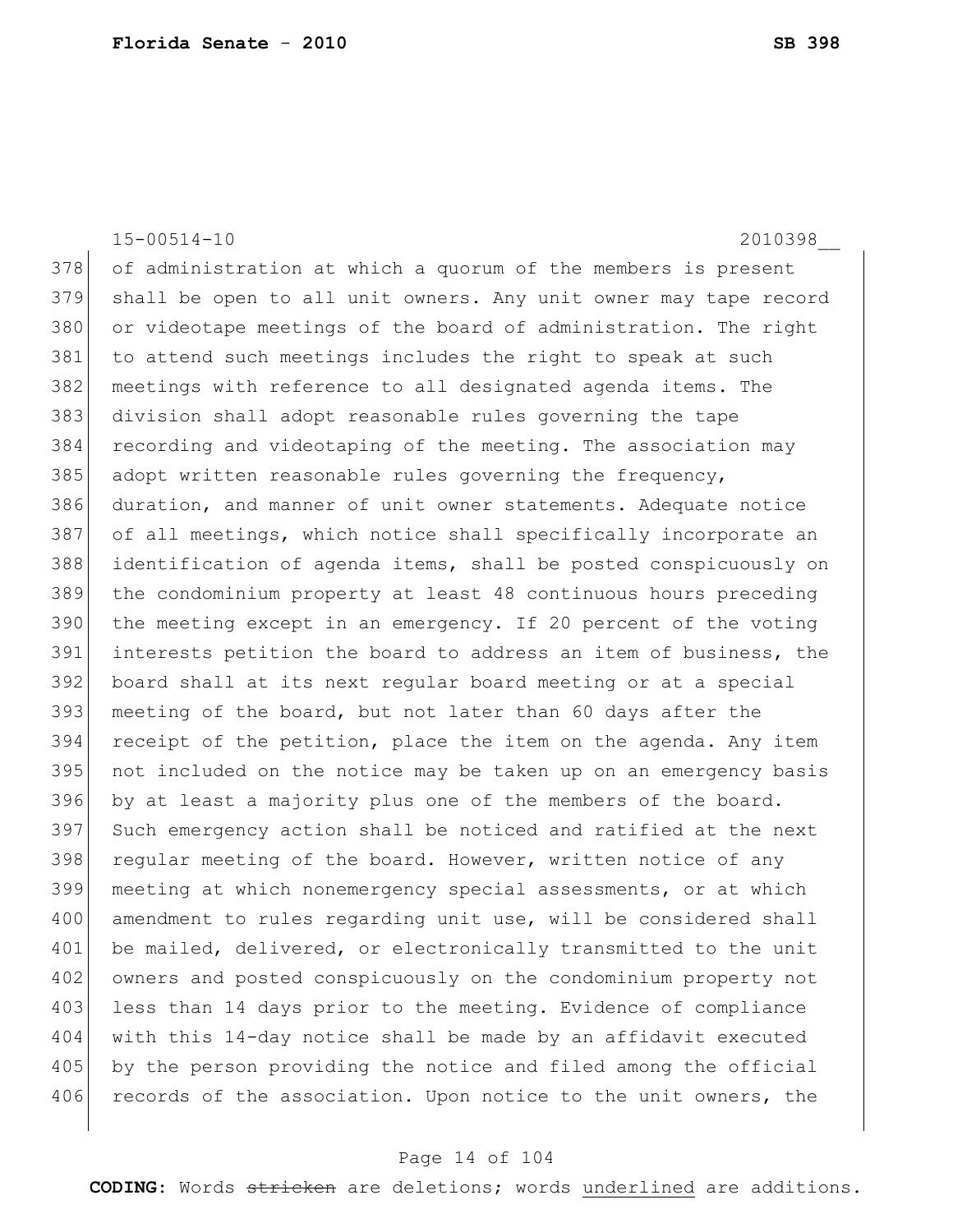15-00514-10 2010398\_\_ 407 board shall by duly adopted rule designate a specific location 408 on the condominium property or association property upon which all notices of board meetings shall be posted. If there is no condominium property or association property upon which notices 411 can be posted, notices of board meetings shall be mailed, delivered, or electronically transmitted at least 14 days before the meeting to the owner of each unit. In lieu of or in addition to the physical posting of notice of any meeting of the board of 415 administration on the condominium property, the association may, by reasonable rule, adopt a procedure for conspicuously posting and repeatedly broadcasting the notice and the agenda on a closed-circuit cable television system serving the condominium 419 association. However, if broadcast notice is used in lieu of a 420 notice posted physically on the condominium property, the notice and agenda must be broadcast at least four times every broadcast hour of each day that a posted notice is otherwise required 423 under this section. When broadcast notice is provided, the notice and agenda must be broadcast in a manner and for a sufficient continuous length of time so as to allow an average 426 reader to observe the notice and read and comprehend the entire content of the notice and the agenda. Notice of any meeting in 428 which regular or special assessments against unit owners are to be considered for any reason shall specifically state that assessments will be considered and the nature of, the actual 431 estimated cost of, and a description of the purposes for such assessments. Meetings of a committee to take final action on behalf of the board or make recommendations to the board regarding the association budget are subject to the provisions of this paragraph. Meetings of a committee that does not take

### Page 15 of 104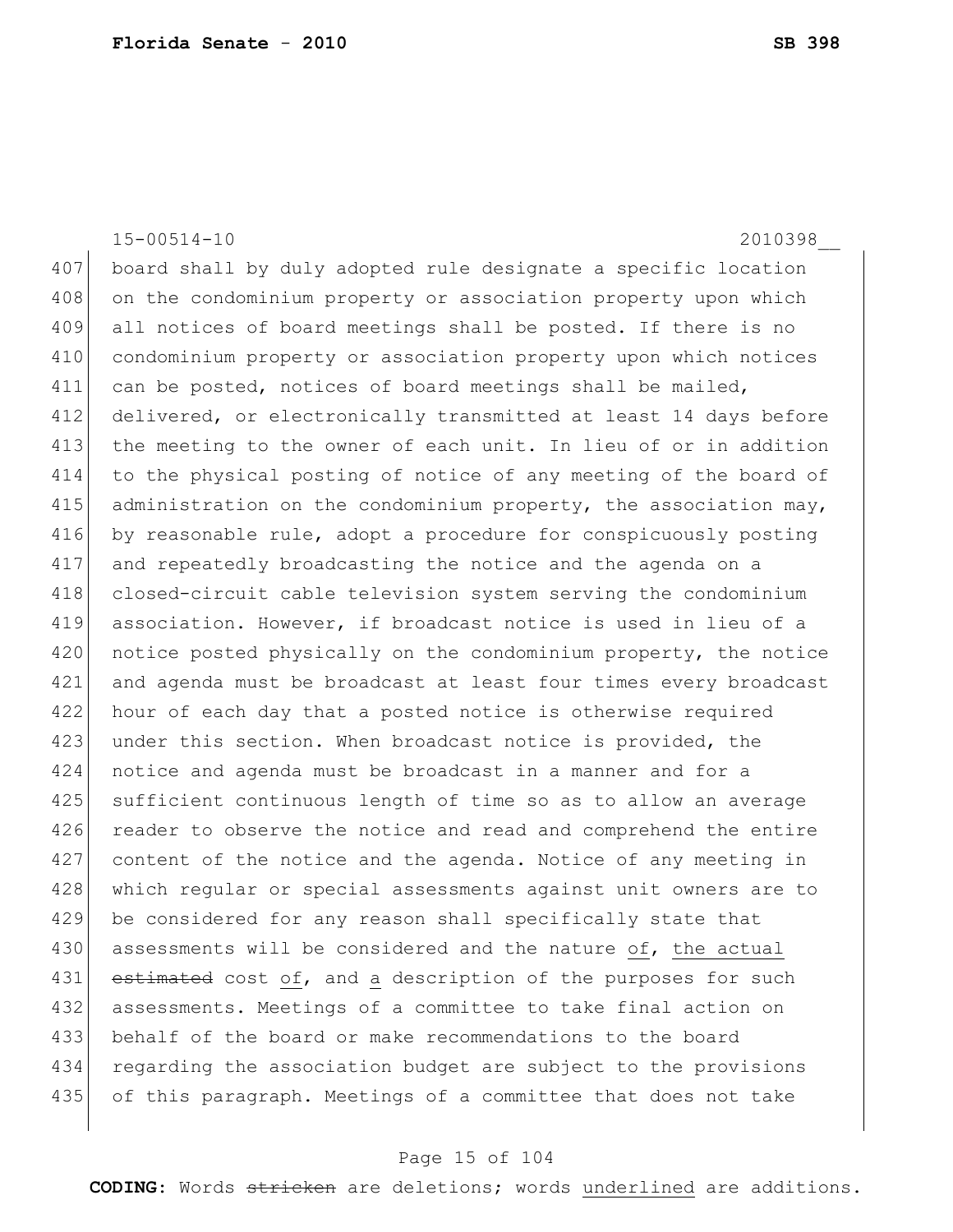15-00514-10 2010398\_\_ 436 final action on behalf of the board or make recommendations to 437 the board regarding the association budget are subject to the 438 provisions of this section, unless those meetings are exempted 439 from this section by the bylaws of the association. 440 Notwithstanding any other law, the requirement that board 441 meetings and committee meetings be open to the unit owners is 442 inapplicable to meetings between the board or a committee and 443 the association's attorney, with respect to proposed or pending 444 litigation, when the meeting is held for the purpose of seeking 445 or rendering legal advice. 446 (d) *Unit owner meetings.*— 447 1. There shall be an annual meeting of the unit owners held

448 at the location provided in the association bylaws and, if the 449 bylaws are silent as to the location, the meeting shall be held 450 within 45 miles of the condominium property. However, such 451 distance requirement does not apply to an association governing 452 a timeshare condominium. Unless the bylaws provide otherwise, a 453 vacancy on the board caused by the expiration of a director's 454 term shall be filled by electing a new board member, and the  $455$  election shall be by secret ballot; however, if the number of 456 vacancies equals or exceeds the number of candidates, no 457 election is required. Except in an association governing a 458 timeshare condominium, the terms of all members of the board 459 shall expire at the annual meeting and such board members may 460 stand for reelection unless otherwise permitted by the bylaws. 461 In the event that the bylaws permit staggered terms of no more 462 than 2 years and upon approval of a majority of the total voting 463 interests, the association board members may serve 2-year 464 staggered terms. If the number no person is interested in or

#### Page 16 of 104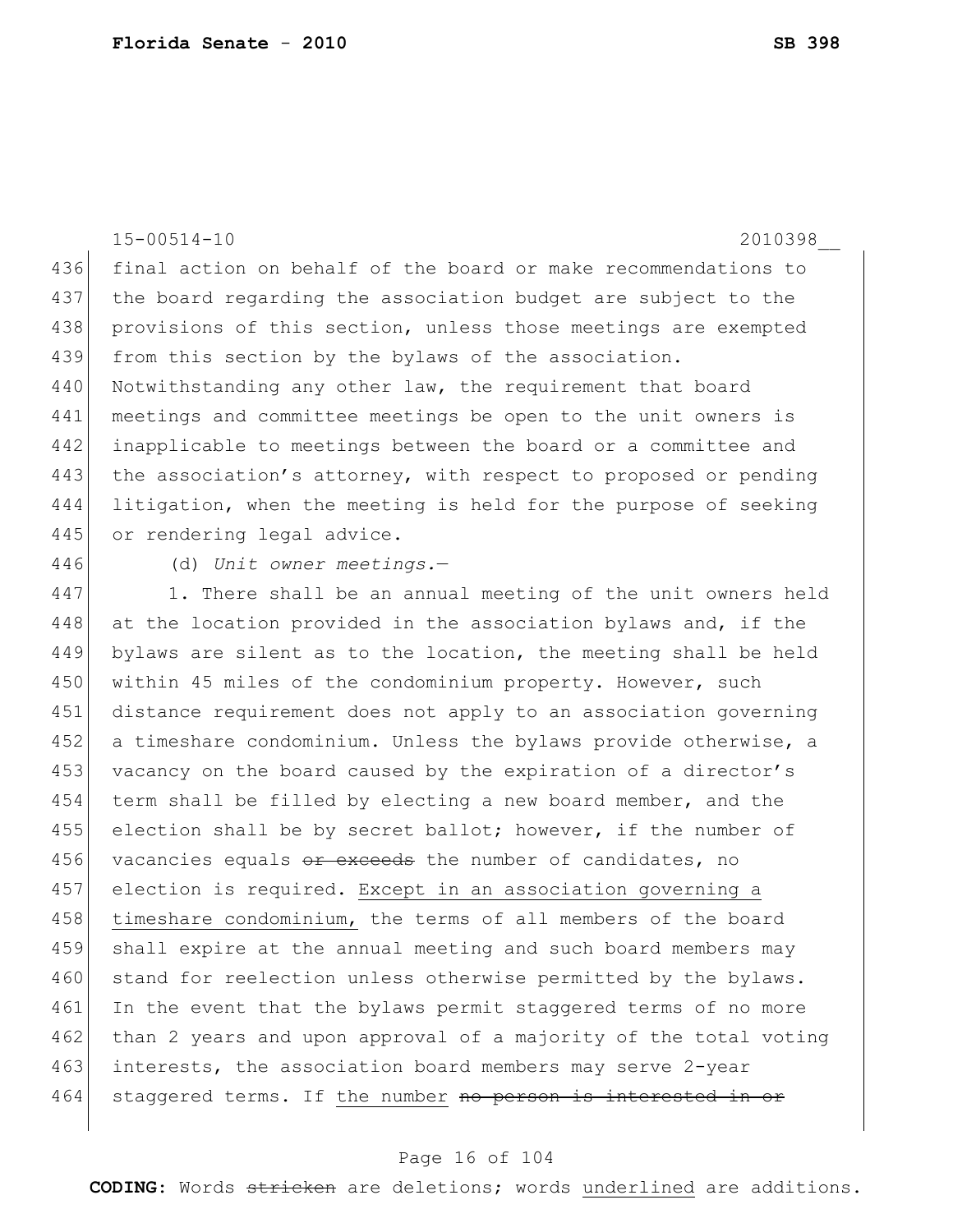15-00514-10 2010398\_\_ 465 demonstrates an intention to run for the position of a board 466 members member whose terms have term has expired according to 467 the provisions of this subparagraph exceeds the number of 468 eligible association members showing interest in or 469 demonstrating an intention to run for the vacant positions, each 470 such board member whose term has expired shall become eligible 471 for reappointment be automatically reappointed to the board of 472 administration and need not stand for reelection. In a 473 condominium association of more than 10 units, or in a 474 condominium association that does not include timeshare units, 475 coowners of a unit may not serve as members of the board of 476 directors at the same time unless they own more than one unit 477 and are not co-occupants of a unit or unless there is an 478 insufficient number of eligible association members showing 479 interest in or demonstrating an intention to run for the vacant 480 positions on the board. Any unit owner desiring to be a 481 candidate for board membership must shall comply with sub-482 subparagraph subparagraph 3.a. A person who has been suspended 483 or removed by the division under this chapter, or who is 484 delinquent in the payment of any fee, fine, or special or 485 regular assessment as provided in paragraph  $(n)$ , is not eligible 486 for board membership. A person who has been convicted of any 487 felony in this state or in a United States District or 488 Territorial Court, or who has been convicted of any offense in 489 another jurisdiction that would be considered a felony if 490 committed in this state, is not eligible for board membership 491 unless such felon's civil rights have been restored for a period 492 of no less than 5 years as of the date on which such person 493 seeks election to the board. The validity of an action by the

### Page 17 of 104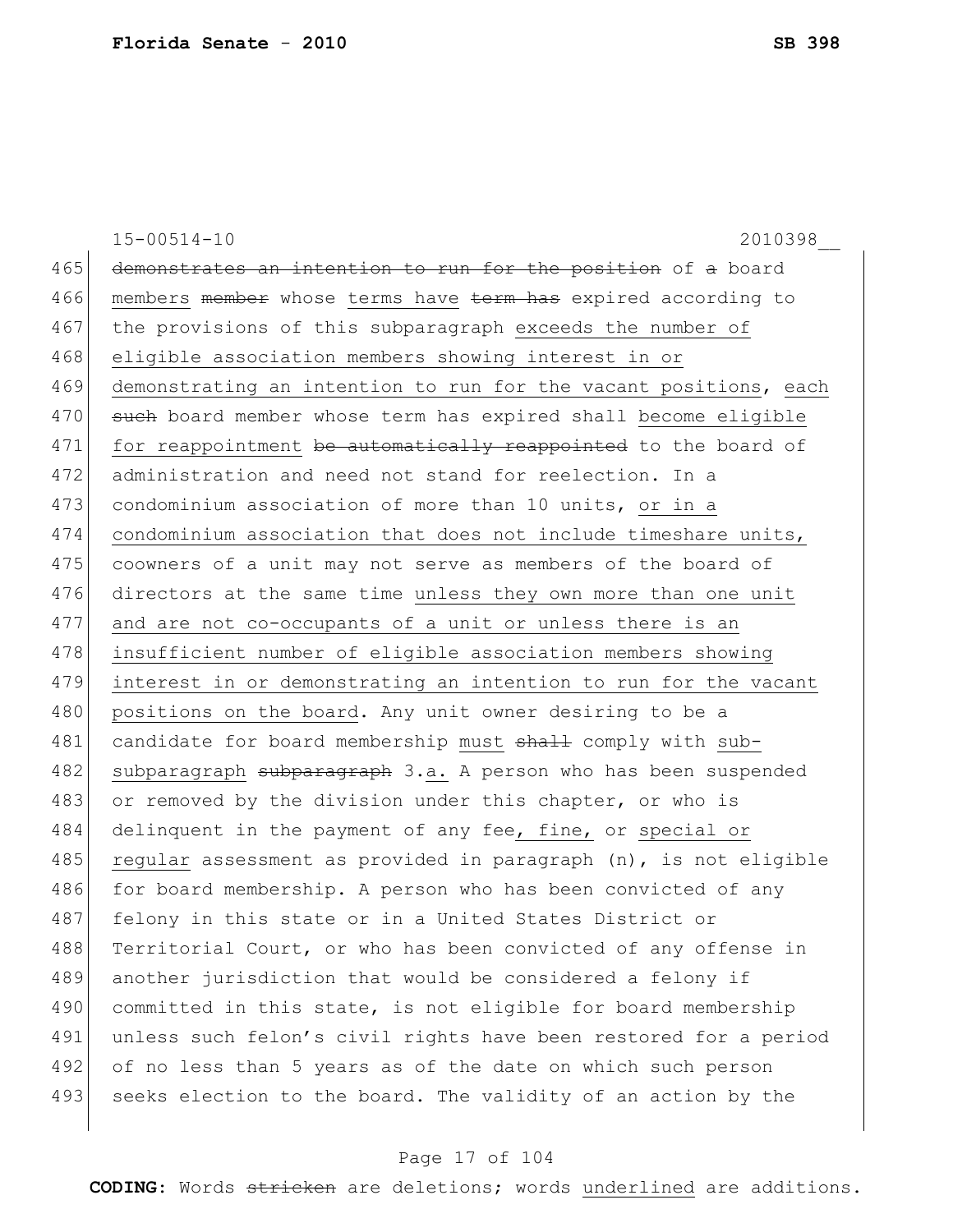15-00514-10 2010398\_\_

494 board is not affected if it is later determined that a member of 495 the board is ineligible for board membership due to having been 496 convicted of a felony.

497 2. The bylaws shall provide the method of calling meetings 498 of unit owners, including annual meetings. Written notice, which 499 notice must include an agenda, shall be mailed, hand delivered, 500 or electronically transmitted to each unit owner at least 14 501 days prior to the annual meeting and shall be posted in a 502 conspicuous place on the condominium property at least 14 503 continuous days preceding the annual meeting. Upon notice to the 504 unit owners, the board shall by duly adopted rule designate a 505 | specific location on the condominium property or association 506 property upon which all notices of unit owner meetings shall be 507 posted; however, if there is no condominium property or 508 association property upon which notices can be posted, this 509 requirement does not apply. In lieu of or in addition to the 510 physical posting of notice of any meeting of the unit owners on 511 the condominium property, the association may, by reasonable 512 rule, adopt a procedure for conspicuously posting and repeatedly 513 broadcasting the notice and the agenda on a closed-circuit cable 514 television system serving the condominium association. However, 515 if broadcast notice is used in lieu of a notice posted 516 physically on the condominium property, the notice and agenda 517 must be broadcast at least four times every broadcast hour of 518 each day that a posted notice is otherwise required under this 519 section. When broadcast notice is provided, the notice and 520 agenda must be broadcast in a manner and for a sufficient 521 continuous length of time so as to allow an average reader to 522 observe the notice and read and comprehend the entire content of

## Page 18 of 104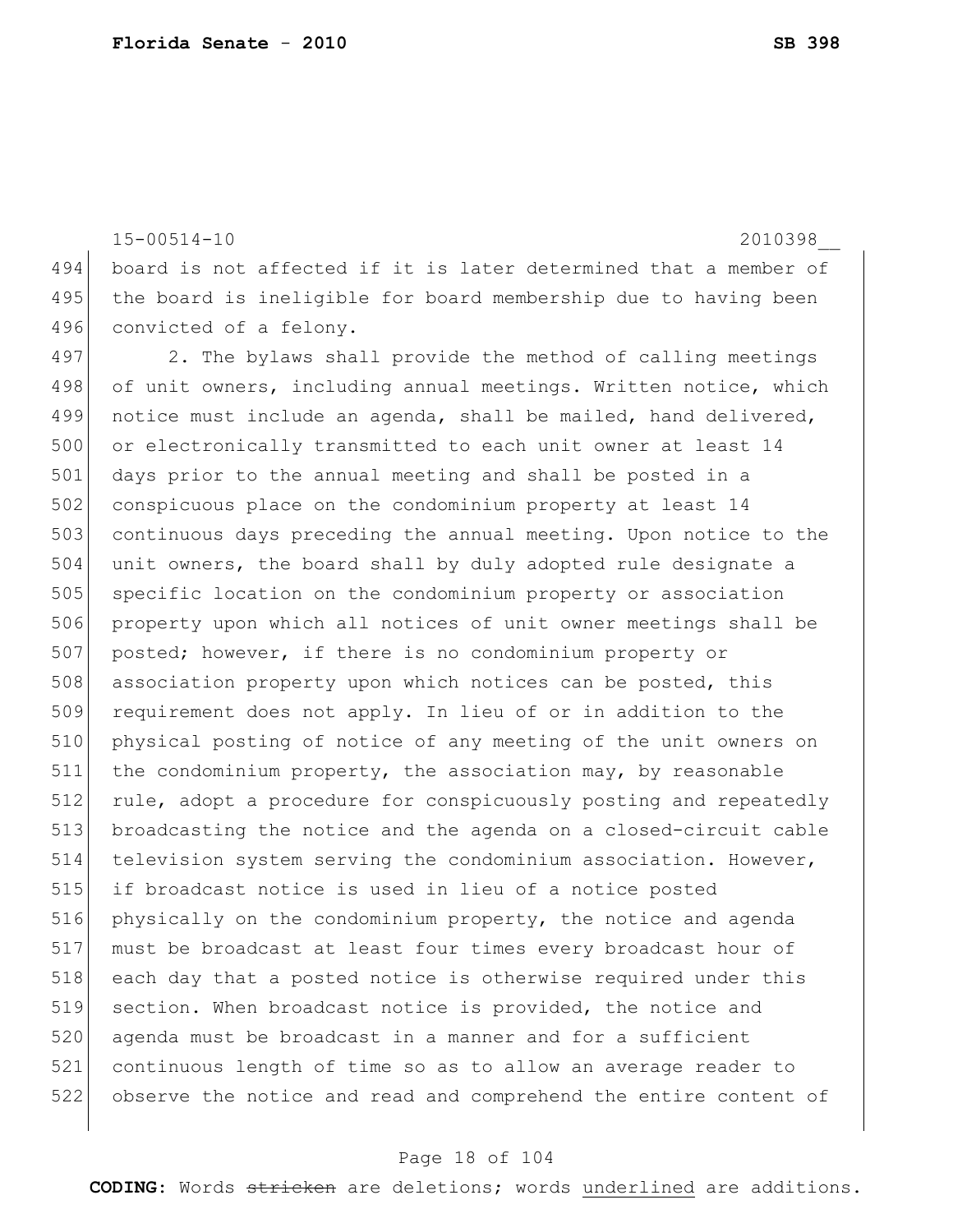15-00514-10 2010398\_\_ 523 the notice and the agenda. Unless a unit owner waives in writing 524 the right to receive notice of the annual meeting, such notice 525 shall be hand delivered, mailed, or electronically transmitted 526 to each unit owner. Notice for meetings and notice for all other 527 purposes shall be mailed to each unit owner at the address last 528 furnished to the association by the unit owner, or hand 529 delivered to each unit owner. However, if a unit is owned by 530 more than one person, the association shall provide notice, for 531 meetings and all other purposes, to that one address which the 532 developer initially identifies for that purpose and thereafter 533 as one or more of the owners of the unit shall so advise the 534 association in writing, or if no address is given or the owners 535 of the unit do not agree, to the address provided on the deed of 536 record. An officer of the association, or the manager or other 537 person providing notice of the association meeting, shall 538 provide an affidavit or United States Postal Service certificate 539 of mailing, to be included in the official records of the 540 association affirming that the notice was mailed or hand 541 delivered, in accordance with this provision.

542 3.a. The members of the board shall be elected by written 543 ballot or voting machine. Proxies shall in no event be used in 544 electing the board, either in general elections or elections to 545 fill vacancies caused by recall, resignation, or otherwise, 546 unless otherwise provided in this chapter. Not less than 60 days 547 before a scheduled election, the association shall mail, 548 deliver, or electronically transmit, whether by separate 549 association mailing or included in another association mailing, 550 delivery, or transmission, including regularly published 551 newsletters, to each unit owner entitled to a vote, a first

## Page 19 of 104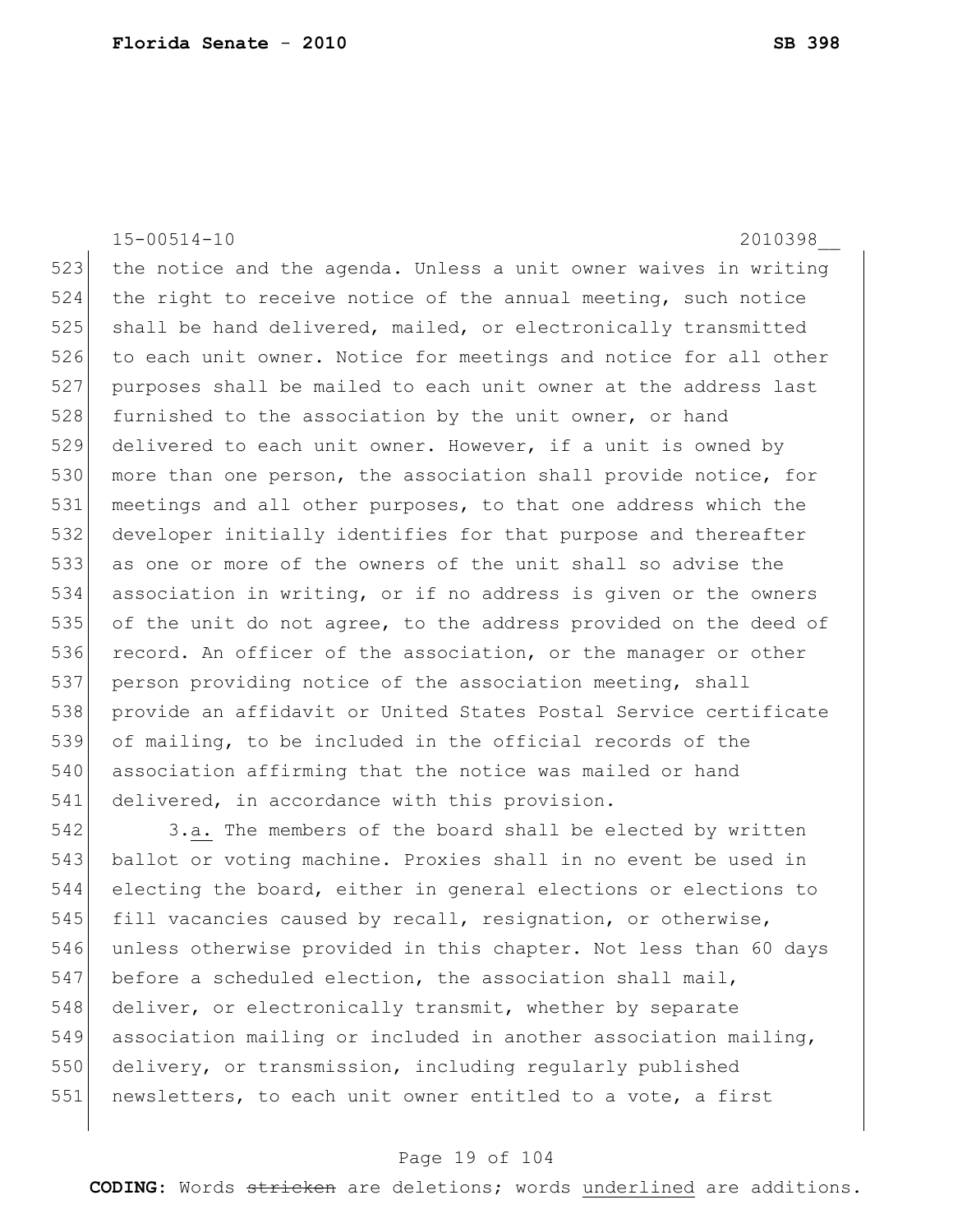15-00514-10 2010398\_\_ 552 notice of the date of the election along with a certification 553 form provided by the division attesting that he or she has read 554 and understands, to the best of his or her ability, the 555 governing documents of the association and the provisions of 556 this chapter and any applicable rules. Any unit owner or other 557 eligible person desiring to be a candidate for the board must 558 give written notice of his or her intent to be a candidate to 559 the association not less than 40 days before a scheduled 560 election. Together with the written notice and agenda as set 561 forth in subparagraph 2., the association shall mail, deliver, 562 or electronically transmit a second notice of the election to 563 all unit owners entitled to vote therein, together with a ballot 564 which shall list all candidates. Upon request of a candidate,  $565$  the association shall include an information sheet, no larger 566 than 8 1/2 inches by 11 inches, which must be furnished by the 567 candidate not less than 35 days before the election, shall along 568 with the signed certification form provided for in this 569 subparagraph, to be included with the mailing, delivery, or 570 transmission of the ballot, with the costs of mailing, delivery, 571 or electronic transmission and copying to be borne by the 572 association. The association is not liable for the contents of 573 the information sheets prepared by the candidates. In order to 574 reduce costs, the association may print or duplicate the 575 information sheets on both sides of the paper. The division 576 shall by rule establish voting procedures consistent with the 577 provisions contained herein, including rules establishing 578 procedures for giving notice by electronic transmission and 579 rules providing for the secrecy of ballots. Elections shall be 580 decided by a plurality of those ballots cast. There shall be no

#### Page 20 of 104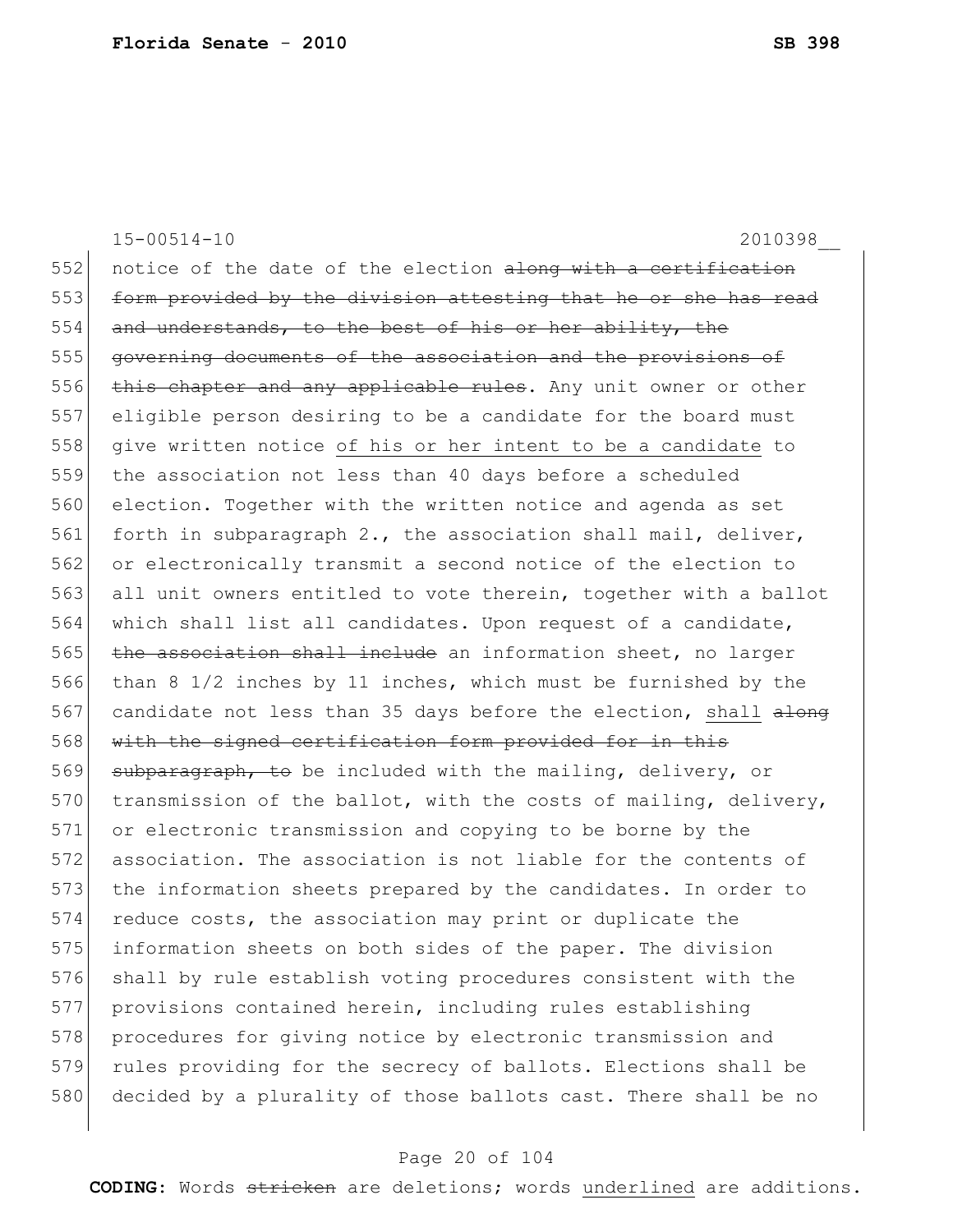15-00514-10 2010398\_\_ 581 quorum requirement; however, at least 20 percent of the eligible 582 voters must cast a ballot in order to have a valid election of 583 members of the board. No unit owner shall permit any other 584 person to vote his or her ballot, and any such ballots 585 improperly cast shall be deemed invalid, provided any unit owner 586 who violates this provision may be fined by the association in 587 accordance with s. 718.303. A unit owner who needs assistance in 588 casting the ballot for the reasons stated in s. 101.051 may 589 obtain assistance in casting the ballot. The regular election 590 shall occur on the date of the annual meeting. The provisions of 591 this sub-subparagraph subparagraph shall not apply to timeshare 592 condominium associations. Notwithstanding the provisions of this 593 sub-subparagraph subparagraph, an election is not required 594 unless more candidates file notices of intent to run or are 595 | nominated than board vacancies exist. 596 b. Within 90 days after being elected to the board, each 597 newly elected director shall certify in writing to the secretary 598 of the association that he or she has read the association's 599 declarations of covenants and restrictions, articles of 600 incorporation, bylaws, and current written policies; that he or 601 she will work to uphold such documents and policies to the best 602 of his or her ability; and that he or she will faithfully 603 discharge his or her fiduciary responsibility to the 604 association's members. In lieu of this written certification, 605 the newly elected director may submit a certificate of 606 satisfactory completion of the educational curriculum 607 administered by a division-approved condominium education 608 provider. Failure to timely file the written certification or 609 educational certificate automatically disqualifies the director

## Page 21 of 104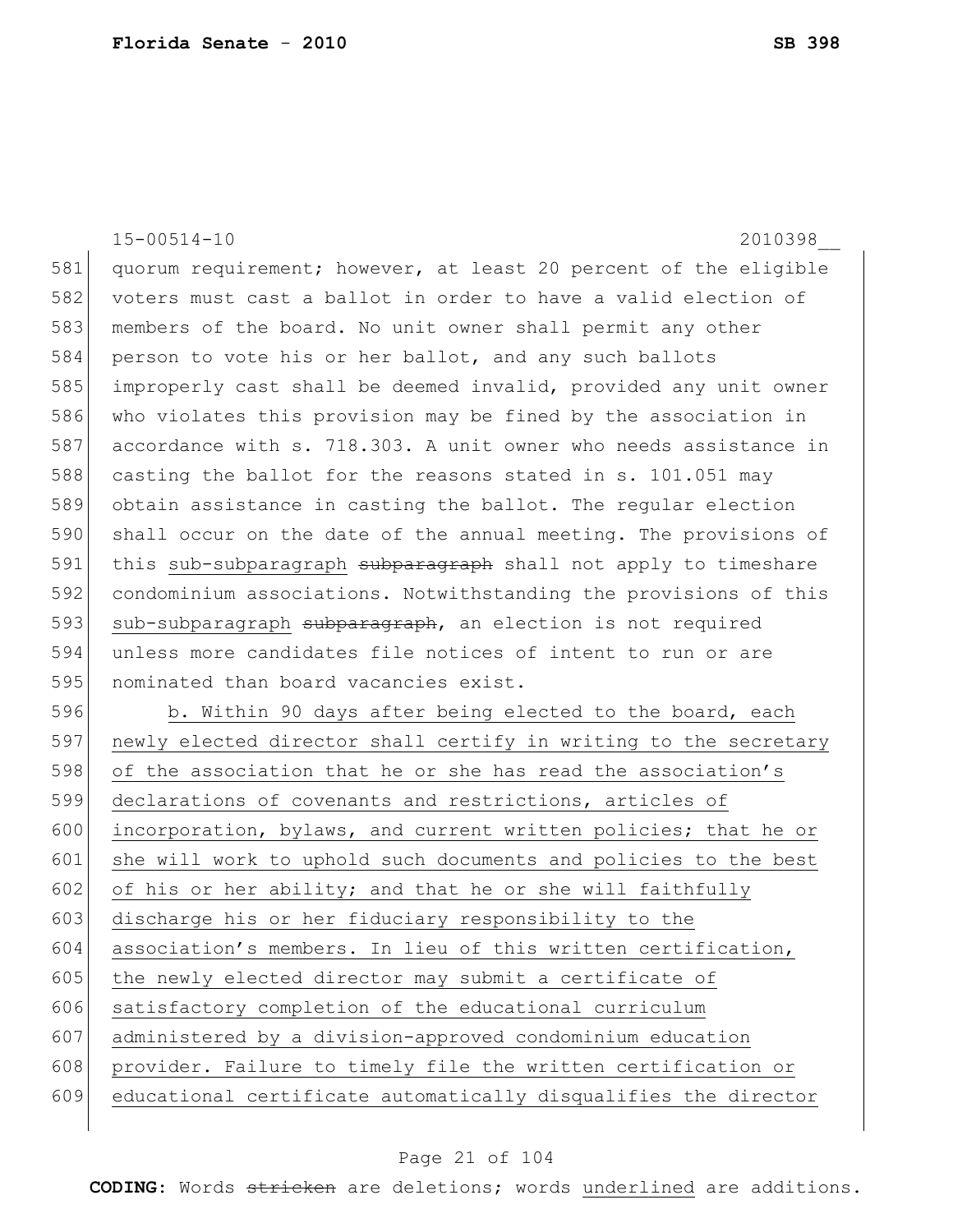15-00514-10 2010398\_\_ 610 from service on the board. The secretary shall cause the 611 association to retain a director's written certification or 612 educational certificate for inspection by the members for 5 613 years after a director's election. Failure to have such written 614 certification or educational certificate on file does not affect 615 the validity of any appropriate action.

616 4. Any approval by unit owners called for by this chapter 617 or the applicable declaration or bylaws, including, but not 618 limited to, the approval requirement in s. 718.111(8), shall be 619 made at a duly noticed meeting of unit owners and shall be 620 subject to all requirements of this chapter or the applicable 621 condominium documents relating to unit owner decisionmaking, 622 except that unit owners may take action by written agreement, 623 without meetings, on matters for which action by written 624 agreement without meetings is expressly allowed by the 625 applicable bylaws or declaration or any statute that provides 626 for such action.

627 5. Unit owners may waive notice of specific meetings if 628 allowed by the applicable bylaws or declaration or any statute. 629 If authorized by the bylaws, notice of meetings of the board of 630 administration, unit owner meetings, except unit owner meetings 631 called to recall board members under paragraph  $(j)$ , and 632 committee meetings may be given by electronic transmission to 633 unit owners who consent to receive notice by electronic 634 transmission.

 6. Unit owners shall have the right to participate in meetings of unit owners with reference to all designated agenda items. However, the association may adopt reasonable rules 638 governing the frequency, duration, and manner of unit owner

## Page 22 of 104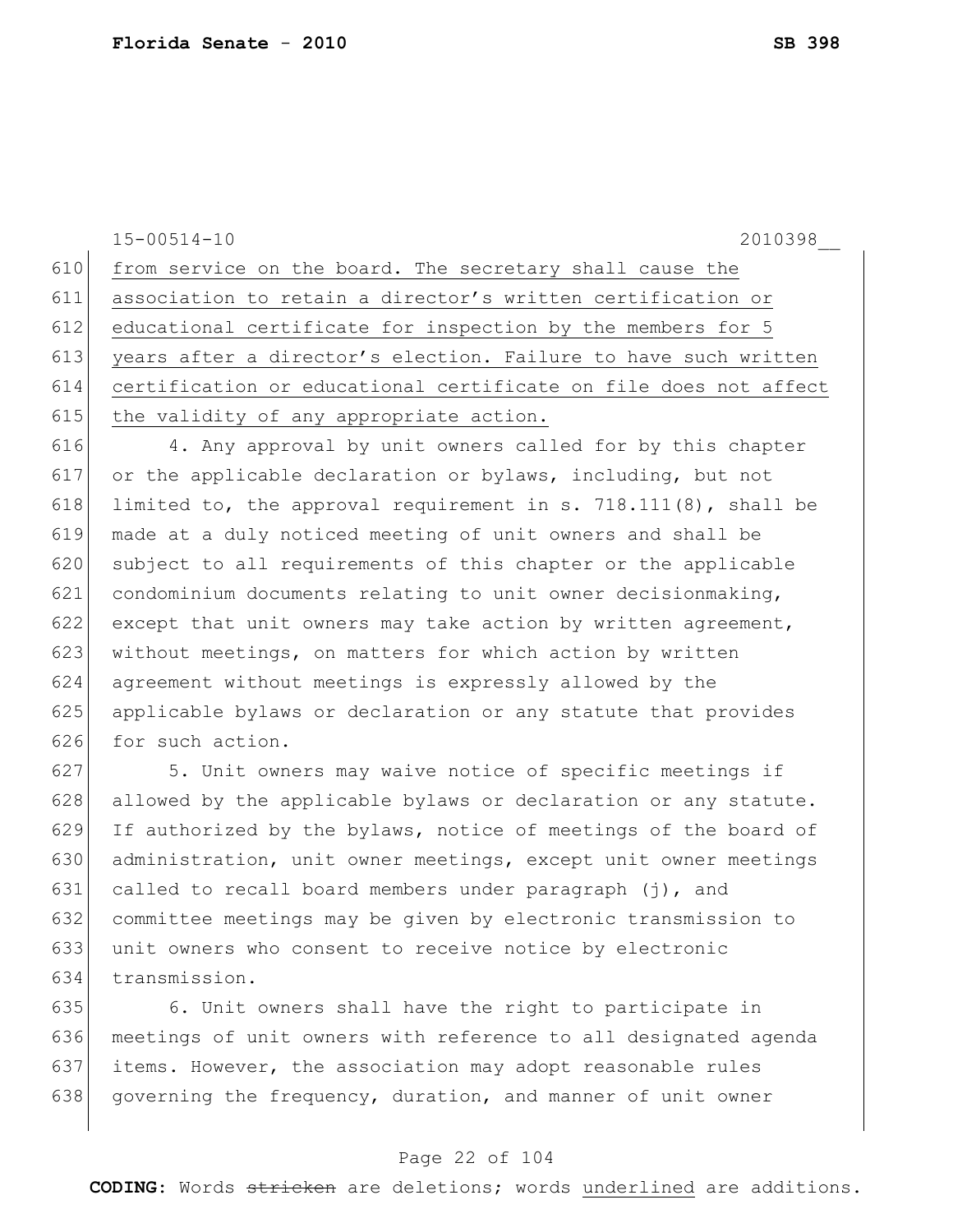15-00514-10 2010398\_\_

639 participation.

640 7. Any unit owner may tape record or videotape a meeting of 641 the unit owners subject to reasonable rules adopted by the 642 division.

643 8. Unless otherwise provided in the bylaws, any vacancy 644 occurring on the board before the expiration of a term may be 645 filled by the affirmative vote of the majority of the remaining 646 directors, even if the remaining directors constitute less than 647 a quorum, or by the sole remaining director. In the alternative,  $648$  a board may hold an election to fill the vacancy, in which case 649 the election procedures must conform to the requirements of sub-650 subparagraph subparagraph 3.a. unless the association governs 10 651 units or fewer less and has opted out of the statutory election 652 process, in which case the bylaws of the association control. 653 Unless otherwise provided in the bylaws, a board member 654 appointed or elected under this section shall fill the vacancy 655 for the unexpired term of the seat being filled. Filling 656 vacancies created by recall is governed by paragraph (j) and 657 rules adopted by the division.

659 Notwithstanding subparagraph  $\frac{1}{2}$  subparagraphs (b) 2. and sub-660 subparagraph (d)3.a., an association of 10 or fewer units may, 661 by the affirmative vote of a majority of the total voting 662 interests, provide for different voting and election procedures 663 in its bylaws, which vote may be by a proxy specifically 664 delineating the different voting and election procedures. The 665 different voting and election procedures may provide for 666 elections to be conducted by limited or general proxy.

658

667 (h) *Amendment of bylaws.*—

### Page 23 of 104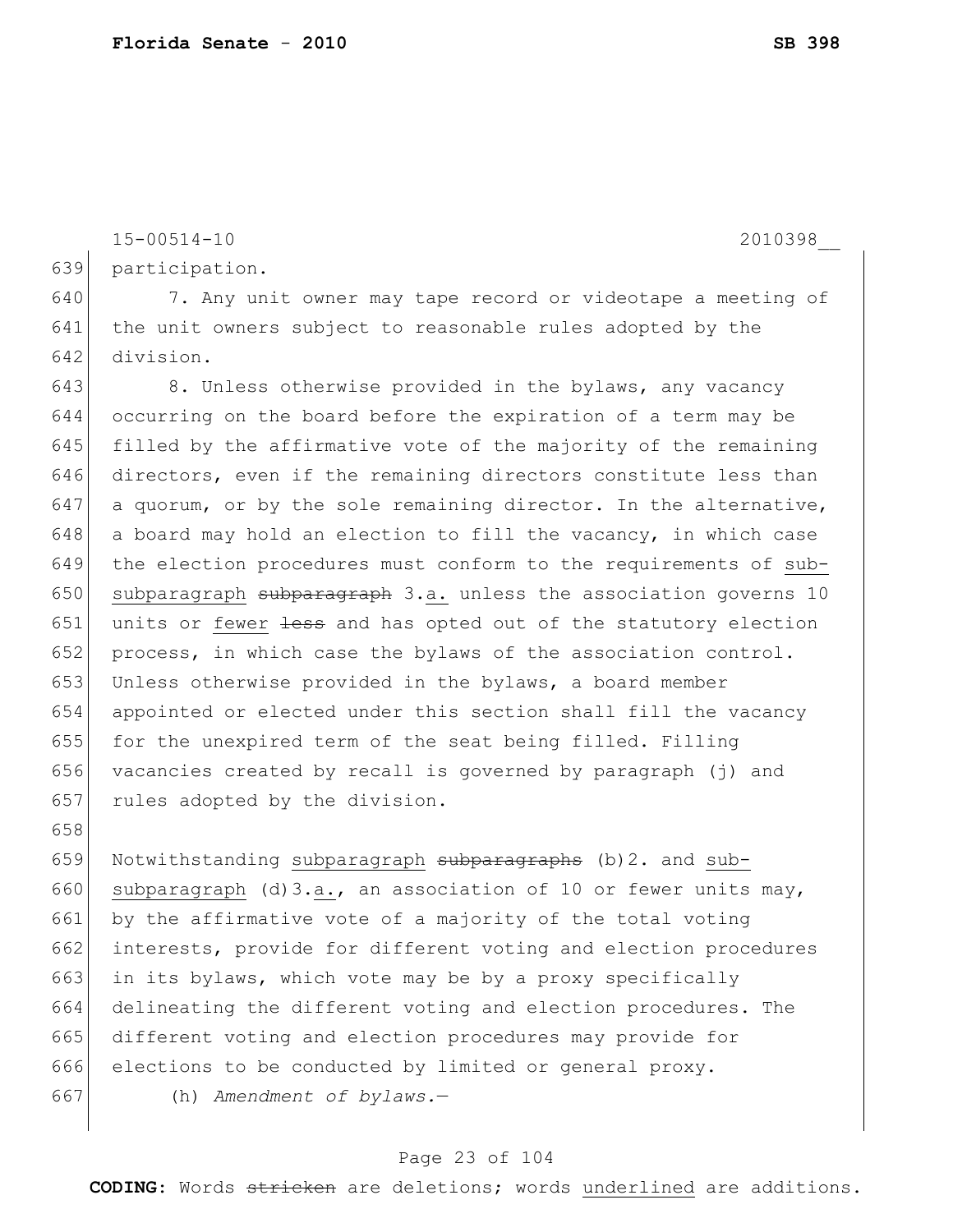```
15-00514-10 2010398__
668 1. The method by which the bylaws may be amended consistent
669 with the provisions of this chapter shall be stated. If the 
670 bylaws fail to provide a method of amendment, the bylaws may be
671 amended if the amendment is approved by the owners of not less 
672 than two-thirds of the voting interests.
673 2. No bylaw shall be revised or amended by reference to its
```
 title or number only. Proposals to amend existing bylaws shall 675 contain the full text of the bylaws to be amended; new words shall be inserted in the text underlined, and words to be deleted shall be lined through with hyphens. However, if the 678 proposed change is so extensive that this procedure would hinder, rather than assist, the understanding of the proposed 680 amendment, it is not necessary to use underlining and hyphens as indicators of words added or deleted, but, instead, a notation must be inserted immediately preceding the proposed amendment in substantially the following language: "Substantial rewording of 684 bylaw. See bylaw .... for present text."

685 3. Nonmaterial errors or omissions in the bylaw process 686 will not invalidate an otherwise properly promulgated amendment.

687 4. If the bylaws provide for amendment by the board of 688 administration, no bylaw may be amended unless it is heard and 689 noticed at two consecutive meetings of the board of 690 administration that are at least 1 week apart. 691 Section 6. Paragraph (d) of subsection (1) of section 692 718.115, Florida Statutes, is amended to read: 693 718.115 Common expenses and common surplus.— 694 (1) 695 (d) If so provided in the declaration, the cost of 696 communications services as defined in chapter 202, information

### Page 24 of 104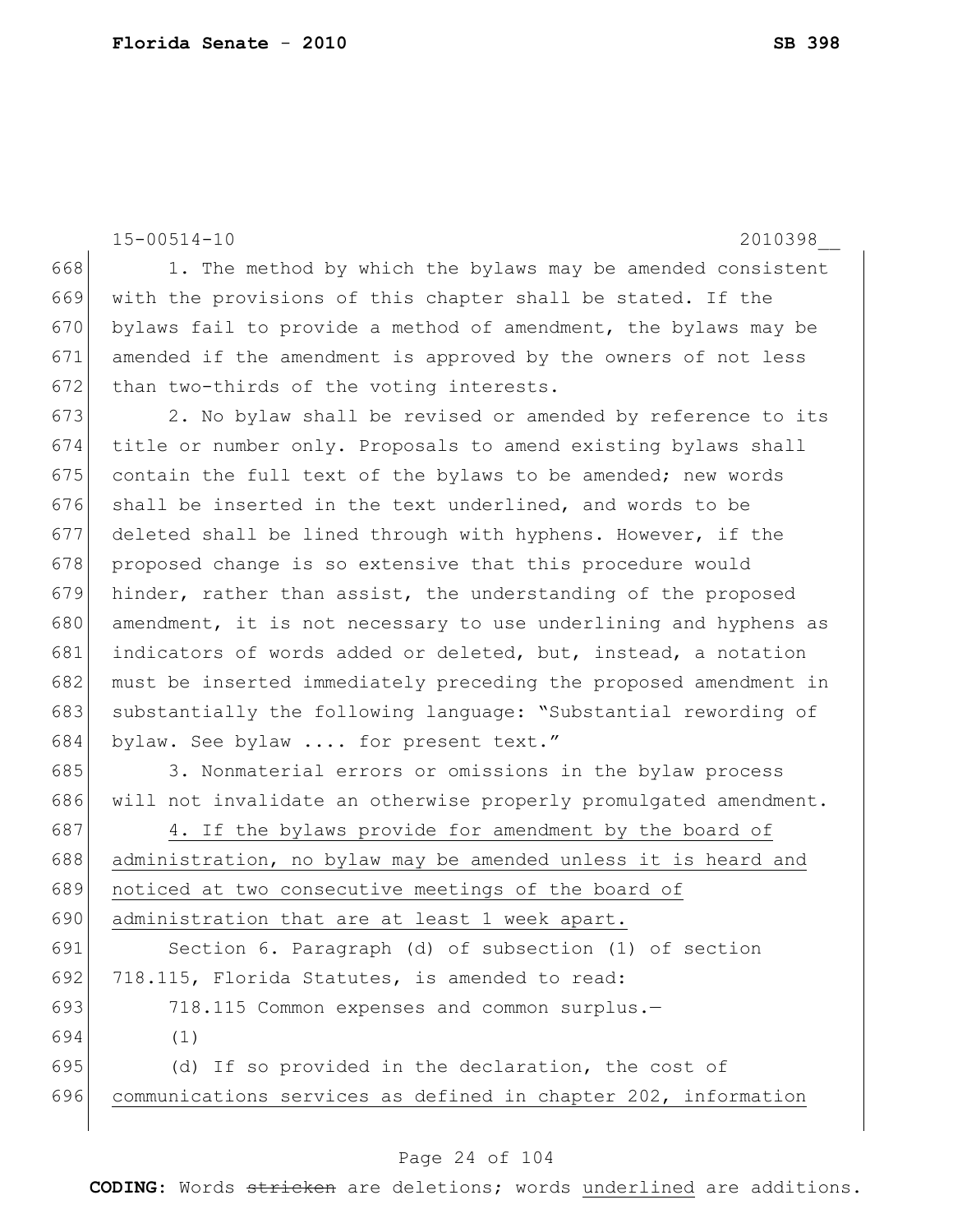15-00514-10 2010398\_\_ 697 services, or Internet services a master antenna television 698 system or duly franchised cable television service obtained 699 pursuant to a bulk contract shall be deemed a common expense. If 700 the declaration does not provide for the cost of communications 701 services as defined in chapter 202, information services, or 702 Internet services a master antenna television system or duly 703 franchised cable television service obtained under a bulk 704 contract as a common expense, the board may enter into such a 705 contract, and the cost of the service will be a common expense 706 but allocated on a per-unit basis rather than a percentage basis 707 if the declaration provides for other than an equal sharing of 708 common expenses, and any contract entered into before July  $1$ , 709 1998, in which the cost of the service is not equally divided 710 among all unit owners, may be changed by vote of a majority of 711 the voting interests present at a regular or special meeting of 712 the association, to allocate the cost equally among all units. 713 The contract shall be for a term of not less than 2 years.

714 1. Any contract made by the board after the effective date 715 hereof for communications services as defined in chapter 202, 716 information services, or Internet services a community antenna 717 system or duly franchised cable television service may be 718 canceled by a majority of the voting interests present at the 719 next regular or special meeting of the association. Any member 720 may make a motion to cancel the said contract, but if no motion 721 is made or if such motion fails to obtain the required majority 722 at the next regular or special meeting, whichever occurs  $\pm$ 723 sooner, following the making of the contract,  $\frac{1}{2}$  such contract 724 shall be deemed ratified for the term therein expressed.  $725$  2. Any such contract shall provide, and shall be deemed to

### Page 25 of 104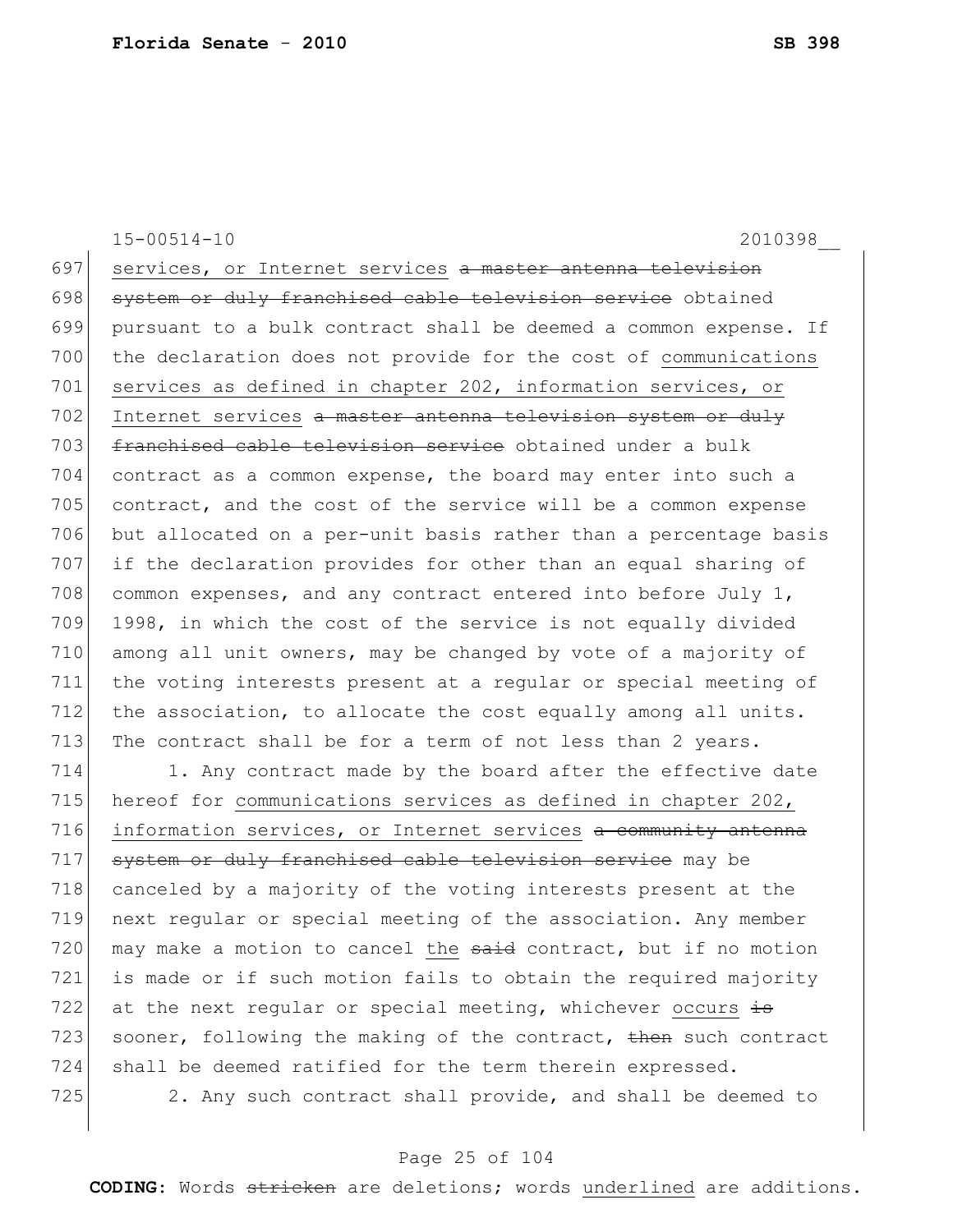|     | $15 - 00514 - 10$<br>2010398                                     |
|-----|------------------------------------------------------------------|
| 726 | provide if not expressly set forth, that any hearing-impaired or |
| 727 | legally blind unit owner who does not occupy the unit with a     |
| 728 | non-hearing-impaired or sighted person, or any unit owner        |
| 729 | receiving supplemental security income under Title XVI of the    |
| 730 | Social Security Act or food stamps as administered by the        |
| 731 | Department of Children and Family Services pursuant to s.        |
| 732 | 414.31, may discontinue the cable or video service without       |
| 733 | incurring disconnect fees, penalties, or subsequent service      |
| 734 | charges, and, as to such units, the owners shall not be required |
| 735 | to pay any common expenses charge related to such service. If    |
| 736 | fewer less than all members of an association share the expenses |
| 737 | of cable or video service television, the expense shall be       |
| 738 | shared equally by all participating unit owners. The association |
| 739 | may use the provisions of s. 718.116 to enforce payment of the   |
| 740 | shares of such costs by the unit owners receiving cable or video |
| 741 | service television.                                              |
| 742 | Section 7. Subsection (11) is added to section 718.116,          |
| 743 | Florida Statutes, to read:                                       |
| 744 | 718.116 Assessments; liability; lien and priority;               |
| 745 | interest; collection.-                                           |
| 746 | (11) During the pendency of any foreclosure action of a          |
| 747 | condominium unit, if the unit is occupied by a tenant and the    |
| 748 | unit owner is delinquent in the payment of regular assessments,  |
| 749 | the association may demand that the tenant pay to the            |
| 750 | association the future regular assessments related to the        |
| 751 | condominium unit. The demand shall be continuing in nature, and  |
| 752 | upon demand the tenant shall continue to pay the regular         |
| 753 | assessments to the association until the association releases    |
| 754 | the tenant or the tenant discontinues tenancy in the unit. The   |
|     |                                                                  |

# Page 26 of 104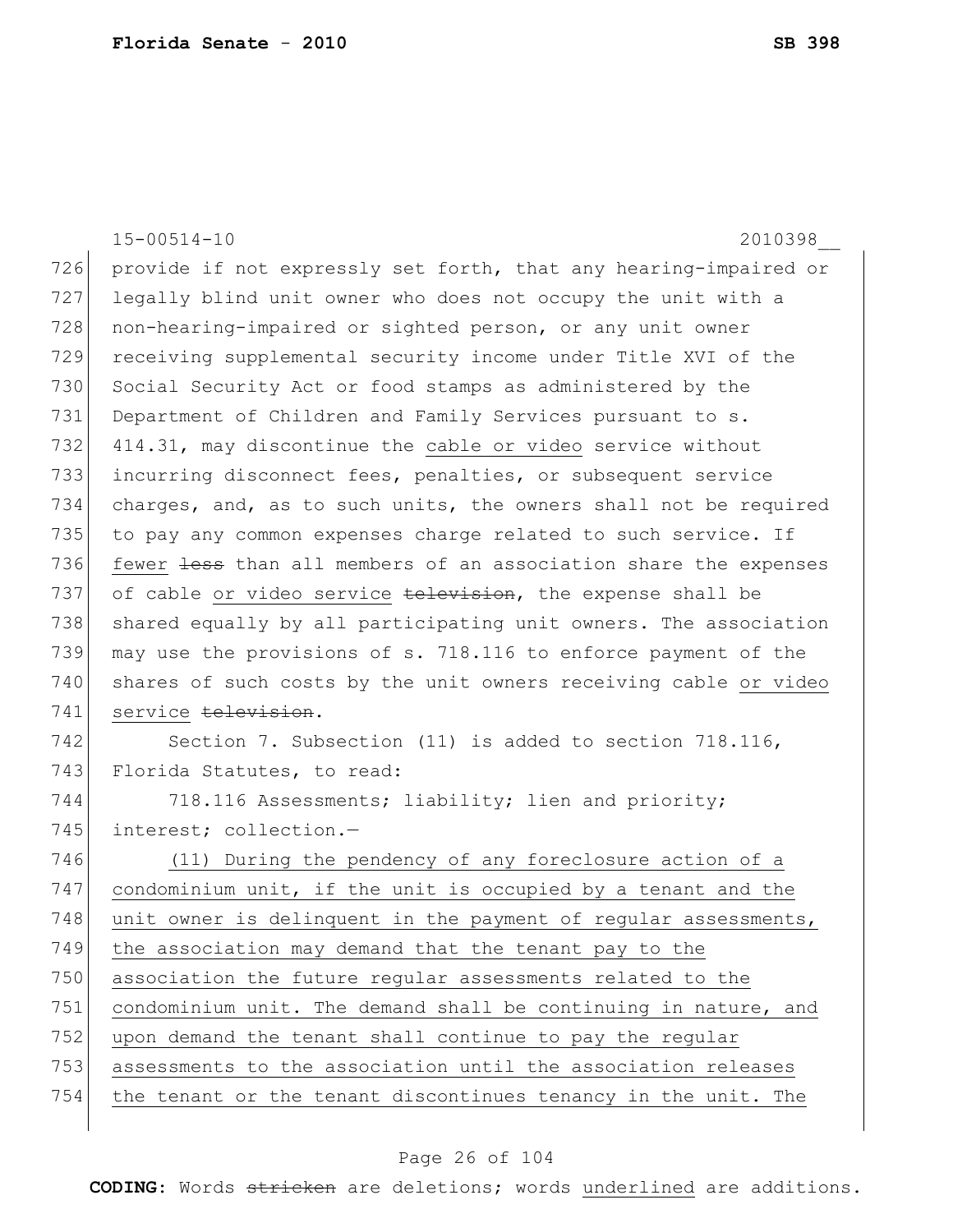15-00514-10 2010398\_\_ 755 association shall mail written notice to the unit owner of the 756 association's demand that the tenant pay regular assessments to 757 the association. The tenant shall not be liable for increases in 758 the amount of the regular assessment due unless the tenant was 759 reasonably notified of the increase prior to the day that the 760 rent is due. The tenant shall be given a credit against rents 761 due to the unit owner in the amount of assessments paid to the 762 association. The association shall, upon request, provide the 763 tenant with written receipts for payments made. The association 764 may issue notices under s. 83.56 and may sue for eviction under 765  $\vert$  ss. 83.59-83.625 as if the association were a landlord under 766 part II of chapter 83 should the tenant fail to pay an 767 assessment. However, the association shall not otherwise be 768 considered a landlord under chapter 83 and shall specifically 769 not have any duty under  $s. 83.51$ . The tenant shall not, by 770 virtue of payment of assessments, have any of the rights of a 771 unit owner to vote in any election or to examine the books and 772 records of the association. A court may supersede the effect of 773 this subsection by appointing a receiver. 774 Section 8. Subsection (2) of section 718.1265, Florida 775 Statutes, is amended to read: 776 718.1265 Association emergency powers.-777 (2) The special powers authorized under subsection (1) 778 shall be limited to that time reasonably necessary to protect  $779$  the health, safety, and welfare of the association and the unit 780 owners and the unit owners' family members, tenants, guests, 781 agents, or invitees and shall be reasonably necessary to 782 mitigate further damage and make emergency repairs. 783 Additionally, unless 20 percent or more of the units are made

## Page 27 of 104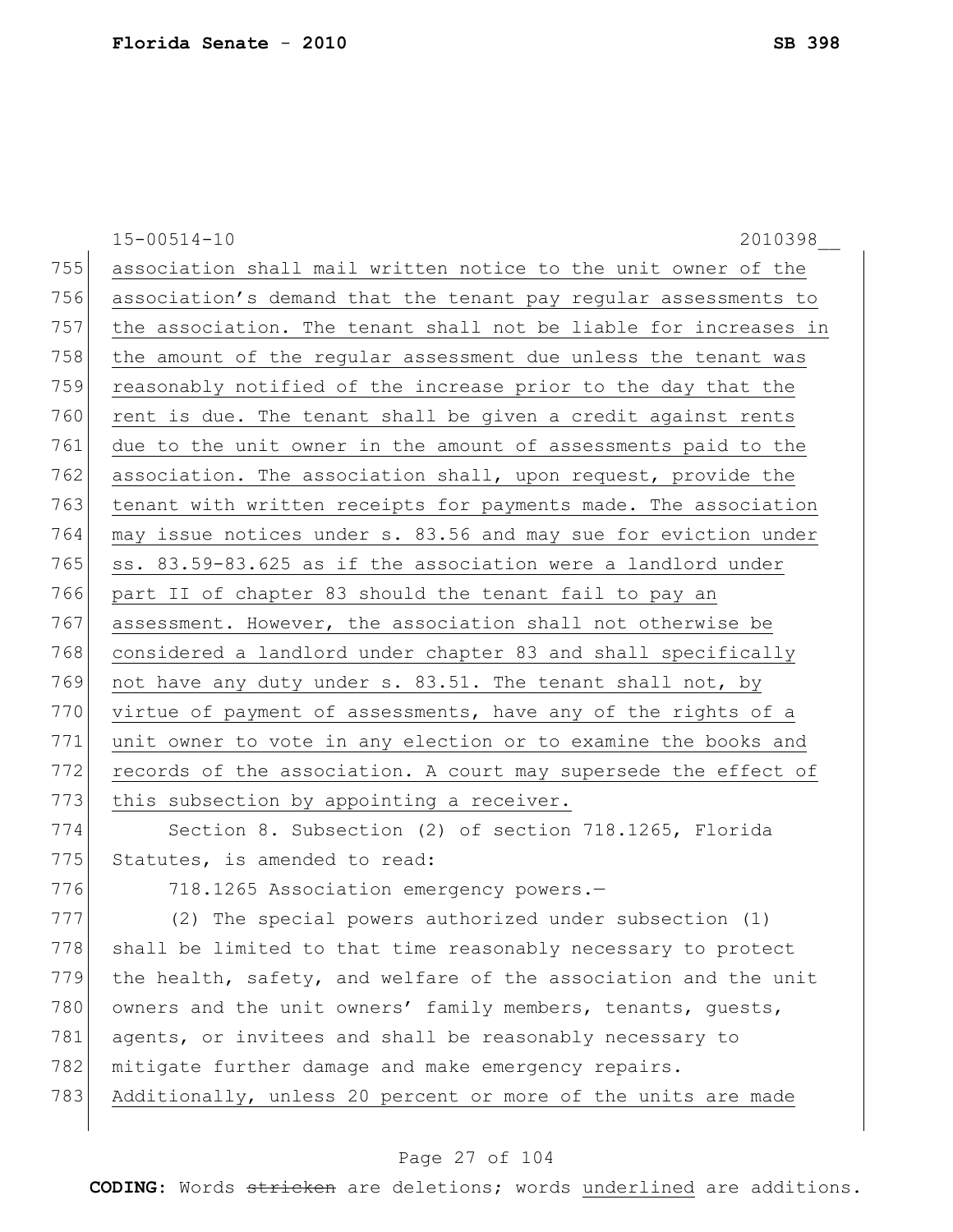|     | $15 - 00514 - 10$<br>2010398                                     |
|-----|------------------------------------------------------------------|
| 784 | uninhabitable by the emergency, the special powers authorized    |
| 785 | under subsection (1) may only be exercised during the term of    |
| 786 | the Governor's executive order or proclamation declaring the     |
| 787 | state of emergency in the locale in which the condominium is     |
| 788 | located.                                                         |
| 789 | Section 9. Subsection (1) of section 718.301, Florida            |
| 790 | Statutes, is amended to read:                                    |
| 791 | 718.301 Transfer of association control; claims of defect        |
| 792 | by association.-                                                 |
| 793 | (1) When unit owners other than the developer own 15             |
| 794 | percent or more of the units in a condominium that will be       |
| 795 | operated ultimately by an association, the unit owners other     |
| 796 | than the developer shall be entitled to elect no less than one-  |
| 797 | third of the members of the board of administration of the       |
| 798 | association. Unit owners other than the developer are entitled   |
| 799 | to elect not less than a majority of the members of the board of |
| 800 | administration of an association:                                |
| 801 | (a) Three years after 50 percent of the units that will be       |
| 802 | operated ultimately by the association have been conveyed to     |
| 803 | purchasers;                                                      |
| 804 | (b) Three months after 90 percent of the units that will be      |
| 805 | operated ultimately by the association have been conveyed to     |
| 806 | purchasers;                                                      |
| 807 | (c) When all the units that will be operated ultimately by       |
| 808 | the association have been completed, some of them have been      |
| 809 | conveyed to purchasers, and none of the others are being offered |
| 810 | for sale by the developer in the ordinary course of business;    |
| 811 | (d) When some of the units have been conveyed to purchasers      |
| 812 | and none of the others are being constructed or offered for sale |
|     |                                                                  |

# Page 28 of 104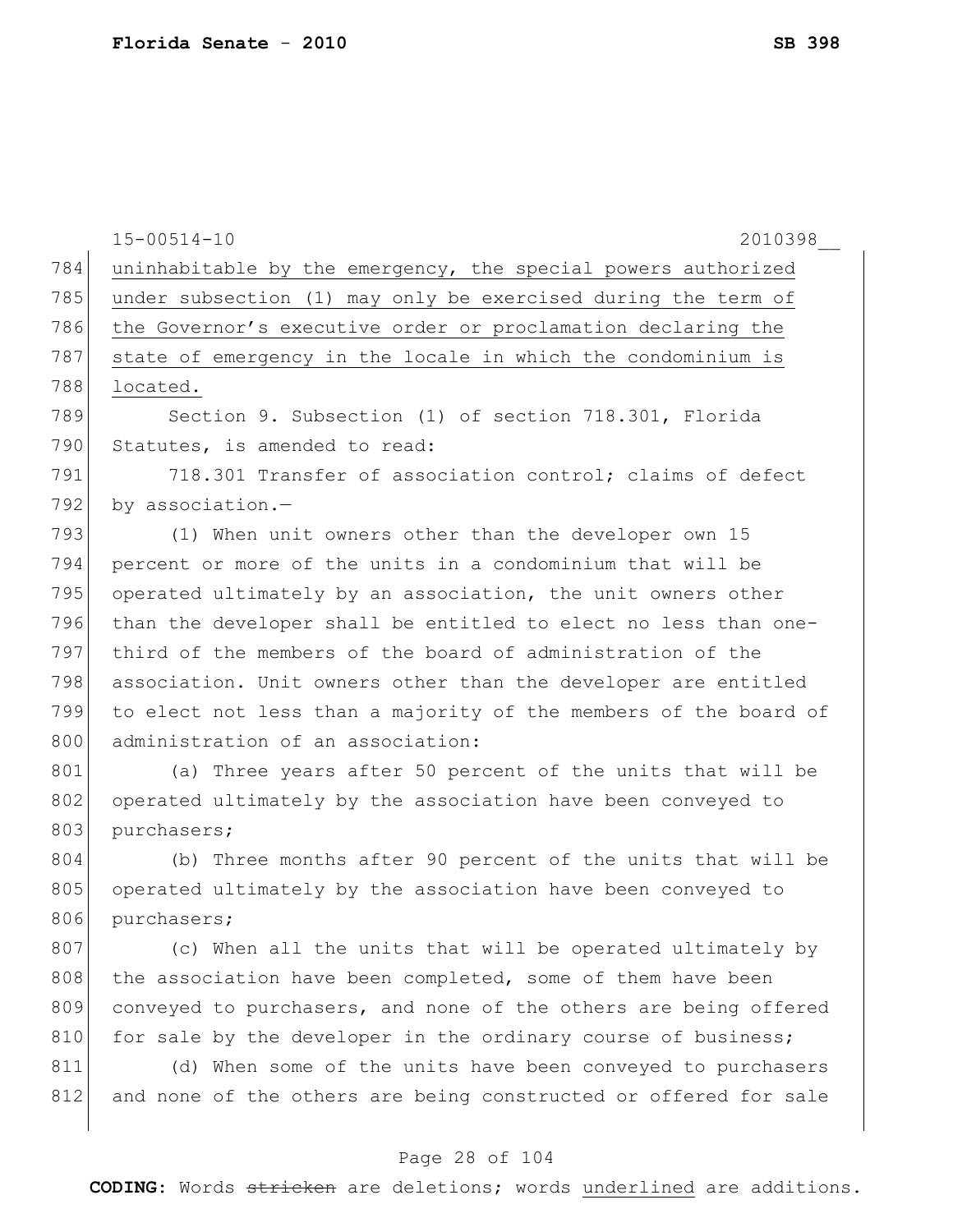15-00514-10 2010398\_\_ 813 by the developer in the ordinary course of business; 814 (e) When the developer files a petition seeking protection 815 in bankruptcy; 816 (f) When a receiver for the developer is appointed by a 817 circuit court and is not discharged within 30 days after such 818 appointment, unless the court determines within 30 days after 819 appointment of the receiver that transfer of control would be 820 detrimental to the association or its members; or 821 (g) Seven years after recordation of the declaration of  $822$  condominium; or, in the case of an association which may 823 ultimately operate more than one condominium, 7 years after 824 recordation of the declaration for the first condominium it 825 operates; or, in the case of an association operating a phase 826 condominium created pursuant to s. 718.403, 7 years after  $827$  recordation of the declaration creating the initial phase, 828 829 whichever occurs first. The developer is entitled to elect at 830 least one member of the board of administration of an 831 association as long as the developer holds for sale in the 832 ordinary course of business at least 5 percent, in condominiums 833 with fewer than 500 units, and 2 percent, in condominiums with 834 more than 500 units, of the units in a condominium operated by 835 the association. Following the time the developer relinquishes 836 control of the association, the developer may exercise the right 837 to vote any developer-owned units in the same manner as any 838 other unit owner except for purposes of reacquiring control of 839 the association or selecting the majority members of the board 840 of administration. 841 Section 10. Section 718.303, Florida Statutes, is amended

## Page 29 of 104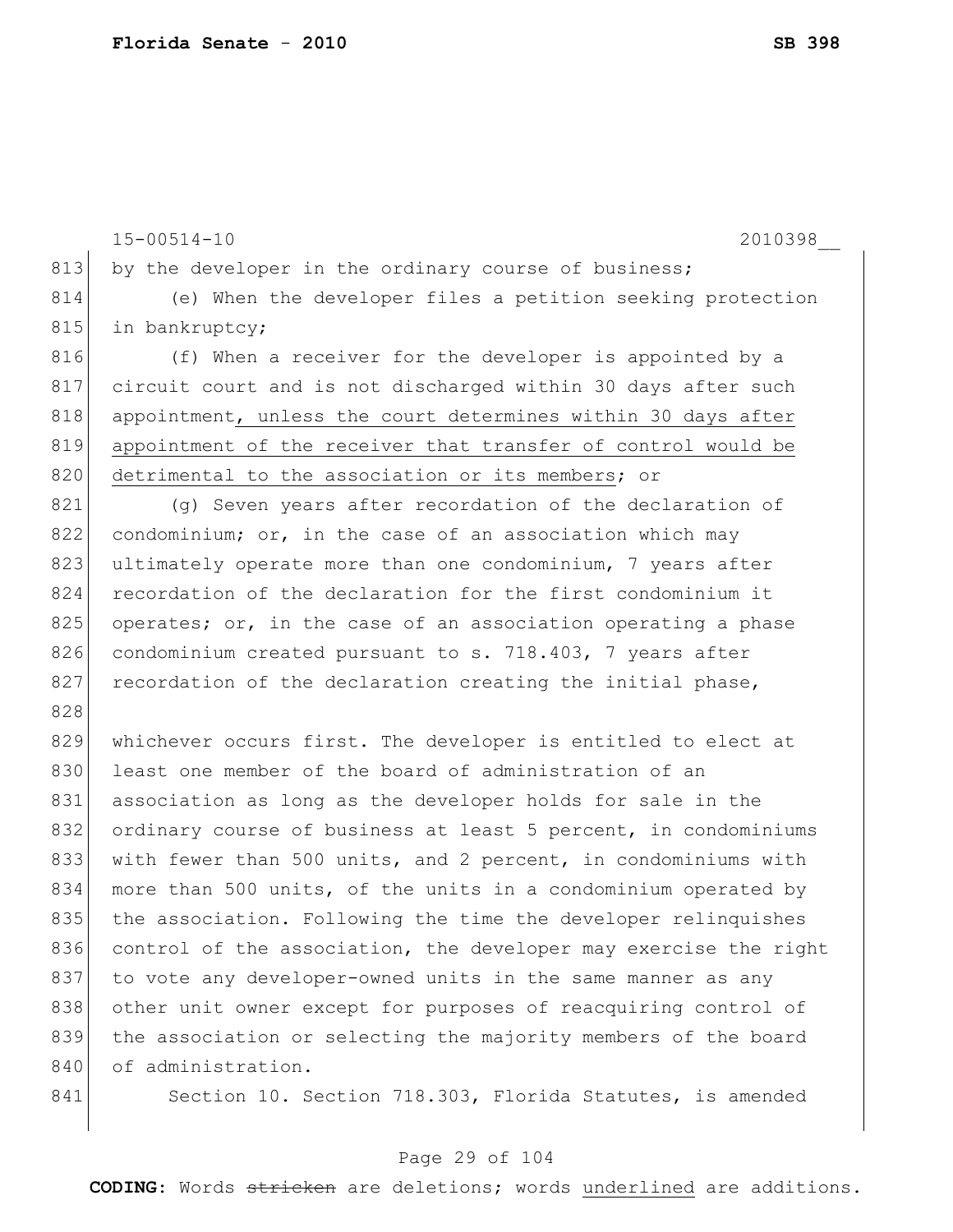15-00514-10 2010398\_\_ 842 to read: 843 718.303 Obligations of owners; waiver; suspension of access 844 or voting rights or levy of fine against unit by association.-845 (1) Each unit owner, each tenant and other invitee, and 846 each association shall be governed by, and shall comply with the 847 provisions of, this chapter, the declaration, the documents 848 creating the association, and the association bylaws and the 849 provisions thereof shall be deemed expressly incorporated into 850 any lease of a unit. Actions for damages or for injunctive 851 relief, or both, for failure to comply with these provisions may 852 be brought by the association or by a unit owner against: 853 (a) The association. 854 (b) A unit owner. 855 (c) Directors designated by the developer, for actions 856 taken by them prior to the time control of the association is 857 assumed by unit owners other than the developer. 858 (d) Any director who willfully and knowingly fails to 859 comply with these provisions. 860 (e) Any tenant leasing a unit, and any other invitee 861 occupying a unit. 862 863 The prevailing party in any such action or in any action in 864 which the purchaser claims a right of voidability based upon 865 contractual provisions as required in s. 718.503(1) (a) is 866 entitled to recover reasonable attorney's fees. A unit owner 867 prevailing in an action between the association and the unit 868 owner under this section, in addition to recovering his or her 869 reasonable attorney's fees, may recover additional amounts as 870 determined by the court to be necessary to reimburse the unit

#### Page 30 of 104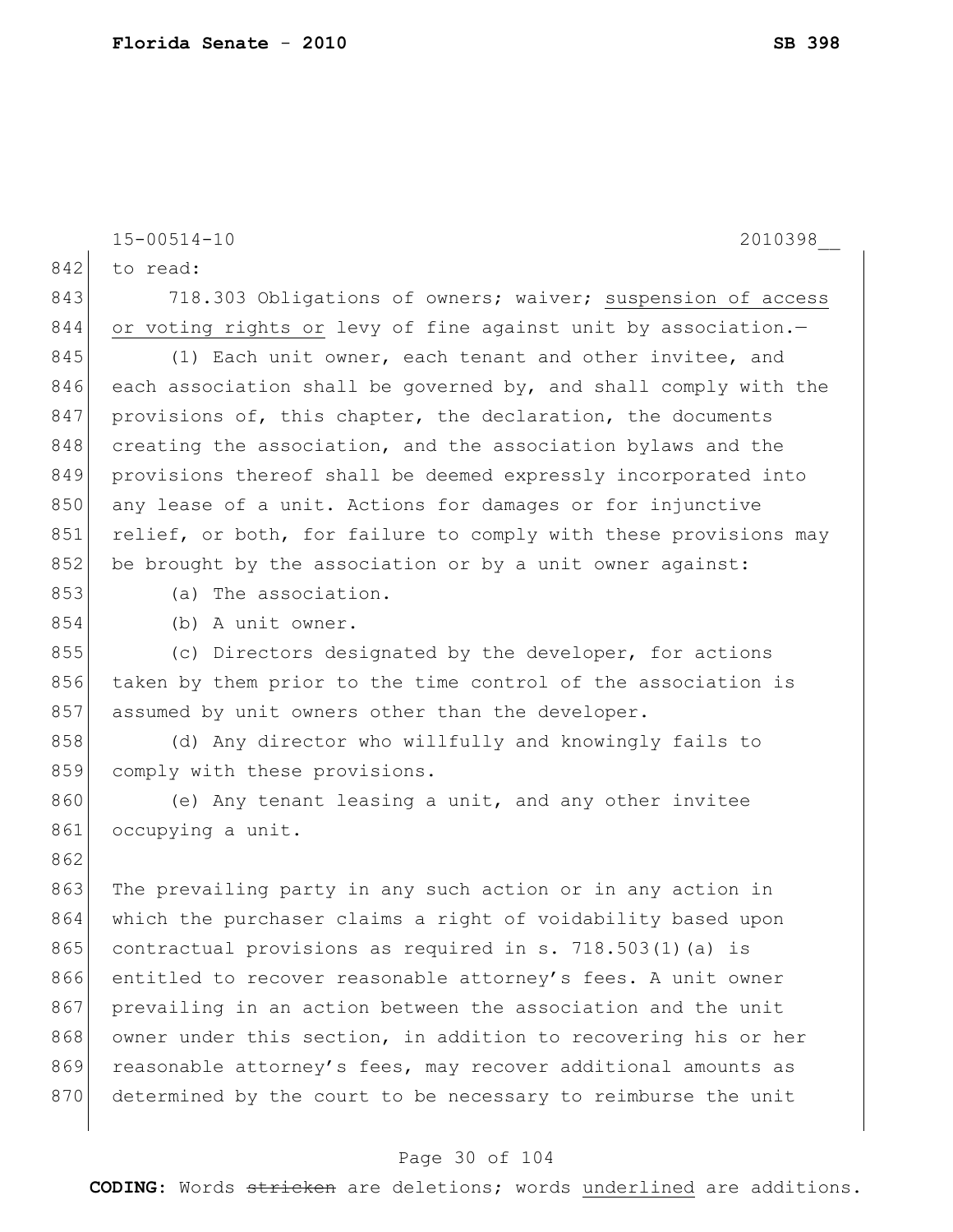15-00514-10 2010398\_\_ 871 owner for his or her share of assessments levied by the 872 association to fund its expenses of the litigation. This relief 873 does not exclude other remedies provided by law. Actions arising 874 under this subsection shall not be deemed to be actions for 875 specific performance. 876 (2) A provision of this chapter may not be waived if the 877 waiver would adversely affect the rights of a unit owner or the

878 purpose of the provision, except that unit owners or members of 879 a board of administration may waive notice of specific meetings 880 in writing if provided by the bylaws. Any instruction given in 881 writing by a unit owner or purchaser to an escrow agent may be 882 relied upon by an escrow agent, whether or not such instruction 883 and the payment of funds thereunder might constitute a waiver of 884 any provision of this chapter.

885 (3) If a unit owner is delinquent for more than 90 days in 886 | the payment of regular or special assessments or the declaration 887 or bylaws so provide, the association may suspend, for a 888 reasonable time, the right of a unit owner or a unit's occupant, 889 licensee, or invitee to use common elements, common facilities, 890 or any other association property. This subsection does not 891 apply to limited common elements intended to be used only by 892 that unit, common elements that must be used to access the unit, 893 utility services provided to the unit, parking spaces, or 894 elevators. The association may also levy reasonable fines 895  $\frac{1}{\sqrt{2}}$  against a unit for the failure of the owner of the unit, or its 896 occupant, licensee, or invitee, to comply with any provision of 897 the declaration, the association bylaws, or reasonable rules of 898 the association. No fine will become a lien against a unit. A  $N\Theta$ 899 fine may not exceed \$100 per violation. However, a fine may be

#### Page 31 of 104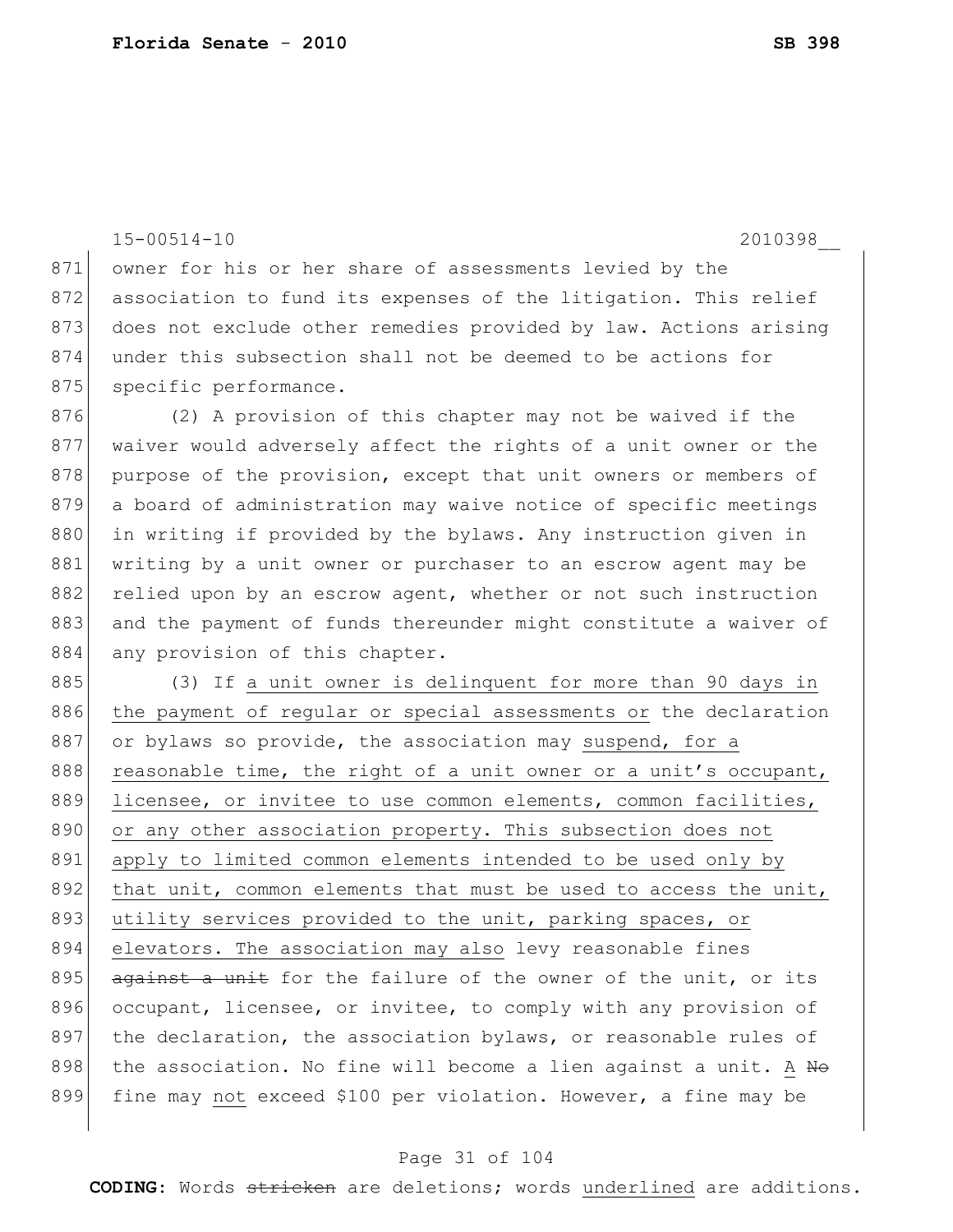|     | $15 - 00514 - 10$<br>2010398                                     |
|-----|------------------------------------------------------------------|
| 900 | levied on the basis of each day of a continuing violation, with  |
| 901 | a single notice and opportunity for hearing, provided that no    |
| 902 | such fine shall in the aggregate exceed \$1,000. A No fine may   |
| 903 | not be levied and a suspension may not be imposed unless the     |
| 904 | association first gives except after giving reasonable notice    |
| 905 | and opportunity for a hearing to the unit owner and, if          |
| 906 | applicable, its occupant, licensee, or invitee. The hearing must |
| 907 | be held before a committee of other unit owners who are neither  |
| 908 | board members nor persons residing in a board member's           |
| 909 | household. If the committee does not agree with the fine or      |
| 910 | suspension, the fine or suspension may not be levied or imposed. |
| 911 | The provisions of this subsection do not apply to unoccupied     |
| 912 | units.                                                           |
| 913 | (4) The notice and hearing requirements of subsection (3)        |
| 914 | do not apply to the imposition of suspensions or fines against a |
| 915 | unit owner or a unit's occupant, licensee, or invitee because of |
| 916 | the failure to pay any amounts due the association. If such a    |
| 917 | fine or suspension is imposed, the association must levy the     |
| 918 | fine or impose a reasonable suspension at a properly noticed     |
| 919 | board meeting, and after the imposition of such fine or          |
| 920 | suspension, the association must notify the unit owner and, if   |
| 921 | applicable, the unit's occupant, licensee, or invitee by mail or |
| 922 | hand delivery.                                                   |
| 923 | (5) If the declaration or bylaws so provide, an association      |
| 924 | may also suspend the voting rights of a member due to nonpayment |
| 925 | of assessments, fines, or other charges payable to the           |
| 926 | association which are delinquent in excess of 90 days.           |
| 927 | Section 11. Subsection (1) of section 718.501, Florida           |
| 928 | Statutes, is amended to read:                                    |
|     |                                                                  |

# Page 32 of 104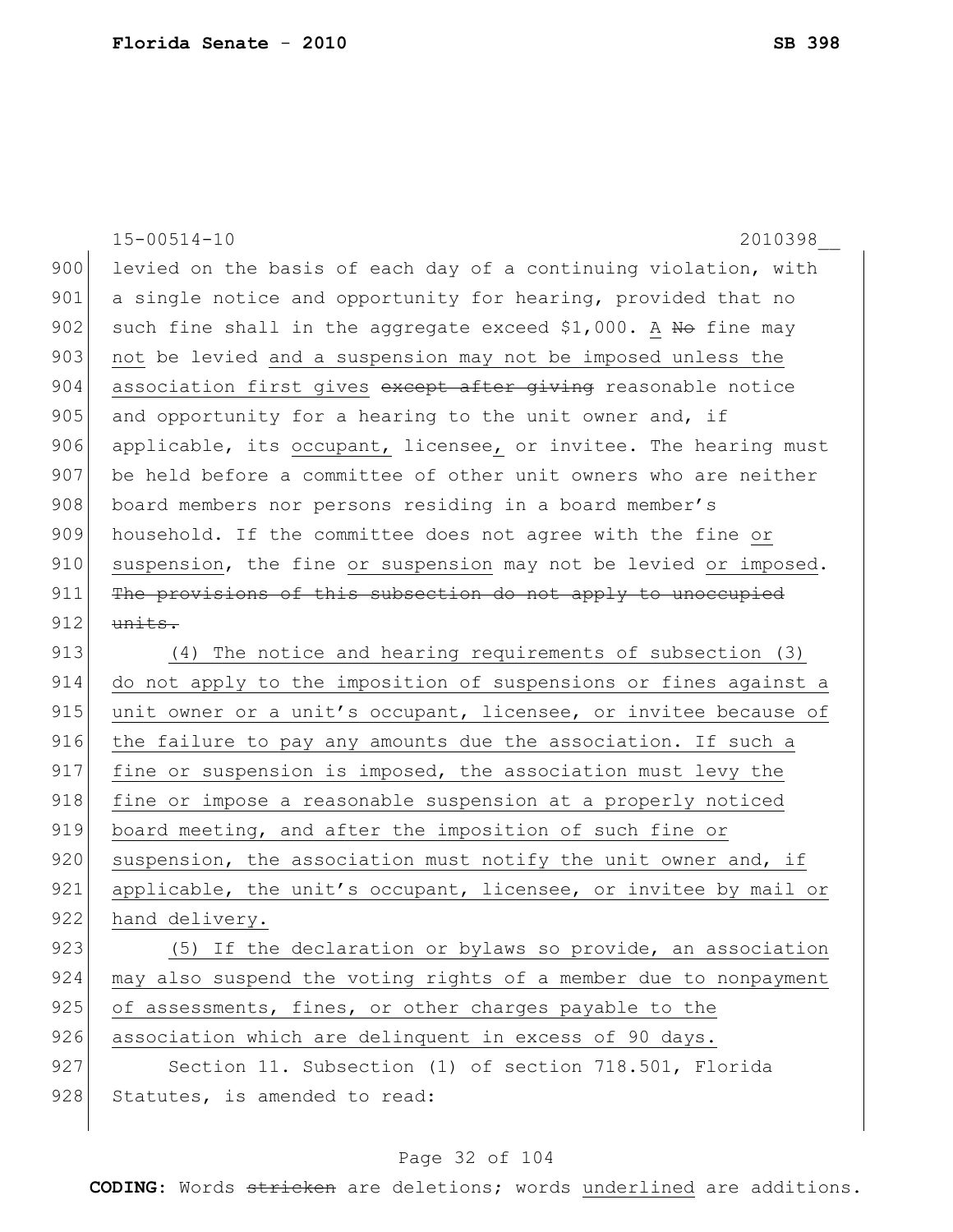15-00514-10 2010398\_\_ 929 718.501 Authority, responsibility, and duties of Division 930 of Florida Condominiums, Timeshares, and Mobile Homes.-931 (1) The Division of Florida Condominiums, Timeshares, and 932 Mobile Homes of the Department of Business and Professional 933 Requlation, referred to as the "division" in this part, has the 934 power to enforce and ensure compliance with the provisions of 935 this chapter and rules relating to the development, 936 construction, sale, lease, ownership, operation, and management 937 of residential condominium units. In performing its duties, the 938 division has complete jurisdiction to investigate complaints and 939 enforce compliance with the provisions of this chapter with 940 respect to associations that are still under developer control 941 and complaints against developers involving improper turnover or 942 failure to turnover, pursuant to s. 718.301. However, after 943 turnover has occurred, the division shall only have jurisdiction 944 to investigate complaints related to financial issues, failure 945 to maintain common elements, elections, and unit owner access to 946 association records pursuant to s. 718.111(12). 947 (a)1. The division may make necessary public or private

948 investigations within or outside this state to determine whether 949 any person has violated this chapter or any rule or order 950 hereunder, to aid in the enforcement of this chapter, or to aid 951 in the adoption of rules or forms hereunder.

952 2. The division may submit any official written report, 953 worksheet, or other related paper, or a duly certified copy 954 thereof, compiled, prepared, drafted, or otherwise made by and 955 duly authenticated by a financial examiner or analyst to be 956 admitted as competent evidence in any hearing in which the 957 financial examiner or analyst is available for cross-examination

### Page 33 of 104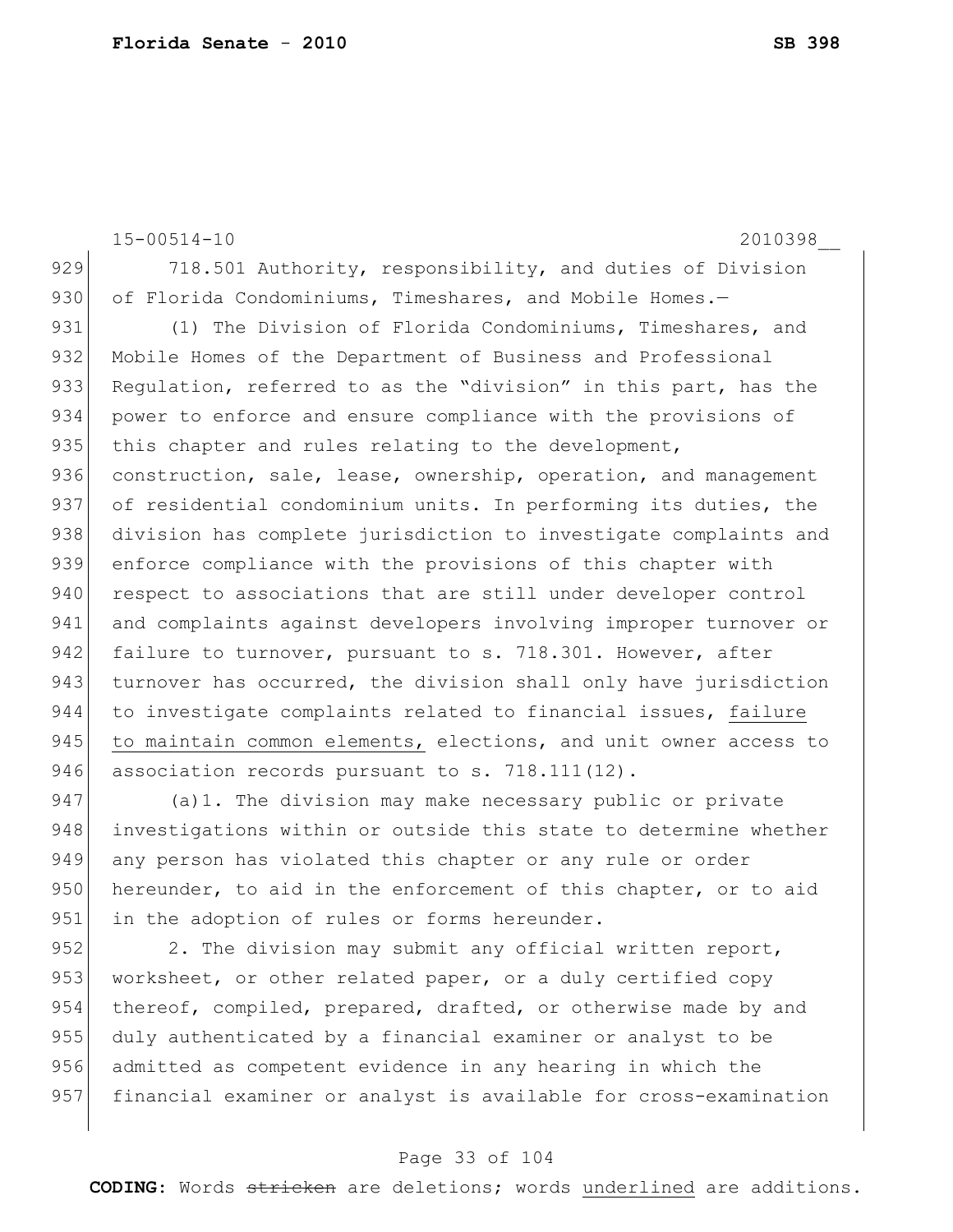15-00514-10 2010398\_\_

958 and attests under oath that such documents were prepared as a 959 result of an examination or inspection conducted pursuant to 960 this chapter.

961 (b) The division may require or permit any person to file a 962 statement in writing, under oath or otherwise, as the division 963 determines, as to the facts and circumstances concerning a 964 matter to be investigated.

965 (c) For the purpose of any investigation under this 966 chapter, the division director or any officer or employee 967 designated by the division director may administer oaths or 968 affirmations, subpoena witnesses and compel their attendance, 969 take evidence, and require the production of any matter which is  $970$  relevant to the investigation, including the existence, 971 description, nature, custody, condition, and location of any 972 books, documents, or other tangible things and the identity and 973 location of persons having knowledge of relevant facts or any 974 other matter reasonably calculated to lead to the discovery of 975 material evidence. Upon the failure by a person to obey a 976 subpoena or to answer questions propounded by the investigating 977 officer and upon reasonable notice to all persons affected 978 thereby, the division may apply to the circuit court for an 979 order compelling compliance.

980 (d) Notwithstanding any remedies available to unit owners 981 and associations, if the division has reasonable cause to 982 believe that a violation of any provision of this chapter or 983 related rule has occurred, the division may institute 984 enforcement proceedings in its own name against any developer, 985 association, officer, or member of the board of administration, 986 or its assignees or agents, as follows:

#### Page 34 of 104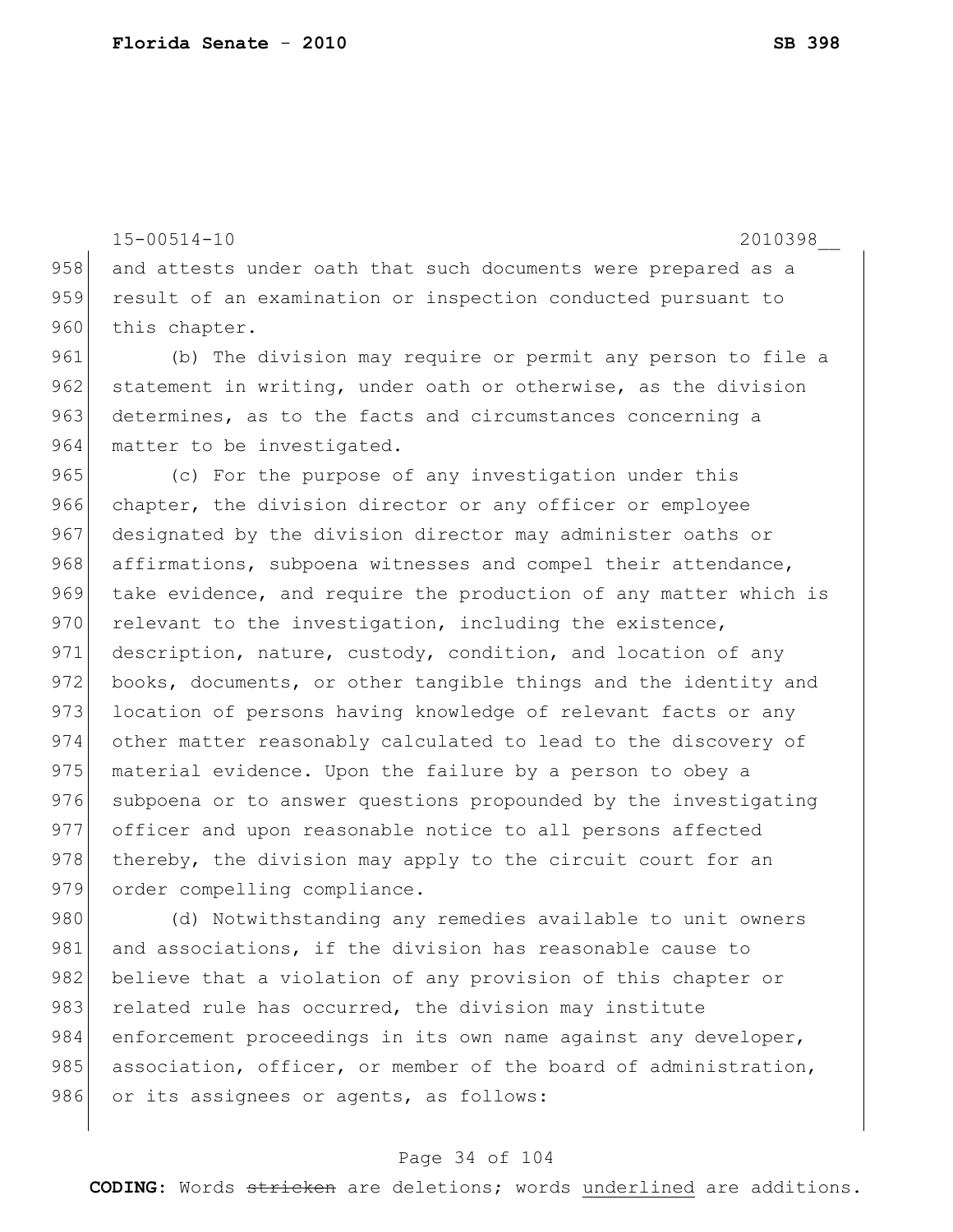```
15-00514-10 2010398__
```
987 1. The division may permit a person whose conduct or 988 actions may be under investigation to waive formal proceedings 989 and enter into a consent proceeding whereby orders, rules, or 990 letters of censure or warning, whether formal or informal, may 991 be entered against the person.

992 2. The division may issue an order requiring the developer, 993 association, developer-designated officer, or developer-994 designated member of the board of administration, developer-995 designated assignees or agents, community association manager, 996 or community association management firm to cease and desist 997 from the unlawful practice and take such affirmative action as 998 in the judgment of the division will carry out the purposes of 999 this chapter. If the division finds that a developer, 1000 association, officer, or member of the board of administration, 1001 or its assignees or agents, is violating or is about to violate 1002 any provision of this chapter, any rule adopted or order issued 1003 by the division, or any written agreement entered into with the 1004 division, and presents an immediate danger to the public 1005 requiring an immediate final order, it may issue an emergency 1006 cease and desist order reciting with particularity the facts 1007 underlying such findings. The emergency cease and desist order 1008 is effective for 90 days. If the division begins nonemergency 1009 cease and desist proceedings, the emergency cease and desist 1010 order remains effective until the conclusion of the proceedings 1011 under ss. 120.569 and 120.57.

1012 3. If a developer fails to pay any restitution determined 1013 by the division to be owed, plus any accrued interest at the 1014 highest rate permitted by law, within 30 days after expiration 1015 of any appellate time period of a final order requiring payment

#### Page 35 of 104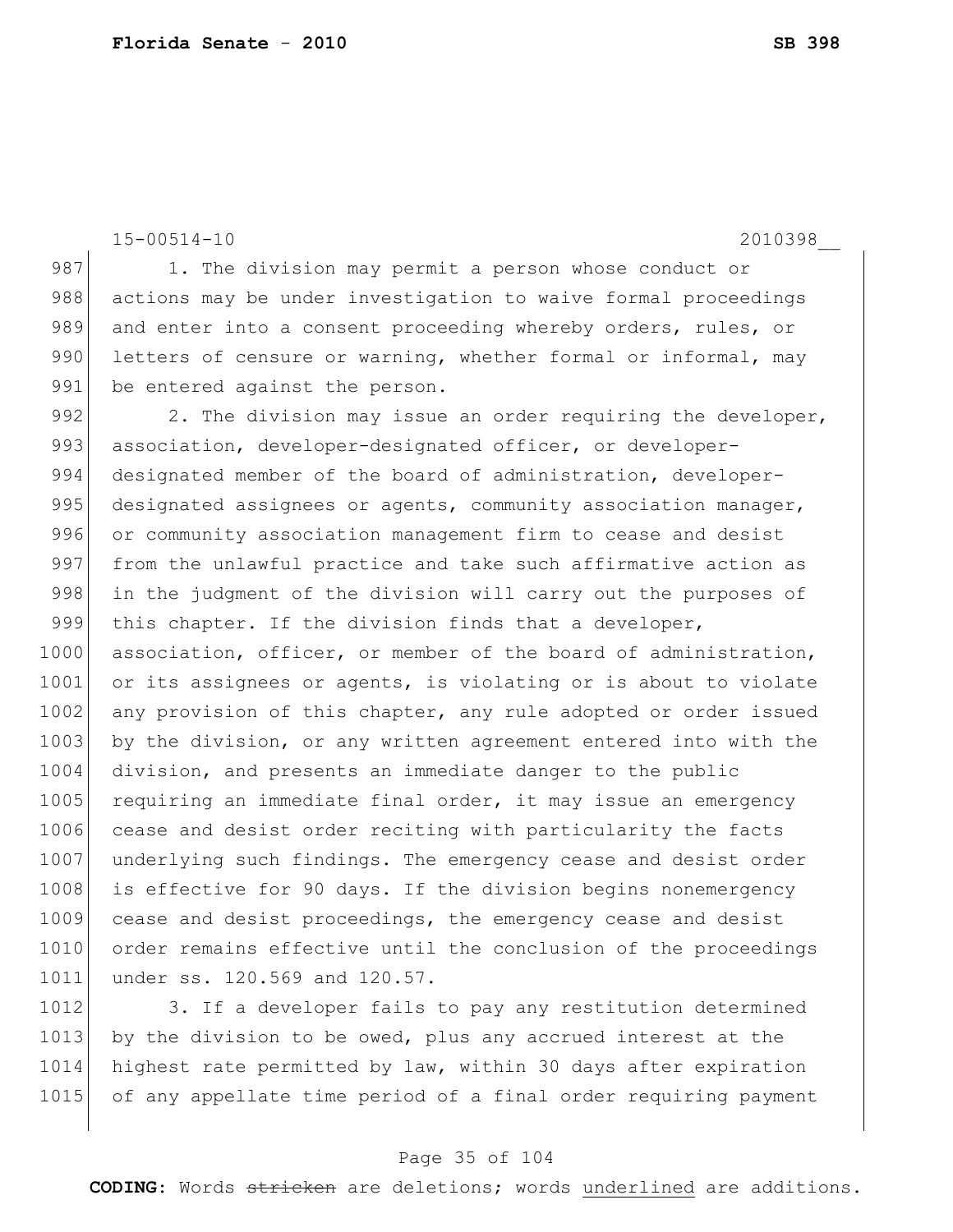15-00514-10 2010398\_\_

1016 of restitution or the conclusion of any appeal thereof, 1017 whichever is later, the division shall bring an action in 1018 circuit or county court on behalf of any association, class of 1019 unit owners, lessees, or purchasers for restitution, declaratory 1020 relief, injunctive relief, or any other available remedy. The 1021 division may also temporarily revoke its acceptance of the 1022 filing for the developer to which the restitution relates until 1023 payment of restitution is made.

1024 4. The division may petition the court for the appointment 1025 of a receiver or conservator. If appointed, the receiver or 1026 conservator may take action to implement the court order to 1027 ensure the performance of the order and to remedy any breach 1028 thereof. In addition to all other means provided by law for the 1029 enforcement of an injunction or temporary restraining order, the 1030 circuit court may impound or sequester the property of a party 1031 defendant, including books, papers, documents, and related 1032 records, and allow the examination and use of the property by 1033 the division and a court-appointed receiver or conservator.

1034 5. The division may apply to the circuit court for an order 1035 of restitution whereby the defendant in an action brought 1036 pursuant to subparagraph 4. shall be ordered to make restitution 1037 of those sums shown by the division to have been obtained by the 1038 defendant in violation of this chapter. Such restitution shall, 1039 at the option of the court, be payable to the conservator or 1040 receiver appointed pursuant to subparagraph 4. or directly to 1041 the persons whose funds or assets were obtained in violation of 1042 this chapter.

1043 6. The division may impose a civil penalty against a 1044 developer or association, or its assignee or agent, for any

### Page 36 of 104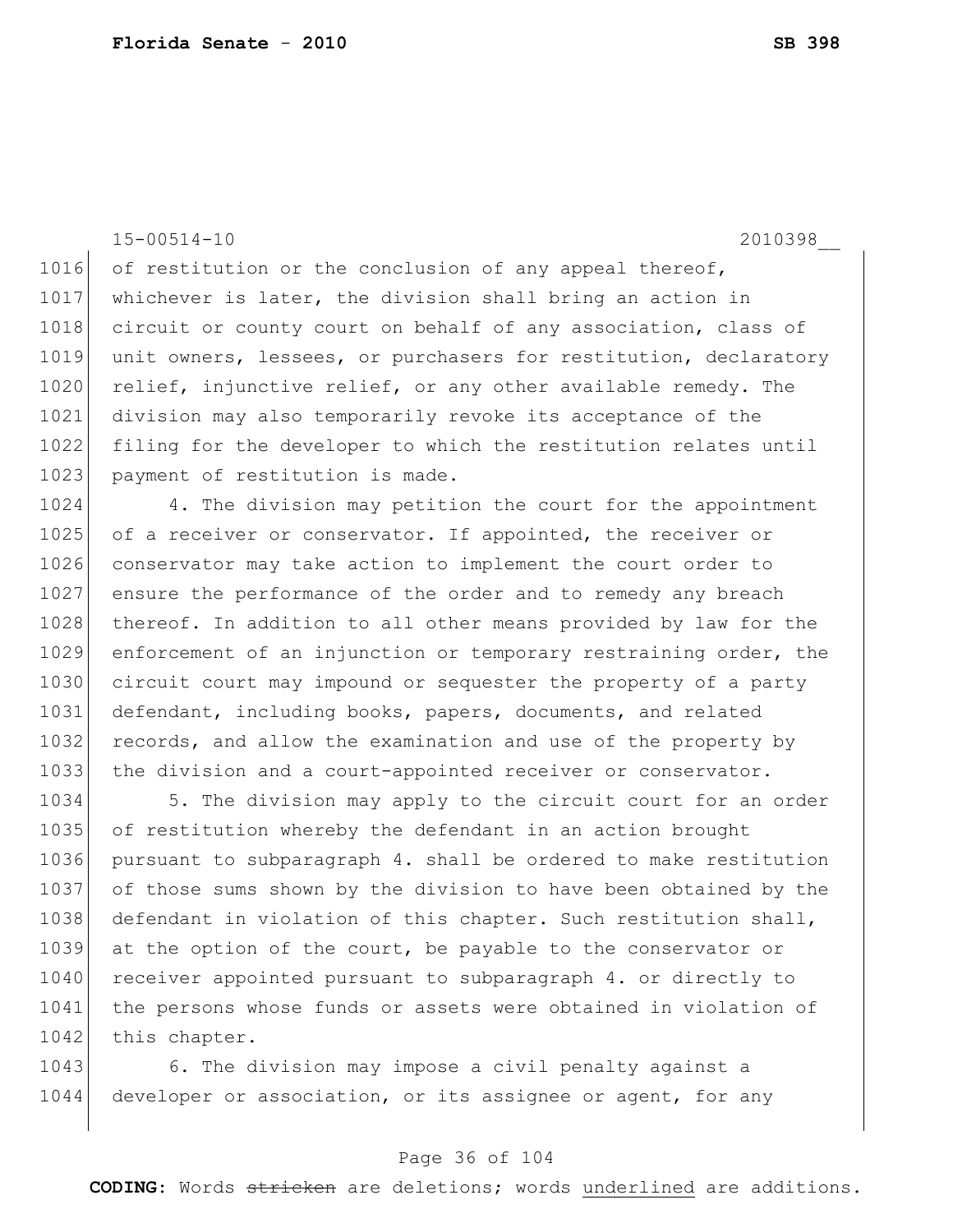15-00514-10 2010398\_\_ 1045 violation of this chapter or a rule adopted under this chapter. 1046 The division may impose a civil penalty individually against any 1047 officer or board member who willfully and knowingly violates a 1048 provision of this chapter, adopted rule, or a final order of the 1049 division; may order the removal of such individual as an officer 1050 or from the board of administration or as an officer of the 1051 association; and may prohibit such individual from serving as an 1052 officer or on the board of a community association for a period 1053 of time. The term "willfully and knowingly" means that the 1054 division informed the officer or board member that his or her 1055 action or intended action violates this chapter, a rule adopted 1056 under this chapter, or a final order of the division and that 1057 | the officer or board member refused to comply with the 1058 requirements of this chapter, a rule adopted under this chapter, 1059 or a final order of the division. The division, prior to 1060 initiating formal agency action under chapter 120, shall afford 1061 the officer or board member an opportunity to voluntarily comply 1062 with this chapter, a rule adopted under this chapter, or a final 1063 order of the division. An officer or board member who complies 1064 within 10 days is not subject to a civil penalty. A penalty may 1065 be imposed on the basis of each day of continuing violation, but 1066 in no event shall the penalty for any offense exceed \$5,000. By 1067 January 1, 1998, the division shall adopt, by rule, penalty 1068 guidelines applicable to possible violations or to categories of 1069 violations of this chapter or rules adopted by the division. The 1070 guidelines must specify a meaningful range of civil penalties 1071 for each such violation of the statute and rules and must be 1072 based upon the harm caused by the violation, the repetition of 1073 the violation, and upon such other factors deemed relevant by

#### Page 37 of 104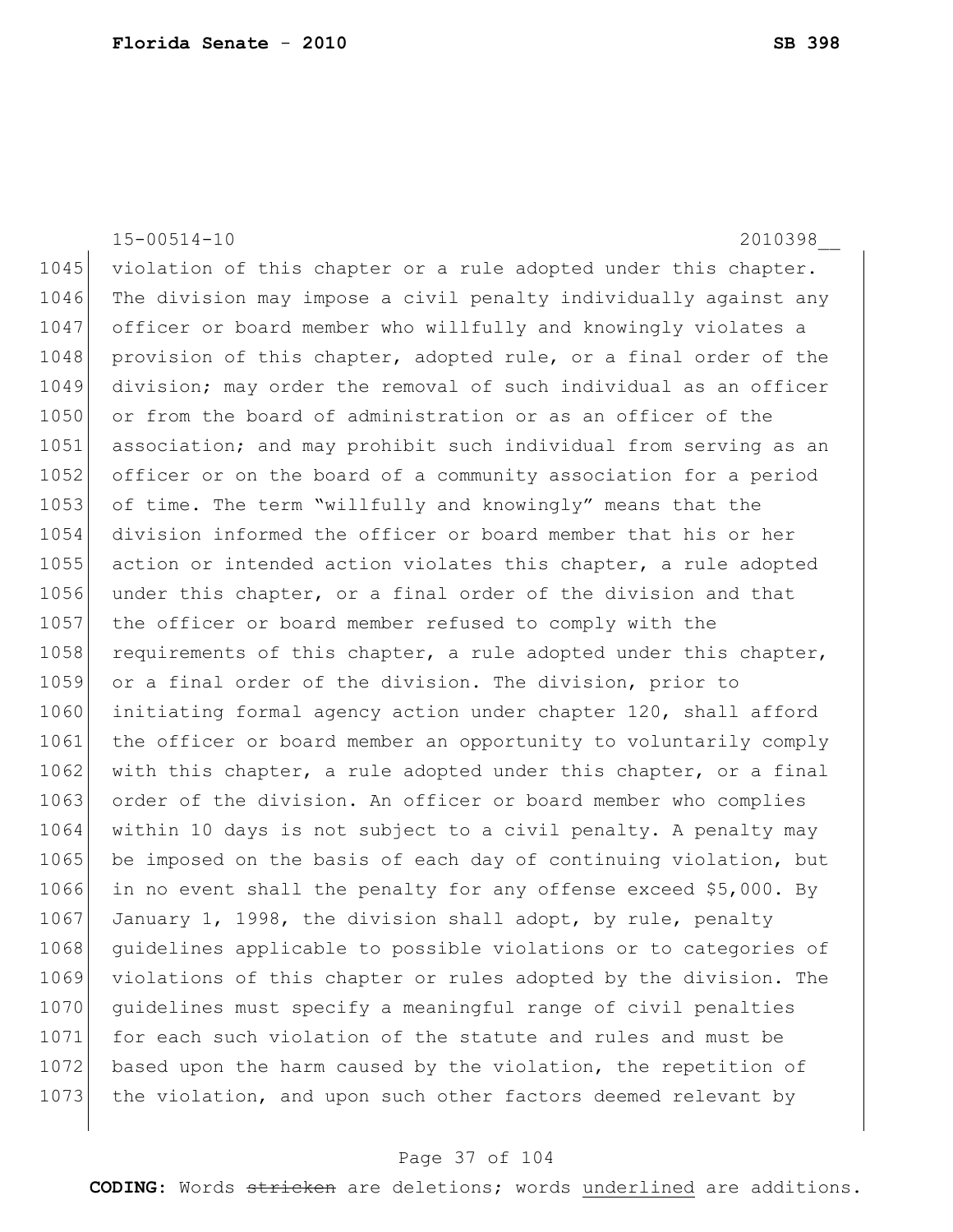15-00514-10 2010398\_\_ 1074 the division. For example, the division may consider whether the 1075 violations were committed by a developer or owner-controlled 1076 association, the size of the association, and other factors. The 1077 guidelines must designate the possible mitigating or aggravating 1078 circumstances that justify a departure from the range of 1079 penalties provided by the rules. It is the legislative intent 1080 that minor violations be distinguished from those which endanger 1081 the health, safety, or welfare of the condominium residents or 1082 other persons and that such guidelines provide reasonable and 1083 meaningful notice to the public of likely penalties that may be 1084 imposed for proscribed conduct. This subsection does not limit 1085 the ability of the division to informally dispose of 1086 administrative actions or complaints by stipulation, agreed 1087 settlement, or consent order. All amounts collected shall be 1088 deposited with the Chief Financial Officer to the credit of the 1089 Division of Florida Condominiums, Timeshares, and Mobile Homes 1090 Trust Fund. If a developer fails to pay the civil penalty and 1091 the amount deemed to be owed to the association, the division 1092 shall issue an order directing that such developer cease and 1093 desist from further operation until such time as the civil 1094 penalty is paid or may pursue enforcement of the penalty in a 1095 court of competent jurisdiction. If an association fails to pay 1096 the civil penalty, the division shall pursue enforcement in a 1097 court of competent jurisdiction, and the order imposing the 1098 civil penalty or the cease and desist order will not become 1099 effective until 20 days after the date of such order. Any action 1100 commenced by the division shall be brought in the county in 1101 which the division has its executive offices or in the county 1102 where the violation occurred.

#### Page 38 of 104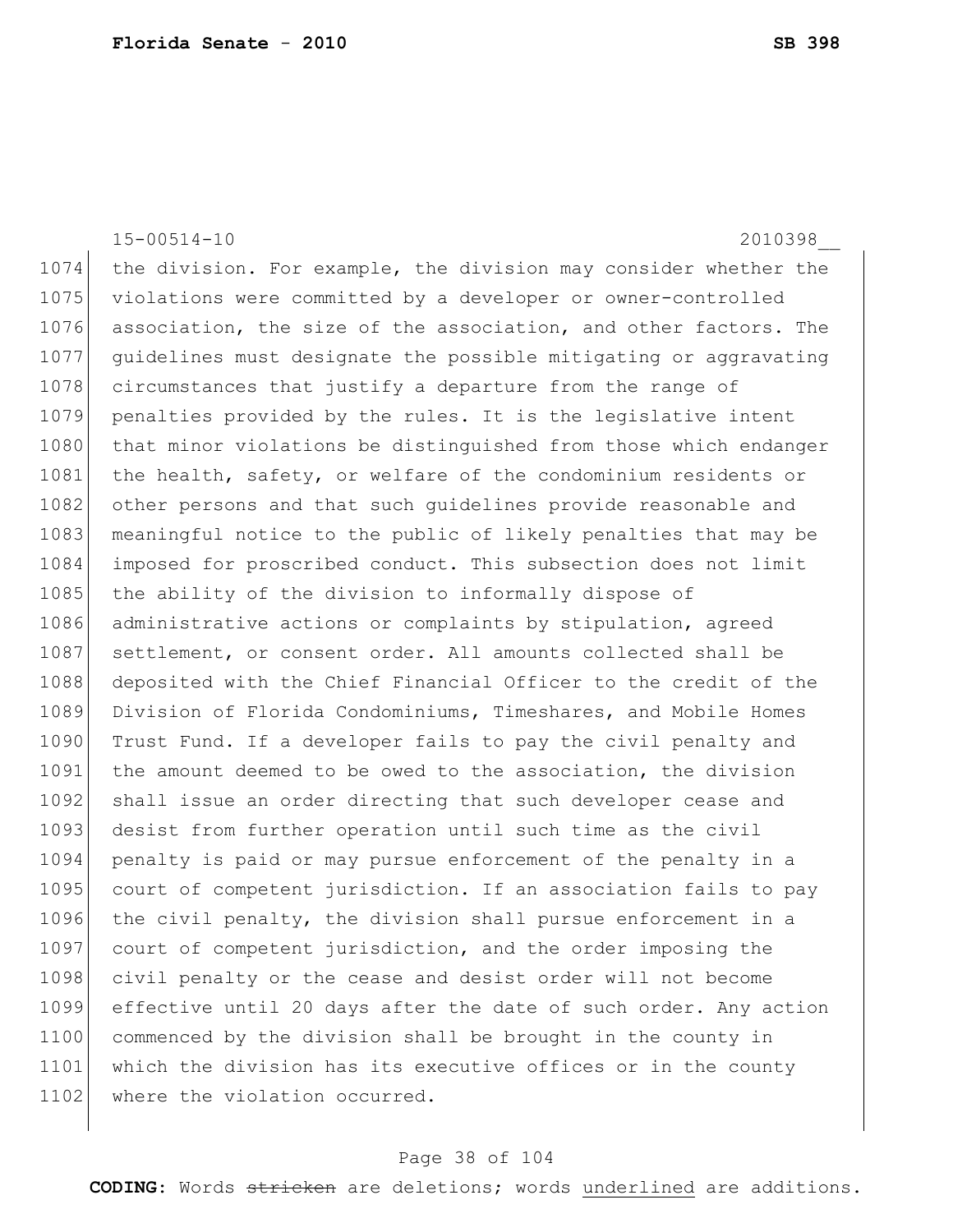```
15-00514-10 2010398__
```
1103 7. If a unit owner presents the division with proof that 1104 the unit owner has requested access to official records in 1105 writing by certified mail, and that after 10 days the unit owner 1106 again made the same request for access to official records in 1107 writing by certified mail, and that more than 10 days has 1108 elapsed since the second request and the association has still 1109 failed or refused to provide access to official records as 1110 required by this chapter, the division shall issue a subpoena 1111 requiring production of the requested records where the records 1112 are kept pursuant to s. 718.112.

1113 8. In addition to subparagraph 6., the division may seek 1114 the imposition of a civil penalty through the circuit court for 1115 any violation for which the division may issue a notice to show 1116 cause under paragraph  $(r)$ . The civil penalty shall be at least 1117 \$500 but no more than \$5,000 for each violation. The court may 1118 also award to the prevailing party court costs and reasonable 1119 attorney's fees and, if the division prevails, may also award 1120 reasonable costs of investigation.

 9. Notwithstanding subparagraph 6., when the division finds that an officer or director has intentionally falsified association records with the intent to conceal material facts from the division, the board, or unit owners, the division shall prohibit the officer or director from acting as an officer or director of any condominium, cooperative, or homeowners' 1127 association for at least 1 year.

1128 10. When the division finds that any person has derived an improper personal benefit from a condominium association, the division shall order the person to pay restitution to the association and shall order the person to pay to the division

#### Page 39 of 104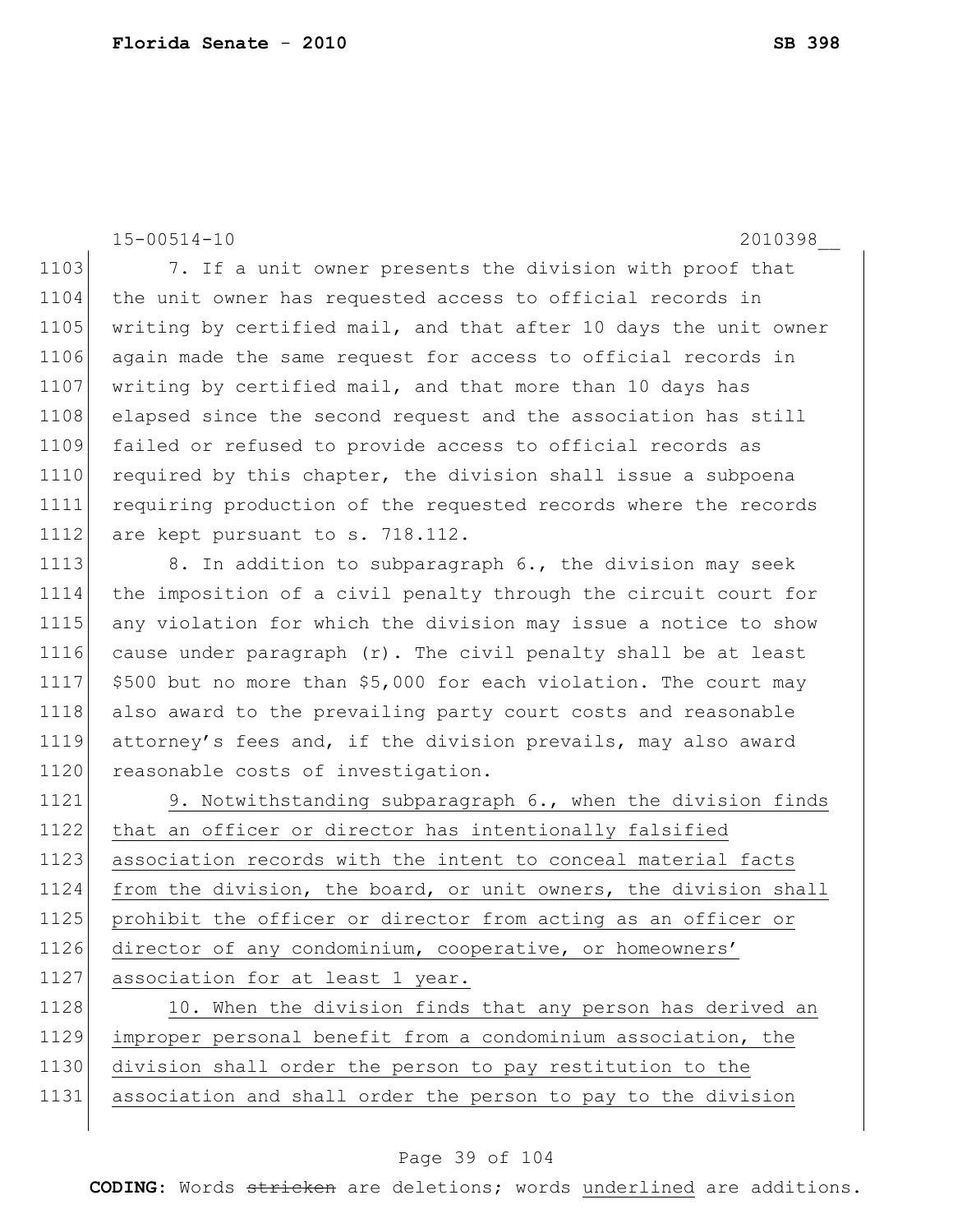15-00514-10 2010398\_\_

1132 the costs of investigation and prosecution.

 (e) The division may prepare and disseminate a prospectus 1134 and other information to assist prospective owners, purchasers, lessees, and developers of residential condominiums in assessing the rights, privileges, and duties pertaining thereto.

1137 (f) The division has authority to adopt rules pursuant to 1138 ss.  $120.536(1)$  and  $120.54$  to implement and enforce the 1139 provisions of this chapter.

 (g) The division shall establish procedures for providing notice to an association and the developer during the period where the developer controls the association when the division 1143 is considering the issuance of a declaratory statement with 1144 respect to the declaration of condominium or any related document governing in such condominium community.

1146 (h) The division shall furnish each association which pays 1147 the fees required by paragraph  $(2)$  (a) a copy of this act, 1148 subsequent changes to this act on an annual basis, an amended 1149 version of this act as it becomes available from the Secretary 1150 of State's office on a biennial basis, and the rules adopted 1151 thereto on an annual basis.

 (i) The division shall annually provide each association with a summary of declaratory statements and formal legal opinions relating to the operations of condominiums which were 1155 rendered by the division during the previous year.

1156 (j) The division shall provide training and educational 1157 programs for condominium association board members and unit 1158 owners. The training may, in the division's discretion, include 1159 web-based electronic media, and live training and seminars in 1160 various locations throughout the state. The division shall have

#### Page 40 of 104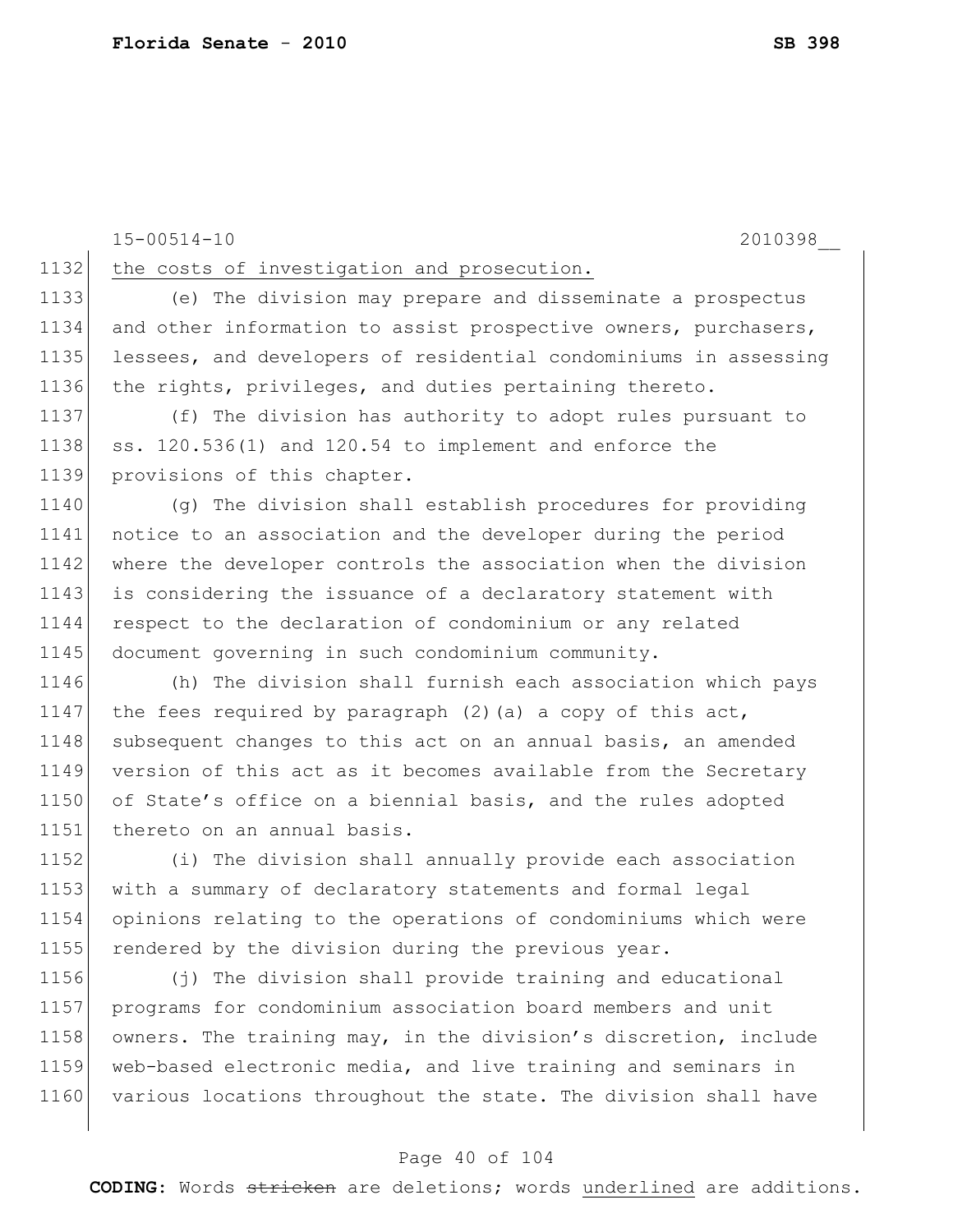15-00514-10 2010398\_\_ 1161 the authority to review and approve education and training 1162 programs for board members and unit owners offered by providers 1163 and shall maintain a current list of approved programs and 1164 providers and shall make such list available to board members 1165 and unit owners in a reasonable and cost-effective manner. 1166 (k) The division shall maintain a toll-free telephone 1167 number accessible to condominium unit owners. 1168 (1) The division shall develop a program to certify both 1169 volunteer and paid mediators to provide mediation of condominium 1170 disputes. The division shall provide, upon request, a list of 1171 such mediators to any association, unit owner, or other 1172 participant in arbitration proceedings under s. 718.1255 1173 requesting a copy of the list. The division shall include on the 1174 list of volunteer mediators only the names of persons who have 1175 received at least 20 hours of training in mediation techniques 1176 or who have mediated at least 20 disputes. In order to become 1177 initially certified by the division, paid mediators must be 1178 certified by the Supreme Court to mediate court cases in county 1179 or circuit courts. However, the division may adopt, by rule, 1180 additional factors for the certification of paid mediators, 1181 which factors must be related to experience, education, or 1182 background. Any person initially certified as a paid mediator by 1183 the division must, in order to continue to be certified, comply 1184 with the factors or requirements imposed by rules adopted by the 1185 division.

1186 (m) When a complaint is made, the division shall conduct 1187 its inquiry with due regard to the interests of the affected 1188 parties. Within 30 days after receipt of a complaint, the 1189 division shall acknowledge the complaint in writing and notify

#### Page 41 of 104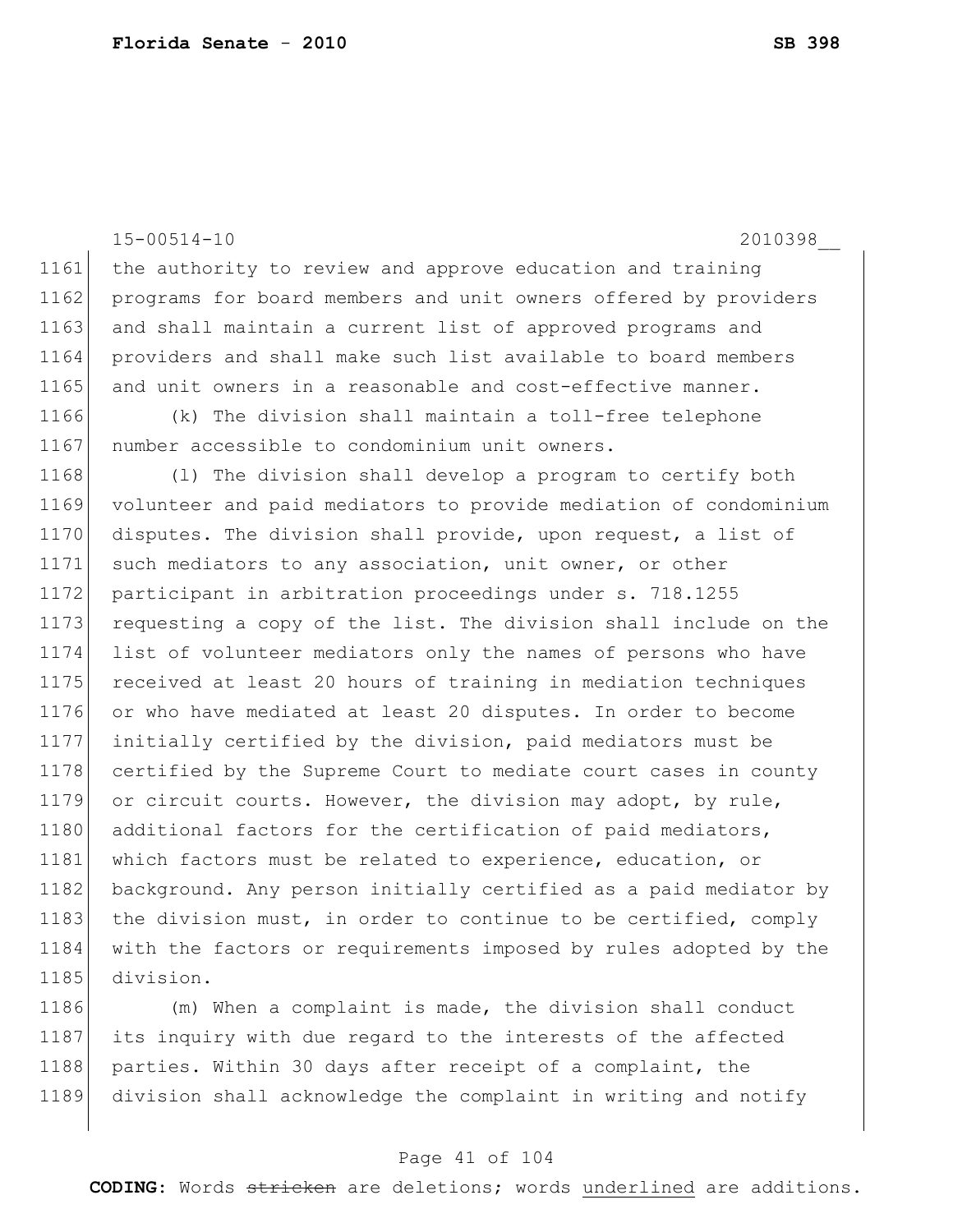15-00514-10 2010398\_\_ 1190 the complainant whether the complaint is within the jurisdiction 1191 of the division and whether additional information is needed by 1192 the division from the complainant. The division shall conduct 1193 its investigation and shall, within 90 days after receipt of the 1194 original complaint or of timely requested additional 1195 information, take action upon the complaint. However, the 1196 failure to complete the investigation within 90 days does not 1197 prevent the division from continuing the investigation, 1198 accepting or considering evidence obtained or received after 90 1199 days, or taking administrative action if reasonable cause exists 1200 to believe that a violation of this chapter or a rule of the 1201 division has occurred. If an investigation is not completed 1202 within the time limits established in this paragraph, the 1203 division shall, on a monthly basis, notify the complainant in 1204 writing of the status of the investigation. When reporting its 1205 action to the complainant, the division shall inform the 1206 complainant of any right to a hearing pursuant to ss. 120.569 1207 and 120.57. 1208 (n) Condominium association directors, officers, and 1209 employees; condominium developers; community association

1210 managers; and community association management firms have an 1211 ongoing duty to reasonably cooperate with the division in any 1212 investigation pursuant to this section. The division shall refer 1213 to local law enforcement authorities any person whom the 1214 division believes has altered, destroyed, concealed, or removed 1215 any record, document, or thing required to be kept or maintained 1216 by this chapter with the purpose to impair its verity or 1217 availability in the department's investigation.

1218 (o) The division may:

#### Page 42 of 104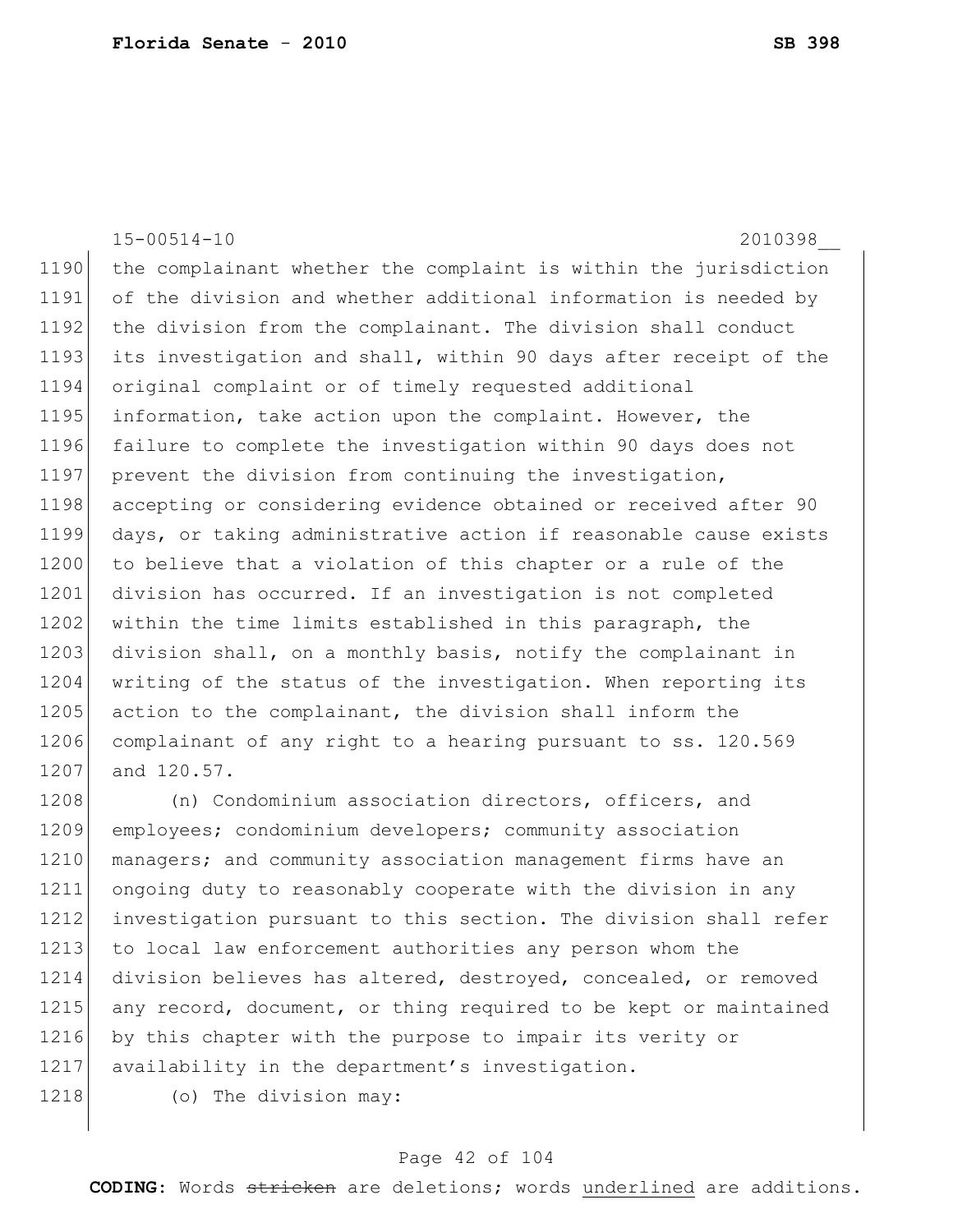15-00514-10 2010398\_\_

1219 1. Contract with agencies in this state or other 1220 jurisdictions to perform investigative functions; or

1221 2. Accept grants-in-aid from any source.

1222 (p) The division shall cooperate with similar agencies in 1223 other jurisdictions to establish uniform filing procedures and 1224 forms, public offering statements, advertising standards, and 1225 rules and common administrative practices.

1226 (q) The division shall consider notice to a developer to be 1227 complete when it is delivered to the developer's address 1228 currently on file with the division.

1229 (r) In addition to its enforcement authority, the division 1230 may issue a notice to show cause, which shall provide for a 1231 hearing, upon written request, in accordance with chapter 120.

1232 (s) The division shall submit to the Governor, the 1233 President of the Senate, the Speaker of the House of 1234 Representatives, and the chairs of the legislative 1235 | appropriations committees an annual report that includes, but 1236 need not be limited to, the number of training programs provided 1237 for condominium association board members and unit owners, the 1238 number of complaints received by type, the number and percent of 1239 complaints acknowledged in writing within 30 days and the number 1240 and percent of investigations acted upon within 90 days in 1241 accordance with paragraph (m), and the number of investigations 1242 exceeding the 90-day requirement. The annual report shall also 1243 include an evaluation of the division's core business processes 1244 and make recommendations for improvements, including statutory 1245 changes. The report shall be submitted by September 30 following 1246 the end of the fiscal year.

1247 Section 12. Subsection (4) of section 718.5012, Florida

#### Page 43 of 104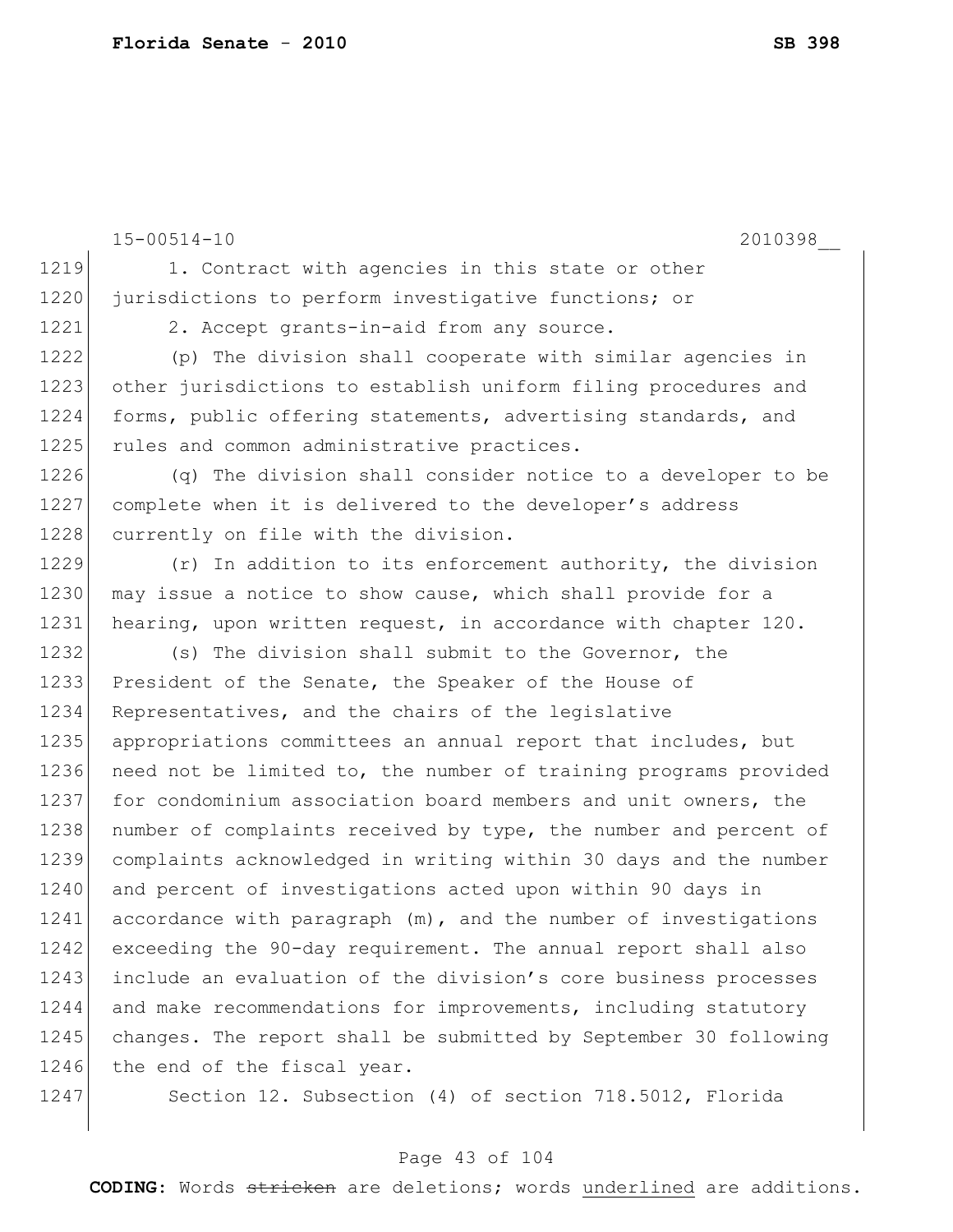15-00514-10 2010398\_\_ 1248 Statutes, is amended to read: 1249 718.5012 Ombudsman; powers and duties.—The ombudsman shall 1250 have the powers that are necessary to carry out the duties of 1251 his or her office, including the following specific powers: 1252 (4) To act as liaison between the division, unit owners, 1253 boards of directors, board members, community association 1254 managers, and other affected parties. The ombudsman shall 1255 develop policies and procedures to assist unit owners, boards of 1256 directors, board members, community association managers, and 1257 other affected parties to understand their rights and 1258 responsibilities as set forth in this chapter and the 1259 condominium documents governing their respective association. 1260 The ombudsman shall coordinate and assist in the preparation and 1261 adoption of educational and reference material, and shall 1262 endeavor to coordinate with private or volunteer providers of 1263 these services, so that the availability of these resources is 1264 made known to the largest possible audience. In conjunction with 1265 the division, included in the preparation and adoption of 1266 educational and reference materials shall be the publishing and 1267 updating of a "Florida Condominium Handbook" to facilitate 1268 understanding of this chapter, the contents of which are stated 1269 in a clear, conspicuous, and easily understandable manner. The 1270 handbook shall be made publicly available on the ombudsman's 1271 Internet website. 1272 Section 13. Part VII of chapter 718, Florida Statutes, 1273 consisting of sections 718.701, 718.702, 718.703, 718.704, 1274 718.705, 718.706, 718.707, and 718.708, is created to read: 1275 PART VII 1276 **DISTRESSED CONDOMINIUM RELIEF** 

#### Page 44 of 104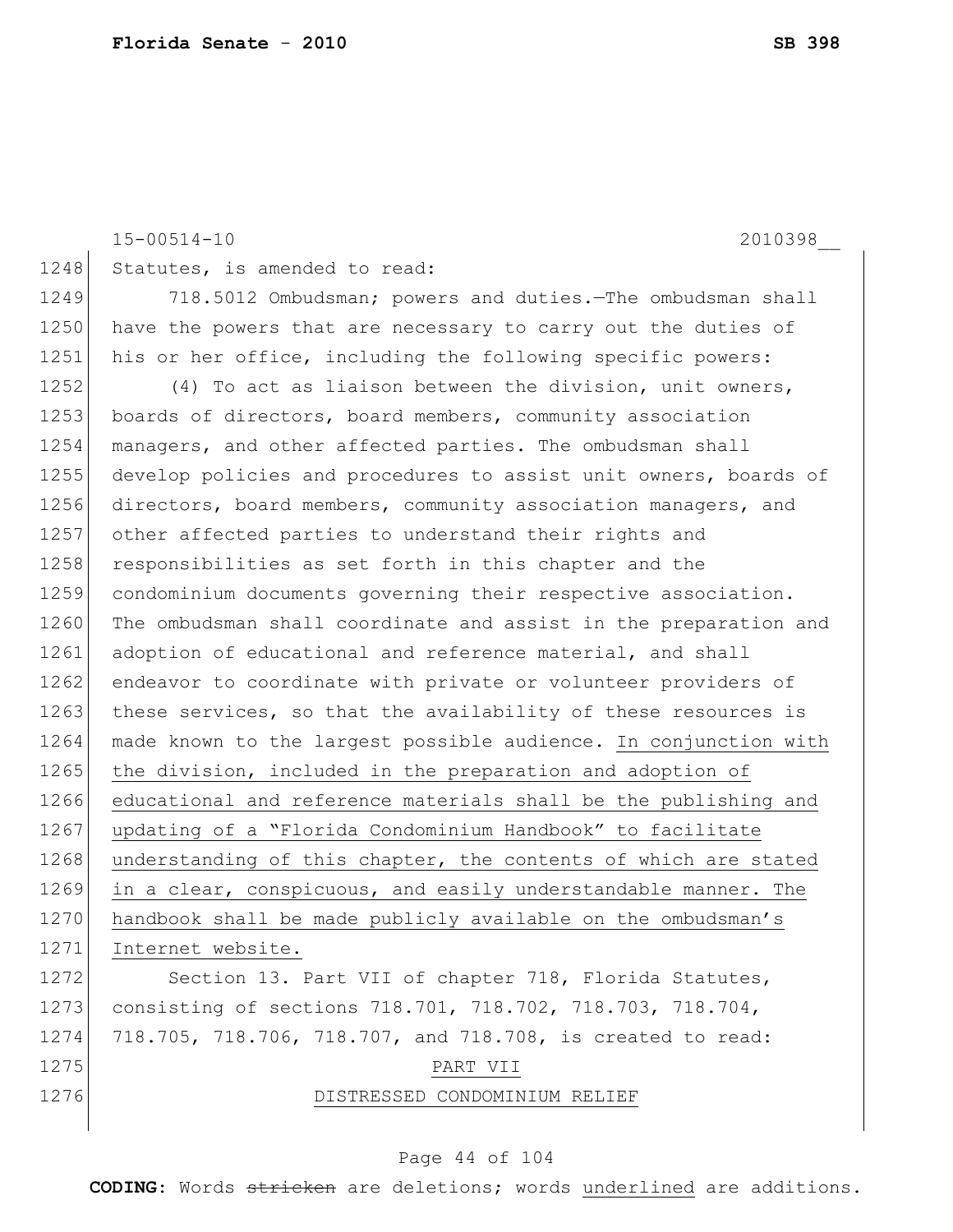|      | $15 - 00514 - 10$<br>2010398                                     |
|------|------------------------------------------------------------------|
| 1277 | 718.701 Short title. This part may be cited as the               |
| 1278 | "Distressed Condominium Relief Act."                             |
| 1279 | 718.702 Legislative intent.-                                     |
| 1280 | (1) The Legislature acknowledges the massive downturn in         |
| 1281 | the condominium market which has transpired throughout the state |
| 1282 | and the impact of such downturn on developers, lenders, unit     |
| 1283 | owners, and condominium associations. Numerous condominium       |
| 1284 | projects have either failed or are in the process of failing,    |
| 1285 | whereby the condominium has a small percentage of third-party    |
| 1286 | unit owners as compared to the unsold inventory of units. As a   |
| 1287 | result of the inability to find purchasers for this inventory of |
| 1288 | units, which results in part from the devaluing of real estate   |
| 1289 | in this state, developers are unable to satisfy the requirements |
| 1290 | of their lenders, leading to defaults on mortgages.              |
| 1291 | Consequently, lenders are faced with the task of finding a       |
| 1292 | solution to the problem in order to be paid for their            |
| 1293 | investments.                                                     |
| 1294 | (2) The Legislature recognizes that all of the factors           |
| 1295 | listed in this section lead to condominiums becoming distressed, |
| 1296 | resulting in detriment to the unit owners and the condominium    |
| 1297 | association on account of the resulting shortage of assessment   |
| 1298 | moneys available to support the financial requirements for       |
| 1299 | proper maintenance of the condominium. Such shortage and the     |
| 1300 | resulting lack of proper maintenance further erode property      |
| 1301 | values. The Legislature finds that individuals and entities      |
| 1302 | within Florida and in other states have expressed interest in    |
| 1303 | purchasing unsold inventory in one or more condominium projects, |
| 1304 | but are reticent to do so because of accompanying liabilities    |
| 1305 | inherited from the original developer, which are by definition   |
|      |                                                                  |

# Page 45 of 104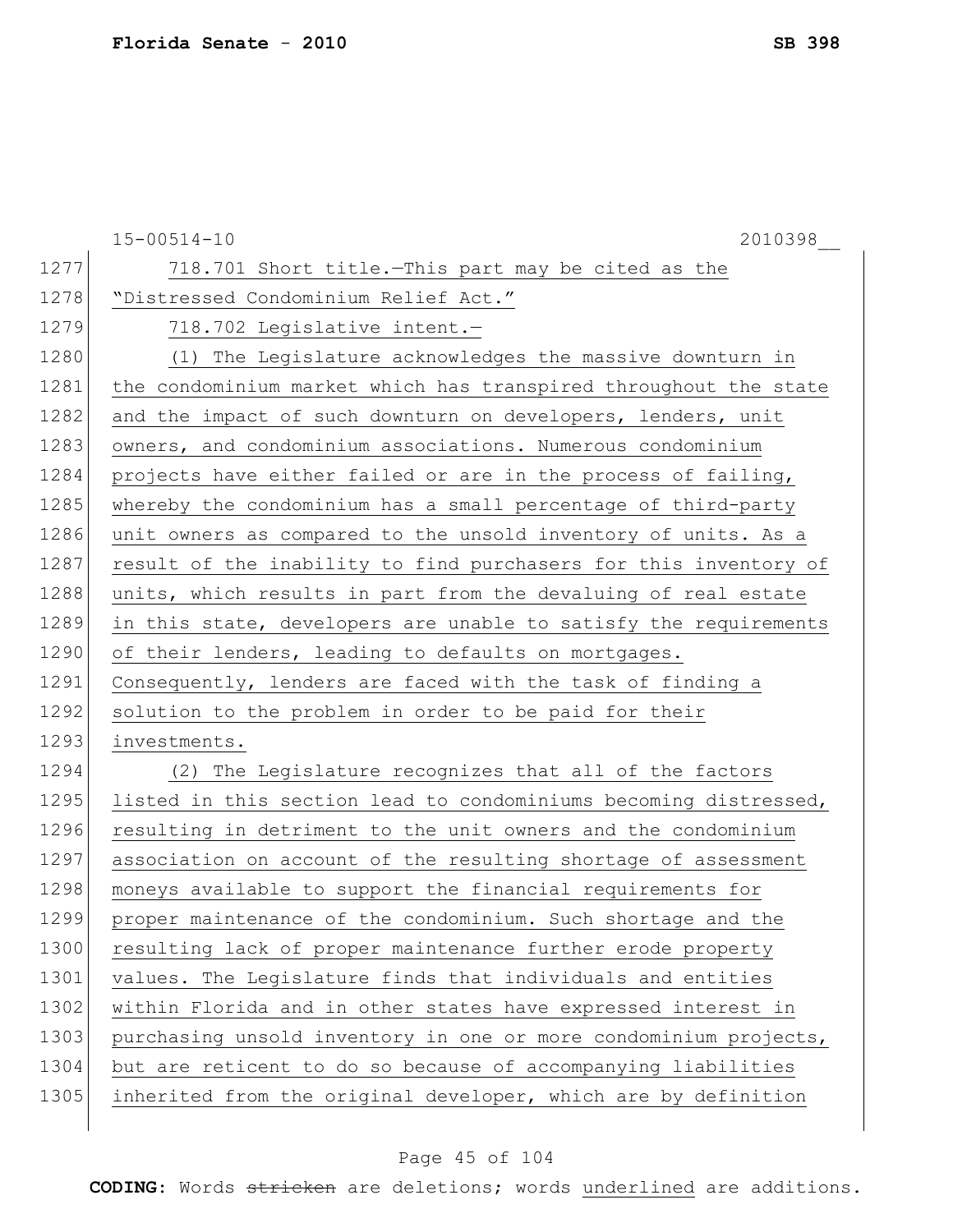|      | $15 - 00514 - 10$<br>2010398                                     |
|------|------------------------------------------------------------------|
| 1306 | imputed to the successor purchaser, including a foreclosing      |
| 1307 | mortgagee. This results in the potential purchaser having        |
| 1308 | unknown and unquantifiable risks, and potential successor        |
| 1309 | purchasers are unwilling to accept such risks. The result is     |
| 1310 | that condominium projects stagnate, leaving all parties involved |
| 1311 | at an impasse without the ability to find a solution.            |
| 1312 | (3) The Legislature finds and declares that it is the            |
| 1313 | public policy of this state to protect the interests of          |
| 1314 | developers, lenders, unit owners, and condominium associations   |
| 1315 | with regard to distressed condominiums, and that there is a need |
| 1316 | for relief from certain provisions of the Florida Condominium    |
| 1317 | Act geared toward enabling economic opportunities within these   |
| 1318 | condominiums for successor purchasers, including foreclosing     |
| 1319 | mortgagees. Such relief would benefit existing unit owners and   |
| 1320 | condominium associations. The Legislature further finds and      |
| 1321 | declares that this situation cannot be open-ended without        |
| 1322 | potentially prejudicing the rights of unit owners and            |
| 1323 | condominium associations, and thereby declares that the          |
| 1324 | provisions of this part shall be used by purchasers of           |
| 1325 | condominium inventory for a specific and defined period.         |
| 1326 | 718.703 Definitions. As used in this part, the term:             |
| 1327 | (1) "Bulk assignee" means a person who:                          |
| 1328 | (a) Acquires more than seven condominium parcels as set          |
| 1329 | forth in $s. 718.707$ ; and                                      |
| 1330 | (b) Receives an assignment of some or all of the rights of       |
| 1331 | the developer as are set forth in the declaration of condominium |
| 1332 | or in this chapter by a written instrument recorded as an        |
| 1333 | exhibit to the deed or as a separate instrument in the public    |
| 1334 | records of the county in which the condominium is located.       |
|      |                                                                  |

# Page 46 of 104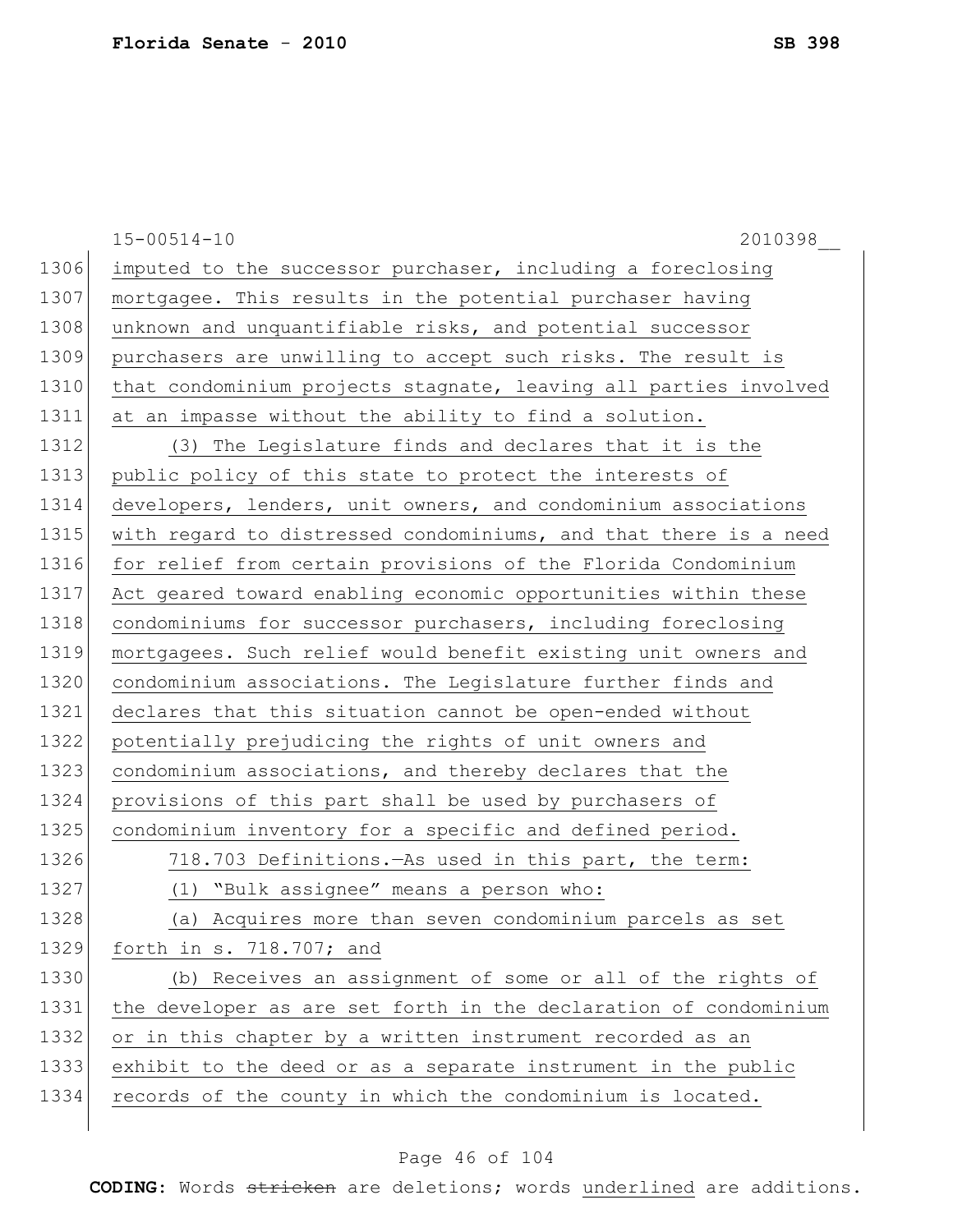|      | $15 - 00514 - 10$<br>2010398                                     |
|------|------------------------------------------------------------------|
| 1335 | (2) "Bulk buyer" means a person who acquires more than           |
| 1336 | seven condominium parcels as set forth in s. 718.707 but who     |
| 1337 | does not receive an assignment of any developer rights other     |
| 1338 | than the right to conduct sales, leasing, and marketing          |
| 1339 | activities within the condominium.                               |
| 1340 | 718.704 Assignment of developer rights to and assumption of      |
| 1341 | developer rights by bulk assignee; bulk buyer.-                  |
| 1342 | (1) A bulk assignee shall be deemed to have assumed and is       |
| 1343 | liable for all duties and responsibilities of the developer      |
| 1344 | under the declaration and this chapter, except:                  |
| 1345 | (a) Warranties of the developer under s. 718.203(1) or s.        |
| 1346 | 718.618, except for design, construction, development, or repair |
| 1347 | work performed by or on behalf of such bulk assignee.            |
| 1348 | (b) The obligation to:                                           |
| 1349 | 1. Fund converter reserves under s. 718.618 for a unit that      |
| 1350 | was not acquired by the bulk assignee; or                        |
| 1351 | 2. Provide converter warranties on any portion of the            |
| 1352 | condominium property except as may be expressly provided by the  |
| 1353 | bulk assignee in the contract for purchase and sale executed     |
| 1354 | with a purchaser and pertaining to any design, construction,     |
| 1355 | development, or repair work performed by or on behalf of the     |
| 1356 | bulk assignee.                                                   |
| 1357 | (c) The requirement to provide the association with a            |
| 1358 | cumulative audit of the association's finances from the date of  |
| 1359 | formation of the condominium association as required by s.       |
| 1360 | 718.301. However, the bulk assignee shall provide an audit for   |
| 1361 | the period for which the bulk assignee elects a majority of the  |
| 1362 | members of the board of administration.                          |
| 1363 | (d) Any liability arising out of or in connection with           |
|      |                                                                  |

# Page 47 of 104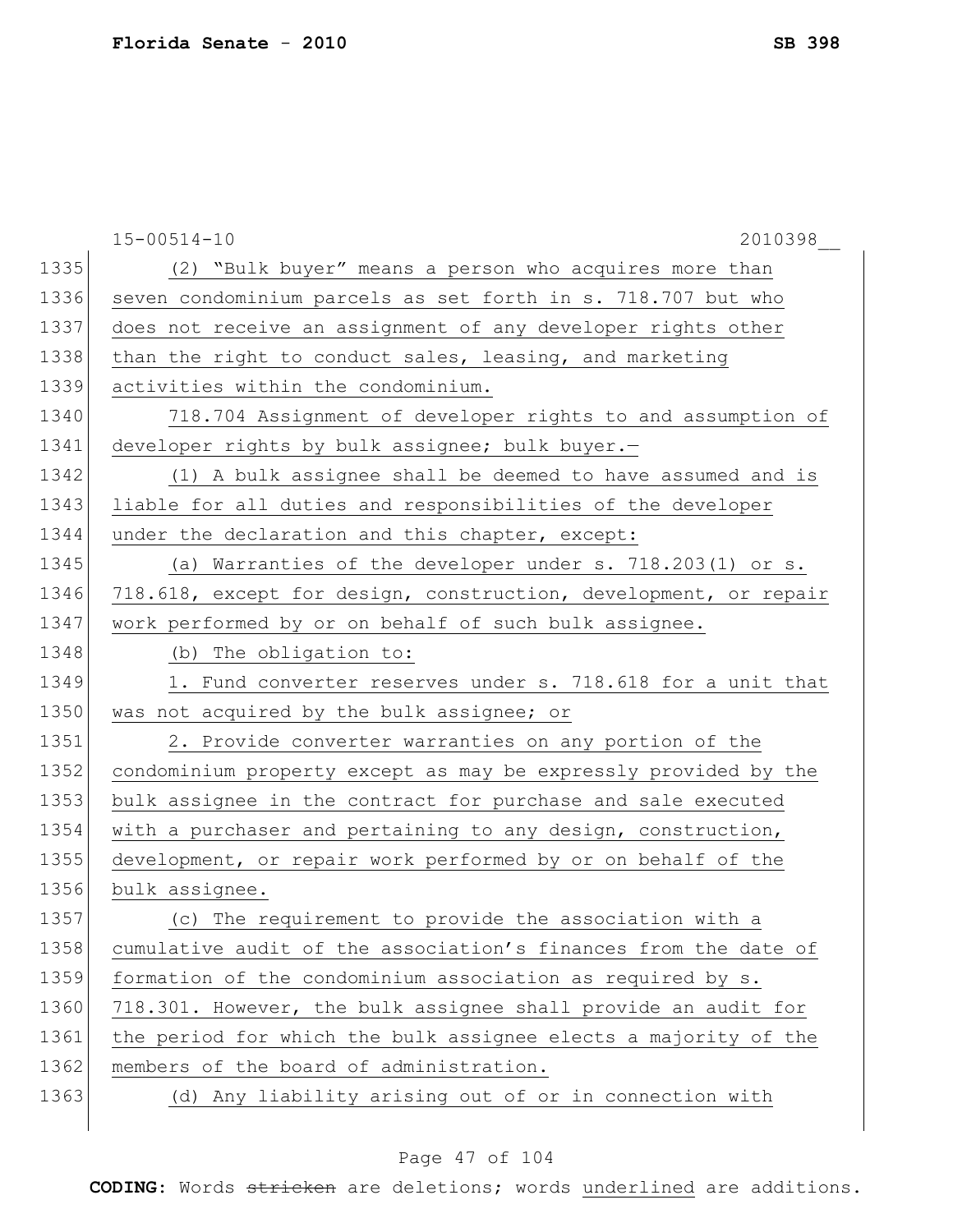|      | $15 - 00514 - 10$<br>2010398                                     |
|------|------------------------------------------------------------------|
| 1364 | actions taken by the board of administration or the developer-   |
| 1365 | appointed directors before the bulk assignee elects a majority   |
| 1366 | of the members of the board of administration.                   |
| 1367 | (e) Any liability for or arising out of the developer's          |
| 1368 | failure to fund previous assessments or to resolve budgetary     |
| 1369 | deficits in relation to a developer's right to guarantee         |
| 1370 | assessments, except as otherwise provided in subsection (2).     |
| 1371 |                                                                  |
| 1372 | Further, the bulk assignee is responsible for delivering         |
| 1373 | documents and materials in accordance with s. 718.705(3). A bulk |
| 1374 | assignee may expressly assume some or all of the obligations of  |
| 1375 | the developer described in paragraphs $(a) - (e)$ .              |
| 1376 | (2) A bulk assignee receiving the assignment of the rights       |
| 1377 | of the developer to guarantee the level of assessments and fund  |
| 1378 | budgetary deficits pursuant to s. 718.116 shall be deemed to     |
| 1379 | have assumed and is liable for all obligations of the developer  |
| 1380 | with respect to such guarantee, including any applicable funding |
| 1381 | of reserves to the extent required by law, for as long as the    |
| 1382 | guarantee remains in effect. A bulk assignee not receiving an    |
| 1383 | assignment of the right of the developer to guarantee the level  |
| 1384 | of assessments and fund budgetary deficits pursuant to s.        |
| 1385 | 718.116 or a bulk buyer is not deemed to have assumed and is not |
| 1386 | liable for the obligations of the developer with respect to such |
| 1387 | guarantee, but is responsible for payment of assessments in the  |
| 1388 | same manner as all other owners of condominium parcels.          |
| 1389 | (3) A bulk buyer is liable for the duties and                    |
| 1390 | responsibilities of the developer under the declaration and this |
| 1391 | chapter only to the extent provided in this part, together with  |
| 1392 | any other duties or responsibilities of the developer expressly  |
|      |                                                                  |

# Page 48 of 104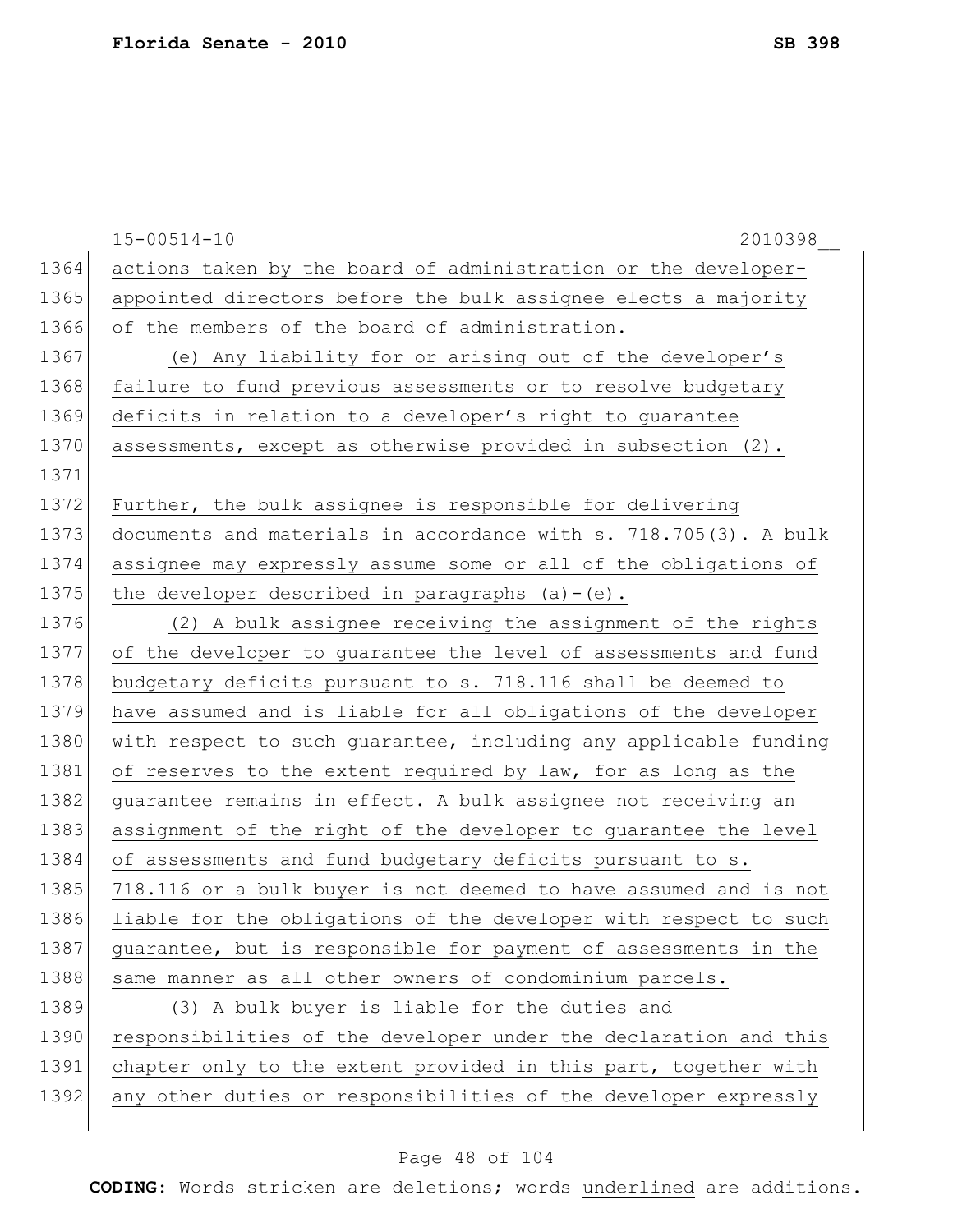|      | $15 - 00514 - 10$<br>2010398                                     |
|------|------------------------------------------------------------------|
| 1393 | assumed in writing by the bulk buyer.                            |
| 1394 | (4) An acquirer of condominium parcels is not considered a       |
| 1395 | bulk assignee or a bulk buyer if the transfer to such acquirer   |
| 1396 | was made with the intent to hinder, delay, or defraud any        |
| 1397 | purchaser, unit owner, or the association, or if the acquirer is |
| 1398 | a person who would constitute an insider under s. 726.102(7).    |
| 1399 | (5) An assignment of developer rights to a bulk assignee         |
| 1400 | may be made by the developer, a previous bulk assignee, or a     |
| 1401 | court of competent jurisdiction acting on behalf of the          |
| 1402 | developer or the previous bulk assignee. At any particular time, |
| 1403 | there may be no more than one bulk assignee within a             |
| 1404 | condominium, but there may be more than one bulk buyer. If more  |
| 1405 | than one acquirer of condominium parcels receives an assignment  |
| 1406 | of developer rights from the same person, the bulk assignee is   |
| 1407 | the acquirer whose instrument of assignment is recorded first in |
| 1408 | applicable public records.                                       |
| 1409 | 718.705 Board of administration; transfer of control.-           |
| 1410 | (1) For purposes of determining the timing for transfer of       |
| 1411 | control of the board of administration of the association to     |
| 1412 | unit owners other than the developer under s. 718.301(1) (a) or  |
| 1413 | (b), if a bulk assignee is entitled to elect a majority of the   |
| 1414 | members of the board, a condominium parcel acquired by the bulk  |
| 1415 | assignee shall not be deemed to be conveyed to a purchaser, or   |
| 1416 | to be owned by an owner other than the developer, until such     |
| 1417 | condominium parcel is conveyed to an owner who is not a bulk     |
| 1418 | assignee.                                                        |
| 1419 | (2) Unless control of the board of administration of the         |
| 1420 | association has already been relinquished pursuant to s.         |
| 1421 | 718.301(1), the bulk assignee is obligated to relinquish control |

# Page 49 of 104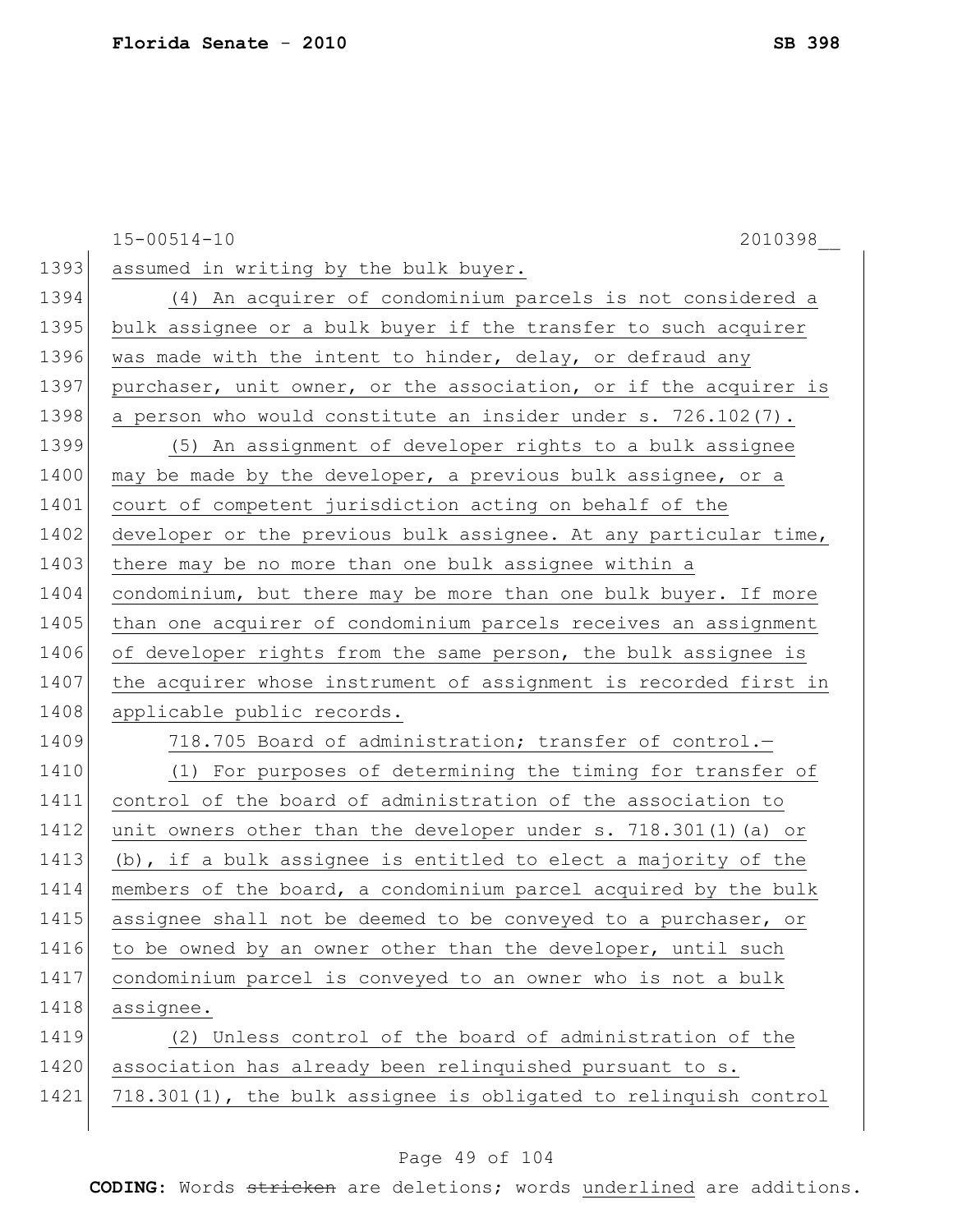15-00514-10 2010398\_\_ 1422 of the association in accordance with s. 718.301 and this part. 1423 (3) When a bulk assignee relinquishes control of the board 1424 of administration as set forth in s. 718.301, the bulk assignee 1425 | shall deliver all of those items required by s. 718.301(4). 1426 However, the bulk assignee is not required to deliver items and 1427 documents not in the possession of the bulk assignee during the 1428 period during which the bulk assignee was the owner of 1429 condominium parcels. In conjunction with the acquisition of 1430 condominium parcels, a bulk assignee shall undertake a good 1431 faith effort to obtain the documents and materials required to 1432 be provided to the association pursuant to s. 718.301(4). To the 1433 extent the bulk assignee is not able to obtain all of such 1434 documents and materials, the bulk assignee shall certify in 1435 writing to the association the names or descriptions of the 1436 documents and materials that were not obtainable by the bulk 1437 assignee. Delivery of the certificate relieves the bulk assignee 1438 of responsibility for the delivery of the documents and 1439 materials referenced in the certificate as otherwise required 1440 under ss. 718.112 and 718.301 and this part. The responsibility 1441 of the bulk assignee for the audit required by s. 718.301(4) 1442 shall commence as of the date on which the bulk assignee elected 1443 a majority of the members of the board of administration. 1444 (4) If a conflict arises between the provisions or 1445 | application of this section and s. 718.301, this section shall 1446 prevail. 1447 (5) Failure of a bulk assignee or bulk buyer to comply with 1448 all the requirements contained in this part shall result in the 1449 loss of any and all protections or exemptions provided under 1450 this part.

#### Page 50 of 104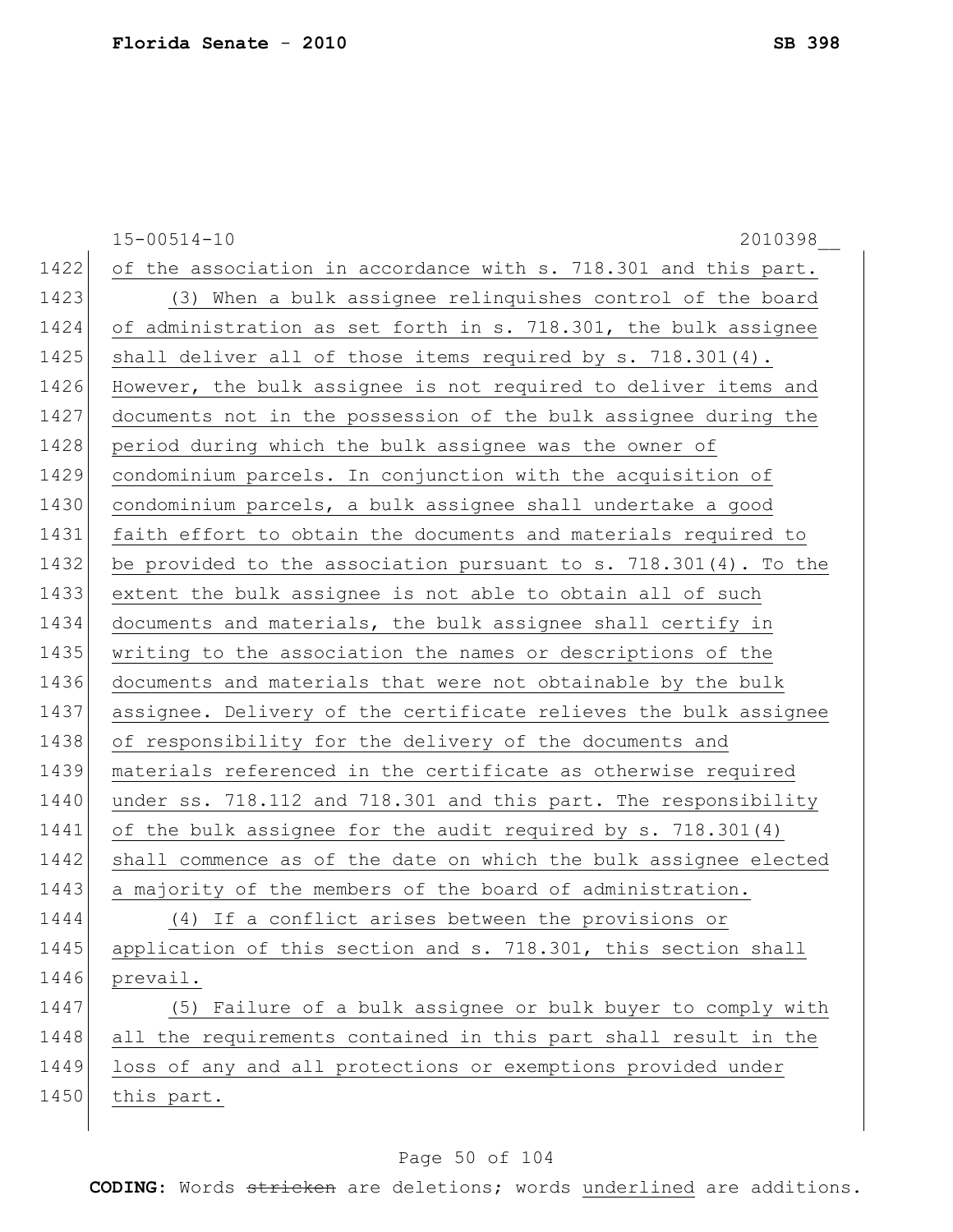|      | $15 - 00514 - 10$<br>2010398                                     |
|------|------------------------------------------------------------------|
| 1451 | 718.706 Specific provisions pertaining to offering of units      |
| 1452 | by a bulk assignee or bulk buyer.-                               |
| 1453 | (1) Before offering any units for sale or for lease for a        |
| 1454 | term exceeding 5 years, a bulk assignee or bulk buyer must file  |
| 1455 | the following documents with the division and provide such       |
| 1456 | documents to a prospective purchaser:                            |
| 1457 | (a) An updated prospectus or offering circular, or a             |
| 1458 | supplement to the prospectus or offering circular, filed by the  |
| 1459 | creating developer prepared in accordance with s. 718.504, which |
| 1460 | shall include the form of contract for purchase and sale in      |
| 1461 | compliance with s. 718.503(2).                                   |
| 1462 | (b) An updated Frequently Asked Questions and Answers            |
| 1463 | sheet.                                                           |
| 1464 | The executed escrow agreement if required under s.<br>(C)        |
| 1465 | 718.202.                                                         |
| 1466 | The financial information required by s. 718.111(13).<br>(d)     |
| 1467 | However, if a financial information report does not exist for    |
| 1468 | the fiscal year before acquisition of title by the bulk assignee |
| 1469 | or bulk buyer, or accounting records cannot be obtained in good  |
| 1470 | faith by the bulk assignee or bulk buyer which would permit      |
| 1471 | preparation of the required financial information report, the    |
| 1472 | bulk assignee or bulk buyer is excused from the requirement of   |
| 1473 | this paragraph. However, the bulk assignee or bulk buyer must    |
| 1474 | include in the purchase contract the following statement in      |
| 1475 | conspicuous type:                                                |
| 1476 |                                                                  |
| 1477 | THE FINANCIAL INFORMATION REPORT REQUIRED UNDER                  |
| 1478 | SECTION 718.111(13), FLORIDA STATUTES, FOR THE                   |
| 1479 | IMMEDIATELY PRECEDING FISCAL YEAR OF THE ASSOCIATION             |
|      |                                                                  |

# Page 51 of 104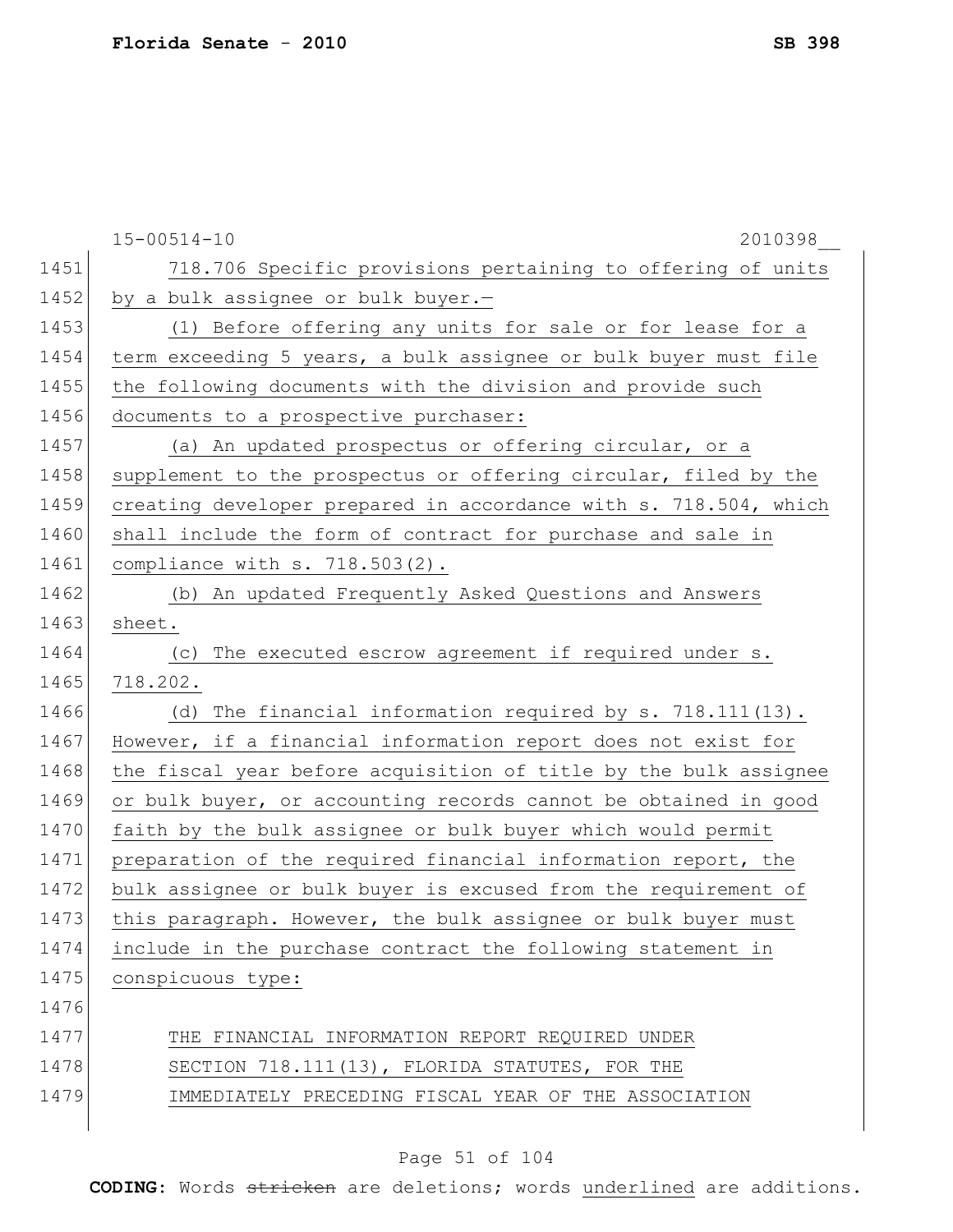|      | $15 - 00514 - 10$<br>2010398                                 |
|------|--------------------------------------------------------------|
| 1480 | IS NOT AVAILABLE OR CANNOT BE CREATED BY THE SELLER AS       |
| 1481 | A RESULT OF INSUFFICIENT ACCOUNTING RECORDS OF THE           |
| 1482 | ASSOCIATION.                                                 |
| 1483 |                                                              |
| 1484 | (2) Before offering any units for sale or for lease for a    |
| 1485 | term exceeding 5 years, a bulk assignee must file with the   |
| 1486 | division and provide to a prospective purchaser a disclosure |
| 1487 | statement that must include, but is not limited to:          |
| 1488 | (a) A description to the purchaser of any rights of the      |
| 1489 | developer which have been assigned to the bulk assignee.     |
| 1490 | The following statement in conspicuous type:<br>(b)          |
| 1491 |                                                              |
| 1492 | SELLER IS NOT OBLIGATED FOR ANY WARRANTIES OF THE            |
| 1493 | DEVELOPER UNDER SECTION 718.203(1) OR SECTION 718.618,       |
| 1494 | FLORIDA STATUTES, AS APPLICABLE, EXCEPT FOR DESIGN,          |
| 1495 | CONSTRUCTION, DEVELOPMENT, OR REPAIR WORK PERFORMED BY       |
| 1496 | OR ON BEHALF OF SELLER.                                      |
| 1497 |                                                              |
| 1498 | (c) If the condominium is a conversion subject to part VI,   |
| 1499 | the following statement in conspicuous type:                 |
| 1500 |                                                              |
| 1501 | SELLER HAS NO OBLIGATION TO FUND CONVERTER RESERVES OR       |
| 1502 | TO PROVIDE CONVERTER WARRANTIES UNDER SECTION 718.618,       |
| 1503 | FLORIDA STATUTES, ON ANY PORTION OF THE CONDOMINIUM          |
| 1504 | PROPERTY EXCEPT AS MAY BE EXPRESSLY REQUIRED OF THE          |
| 1505 | SELLER IN THE CONTRACT FOR PURCHASE AND SALE EXECUTED        |
| 1506 | BY THE SELLER AND THE PREVIOUS DEVELOPER AND                 |
| 1507 | PERTAINING TO ANY DESIGN, CONSTRUCTION, DEVELOPMENT,         |
| 1508 | OR REPAIR WORK PERFORMED BY OR ON BEHALF OF THE              |
|      |                                                              |

# Page 52 of 104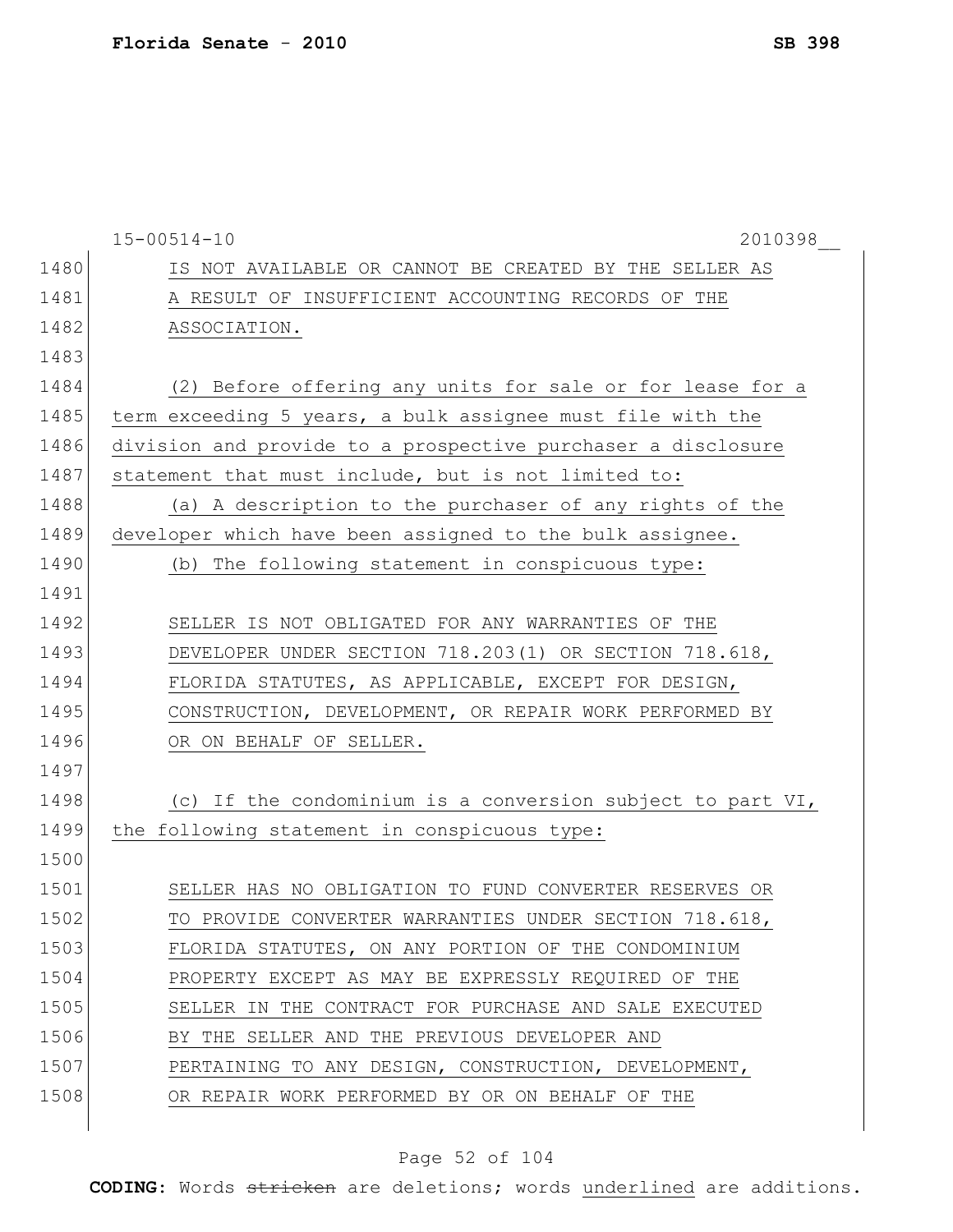|      | $15 - 00514 - 10$<br>2010398                                     |
|------|------------------------------------------------------------------|
| 1509 | SELLER.                                                          |
| 1510 |                                                                  |
| 1511 | (3) In addition to the requirements set forth in subsection      |
| 1512 | (1), a bulk assignee or bulk buyer must comply with the          |
| 1513 | nondeveloper disclosure requirements set forth in s. 718.503(2)  |
| 1514 | before offering any units for sale or for lease for a term       |
| 1515 | exceeding 5 years.                                               |
| 1516 | (4) A bulk assignee, while in control of the board of            |
| 1517 | administration of the association, may not authorize, on behalf  |
| 1518 | of the association:                                              |
| 1519 | (a) The waiver of reserves or the reduction of funding of        |
| 1520 | the reserves in accordance with s. $718.112(2)(f)2.,$ unless     |
| 1521 | approved by a majority of the voting interests not controlled by |
| 1522 | the developer, bulk assignee, or bulk buyer; or                  |
| 1523 | (b) The use of reserve expenditures for other purposes in        |
| 1524 | accordance with s. $718.112(2)(f)3.$ , unless approved by a      |
| 1525 | majority of the voting interests not controlled by the           |
| 1526 | developer, bulk assignee, or bulk buyer.                         |
| 1527 | (5) A bulk assignee, while in control of the board of            |
| 1528 | administration of the association, must comply with the          |
| 1529 | requirements imposed upon developers to transfer control of the  |
| 1530 | association to the unit owners in accordance with s. 718.301.    |
| 1531 | (6) A bulk assignee or bulk buyer must comply with all the       |
| 1532 | requirements of s. 718.302 regarding any contracts entered into  |
| 1533 | by the association during the period the bulk assignee or bulk   |
| 1534 | buyer maintains control of the board of administration. Unit     |
| 1535 | owners shall be afforded all the protections contained in s.     |
| 1536 | 718.302 regarding agreements entered into by the association     |
| 1537 | before unit owners other than the developer, bulk assignee, or   |
|      |                                                                  |

# Page 53 of 104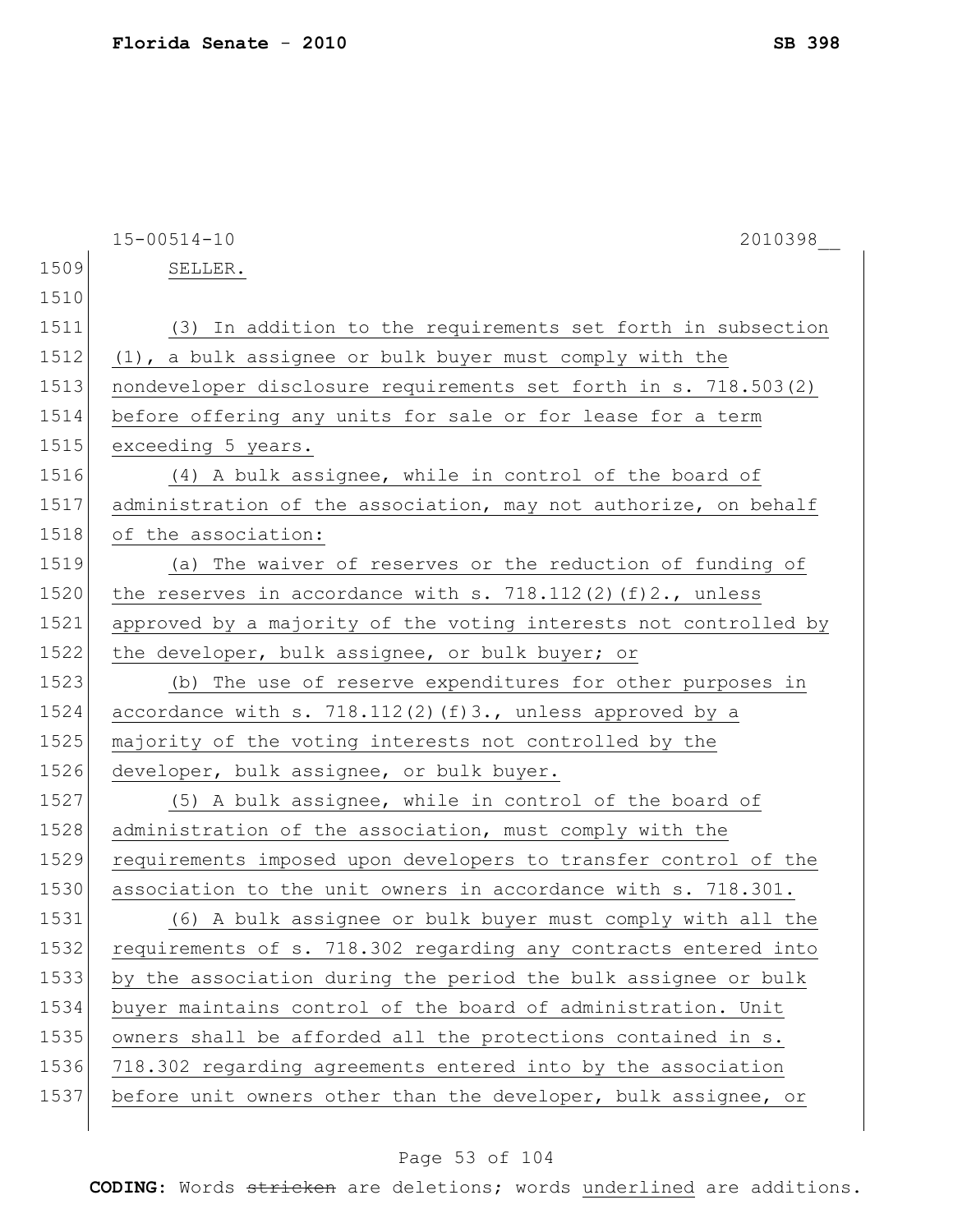|      | $15 - 00514 - 10$<br>2010398                                       |
|------|--------------------------------------------------------------------|
| 1538 | bulk buyer elected a majority of the board of administration.      |
| 1539 | (7) A bulk buyer must comply with the requirements                 |
| 1540 | contained in the declaration regarding any transfer of a unit,     |
| 1541 | including sales, leases, and subleases. A bulk buyer is not        |
| 1542 | entitled to any exemptions afforded a developer or successor       |
| 1543 | developer under this chapter regarding any transfer of a unit,     |
| 1544 | including sales, leases, or subleases.                             |
| 1545 | 718.707 Time limitation for classification as bulk assignee        |
| 1546 | or bulk buyer. - A person acquiring condominium parcels may not be |
| 1547 | classified as a bulk assignee or bulk buyer unless the             |
| 1548 | condominium parcels were acquired before July 1, 2012. The date    |
| 1549 | of such acquisition shall be determined by the date of recording   |
| 1550 | of a deed or other instrument of conveyance for such parcels in    |
| 1551 | the public records of the county in which the condominium is       |
| 1552 | located or by the date of issuance of a certificate of title in    |
| 1553 | a foreclosure proceeding with respect to such condominium          |
| 1554 | parcels.                                                           |
| 1555 | 718.708 Liability of developers and others. An assignment          |
| 1556 | of developer rights to a bulk assignee or bulk buyer does not      |
| 1557 | release the developer from any liabilities under the declaration   |
| 1558 | or this chapter. This part does not limit the liability of the     |
| 1559 | developer for claims brought by unit owners, bulk assignees, or    |
| 1560 | bulk buyers for violations of this chapter by the developer,       |
| 1561 | unless specifically excluded in this part. Nothing contained       |
| 1562 | within this part waives, releases, compromises, or limits the      |
| 1563 | liability of contractors, subcontractors, materialmen,             |
| 1564 | manufacturers, architects, engineers, or any participant in the    |
| 1565 | design or construction of a condominium for any claim brought by   |
| 1566 | an association, unit owners, bulk assignees, or bulk buyers        |
|      |                                                                    |

# Page 54 of 104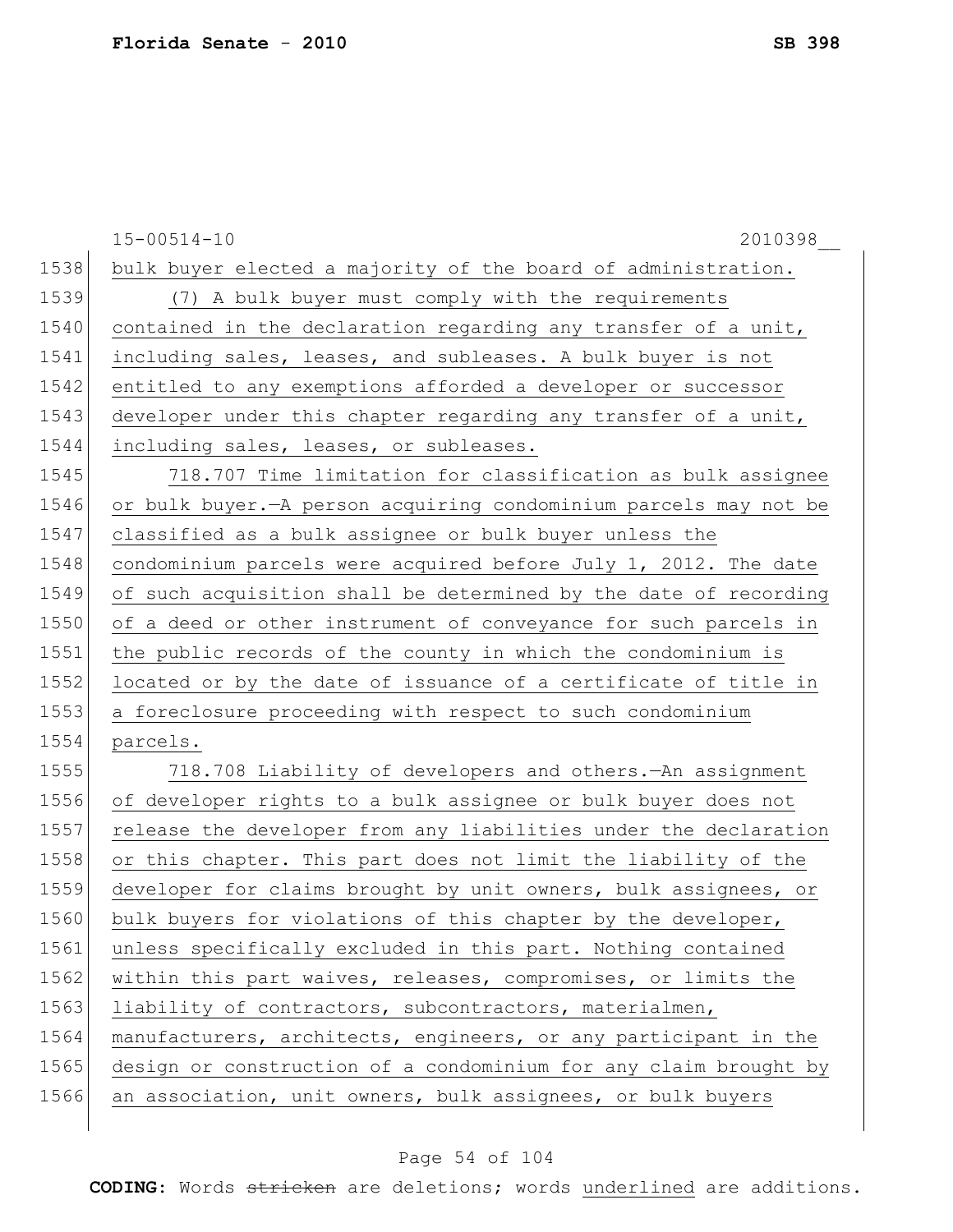|      | $15 - 00514 - 10$<br>2010398                                                |
|------|-----------------------------------------------------------------------------|
| 1567 | arising from the design of the condominium, construction                    |
| 1568 | defects, misrepresentations associated with condominium                     |
| 1569 | property, or violations of this chapter, unless specifically                |
| 1570 | excluded in this part.                                                      |
| 1571 | Section 14. Subsection (2) of section 720.302, Florida                      |
| 1572 | Statutes, is amended to read:                                               |
| 1573 | 720.302 Purposes, scope, and application.-                                  |
| 1574 | (2) The Legislature recognizes that it is not in the best                   |
| 1575 | interest of homeowners' associations or the individual                      |
| 1576 | association members thereof to create or impose a bureau or                 |
| 1577 | other agency of state government to regulate the affairs of                 |
| 1578 | homeowners' associations. However, in accordance with part IV of            |
| 1579 | this chapter <del>s. 720.311</del> , the Legislature finds that homeowners' |
| 1580 | associations and their individual members will benefit from an              |
| 1581 | expedited alternative process for resolution of election and                |
| 1582 | recall disputes and presuit mediation of other disputes                     |
| 1583 | involving covenant enforcement in homeowners' associations and              |
| 1584 | deed-restricted communities using the procedures provided in                |
| 1585 | part IV of and authorizes the department to hear, administer,               |
| 1586 | and determine these disputes as more fully set forth in this                |
| 1587 | chapter. Further, the Legislature recognizes that certain                   |
| 1588 | contract rights have been created for the benefit of homeowners'            |
| 1589 | associations and members thereof as well as deed-restricted                 |
| 1590 | communities before the effective date of this act and that part             |
| 1591 | IV of this chapter is ss. 720.301-720.407 are not intended to               |
| 1592 | impair such contract rights, including, but not limited to, the             |
| 1593 | rights of the developer to complete the community as initially              |
| 1594 | contemplated.                                                               |
| 1595 | Section 15. Paragraph (b) of subsection (2), paragraphs (a)                 |

# Page 55 of 104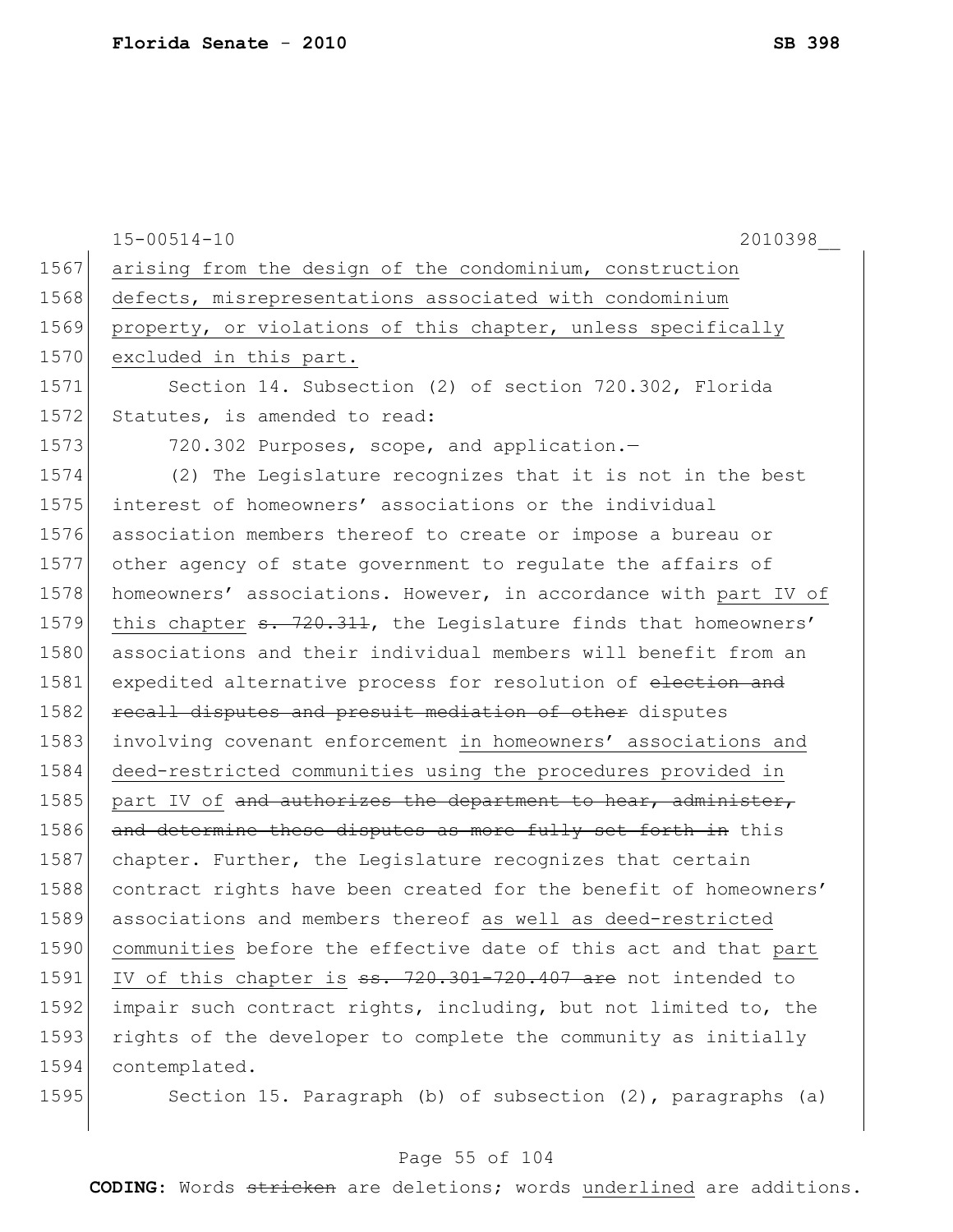|      | $15 - 00514 - 10$<br>2010398                                                 |
|------|------------------------------------------------------------------------------|
| 1596 | and (c) of subsection $(5)$ , paragraphs $(b)$ , $(c)$ , $(d)$ , $(f)$ , and |
| 1597 | (g) of subsection $(6)$ , and paragraphs $(c)$ and $(d)$ of subsection       |
| 1598 | (10) of section 720.303, Florida Statutes, are amended, and                  |
| 1599 | subsections $(12)$ , $(13)$ , and $(14)$ are added to that section, to       |
| 1600 | read:                                                                        |
| 1601 |                                                                              |
|      | 720.303 Association powers and duties; meetings of board;                    |
| 1602 | official records; budgets; financial reporting; association                  |
| 1603 | funds; recalls; prohibited compensation; borrowing; transfer                 |
| 1604 | fees. $-$                                                                    |
| 1605 | (2) BOARD MEETINGS.-                                                         |
| 1606 | (b) Members have the right to attend all meetings of the                     |
| 1607 | board and to speak on any matter placed on the agenda by                     |
| 1608 | petition of the voting interests for at least 3 minutes. The                 |
| 1609 | association may adopt written reasonable rules expanding the                 |
| 1610 | right of members to speak and governing the frequency, duration,             |
| 1611 | and other manner of member statements, which rules must be                   |
| 1612 | consistent with this paragraph and may include a sign-up sheet               |
| 1613 | for members wishing to speak. Notwithstanding any other law, the             |
| 1614 | requirement that board meetings and committee meetings be open               |
| 1615 | to the members is inapplicable to meetings between the board or              |
| 1616 | a committee and the association's attorney to discuss proposed               |
| 1617 | or pending litigation or, with respect to meetings of the board              |
| 1618 | held for the purpose of discussing personnel matters are not                 |
| 1619 | required to be open to the members.                                          |
| 1620 | (5) INSPECTION AND COPYING OF RECORDS. The official records                  |
| 1621 | shall be maintained within the state and must be open to                     |
| 1622 | inspection and available for photocopying by members or their                |
| 1623 | authorized agents at reasonable times and places within 10                   |

# 1624 business days after receipt of a written request for access.

# Page 56 of 104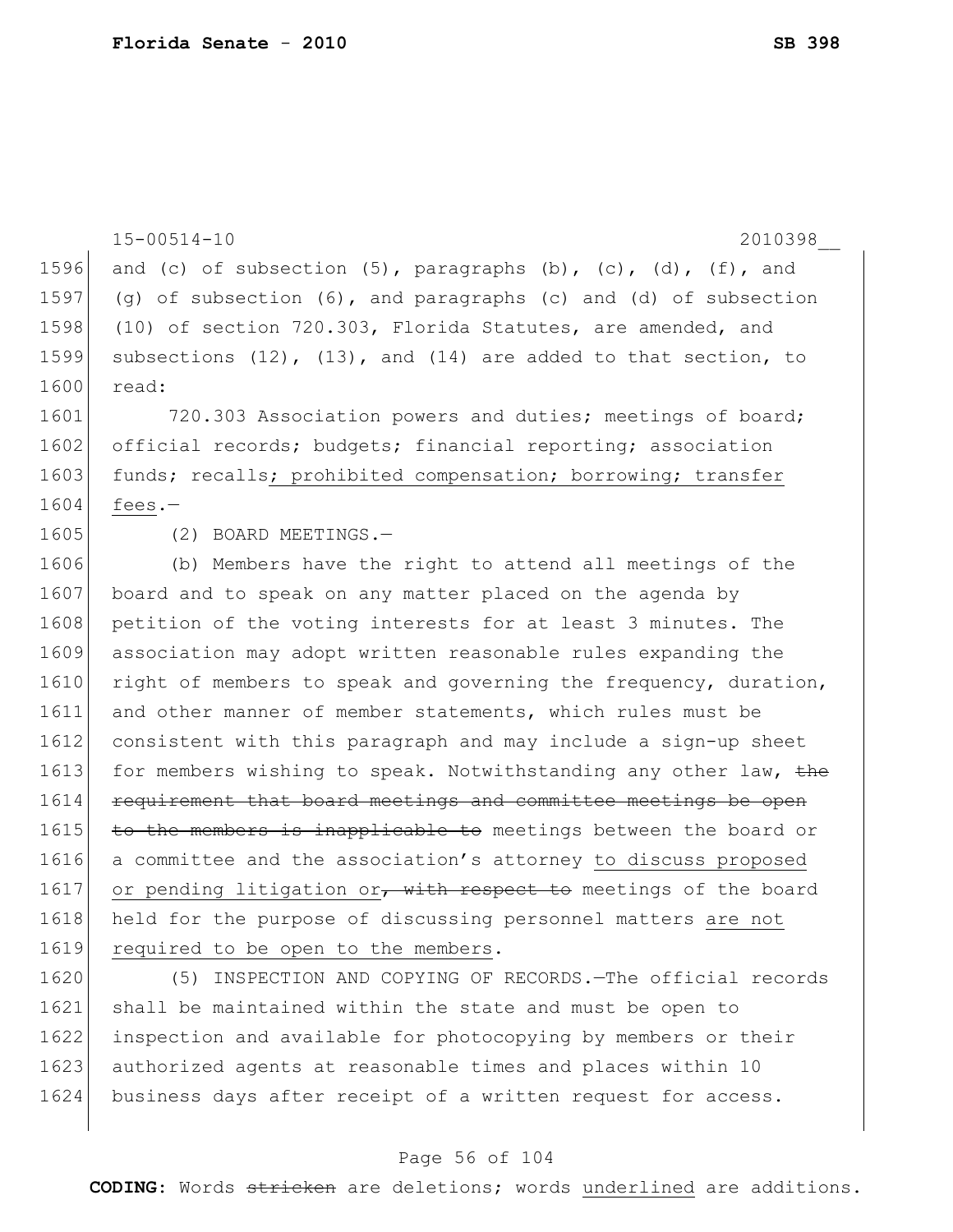15-00514-10 2010398\_\_ 1625 This subsection may be complied with by having a copy of the 1626 official records available for inspection or copying in the 1627 community. If the association has a photocopy machine available 1628 where the records are maintained, it must provide parcel owners 1629 with copies on request during the inspection if the entire 1630 request is limited to no more than 25 pages. 1631 (a) The failure of an association to provide access to the 1632 records within 10 business days after receipt of a written 1633 request submitted by certified mail, return receipt requested, 1634 creates a rebuttable presumption that the association willfully 1635 failed to comply with this subsection. 1636 (c) The association may adopt reasonable written rules 1637 governing the frequency, time, location, notice, records to be 1638 inspected, and manner of inspections, but may not require impose 1639 a requirement that a parcel owner to demonstrate any proper 1640 purpose for the inspection, state any reason for the inspection, 1641 or limit a parcel owner's right to inspect records to less than 1642 one 8-hour business day per month. The association may impose 1643 fees to cover the costs of providing copies of the official 1644 records, including, without limitation, the costs of copying. 1645 The association may charge up to 50 cents per page for copies 1646 made on the association's photocopier. If the association does 1647 not have a photocopy machine available where the records are 1648 kept, or if the records requested to be copied exceed 25 pages 1649 in length, the association may have copies made by an outside 1650 vendor or association management company personnel and may 1651 charge the actual cost of copying, including any reasonable 1652 costs involving personnel fees and charges at an hourly rate for 1653 employee time to cover administrative costs to the association.

#### Page 57 of 104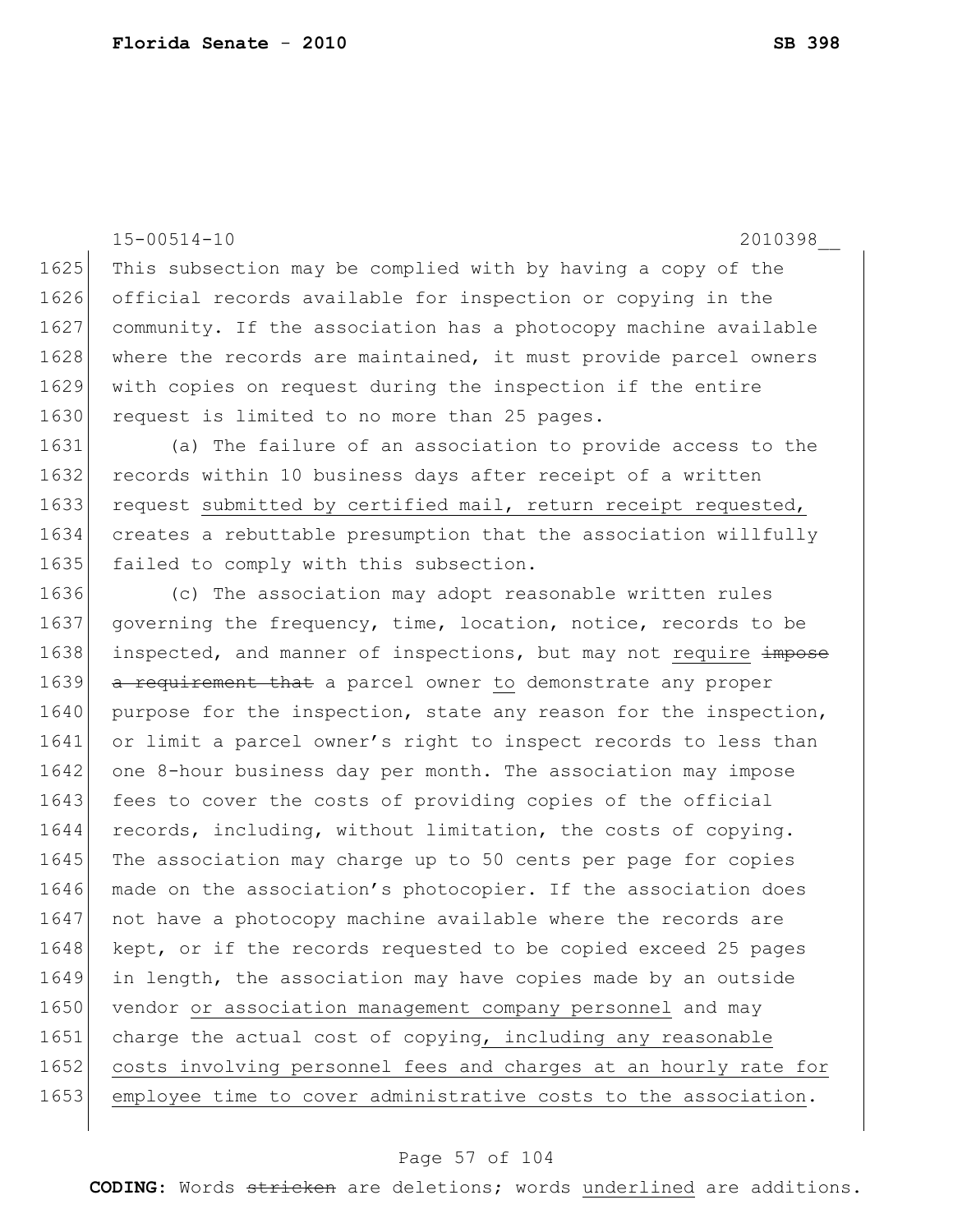15-00514-10 2010398\_\_ 1654 The association shall maintain an adequate number of copies of 1655 the recorded governing documents, to ensure their availability 1656 to members and prospective members. Notwithstanding the 1657 provisions of this paragraph, the following records are shall 1658 not be accessible to members or parcel owners: 1659 1. Any record protected by the lawyer-client privilege as 1660 described in s. 90.502 and any record protected by the work-1661 product privilege, including, but not limited to, any record 1662 prepared by an association attorney or prepared at the 1663 attorney's express direction which reflects a mental impression, 1664 conclusion, litigation strategy, or legal theory of the attorney 1665 or the association and which was prepared exclusively for civil 1666 or criminal litigation or for adversarial administrative 1667 proceedings or which was prepared in anticipation of imminent 1668 civil or criminal litigation or imminent adversarial 1669 administrative proceedings until the conclusion of the 1670 litigation or adversarial administrative proceedings. 1671 2. Information obtained by an association in connection 1672 with the approval of the lease, sale, or other transfer of a 1673 parcel. 1674 3. Disciplinary, health, insurance, and personnel records 1675 of the association's employees. 1676 4. Medical records of parcel owners or community residents. 1677 (6) BUDGETS.-

1678 (b) In addition to annual operating expenses, the budget 1679 may include reserve accounts for capital expenditures and 1680 deferred maintenance for which the association is responsible. 1681 If reserve accounts are not established pursuant to paragraph 1682 (d), funding of such reserves shall be limited to the extent

#### Page 58 of 104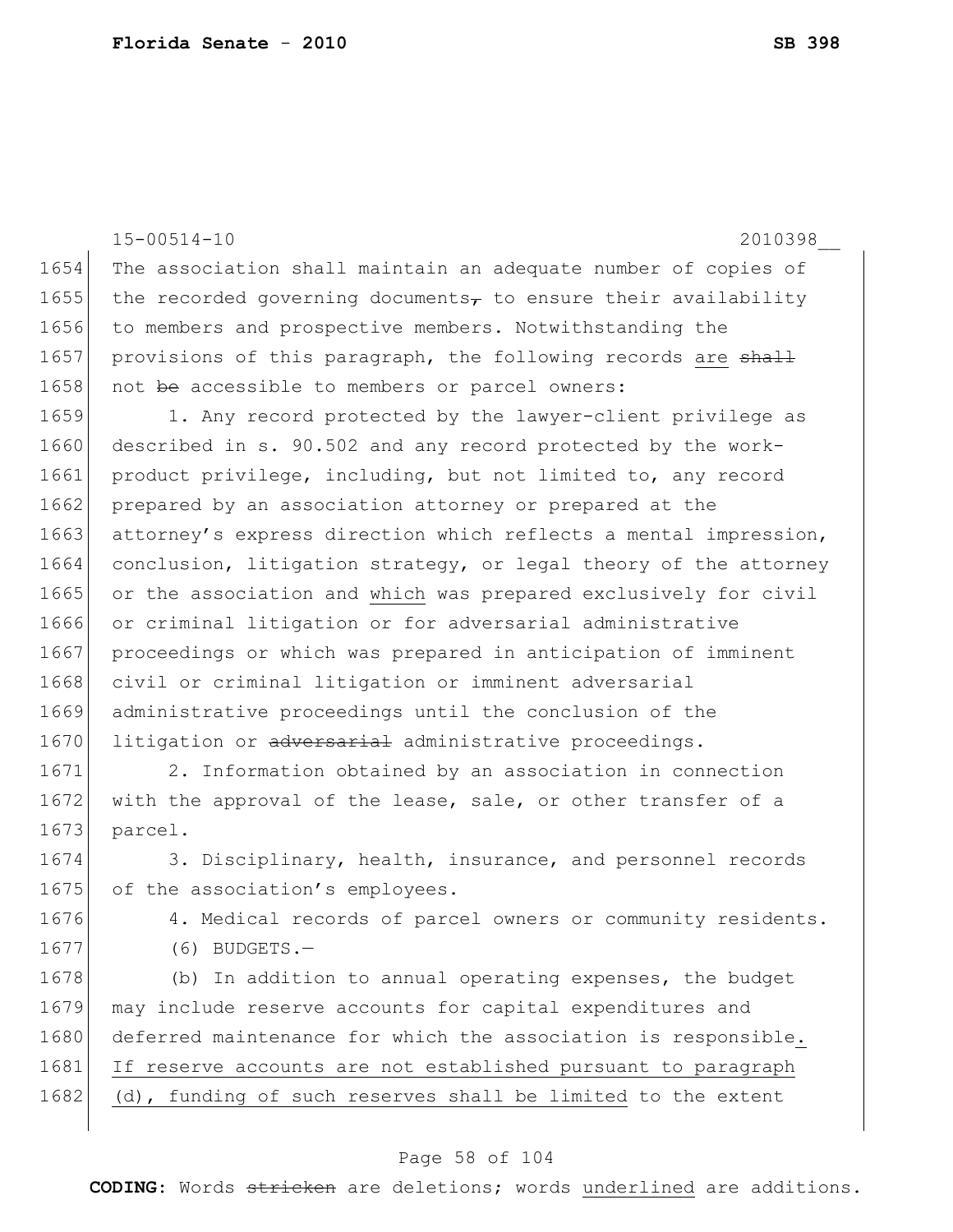1703

15-00514-10 2010398\_\_ 1683 that the governing documents do not limit increases in 1684 assessments, including reserves. If the budget of the 1685 association includes reserve accounts established pursuant to 1686 paragraph (d), such reserves shall be determined, maintained, 1687 and waived in the manner provided in this subsection. Once an 1688 association provides for reserve accounts pursuant to paragraph 1689 (d) in the budget, the association shall thereafter determine, 1690 maintain, and waive reserves in compliance with this subsection. 1691 This section does not preclude the termination of a reserve 1692 account established pursuant to this paragraph upon approval of 1693 a majority of the voting interests of the association. Upon such 1694 approval, the terminating reserve account shall be removed from 1695 the budget. 1696 (c)1. If the budget of the association does not provide for 1697 reserve accounts pursuant to paragraph (d) governed by this 1698 subsection and the association is responsible for the repair and 1699 maintenance of capital improvements that may result in a special

1700 assessment if reserves are not provided, each financial report 1701 for the preceding fiscal year required under by subsection (7) 1702 shall contain the following statement in conspicuous type:

1704 THE BUDGET OF THE ASSOCIATION DOES NOT PROVIDE FOR 1705 RESERVE ACCOUNTS FOR CAPITAL EXPENDITURES AND DEFERRED 1706 MAINTENANCE THAT MAY RESULT IN SPECIAL ASSESSMENTS. 1707 OWNERS MAY ELECT TO PROVIDE FOR RESERVE ACCOUNTS 1708 PURSUANT TO THE PROVISIONS OF SECTION 720.303(6), 1709 FLORIDA STATUTES, UPON OBTAINING THE APPROVAL OF NOT 1710 **LESS THAN** A MAJORITY OF THE TOTAL VOTING INTERESTS OF 1711 THE ASSOCIATION BY VOTE OF THE MEMBERS AT A MEETING OR

#### Page 59 of 104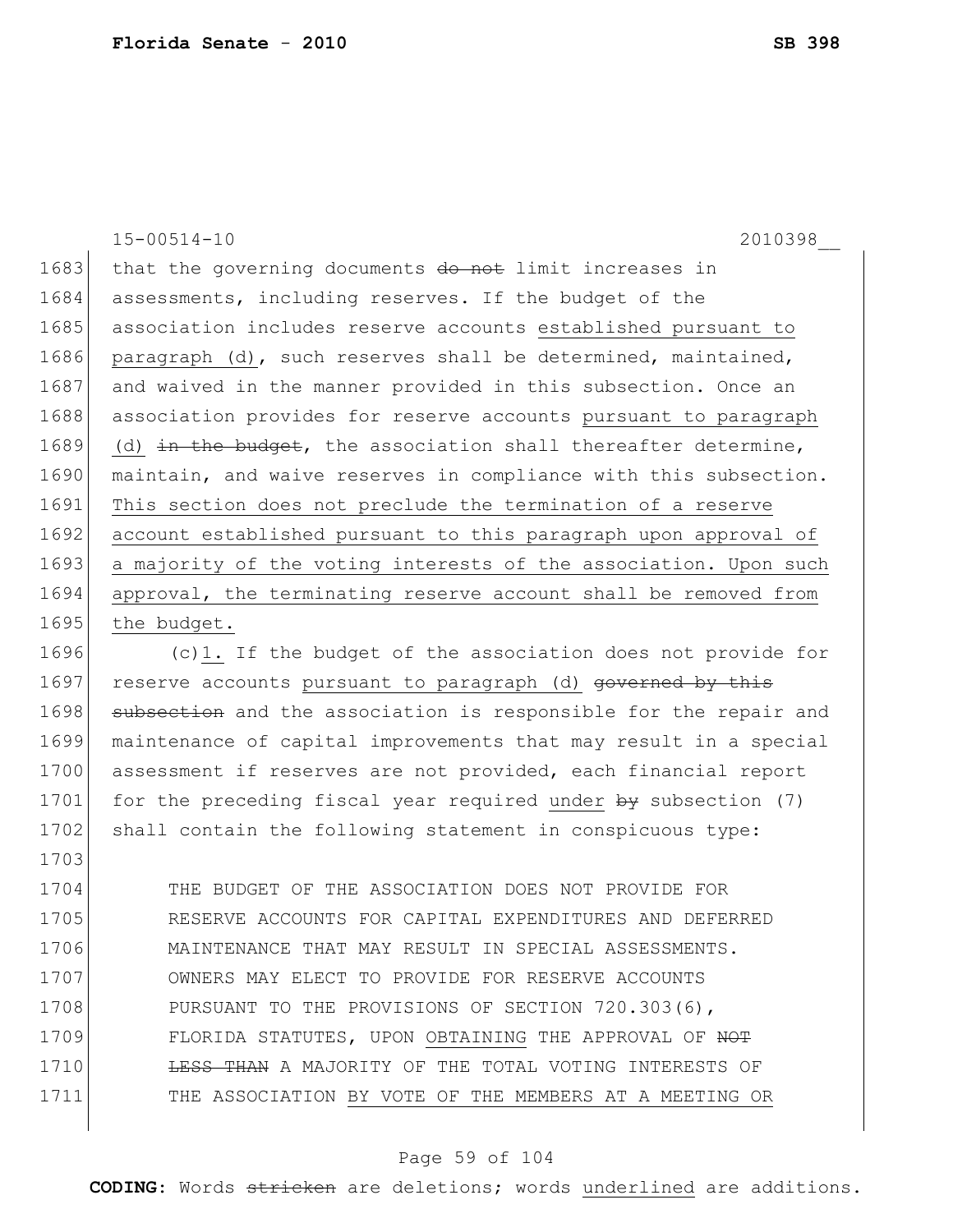|      | $15 - 00514 - 10$<br>2010398                                   |
|------|----------------------------------------------------------------|
| 1712 | BY WRITTEN CONSENT.                                            |
| 1713 |                                                                |
| 1714 | 2. If the budget of the association does provide for           |
| 1715 | funding accounts for deferred expenditures, including, but not |
| 1716 | limited to, funds for capital expenditures and deferred        |
| 1717 | maintenance, but such accounts are not created or established  |
| 1718 | pursuant to paragraph (d), each financial report for the       |
| 1719 | preceding fiscal year required under subsection (7) must also  |
| 1720 | contain the following statement in conspicuous type:           |
| 1721 |                                                                |
| 1722 | THE BUDGET OF THE ASSOCIATION DOES PROVIDE FOR LIMITED         |
| 1723 | VOLUNTARY DEFERRED EXPENDITURE ACCOUNTS, INCLUDING             |
| 1724 | CAPITAL EXPENDITURES AND DEFERRED MAINTENANCE, SUBJECT         |
| 1725 | TO LIMITS ON FUNDING CONTAINED IN OUR GOVERNING                |
| 1726 | DOCUMENTS. BECAUSE THE OWNERS HAVE NOT ELECTED TO              |
| 1727 | PROVIDE FOR RESERVE ACCOUNTS PURSUANT TO SECTION               |
| 1728 | 720.303(6), FLORIDA STATUTES, THESE FUNDS ARE NOT              |
| 1729 | SUBJECT TO THE RESTRICTIONS ON USE OF SUCH FUNDS SET           |
| 1730 | FORTH IN THAT STATUTE, NOR ARE RESERVES CALCULATED IN          |
| 1731 | ACCORDANCE WITH THAT STATUTE.                                  |
| 1732 |                                                                |
| 1733 | (d) An association shall be deemed to have provided for        |
| 1734 | reserve accounts if when reserve accounts have been initially  |

1735 established by the developer or if when the membership of the 1736 association affirmatively elects to provide for reserves. If 1737 reserve accounts are not initially provided for by the 1738 developer, the membership of the association may elect to do so 1739 upon the affirmative approval of not less than a majority of the 1740 total voting interests of the association. Such approval may be

#### Page 60 of 104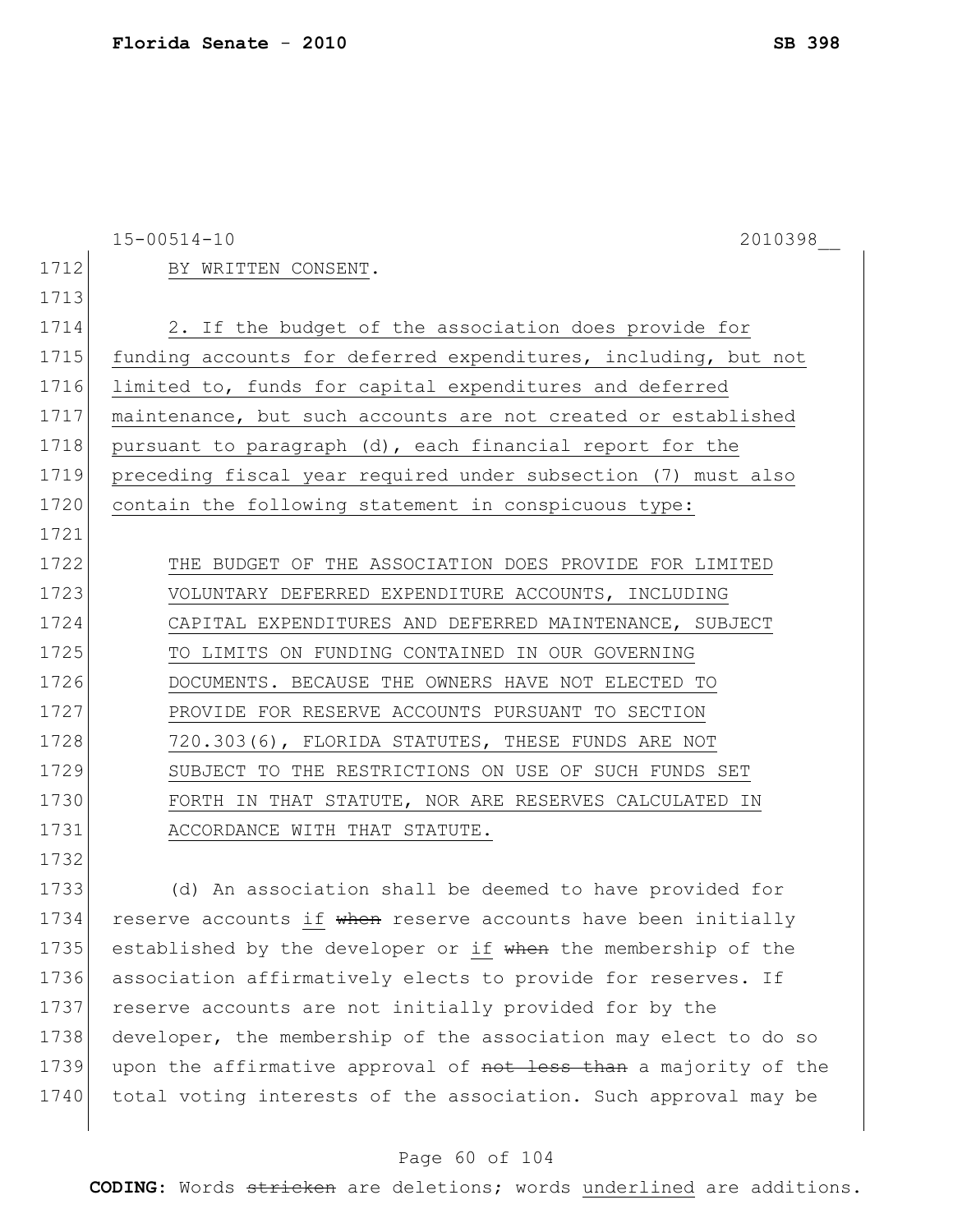15-00514-10 2010398\_\_

1741 obtained attained by vote of the members at a duly called 1742 meeting of the membership or by the upon a written consent of 1743 executed by not less than a majority of the total voting 1744 interests in the community. The approval action of the 1745 membership shall state that reserve accounts shall be provided 1746 for in the budget and shall designate the components for which 1747 the reserve accounts are to be established. Upon approval by the 1748 membership, the board of directors shall include provide for the 1749 required reserve accounts for inclusion in the budget in the 1750 next fiscal year following the approval and  $\pm n$  each year 1751 thereafter. Once established as provided in this subsection, the 1752 reserve accounts shall be funded or maintained or shall have 1753 their funding waived in the manner provided in paragraph (f).

1754 (f) After one or more  $\theta$ nee a reserve account or reserve 1755 accounts are established, the membership of the association, 1756 upon a majority vote at a meeting at which a quorum is present, 1757 may provide for no reserves or less reserves than required by 1758 this section. If a meeting of the unit owners has been called to 1759 determine whether to waive or reduce the funding of reserves and 1760 no such result is achieved or a quorum is not present, the 1761 reserves as included in the budget shall go into effect. After 1762 the turnover, the developer may vote its voting interest to 1763 waive or reduce the funding of reserves. Any vote taken pursuant 1764 to this subsection to waive or reduce reserves is shall be 1765 applicable only to one budget year.

1766 (g) Funding formulas for reserves authorized by this 1767 section shall be based on either a separate analysis of each of 1768 the required assets or a pooled analysis of two or more of the 1769 required assets.

#### Page 61 of 104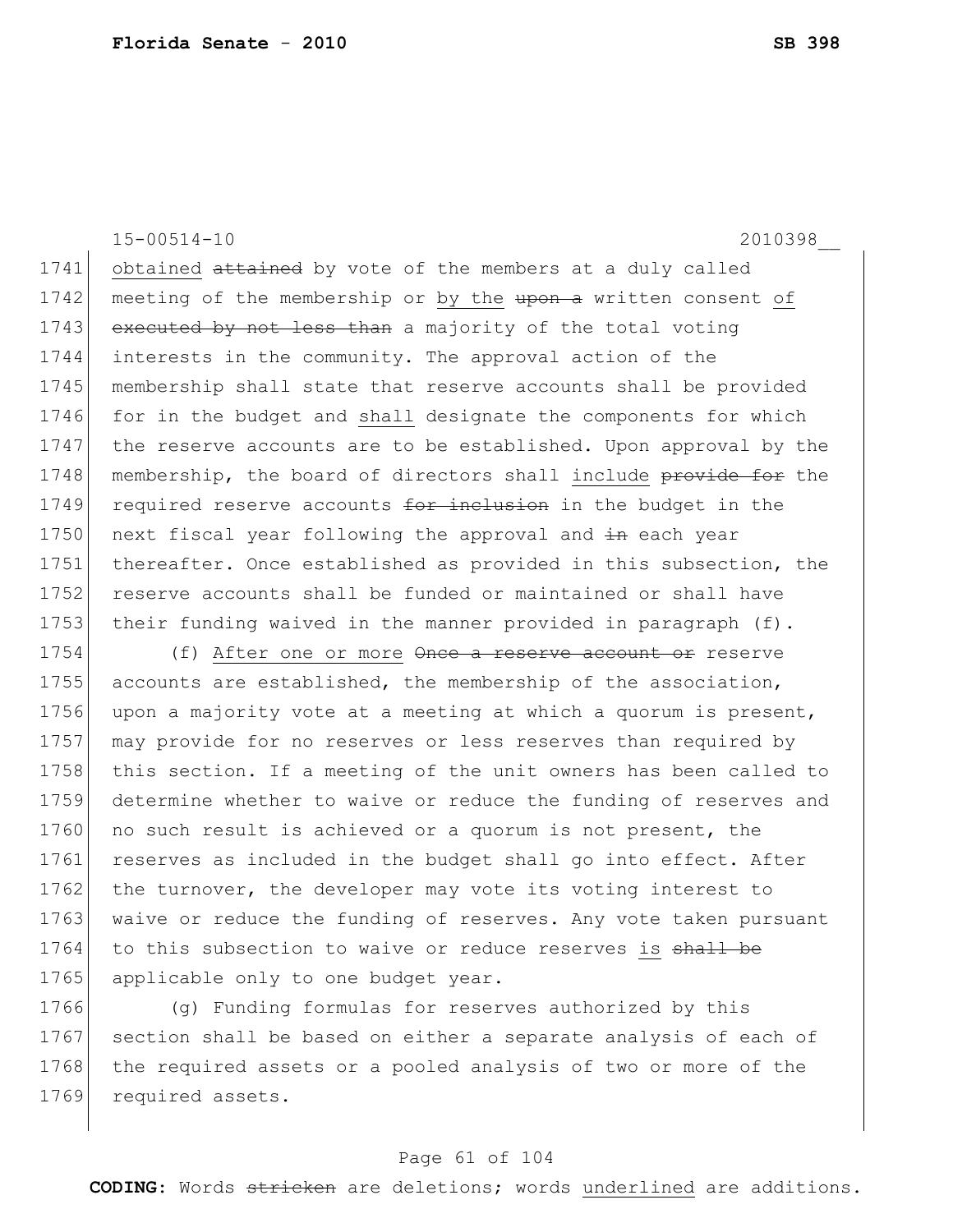```
15-00514-10 2010398__
1770 1. If the association maintains separate reserve accounts
1771 for each of the required assets, the amount of the contribution
1772 to each reserve account is shall be the sum of the following two
1773 calculations:
1774 a. The total amount necessary, if any, to bring a negative
1775 component balance to zero.
1776 b. The total estimated deferred maintenance expense or
1777 estimated replacement cost of the reserve component less the 
1778 estimated balance of the reserve component as of the beginning 
1779 of the period for which the budget will be in effect. The
1780 remainder, if greater than zero, shall be divided by the
1781 estimated remaining useful life of the component.
1782
1783 The formula may be adjusted each year for changes in estimates
1784 and deferred maintenance performed during the year and may 
1785 include factors such as inflation and earnings on invested 
1786 funds.
1787 2. If the association maintains a pooled account of two or
1788 more of the required reserve assets, the amount of the
1789 contribution to the pooled reserve account as disclosed on the 
1790 proposed budget may shall not be less than that required to
1791 ensure that the balance on hand at the beginning of the period 
1792 for which the budget will go into effect plus the projected
1793 annual cash inflows over the remaining estimated useful life of
1794 all of the assets that make up the reserve pool are equal to or 
1795 greater than the projected annual cash outflows over the
1796 remaining estimated useful lives of all \Theta the assets that make
1797 up the reserve pool, based on the current reserve analysis. The
```
1798 projected annual cash inflows may include estimated earnings

### Page 62 of 104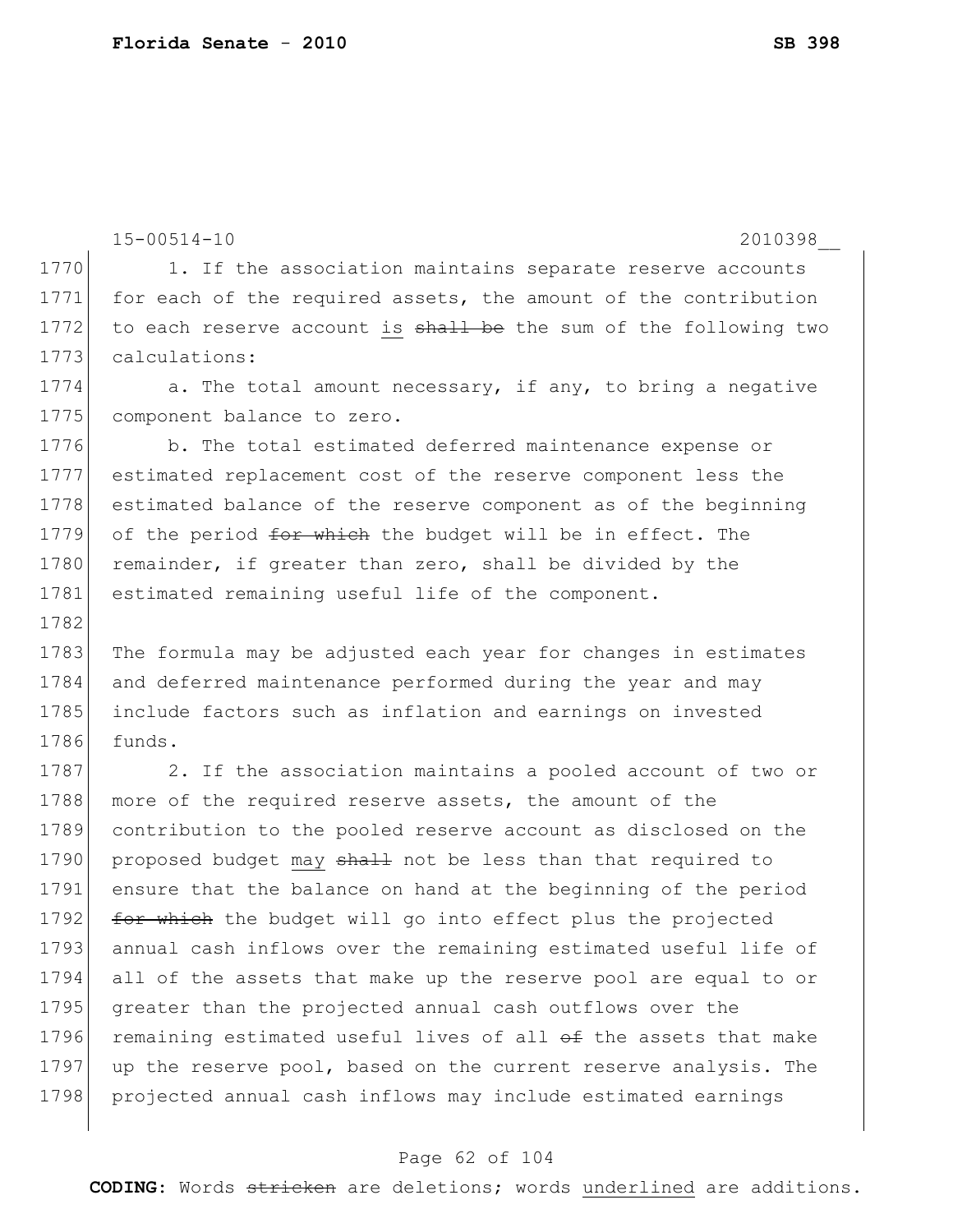15-00514-10 2010398\_\_ 1799 from investment of principal and accounts receivable minus the 1800 allowance for doubtful accounts. The reserve funding formula may 1801 shall not include any type of balloon payments. 1802 (10) RECALL OF DIRECTORS.-1803 (c)1. If the declaration, articles of incorporation, or 1804 bylaws specifically provide, the members may also recall and 1805 remove a board director or directors by a vote taken at a 1806 meeting. If so provided in the governing documents, a special 1807 meeting of the members to recall a director or directors of the 1808 board of administration may be called by 10 percent of the 1809 voting interests giving notice of the meeting as required for a 1810 meeting of members, and the notice shall state the purpose of 1811 the meeting. Electronic transmission may not be used as a method 1812 of giving notice of a meeting called in whole or in part for 1813 this purpose. 1814 2. The board shall duly notice and hold a board meeting 1815 within 5 full business days after the adjournment of the member 1816 meeting to recall one or more directors. At the meeting, the 1817 board shall certify the recall, in which case such member or 1818 members shall be recalled effective immediately and shall turn 1819 over to the board within 5 full business days any and all 1820 records and property of the association in their possession, or 1821 shall proceed as set forth in paragraph subparagraph (d). 1822 (d) If the board determines not to certify the written

1823 agreement or written ballots to recall a director or directors 1824 of the board or does not certify the recall by a vote at a 1825 meeting, the board shall, within 5 full business days after the 1826 meeting, initiate file with the department a petition for 1827 binding arbitration pursuant to the applicable procedures in s.

#### Page 63 of 104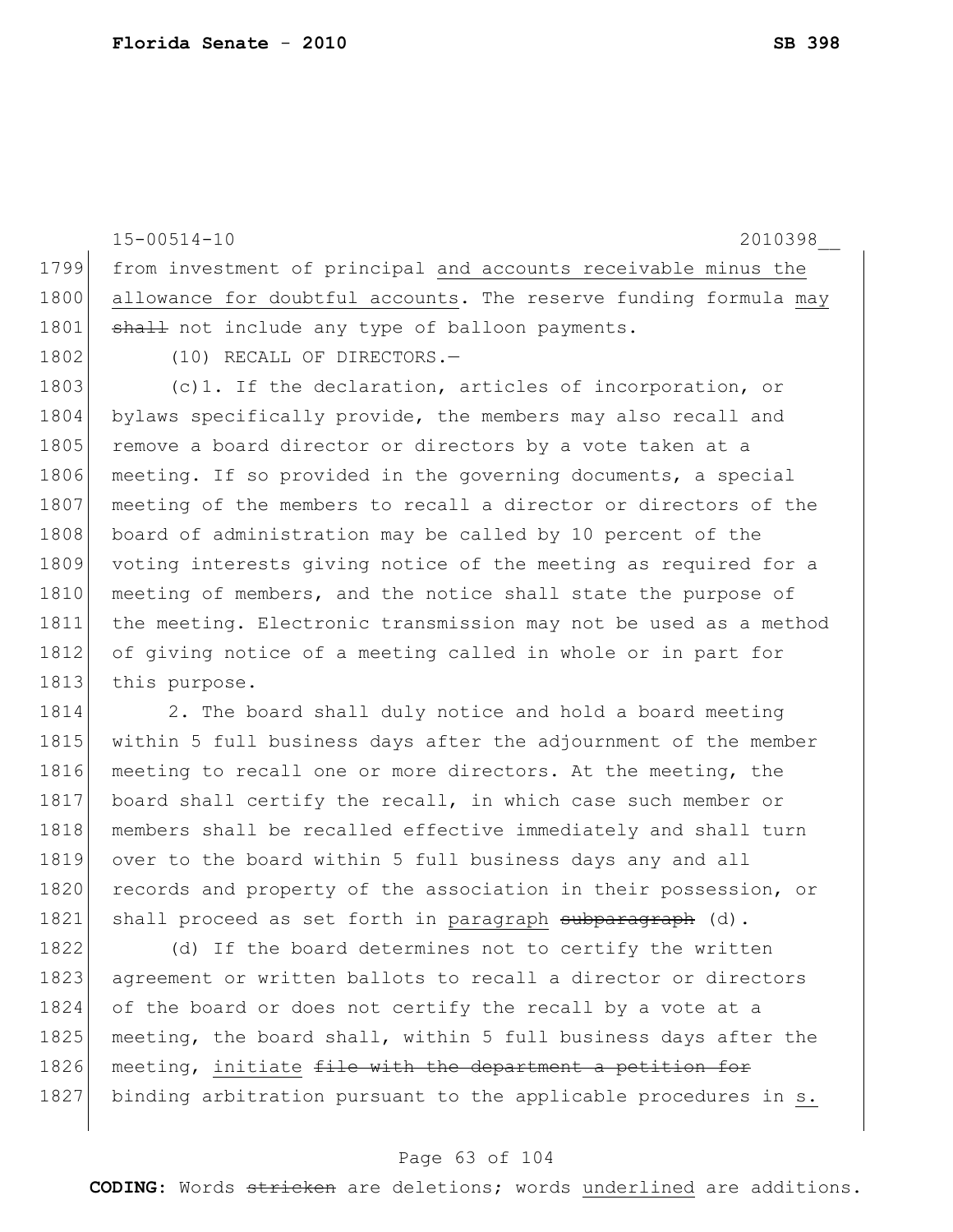|      | $15 - 00514 - 10$<br>2010398                                     |
|------|------------------------------------------------------------------|
| 1828 | 720.507 ss. 718.112(2)(j) and 718.1255 and the rules adopted     |
| 1829 | thereunder. For the purposes of this section, the members who    |
| 1830 | voted at the meeting or who executed the agreement in writing    |
| 1831 | shall constitute one party under the petition for arbitration.   |
| 1832 | If the arbitrator certifies the recall as to any director or     |
| 1833 | directors of the board, the recall will be effective upon        |
|      |                                                                  |
| 1834 | mailing of the final order of arbitration to the association.    |
| 1835 | The director or directors so recalled shall deliver to the board |
| 1836 | any and all records of the association in their possession       |
| 1837 | within 5 full business days after the effective date of the      |
| 1838 | recall.                                                          |
| 1839 | (12) COMPENSATION PROHIBITED. - A director, officer, or          |
| 1840 | committee member of the association may not receive, directly or |
| 1841 | indirectly, any salary or compensation from the association for  |
| 1842 | the performance of duties as a director, officer, or committee   |
| 1843 | member and may not in any other way benefit financially from     |
| 1844 | service to the association. This subsection does not preclude:   |
| 1845 | (a) Participation by such person in a financial benefit          |
| 1846 | accruing to all or a significant number of members as a result   |
| 1847 | of actions lawfully taken by the board or a committee of which   |
| 1848 | he or she is a member, including, but not limited to, routine    |
| 1849 | maintenance, repair, or replacement of community assets.         |
| 1850 | (b) Reimbursement for out-of-pocket expenses incurred by         |
| 1851 | such person on behalf of the association, subject to approval in |
| 1852 | accordance with procedures established by the association's      |
| 1853 | governing documents or, in the absence of such procedures, in    |
| 1854 | accordance with an approval process established by the board.    |
| 1855 | (c) Any recovery of insurance proceeds derived from a            |
| 1856 | policy of insurance maintained by the association for the        |
|      |                                                                  |

# Page 64 of 104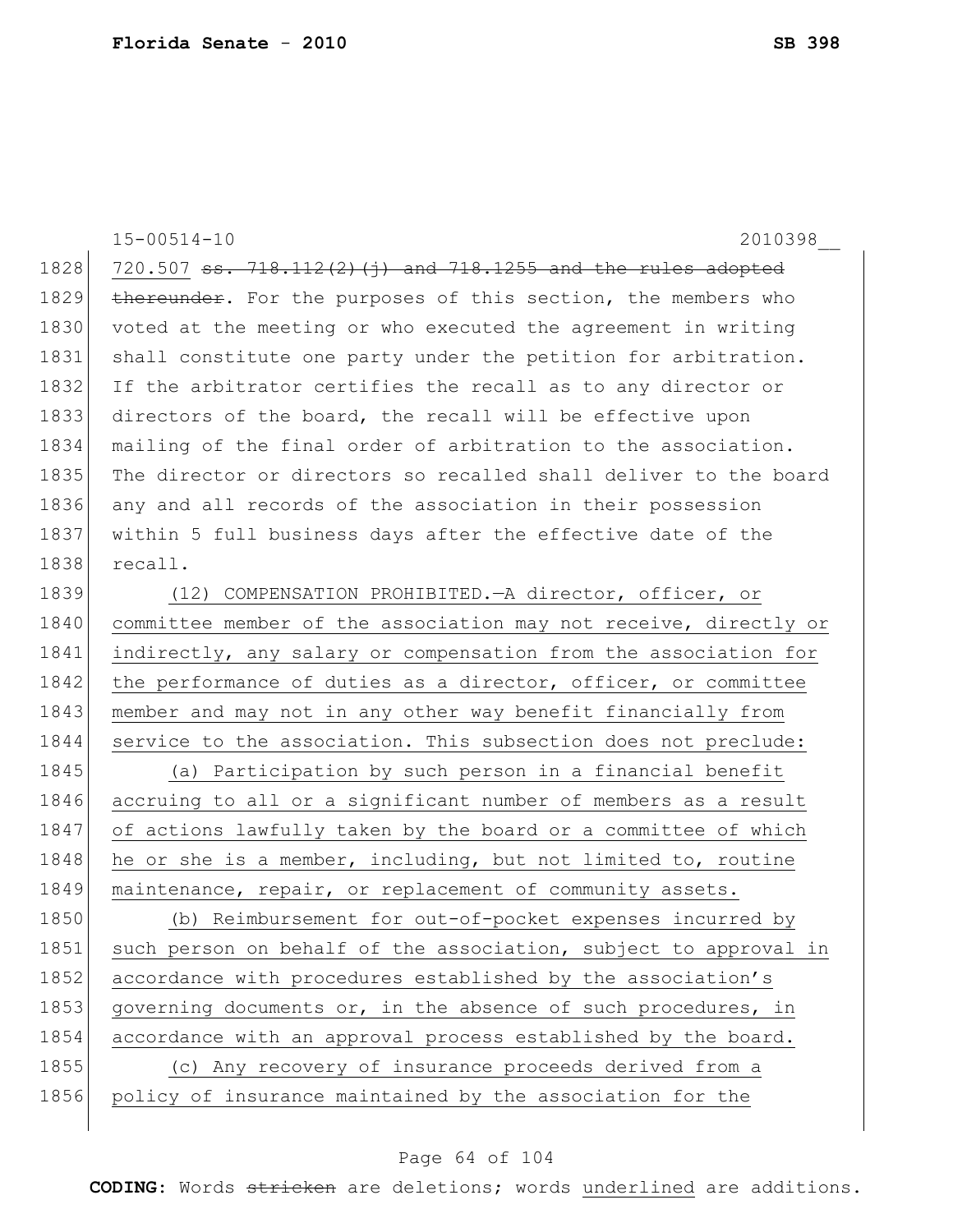15-00514-10 2010398\_\_ 1857 benefit of its members. 1858 (d) Any fee or compensation authorized in the governing 1859 documents. 1860 (e) Any fee or compensation authorized in advance by a vote 1861 of a majority of the voting interests voting in person or by 1862 proxy at a meeting of the members. 1863 (f) A developer or its representative from serving as a 1864 director, officer, or committee member of the association and 1865 benefiting financially from service to the association. 1866 (13) BORROWING.—The borrowing of funds or committing to a 1867 line of credit by the board of administration shall be 1868 considered a special assessment, and any meeting of the board of 1869 administration to discuss such matters must be noticed as 1870 provided in paragraph  $(2)$  (c). The board may not borrow funds or 1871 enter into a line of credit for any purpose unless the specific 1872 use of the funds from the loan or line of credit is set forth in 1873 the notice of meeting with the same specificity as required for 1874 a special assessment or unless the borrowing or line of credit 1875 has received the prior approval of at least two-thirds of the 1876 voting interests of the association. 1877 (14) TRANSFER FEES.—No charge may be made by the 1878 association or anyone on its behalf in connection with the sale, 1879 mortgage, lease, sublease, or other transfer of a parcel. 1880 Nothing in this subsection may be construed to prohibit an 1881 association from requiring as a condition to permitting the 1882 letting or renting of a parcel, when the association has such 1883 authority in the documents, the depositing into an escrow 1884 account maintained by the association of a security deposit in 1885 an amount not to exceed the equivalent of 1 month's rent. The

### Page 65 of 104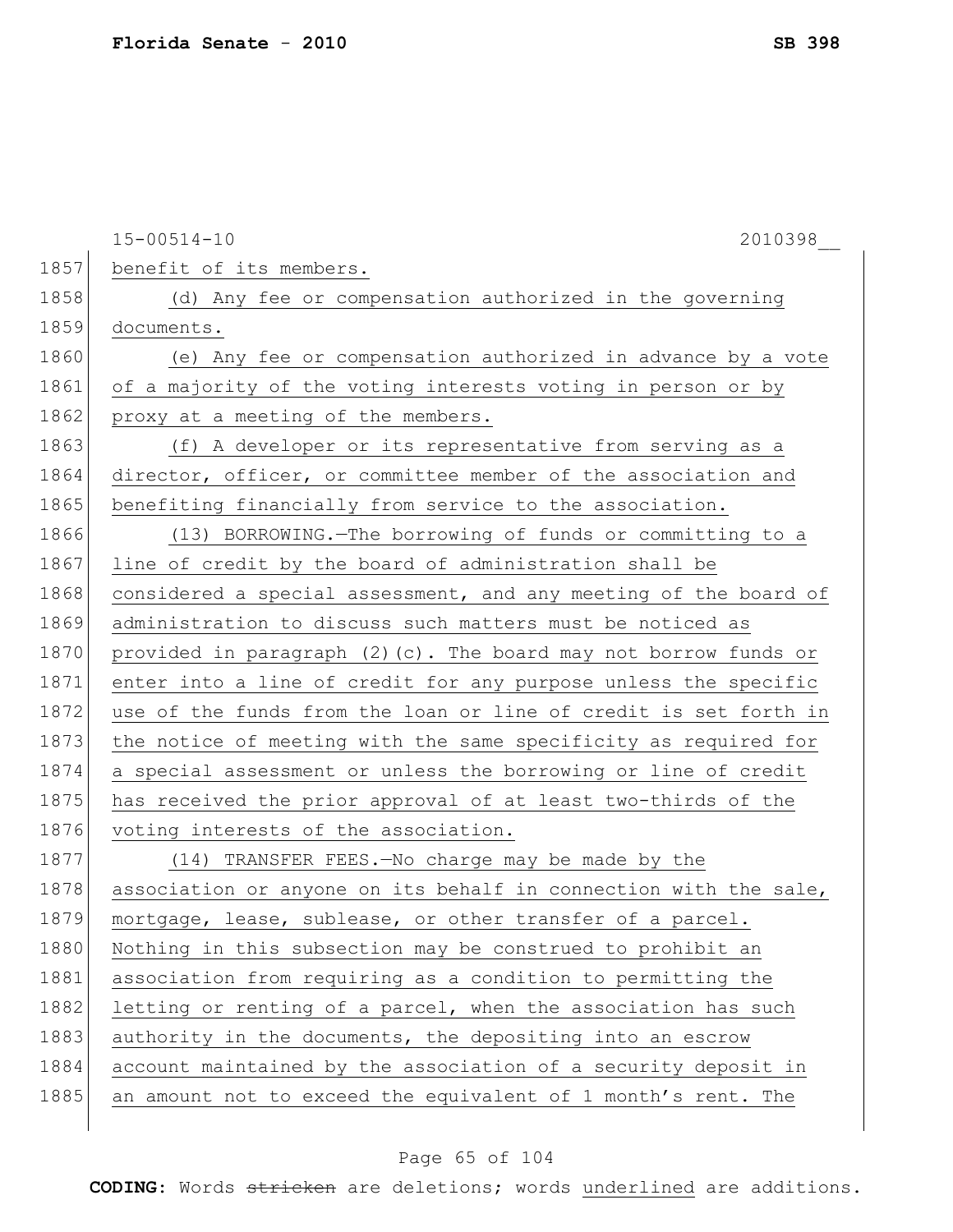|      | $15 - 00514 - 10$<br>2010398                                     |
|------|------------------------------------------------------------------|
| 1886 | security deposit shall protect against damages to the common     |
| 1887 | areas or association property. Within 15 days after a tenant     |
| 1888 | vacates the premises, the association shall refund the full      |
| 1889 | security deposit or give written notice to the tenant of any     |
| 1890 | claim made against the security. Disputes under this subsection  |
| 1891 | shall be handled in the same fashion as disputes concerning      |
| 1892 | security deposits under s. 83.49.                                |
| 1893 | Section 16. Paragraph (a) of subsection (2) of section           |
| 1894 | 720.304, Florida Statutes, is amended to read:                   |
| 1895 | 720.304 Right of owners to peaceably assemble; display of        |
| 1896 | flag; SLAPP suits prohibited.-                                   |
| 1897 | (2) (a) Any homeowner may display within the boundaries of       |
| 1898 | the homeowner's parcel one portable, removable United States     |
| 1899 | flag or official flag of the State of Florida in a respectful    |
| 1900 | manner, and one portable, removable official flag, in a          |
| 1901 | respectful way and, on Armed Forces Day, Memorial Day, Flag Day, |
| 1902 | Independence Day, and Veterans' Day, may display in a respectful |
| 1903 | way portable, removable official flags manner, not larger than 4 |
| 1904 | 1/2 feet by 6 feet, which represent represents the United States |
| 1905 | Army, Navy, Air Force, Marine Corps, or Coast Guard, or a POW-   |
| 1906 | MIA flag, regardless of any declaration covenants, restrictions, |
| 1907 | bylaws, rules, or requirements dealing with flags or decorations |
| 1908 | <del>of the association</del> .                                  |
| 1909 | Section 17. Subsection (2) of section 720.305, Florida           |
| 1910 | Statutes, is amended to read:                                    |
| 1911 | 720.305 Obligations of members; remedies at law or in            |
| 1912 | equity; levy of fines and suspension of use rights.-             |
| 1913 | (2) If the governing documents so provide, an association        |
| 1914 | may suspend, for a reasonable period of time, the rights of a    |
|      |                                                                  |

# Page 66 of 104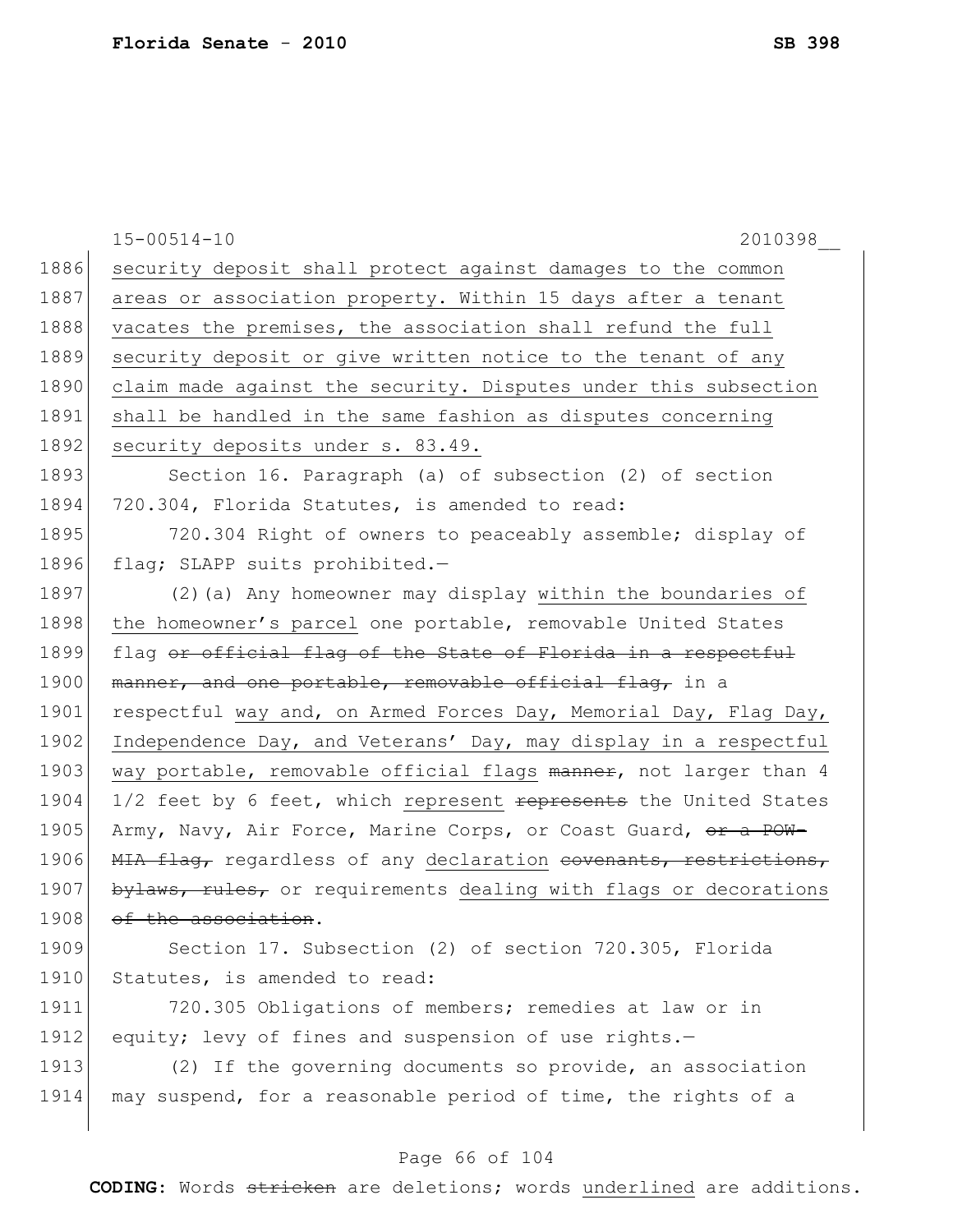15-00514-10 2010398\_\_

1915 member or a member's tenants, quests, or invitees, or both, to 1916 use common areas and facilities and may levy reasonable fines of 1917 | up to, not to exceed \$100 per violation, against any member or 1918 any tenant, quest, or invitee. A fine may be levied on the basis 1919 of each day of a continuing violation, with a single notice and 1920 opportunity for hearing, except that no such fine may shall 1921 exceed \$1,000 in the aggregate unless otherwise provided in the 1922 governing documents. A fine of less than \$1,000 may shall not 1923 become a lien against a parcel. In any action to recover a fine, 1924 the prevailing party is entitled to collect its reasonable 1925 attorney's fees and costs from the nonprevailing party as 1926 determined by the court.

1927 (a) A fine or suspension may not be imposed without notice 1928  $\leftrightarrow$  at least 14 days' notice  $\leftrightarrow$  to the person sought to be 1929 fined or suspended and an opportunity for a hearing before a 1930 committee of at least three members appointed by the board who 1931 are not officers, directors, or employees of the association, or 1932 the spouse, parent, child, brother, or sister of an officer, 1933 director, or employee. If the committee, by majority vote, does 1934 not approve a proposed fine or suspension, it may not be 1935 imposed.

 (b) The requirements of this subsection do not apply to the imposition of suspensions or fines upon any member because of 1938 the failure of the member to pay assessments or other charges when due if such action is authorized by the governing documents.

1941 (c) Suspension of common-area-use rights do shall not 1942 impair the right of an owner or tenant of a parcel to have 1943 vehicular and pedestrian ingress to and egress from the parcel,

#### Page 67 of 104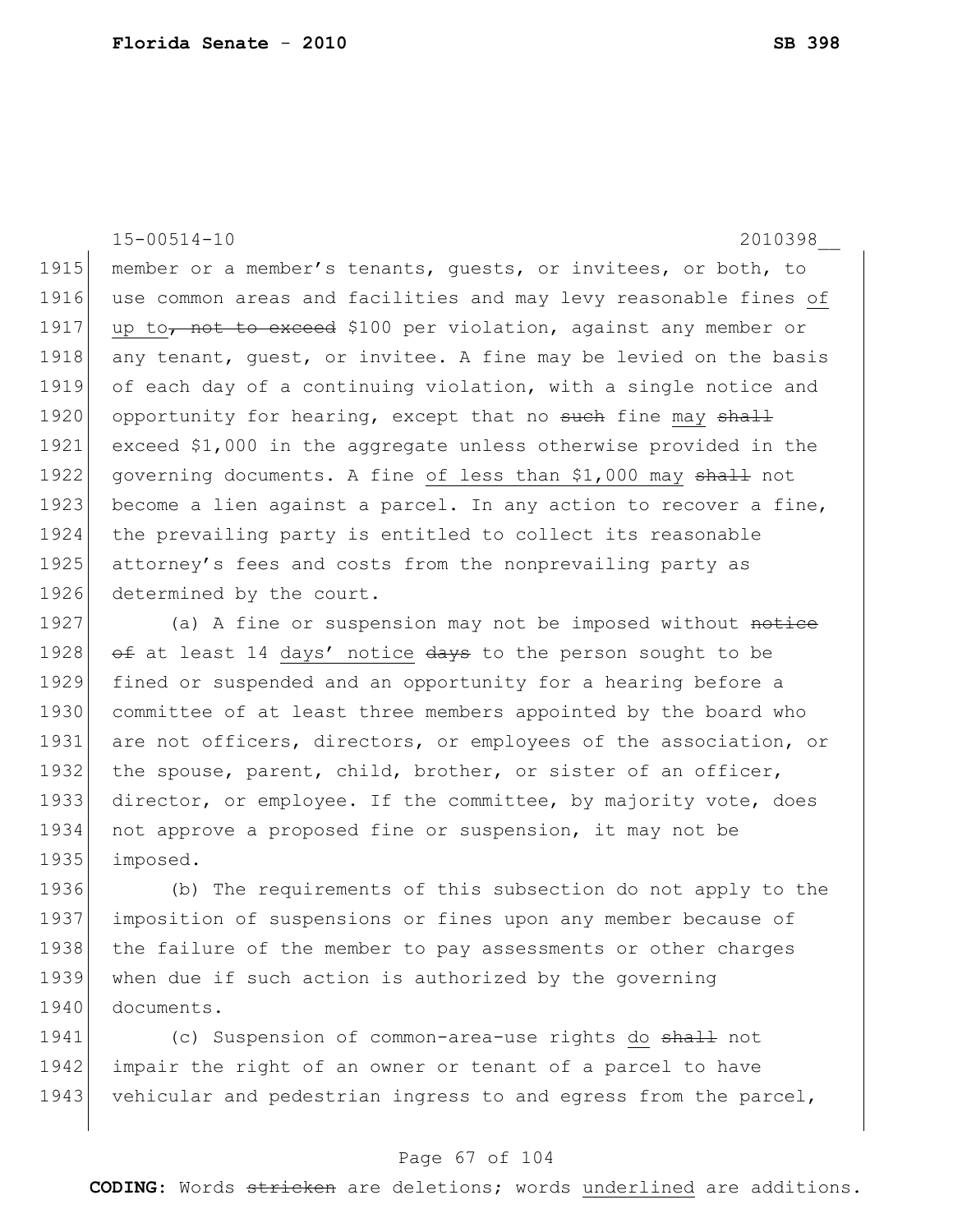15-00514-10 2010398\_\_ 1944 including, but not limited to, the right to park. 1945 Section 18. Subsections (8) and (9) of section 720.306, 1946 Florida Statutes, are amended to read: 1947 720.306 Meetings of members; voting and election 1948 procedures; amendments.-1949 (8) PROXY VOTING.—The members have the right, unless 1950 otherwise provided in this subsection or in the governing 1951 documents, to vote in person or by proxy. 1952 (a) To be valid, a proxy must be dated, must state the 1953 date, time, and place of the meeting for which it was given, and 1954 must be signed by the authorized person who executed the proxy. 1955 A proxy is effective only for the specific meeting for which it 1956 was originally given, as the meeting may lawfully be adjourned 1957 and reconvened from time to time, and automatically expires 90 1958 days after the date of the meeting for which it was originally 1959 given. A proxy is revocable at any time at the pleasure of the 1960 person who executes it. If the proxy form expressly so provides, 1961 any proxy holder may appoint, in writing, a substitute to act in 1962 his or her place. 1963 (b) If the governing documents permit voting by secret 1964 ballot by members who are not in attendance at a meeting of the 1965 members for the election of directors, such ballots shall be 1966 placed in an inner envelope with no identifying markings and 1967 mailed or delivered to the association in an outer envelope 1968 bearing identifying information reflecting the name of the 1969 member, the lot or parcel for which the vote is being cast, and 1970 the signature of the lot or parcel owner casting that ballot. 1971 After the eligibility of the member to vote and confirmation 1972 that no other ballot has been submitted for that lot or parcel,

#### Page 68 of 104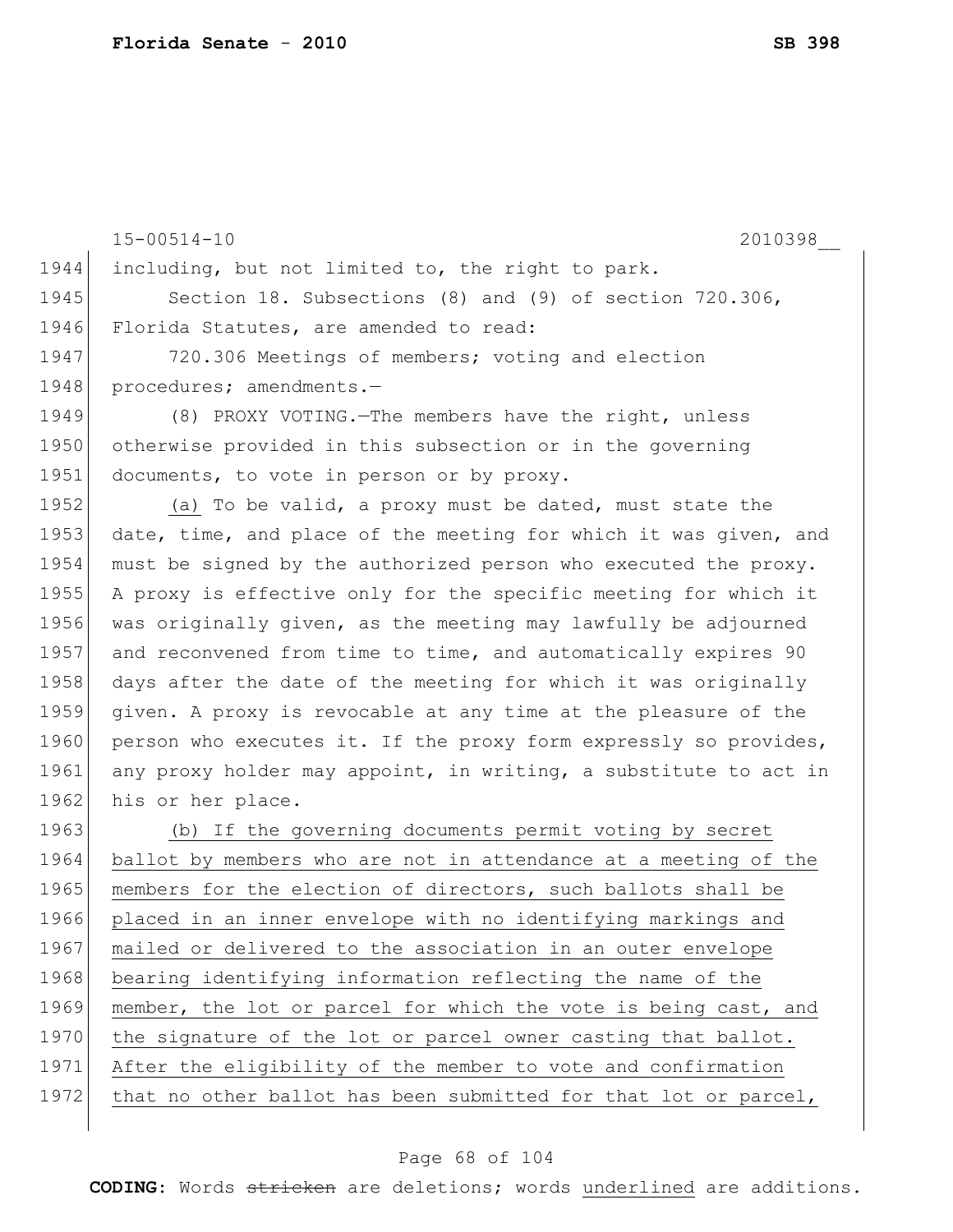|      | $15 - 00514 - 10$<br>2010398                                     |
|------|------------------------------------------------------------------|
| 1973 | the inner envelope shall be removed from the outer envelope      |
| 1974 | bearing the identification information, placed with the ballots  |
| 1975 | which were personally cast, and opened when the ballots are      |
| 1976 | counted. If more than one ballot is submitted for a lot or       |
| 1977 | parcel, the ballots for that lot or parcel shall be              |
| 1978 | disqualified. Any vote by ballot received after the closing of   |
| 1979 | the balloting may not be considered.                             |
| 1980 | (9) ELECTIONS; BOARD MEMBER CERTIFICATION.-                      |
| 1981 | (a) Elections of directors must be conducted in accordance       |
| 1982 | with the procedures set forth in the governing documents of the  |
| 1983 | association. All members of the association are shall be         |
| 1984 | eligible to serve on the board of directors, and a member may    |
| 1985 | nominate himself or herself as a candidate for the board at a    |
| 1986 | meeting where the election is to be held or, if the election     |
| 1987 | process allows voting by absentee ballot, in advance of the      |
| 1988 | balloting. Except as otherwise provided in the governing         |
| 1989 | documents, boards of directors must be elected by a plurality of |
| 1990 | the votes cast by eligible voters. Any election dispute between  |
| 1991 | a member and an association must be submitted to mandatory       |
| 1992 | binding arbitration with the division. Such proceedings shall be |
| 1993 | conducted in the manner provided by s. 720.507 718.1255 and the  |
| 1994 | procedural rules adopted by the division.                        |
| 1995 | (b) Within 30 days after being elected to the board of           |
| 1996 | directors, a new director shall certify in writing to the        |
| 1997 | secretary of the association that he or she has read the         |
| 1998 | association's declarations of covenants and restrictions,        |
| 1999 | articles of incorporation, bylaws, and current written policies  |
| 2000 | and that he or she will work to uphold each to the best of his   |
| 2001 | or her ability and will faithfully discharge his or her          |
|      |                                                                  |

# Page 69 of 104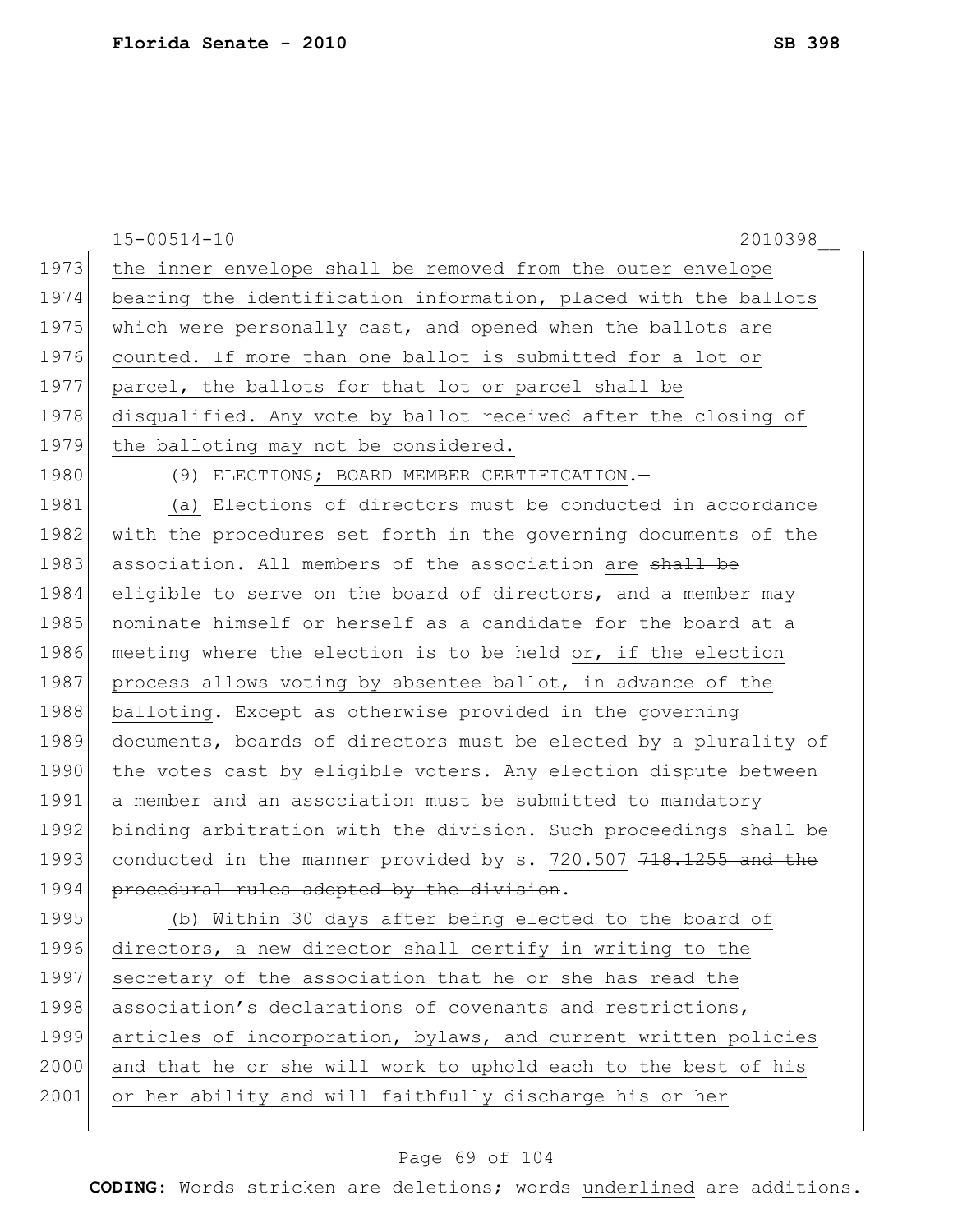|      | $15 - 00514 - 10$<br>2010398                                     |
|------|------------------------------------------------------------------|
| 2002 | fiduciary responsibility to the association's members. Failure   |
| 2003 | to timely file such statement shall automatically disqualify the |
| 2004 | director from service on the association's board of directors.   |
| 2005 | The secretary shall cause the association to retain a director's |
| 2006 | certification for inspection by the members for 5 years after a  |
| 2007 | director's election. Failure to have such certification on file  |
| 2008 | does not affect the validity of any appropriate action.          |
| 2009 | Section 19. Section (8) is added to section 720.3085,            |
| 2010 | Florida Statutes, to read:                                       |
| 2011 | 720.3085 Payment for assessments; lien claims.-                  |
| 2012 | (8) During the pendency of any foreclosure action of a           |
| 2013 | parcel within a homeowners' association, if the home is occupied |
| 2014 | by a tenant and the parcel owner is delinquent in the payment of |
| 2015 | regular assessments, the association may demand that the tenant  |
| 2016 | pay to the association the future regular assessments related to |
| 2017 | the parcel. The demand shall be continuing in nature, and upon   |
| 2018 | demand the tenant shall continue to pay the regular assessments  |
| 2019 | to the association until the association releases the tenant or  |
| 2020 | the tenant discontinues tenancy in the unit. The association     |
| 2021 | shall mail written notice to the parcel owner of the             |
| 2022 | association's demand that the tenant pay regular assessments to  |
| 2023 | the association. The tenant shall not be liable for increases in |
| 2024 | the amount of the regular assessment due unless the tenant was   |
| 2025 | reasonably notified of the increase prior to the day that the    |
| 2026 | rent is due. The tenant shall be given a credit against rents    |
| 2027 | due to the parcel owner in the amount of assessments paid to the |
| 2028 | association. The association shall, upon request, provide the    |
| 2029 | tenant with written receipts for payments made. The association  |
| 2030 | may issue notices under s. 83.56 and may sue for eviction under  |
|      |                                                                  |

# Page 70 of 104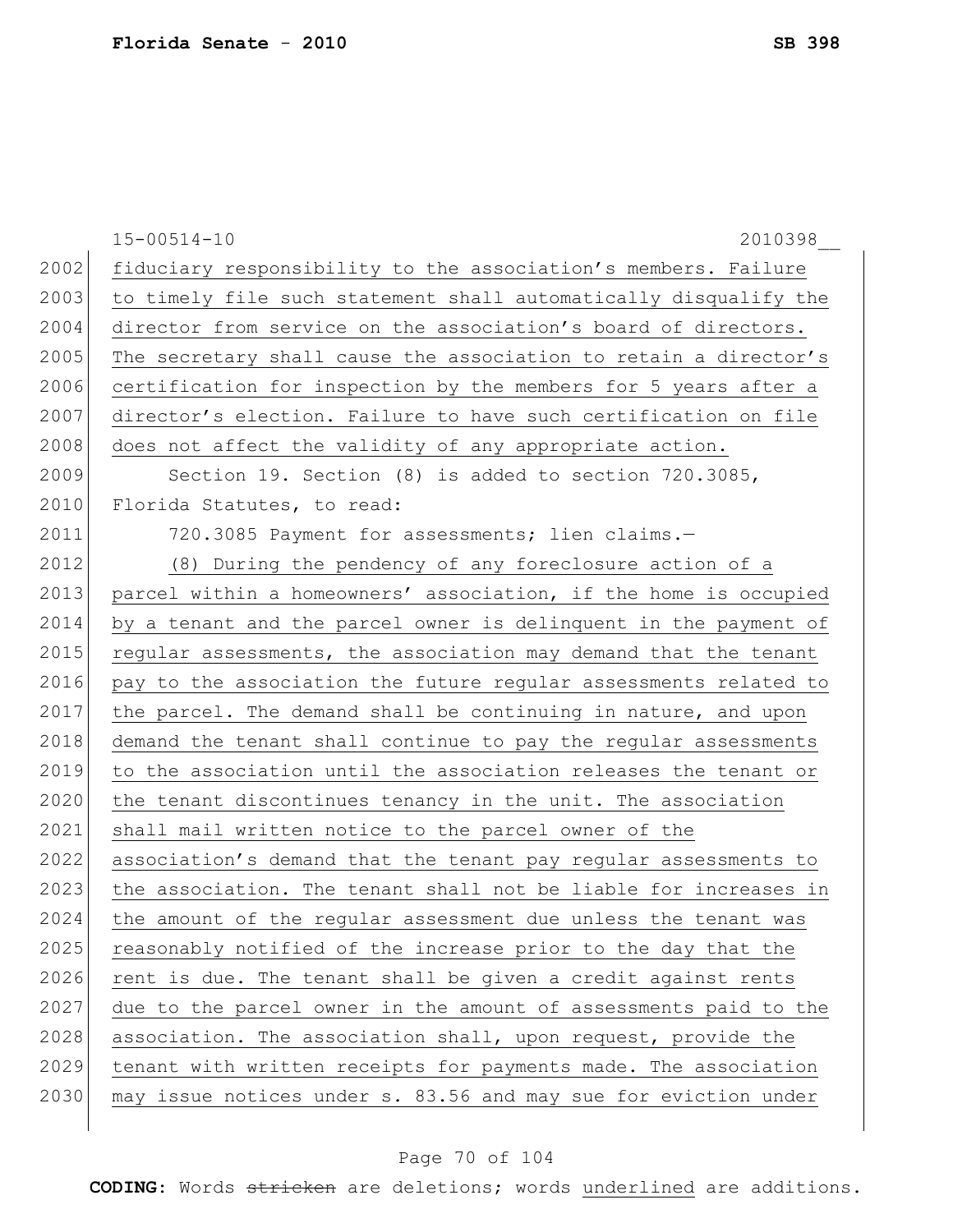|      | $15 - 00514 - 10$<br>2010398                                     |
|------|------------------------------------------------------------------|
| 2031 | ss. 83.59-83.625 as if the association were a landlord under     |
| 2032 | part II of chapter 83 should the tenant fail to pay an           |
| 2033 | assessment. However, the association shall not otherwise be      |
| 2034 | considered a landlord under chapter 83 and shall specifically    |
| 2035 | not have any duty under s. 83.51. The tenant shall not, by       |
| 2036 | virtue of payment of assessments, have any of the rights of a    |
| 2037 | unit owner to vote in any election or to examine the books and   |
| 2038 | records of the association. A court may supersede the effect of  |
| 2039 | this subsection by appointing a receiver.                        |
| 2040 | Section 20. Section 720.3095, Florida Statutes, is created       |
| 2041 | to read:                                                         |
| 2042 | 720.3095 Management and maintenance agreements entered into      |
| 2043 | by the association.-                                             |
| 2044 | (1) A written contract between a party contracting to            |
| 2045 | provide maintenance or management services and an association    |
| 2046 | which provides for operation, maintenance, or management of a    |
| 2047 | homeowners' association is not valid or enforceable unless the   |
| 2048 | contract:                                                        |
| 2049 | (a) Specifies the services, obligations, and                     |
| 2050 | responsibilities of the party contracting to provide maintenance |
| 2051 | or management services to the unit owners.                       |
| 2052 | (b) Specifies those costs incurred in the performance of         |
| 2053 | those services, obligations, or responsibilities which are to be |
| 2054 | reimbursed by the association to the party contracting to        |
| 2055 | provide maintenance or management services.                      |
| 2056 | (c) Provides an indication of how often each service,            |
| 2057 | obligation, or responsibility is to be performed, whether stated |
| 2058 | for each service, obligation, or responsibility or in categories |
| 2059 | thereof.                                                         |
|      |                                                                  |

# Page 71 of 104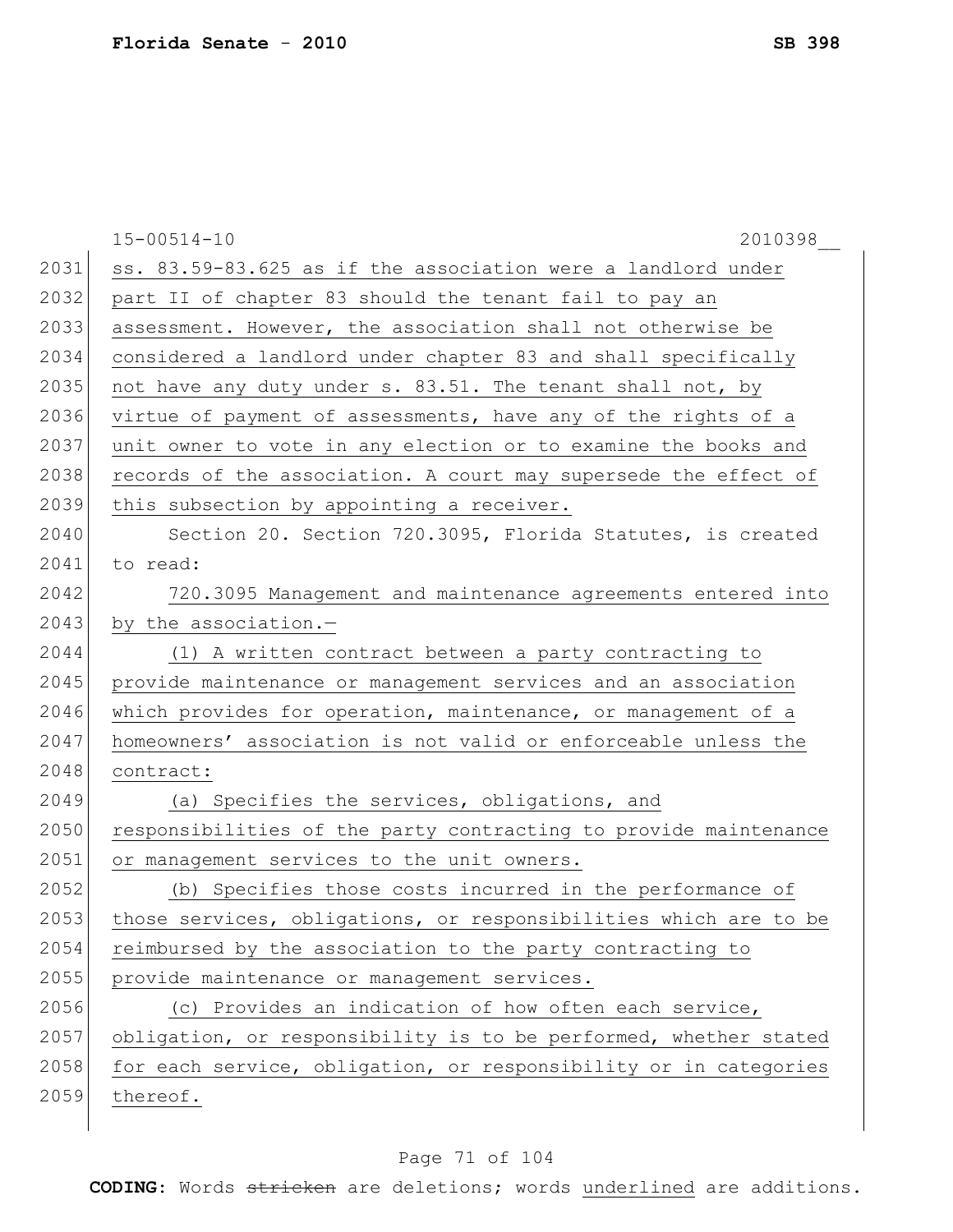|      | $15 - 00514 - 10$<br>2010398                                     |
|------|------------------------------------------------------------------|
| 2060 | (d) Specifies a minimum number of personnel to be employed       |
| 2061 | by the party contracting to provide maintenance or management    |
| 2062 | services for the purpose of providing service to the             |
| 2063 | association.                                                     |
| 2064 | (e) Discloses any financial or ownership interest which the      |
| 2065 | developer, if the developer is in control of the association,    |
| 2066 | holds with regard to the party contracting to provide            |
| 2067 | maintenance or management services.                              |
| 2068 | (f) Discloses any financial or ownership interest a board        |
| 2069 | member or any party providing maintenance or management services |
| 2070 | to the association holds with the contracting party.             |
| 2071 | (2) In any case in which the party contracting to provide        |
| 2072 | maintenance or management services fails to provide such         |
| 2073 | services in accordance with the contract, the association is     |
| 2074 | authorized to procure such services from some other party and    |
| 2075 | shall be entitled to collect any fees or charges paid for        |
| 2076 | services performed by another party from the party contracting   |
| 2077 | to provide maintenance or management services.                   |
| 2078 | (3) Any services or obligations not stated on the face of        |
| 2079 | the contract shall be unenforceable.                             |
| 2080 | (4) Notwithstanding the fact that certain vendors contract       |
| 2081 | with associations to maintain equipment or property which is     |
| 2082 | made available to serve unit owners, it is the intent of the     |
| 2083 | Legislature that this section applies to contracts for           |
| 2084 | maintenance or management services for which the association     |
| 2085 | pays compensation. This section does not apply to contracts for  |
| 2086 | services or property made available for the convenience of unit  |
| 2087 | owners by lessees or licensees of the association, such as coin- |
| 2088 | operated laundry, food, soft drink, or telephone vendors; cable  |
|      |                                                                  |

# Page 72 of 104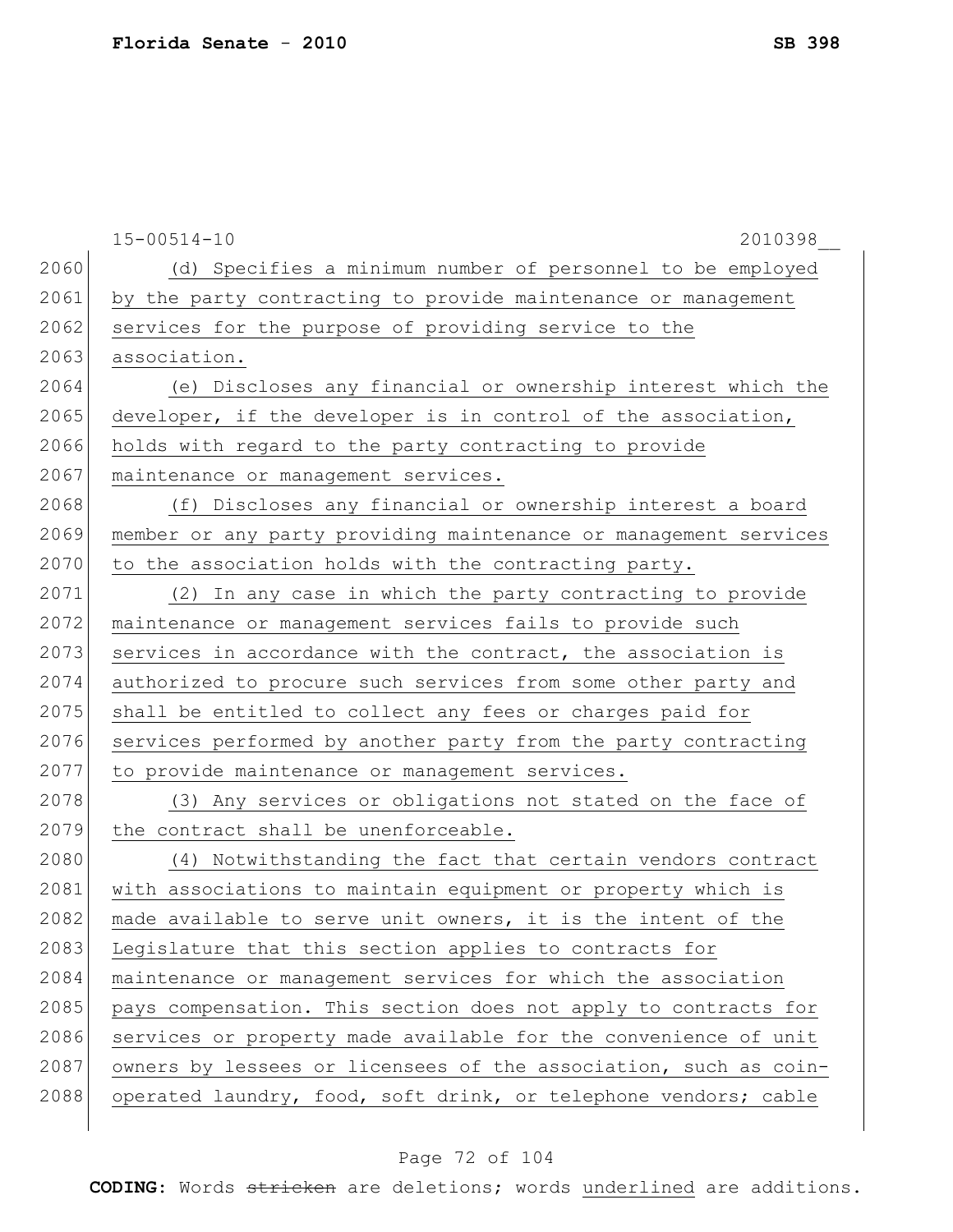|      | $15 - 00514 - 10$<br>2010398                                    |
|------|-----------------------------------------------------------------|
| 2089 | television operators; retail store operators; businesses;       |
| 2090 | restaurants; or similar vendors.                                |
| 2091 | Section 21. Section 720.3096, Florida Statutes, is created      |
| 2092 | to read:                                                        |
| 2093 | 720.3096 Limitation on agreements entered into by the           |
| 2094 | association. As to any contract or other transaction between an |
| 2095 | association and one or more of its directors or any other       |
| 2096 | corporation, firm, association, or entity in which one or more  |
| 2097 | of its directors are directors or officers or are financially   |
| 2098 | interested:                                                     |
| 2099 | (1) The association must comply with the requirements of s.     |
| 2100 | 617.0832.                                                       |
| 2101 | (2) The disclosures required by s. 617.0832 must be entered     |
| 2102 | into the written minutes of the meeting.                        |
| 2103 | (3) Approval of the contract or other transaction requires      |
| 2104 | an affirmative vote of at least two-thirds of the directors     |
| 2105 | present.                                                        |
| 2106 | (4) At the next regular or special meeting of the members,      |
| 2107 | the existence of the contract or other transaction must be      |
| 2108 | disclosed to the members. Upon motion of any member, the        |
| 2109 | contract or transaction shall be brought up for a vote and may  |
| 2110 | be canceled by a majority vote of the members present. If the   |
| 2111 | members cancel the contract, the association is liable for only |
| 2112 | the reasonable value of goods and services provided up to the   |
| 2113 | time of cancellation and is not liable for any termination fee, |
| 2114 | liquidated damages, or other form of penalty for such           |
| 2115 | cancellation.                                                   |
| 2116 | Section 22. Section 720.311, Florida Statutes, is repealed.     |
| 2117 | Section 23. Paragraph (a) of subsection (1) of section          |
|      |                                                                 |

# Page 73 of 104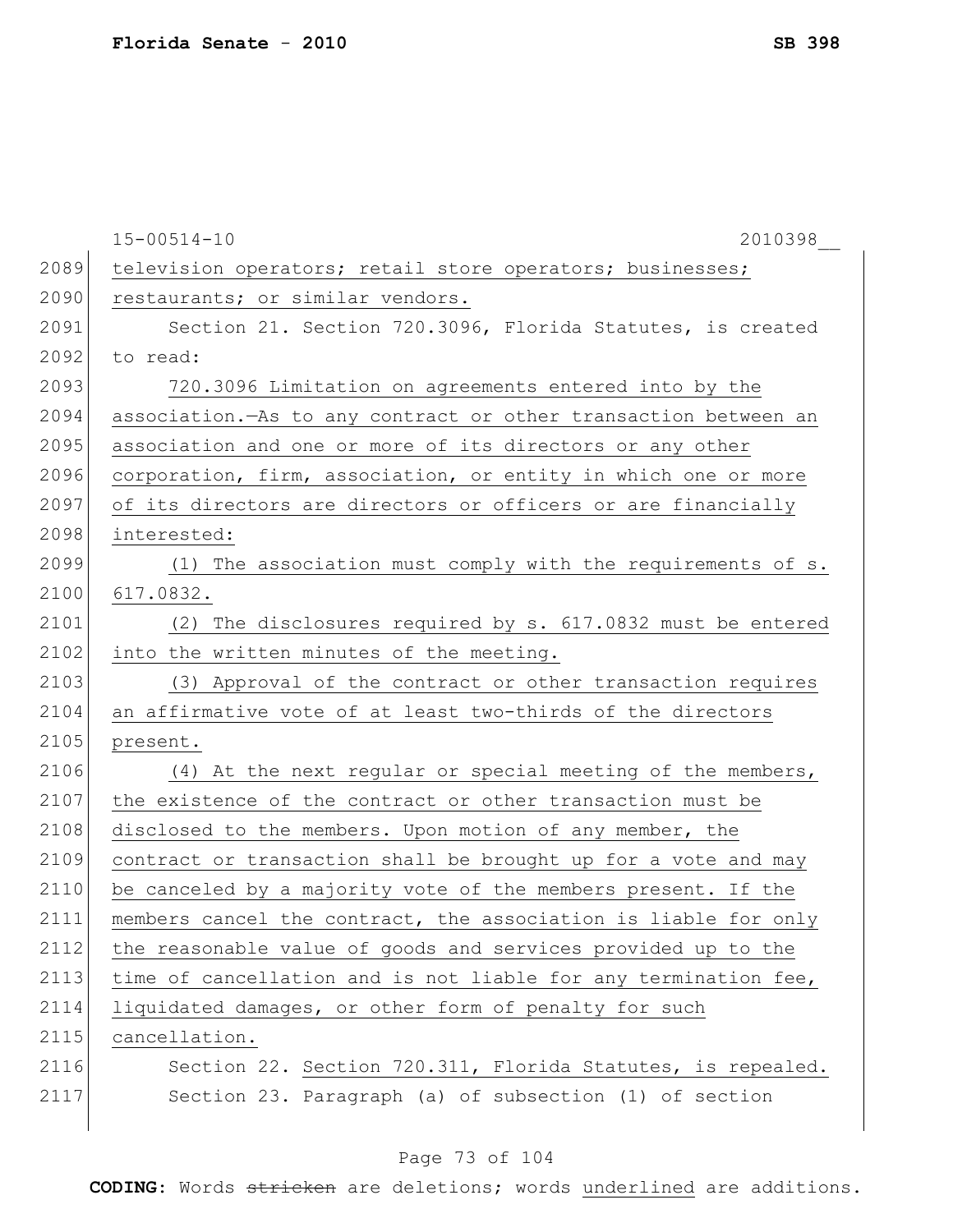|      | $15 - 00514 - 10$<br>2010398                                              |
|------|---------------------------------------------------------------------------|
| 2118 | 720.401, Florida Statutes, is amended to read:                            |
| 2119 | 720.401 Prospective purchasers subject to association                     |
| 2120 | membership requirement; disclosure required; covenants;                   |
| 2121 | assessments; contract cancellation.-                                      |
| 2122 | (1) (a) A prospective parcel owner in a community must be                 |
| 2123 | presented a disclosure summary before executing the contract for          |
| 2124 | sale. The disclosure summary must be in a form substantially              |
| 2125 | similar to the following form:                                            |
| 2126 |                                                                           |
| 2127 | DISCLOSURE SUMMARY                                                        |
| 2128 | FOR                                                                       |
| 2129 | (NAME OF COMMUNITY)                                                       |
| 2130 |                                                                           |
| 2131 | 1. AS A PURCHASER OF PROPERTY IN THIS COMMUNITY, YOU WILL                 |
| 2132 | BE OBLIGATED TO BE A MEMBER OF A HOMEOWNERS' ASSOCIATION.                 |
| 2133 | 2. THERE HAVE BEEN OR WILL BE RECORDED RESTRICTIVE                        |
| 2134 | COVENANTS GOVERNING THE USE AND OCCUPANCY OF PROPERTIES IN THIS           |
| 2135 | COMMUNITY.                                                                |
| 2136 | 3. YOU WILL BE OBLIGATED TO PAY ASSESSMENTS TO THE                        |
| 2137 | ASSOCIATION. ASSESSMENTS MAY BE SUBJECT TO PERIODIC CHANGE. IF            |
| 2138 | APPLICABLE, THE CURRENT AMOUNT IS \$ PER  YOU WILL ALSO                   |
| 2139 | BE OBLIGATED TO PAY ANY SPECIAL ASSESSMENTS IMPOSED BY THE                |
| 2140 | ASSOCIATION. SUCH SPECIAL ASSESSMENTS MAY BE SUBJECT TO CHANGE.           |
| 2141 | IF APPLICABLE, THE CURRENT AMOUNT IS \$ PER                               |
| 2142 | 4. YOU MAY BE OBLIGATED TO PAY SPECIAL ASSESSMENTS TO THE                 |
| 2143 | RESPECTIVE MUNICIPALITY, COUNTY, OR SPECIAL DISTRICT. ALL                 |
| 2144 | ASSESSMENTS ARE SUBJECT TO PERIODIC CHANGE.                               |
| 2145 | 5. YOUR FAILURE TO PAY SPECIAL ASSESSMENTS OR ASSESSMENTS                 |
| 2146 | LEVIED BY A MANDATORY HOMEOWNERS' ASSOCIATION MAY <del>COULD</del> RESULT |
|      |                                                                           |

# Page 74 of 104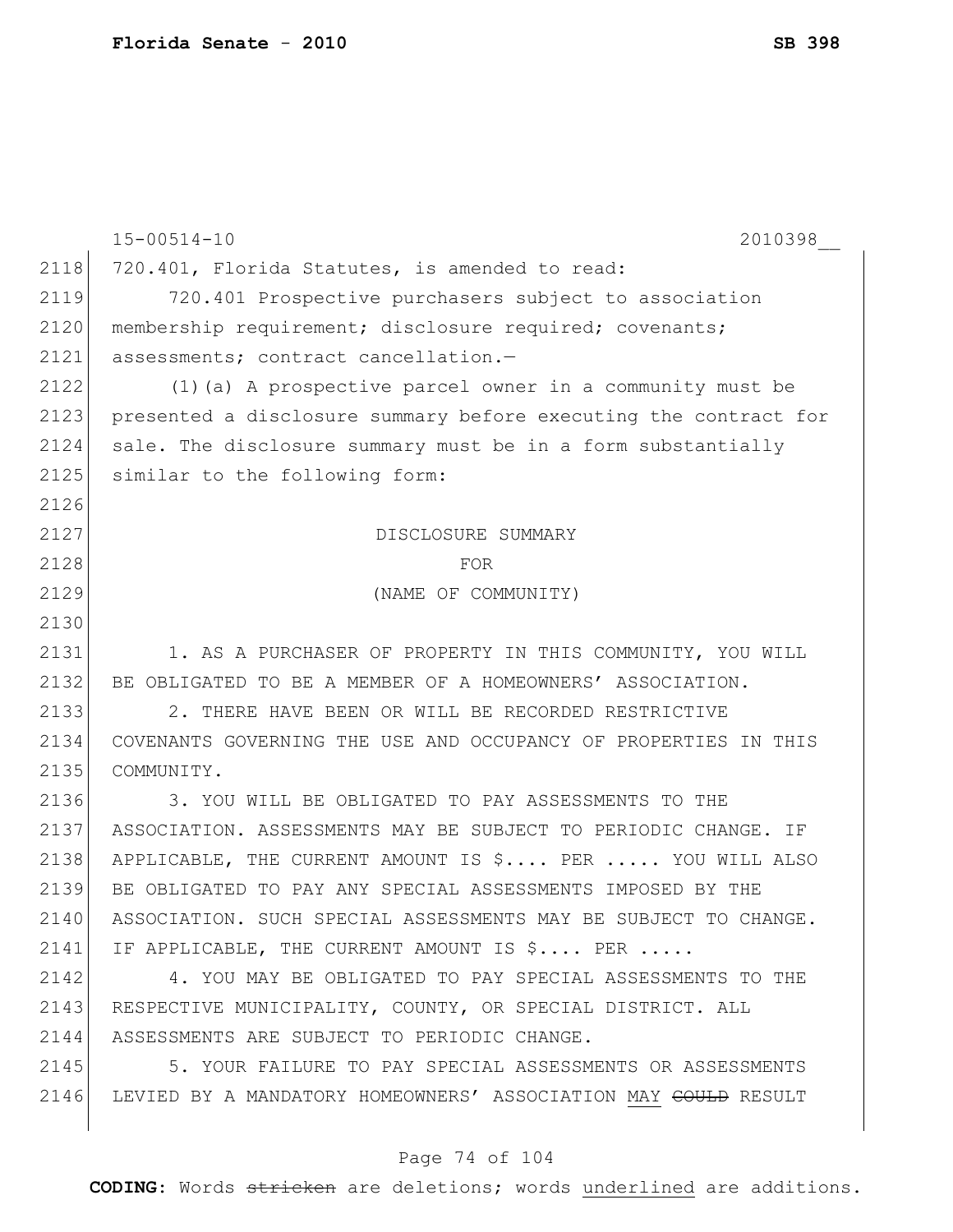15-00514-10 2010398\_\_ 2147 IN A LIEN ON YOUR PROPERTY. 2148 6. THERE MAY BE AN OBLIGATION TO PAY RENT OR LAND USE FEES 2149 FOR RECREATIONAL OR OTHER COMMONLY USED FACILITIES AS AN 2150 OBLIGATION OF MEMBERSHIP IN THE HOMEOWNERS' ASSOCIATION. IF 2151 APPLICABLE, THE CURRENT AMOUNT IS \$.... PER ..... 2152 7. IF THE ASSOCIATION IS STILL UNDER THE CONTROL OF THE 2153 DEVELOPER, THE DEVELOPER MAY HAVE THE RIGHT TO AMEND THE 2154 RESTRICTIVE COVENANTS WITHOUT THE APPROVAL OF THE ASSOCIATION 2155 MEMBERSHIP OR THE APPROVAL OF THE PARCEL OWNERS. 2156 6. THE STATEMENTS CONTAINED IN THIS DISCLOSURE FORM ARE 2157 ONLY SUMMARY IN NATURE, AND, AS A PROSPECTIVE PURCHASER, YOU 2158 SHOULD REFER TO THE COVENANTS AND THE ASSOCIATION GOVERNING 2159 DOCUMENTS BEFORE PURCHASING PROPERTY. 2160 9. THESE DOCUMENTS ARE <del>EITHER</del> MATTERS OF PUBLIC RECORD AND 2161 CAN BE OBTAINED FROM THE RECORD OFFICE IN THE COUNTY WHERE THE 2162 PROPERTY IS LOCATED, OR, IF ARE NOT RECORDED, AND CAN BE 2163 OBTAINED FROM THE DEVELOPER. 2164 10. THERE MAY BE AN OBLIGATION TO PAY ASSESSMENTS (TAXES OR 2165 FEES) TO A RESIDENTIAL COMMUNITY DEVELOPMENT DISTRICT FOR THE 2166 PURPOSE OF RETIRING BOND OBLIGATIONS USED TO CONSTRUCT 2167 INFRASTRUCTURE OR OTHER IMPROVEMENTS. 2168 11. YOU ARE JOINTLY AND SEVERALLY LIABLE WITH THE PREVIOUS 2169 OWNER OF YOUR PROPERTY FOR ALL UNPAID ASSESSMENTS THAT CAME DUE 2170 UP TO THE TIME OF TRANSFER OF TITLE. 2171 2172 DATE: DATE: 2173 PURCHASER: 2174 2175 The disclosure must be supplied by the developer, or by the

### Page 75 of 104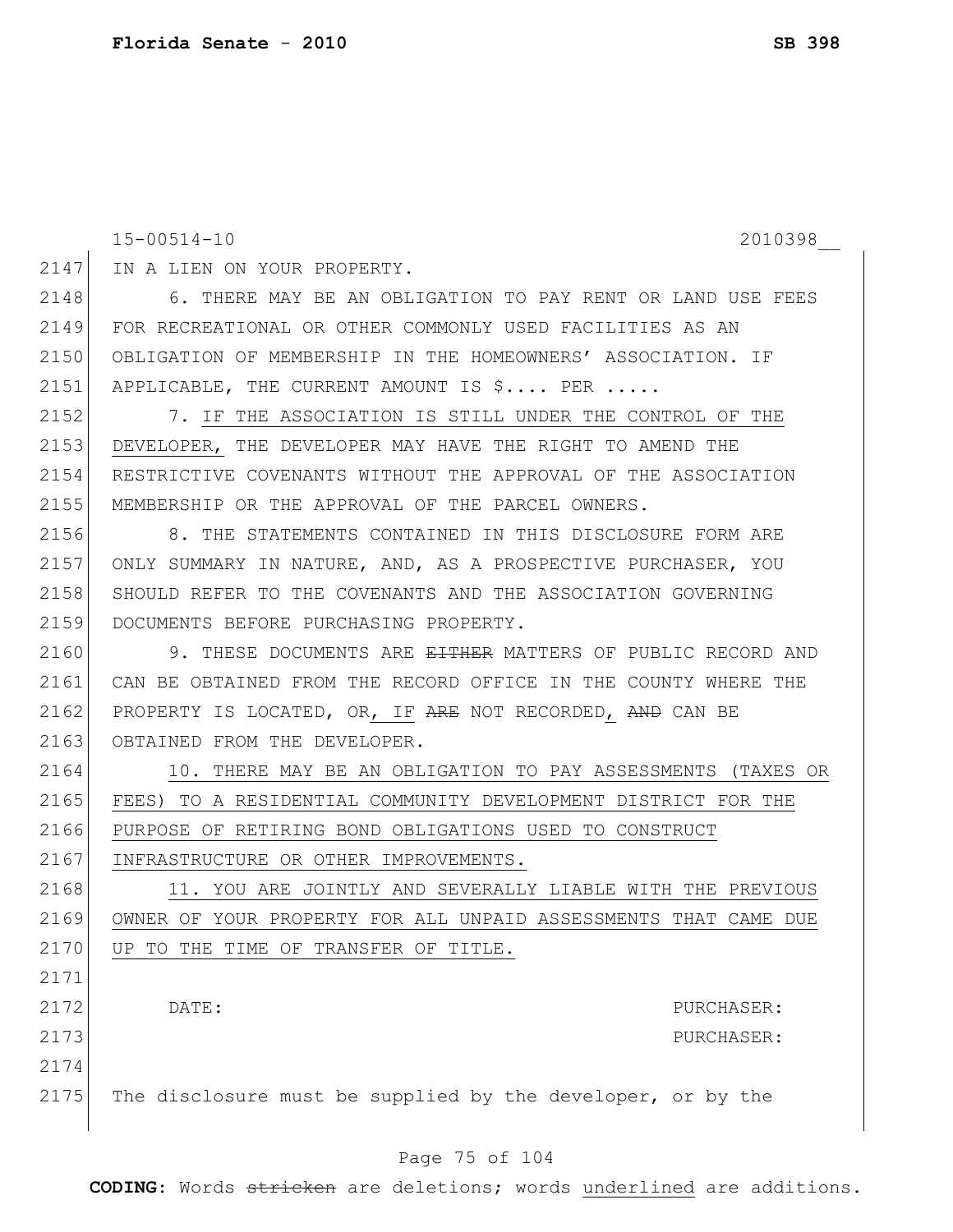|      | $15 - 00514 - 10$<br>2010398                                     |
|------|------------------------------------------------------------------|
| 2176 | parcel owner if the sale is by an owner that is not the          |
| 2177 | developer. Any contract or agreement for sale shall refer to and |
| 2178 | incorporate the disclosure summary and shall include, in         |
| 2179 | prominent language, a statement that the potential buyer should  |
| 2180 | not execute the contract or agreement until he or she has they   |
| 2181 | have received and read the disclosure summary required by this   |
| 2182 | section.                                                         |
| 2183 | Section 24. Part IV of chapter 720, Florida Statutes,            |
| 2184 | consisting of sections 720.501, 720.502, 720.503, 720.504,       |
| 2185 | 720.505, 720.506, 720.507, 720.508, 720.509, and 720.510, is     |
| 2186 | created to read:                                                 |
| 2187 | PART IV                                                          |
| 2188 | DISPUTE RESOLUTION                                               |
| 2189 | 720.501 Short title. This part may be cited as the "Home         |
| 2190 | Court Advantage Dispute Resolution Act."                         |
| 2191 | 720.502 Legislative findings. The Legislature finds that         |
| 2192 | alternative dispute resolution has made progress in reducing     |
| 2193 | court dockets and trials and in offering a more efficient, cost- |
| 2194 | effective option to litigation.                                  |
| 2195 | 720.503 Applicability of this part.-                             |
| 2196 | (1) Unless otherwise provided in this part, before a             |
| 2197 | dispute described in this part between a homeowners' association |
| 2198 | and a parcel owner or owners, or a dispute between parcel owners |
| 2199 | within the same homeowners' association, may be filed in court,  |
| 2200 | the dispute is subject to presuit mediation pursuant to s.       |
| 2201 | 720.505 or presuit arbitration pursuant to s. 720.507, at the    |
| 2202 | option of the aggrieved party who initiates the first formal     |
| 2203 | action of alternative dispute resolution under this part. The    |
| 2204 | parties may mutually agree to participate in both presuit        |
|      |                                                                  |

# Page 76 of 104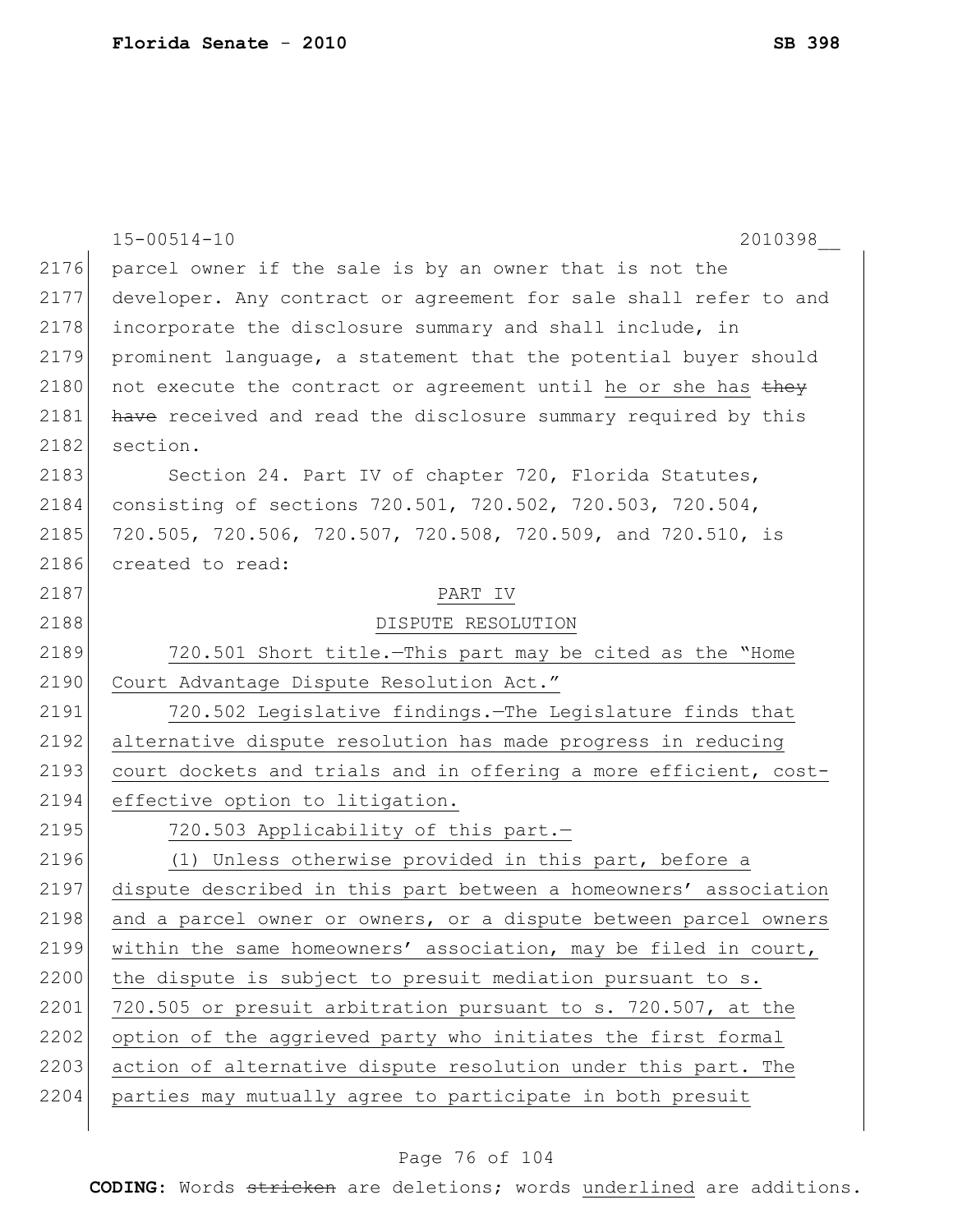15-00514-10 2010398\_\_ 2205 mediation and presuit arbitration prior to suit being filed by 2206 either party. 2207 (2) Unless otherwise provided in this part, the mediation 2208 and arbitration provisions of this part are limited to disputes 2209 between an association and a parcel owner or owners or between 2210 parcel owners regarding the use of or changes to the parcel or 2211 the common areas under the governing documents and other 2212 disputes involving violations of the recorded declaration of 2213 covenants or other governing documents, disputes arising 2214 concerning enforcement of the governing documents or any 2215 amendments thereto, and disputes involving access to the 2216 official records of the association. A dispute concerning title 2217 to any parcel or common area, interpretation or enforcement of 2218 any warranty, the levy of a fee or assessment, the collection of 2219 an assessment levied against a party, the eviction or other 2220 removal of a tenant from a parcel, alleged breaches of fiduciary 2221 duty by one or more directors, or any action to collect mortgage 2222 indebtedness or to foreclosure a mortgage shall not be subject 2223 to the provisions of this part. 2224 (3) A dispute arising after the effective date of this part 2225 involving the election of the board of directors for an 2226 association or the recall of any member of the board or officer  $2227$  of the association is ineligible for presuit mediation under s. 2228 720.505 and subject to presuit arbitration under s. 720.507. 2229 (4) In any dispute subject to presuit mediation or presuit 2230 arbitration under this part for which emergency relief is 2231 required, a motion for temporary injunctive relief may be filed 2232 with the court without first complying with the presuit 2233 | mediation or presuit arbitration requirements of this part.

#### Page 77 of 104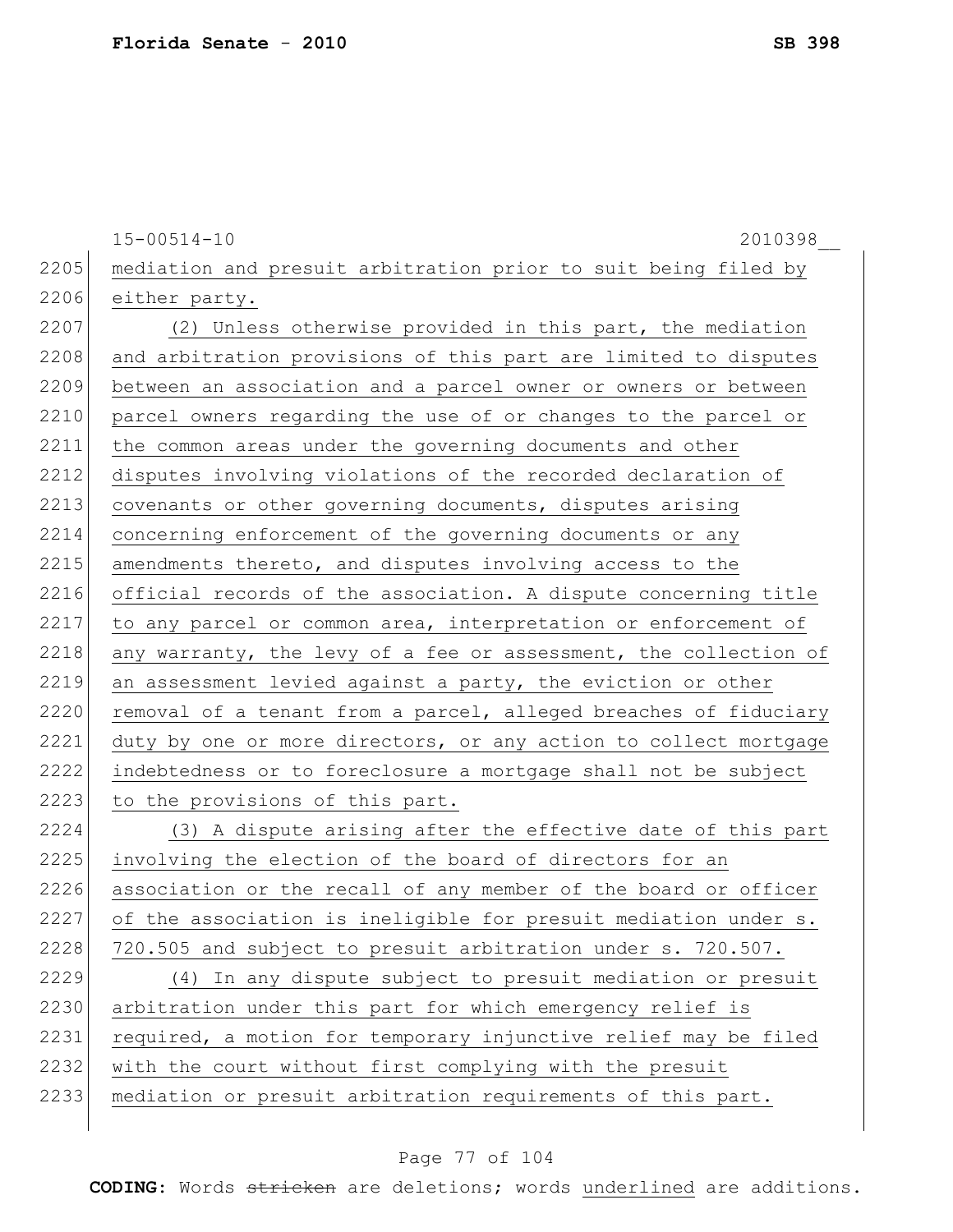15-00514-10 2010398\_\_

2234 After any issues regarding emergency or temporary relief are 2235 resolved, the court may refer the parties to a mediation program 2236 administered by the courts or require mediation or arbitration 2237 under this part.

2238 (5) The mailing of a statutory notice of presuit mediation 2239 or presuit arbitration as provided in this part shall toll the 2240 applicable statute of limitations during the pendency of the 2241 mediation or arbitration and for a period of 30 days following 2242 the conclusion of either proceeding. The 30-day period shall 2243 start upon the filing of the mediator's notice of impasse or the 2244 arbitrator's written arbitration award. If the parties mutually 2245 agree to participate in both presuit mediation and presuit 2246 arbitration under this part, the tolling of the applicable 2247 statute of limitations for each such alternative dispute 2248 resolution proceeding shall be consecutive.

2249 720.504 Notice of dispute.—Prior to giving the statutory 2250 notice to proceed under presuit mediation or presuit arbitration 2251 under this part, the aggrieved association or parcel owner must 2252 first provide written notice of the dispute to the responding 2253 party in the manner provided by this section.

2254 (1) The notice of dispute shall be delivered to the 2255 responding party by certified mail, return receipt requested, or 2256 in person, and the person making delivery shall file with the 2257 notice of mediation either the proof of receipt of mailing or an 2258 affidavit stating the date and time of the delivery of the 2259 notice of dispute. If the notice is delivered by certified mail, 2260 return receipt requested, and the responding party fails or 2261 refuses to accept delivery, notice shall be considered properly 2262 delivered for purposes of this section on the date of the first

#### Page 78 of 104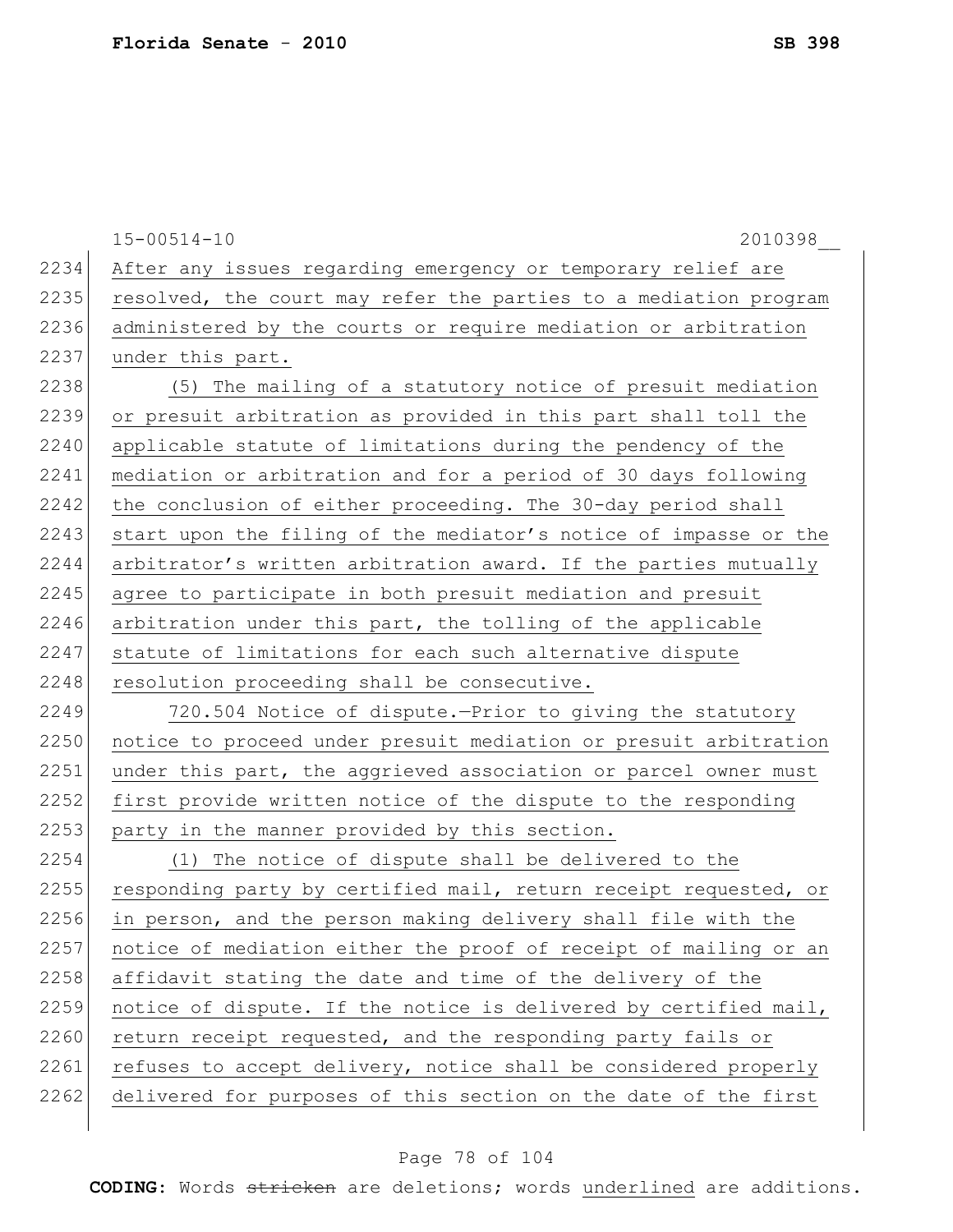15-00514-10 2010398\_\_ 2263 attempted delivery. 2264 (2) The notice of dispute shall state with specificity the 2265 nature of the dispute, including the date, time, and location of  $2266$  each event that is the subject of the dispute and the action 2267 requested to resolve the dispute. The notice shall also include 2268 the text of any provision in the governing documents, including 2269 the rules and regulations, of the association which form the 2270 basis of the dispute. 2271 (3) Unless the parties otherwise agree in writing to a 2272 longer time period, the party receiving the notice of dispute 2273 shall have 10 days following the date of receipt of notice to 2274 resolve the dispute. If the alleged dispute has not been 2275 resolved within the 10-day period, the aggrieved party may 2276 proceed under this part at any time thereafter within the 2277 applicable statute of limitations. 2278  $(4)$  A copy of the notice and the text of the provision in 2279 the governing documents, or the rules and regulations, of the 2280 association which are the basis of the dispute, along with proof 2281 of service of the notice of dispute and a copy of any written 2282 responses received from the responding party, shall be included 2283 as an exhibit to any demand for mediation or arbitration under 2284 this part. 2285 720.505 Presuit mediation.-2286 (1) Disputes between an association and a parcel owner or 2287 owners or between parcel owners must be submitted to presuit 2288 mediation before the dispute may be filed in court; or, at the 2289 election of the party initiating the presuit procedures, such 2290 dispute may be submitted to presuit arbitration pursuant to s. 2291 720.507 before the dispute may be filed in court. An aggrieved

### Page 79 of 104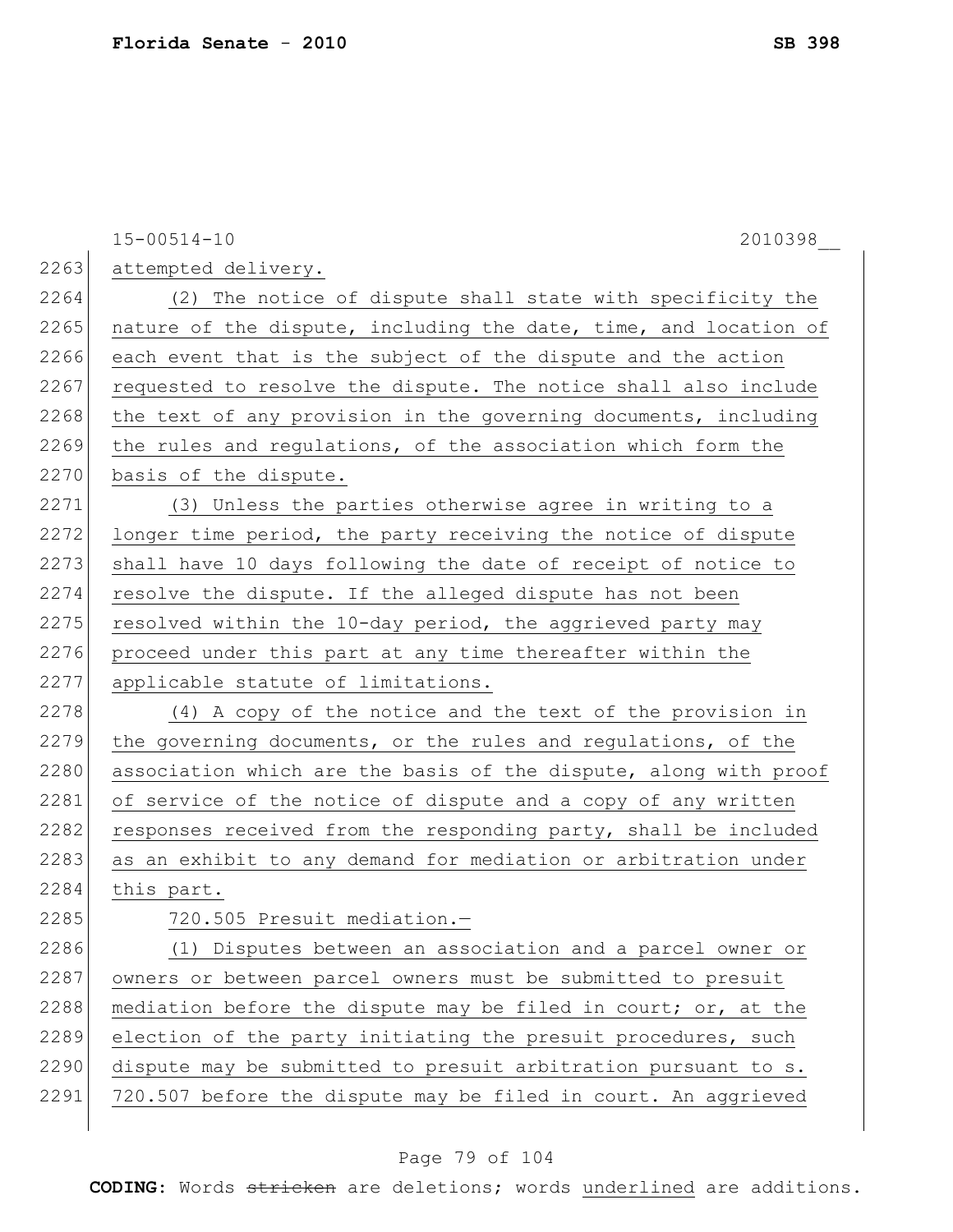|      | $15 - 00514 - 10$<br>2010398                                     |
|------|------------------------------------------------------------------|
| 2292 | party who elects to use the presuit mediation procedure under    |
| 2293 | this section shall serve on the responding party a written       |
| 2294 | notice of presuit mediation in substantially the following form: |
| 2295 |                                                                  |
| 2296 | STATUTORY NOTICE OF PRESUIT MEDIATION                            |
| 2297 |                                                                  |
| 2298 | THE ALLEGED AGGRIEVED PARTY,<br>$\mathbf{r}$                     |
| 2299 | HEREBY DEMANDS THAT<br>, AS THE                                  |
| 2300 | RESPONDING PARTY, ENGAGE IN MANDATORY PRESUIT                    |
| 2301 | MEDIATION IN CONNECTION WITH THE FOLLOWING DISPUTE (S)           |
| 2302 | WITH YOU, WHICH BY STATUTE ARE OF A TYPE THAT ARE                |
| 2303 | SUBJECT TO PRESUIT MEDIATION:                                    |
| 2304 |                                                                  |
| 2305 | ATTACHED IS A COPY OF THE PRIOR NOTICE OF VIOLATION              |
| 2306 | WHICH DETAILS THE SPECIFIC NATURE OF THE DISPUTE (S) TO          |
| 2307 | BE MEDIATED AND THE AUTHORITY SUPPORTING A FINDING OF            |
| 2308 | A VIOLATION AS TO EACH DISPUTE, INCLUDING, BUT NOT               |
| 2309 | LIMITED TO, THE APPLICABLE PROVISIONS OF THE GOVERNING           |
| 2310 | DOCUMENTS OF THE ASSOCIATION BELIEVED TO APPLY TO THE            |
| 2311 | DISPUTE BETWEEN THE PARTIES, AND A COPY OF THE NOTICE            |
| 2312 | YOU RECEIVED OR REFUSED AND COPIES OF ANY WRITTEN                |
| 2313 | RESPONSE(S) RECEIVED FROM YOU ABOUT THIS DISPUTE.                |
| 2314 |                                                                  |
| 2315 | PURSUANT TO PART IV OF CHAPTER 720, FLORIDA STATUTES,            |
| 2316 | THIS DEMAND TO RESOLVE THE DISPUTE THROUGH PRESUIT               |
| 2317 | MEDIATION IS REQUIRED BEFORE A LAWSUIT CAN BE FILED              |
| 2318 | CONCERNING THE DISPUTE. PURSUANT TO FLORIDA STATUTES,            |
| 2319 | THE PARTIES ARE REQUIRED TO ENGAGE IN PRESUIT                    |
| 2320 | MEDIATION WITH A NEUTRAL THIRD-PARTY MEDIATOR IN ORDER           |
|      |                                                                  |

# Page 80 of 104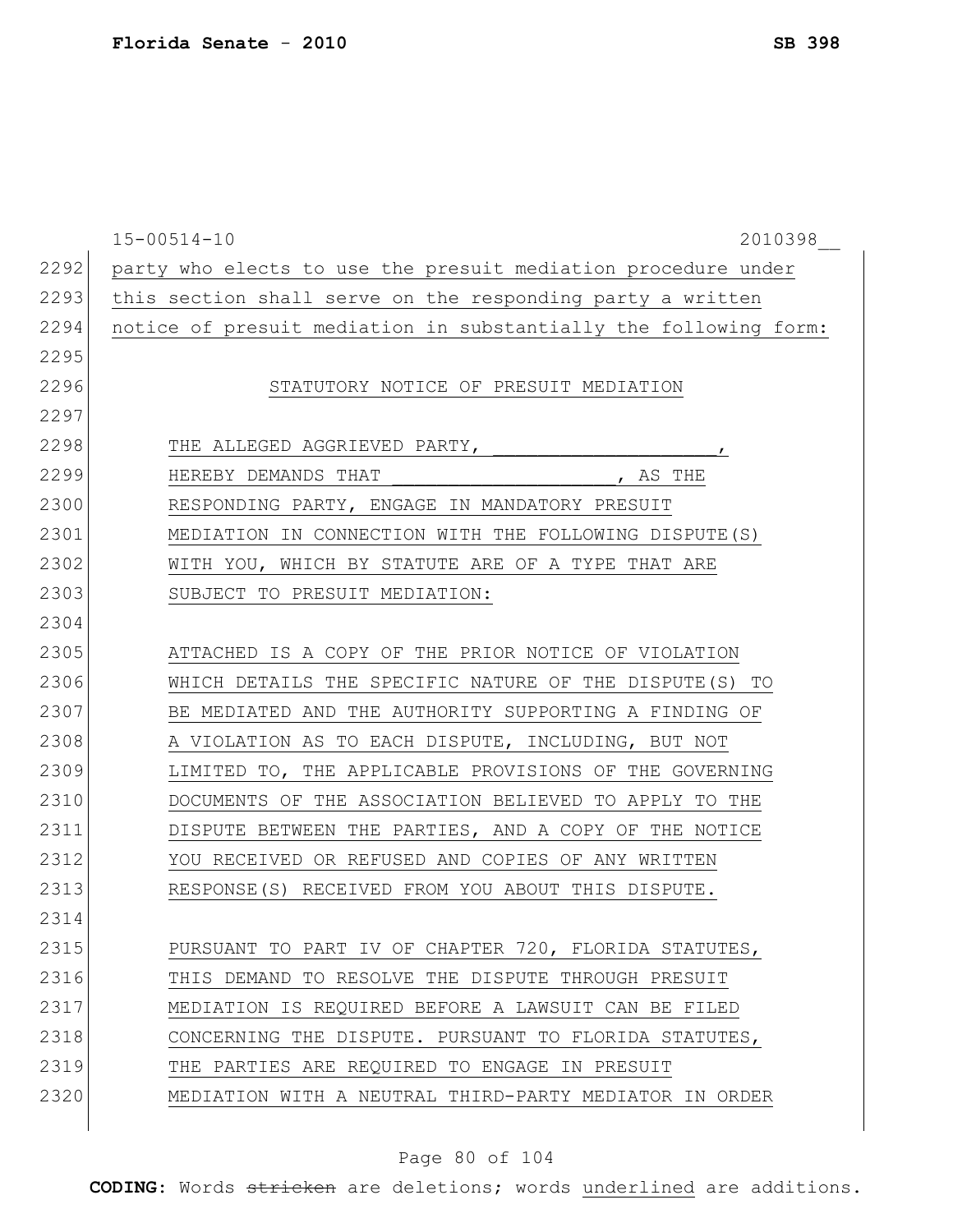|      | $15 - 00514 - 10$<br>2010398                           |
|------|--------------------------------------------------------|
| 2321 | TO ATTEMPT TO RESOLVE THIS DISPUTE WITHOUT COURT       |
| 2322 | ACTION, AND THE AGGRIEVED PARTY DEMANDS THAT YOU       |
| 2323 | PARTICIPATE IN THIS PROCESS. UNLESS YOU RESPOND TO     |
| 2324 | THIS NOTICE BY FILING WITH THE AGGRIEVED PARTY A       |
| 2325 | NOTICE OF OPTING OUT AND DEMAND FOR ARBITRATION UNDER  |
| 2326 | SECTION 720.506, FLORIDA STATUTES, YOUR FAILURE TO     |
| 2327 | PARTICIPATE IN THE MEDIATION PROCESS MAY RESULT IN A   |
| 2328 | LAWSUIT BEING FILED IN COURT AGAINST YOU WITHOUT       |
| 2329 | FURTHER NOTICE.                                        |
| 2330 |                                                        |
| 2331 | THE PROCESS OF MEDIATION INVOLVES A SUPERVISED         |
| 2332 | NEGOTIATION PROCESS IN WHICH A TRAINED, NEUTRAL THIRD- |
| 2333 | PARTY MEDIATOR MEETS WITH BOTH PARTIES AND ASSISTS     |
| 2334 | THEM IN EXPLORING POSSIBLE OPPORTUNITIES FOR RESOLVING |
| 2335 | PART OR ALL OF THE DISPUTE. BY AGREEING TO PARTICIPATE |
| 2336 | IN PRESUIT MEDIATION, YOU ARE NOT BOUND IN ANY WAY TO  |
| 2337 | CHANGE YOUR POSITION. FURTHERMORE, THE MEDIATOR HAS NO |
| 2338 | AUTHORITY TO MAKE ANY DECISIONS IN THIS MATTER OR TO   |
| 2339 | DETERMINE WHO IS RIGHT OR WRONG AND MERELY ACTS AS A   |
| 2340 | FACILITATOR TO ENSURE THAT EACH PARTY UNDERSTANDS THE  |
| 2341 | POSITION OF THE OTHER PARTY AND THAT ALL OPTIONS FOR   |
| 2342 | REASONABLE SETTLEMENT ARE FULLY EXPLORED.              |
| 2343 |                                                        |
| 2344 | IF AN AGREEMENT IS REACHED, IT SHALL BE REDUCED TO     |
| 2345 | WRITING AND BECOME A BINDING AND ENFORCEABLE CONTRACT  |
| 2346 | BETWEEN THE PARTIES. A RESOLUTION OF ONE OR MORE       |
| 2347 | DISPUTES IN THIS FASHION AVOIDS THE NEED TO LITIGATE   |
| 2348 | THESE ISSUES IN COURT. THE FAILURE TO REACH AN         |
| 2349 | AGREEMENT, OR THE FAILURE OF A PARTY TO PARTICIPATE IN |
|      |                                                        |

# Page 81 of 104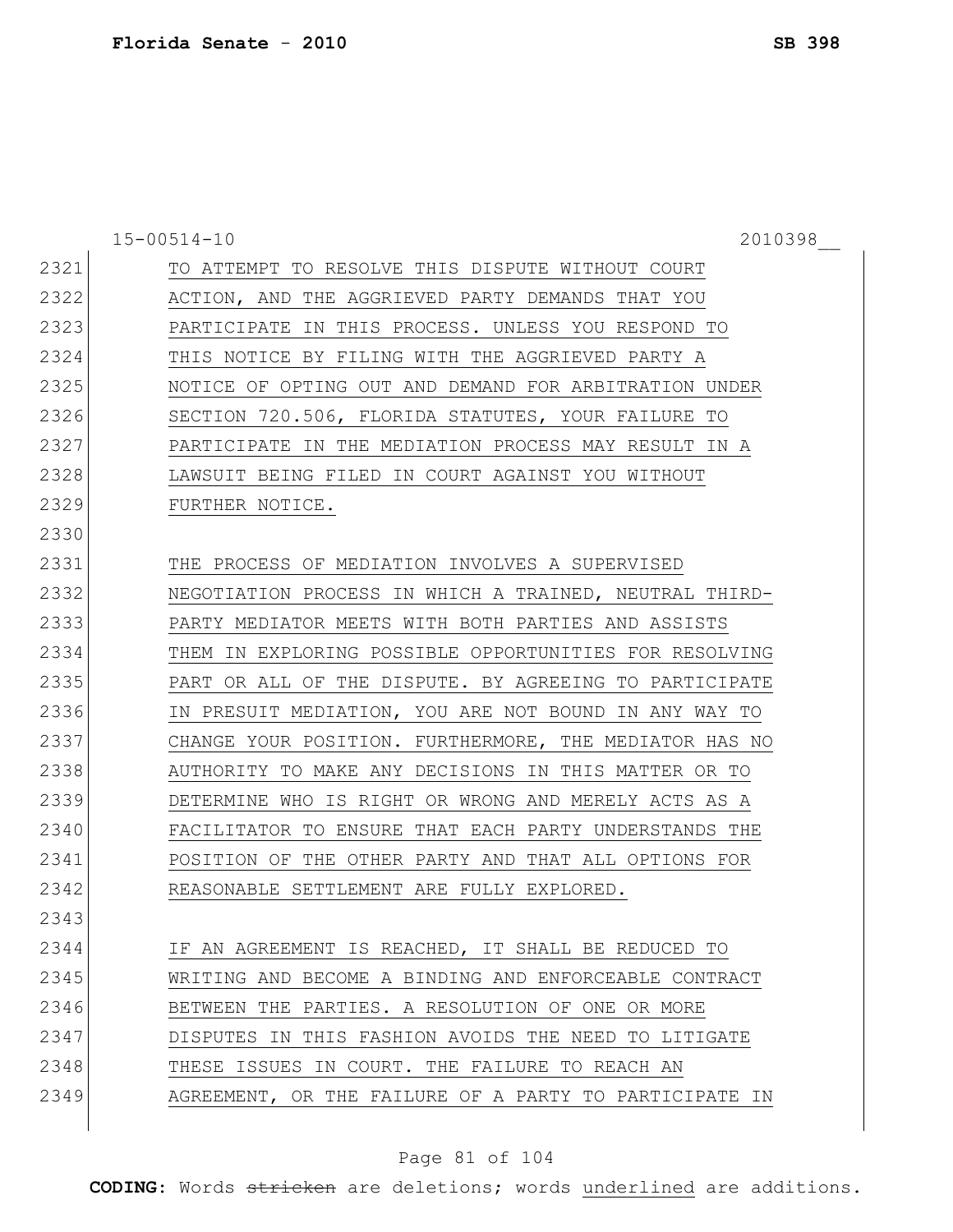|      | $15 - 00514 - 10$<br>2010398                           |  |
|------|--------------------------------------------------------|--|
| 2350 | THE PROCESS, RESULTS IN THE MEDIATOR DECLARING AN      |  |
| 2351 | IMPASSE IN THE MEDIATION, AFTER WHICH THE AGGRIEVED    |  |
| 2352 | PARTY MAY PROCEED TO FILE A LAWSUIT ON ALL             |  |
| 2353 | OUTSTANDING, UNSETTLED DISPUTES. IF YOU HAVE FAILED OR |  |
| 2354 | REFUSED TO PARTICIPATE IN THE ENTIRE MEDIATION         |  |
| 2355 | PROCESS, YOU WILL NOT BE ENTITLED TO RECOVER           |  |
| 2356 | ATTORNEY'S FEES IF YOU PREVAIL IN A SUBSEQUENT COURT   |  |
| 2357 | PROCEEDING INVOLVING THE SAME DISPUTE.                 |  |
| 2358 |                                                        |  |
| 2359 | THE AGGRIEVED PARTY HAS SELECTED FROM A LIST OF        |  |
| 2360 | ELIGIBLE, QUALIFIED MEDIATORS AT LEAST FIVE CERTIFIED  |  |
| 2361 | MEDIATORS WHO THE AGGRIEVED PARTY BELIEVES TO BE       |  |
| 2362 | NEUTRAL AND QUALIFIED TO MEDIATE THE DISPUTE. YOU HAVE |  |
| 2363 | THE RIGHT TO SELECT ANY ONE OF THESE MEDIATORS. THE    |  |
| 2364 | FACT THAT ONE PARTY MAY BE FAMILIAR WITH ONE OR MORE   |  |
| 2365 | OF THE LISTED MEDIATORS DOES NOT MEAN THAT THE         |  |
| 2366 | MEDIATOR CANNOT ACT AS A NEUTRAL AND IMPARTIAL         |  |
| 2367 | FACILITATOR. THE NAMES OF THE MEDIATORS THAT THE       |  |
| 2368 | AGGRIEVED PARTY HEREBY SUBMITS TO YOU FROM WHOM YOU    |  |
| 2369 | MAY CHOOSE ONE, AND THEIR CURRENT ADDRESSES, TELEPHONE |  |
| 2370 | NUMBERS, AND HOURLY RATES ARE AS FOLLOWS:              |  |
| 2371 |                                                        |  |
| 2372 | (LIST THE NAMES, ADDRESSES, TELEPHONE NUMBERS, AND     |  |
| 2373 | HOURLY RATES OF THE MEDIATORS. OTHER PERTINENT         |  |
| 2374 | INFORMATION ABOUT THE BACKGROUND OF THE MEDIATORS MAY  |  |
| 2375 | BE INCLUDED AS AN ATTACHMENT.)                         |  |
| 2376 |                                                        |  |
| 2377 | YOU MAY CONTACT THE OFFICES OF THESE MEDIATORS TO      |  |
| 2378 | CONFIRM THAT EACH OF THE ABOVE-LISTED MEDIATORS WILL   |  |

# Page 82 of 104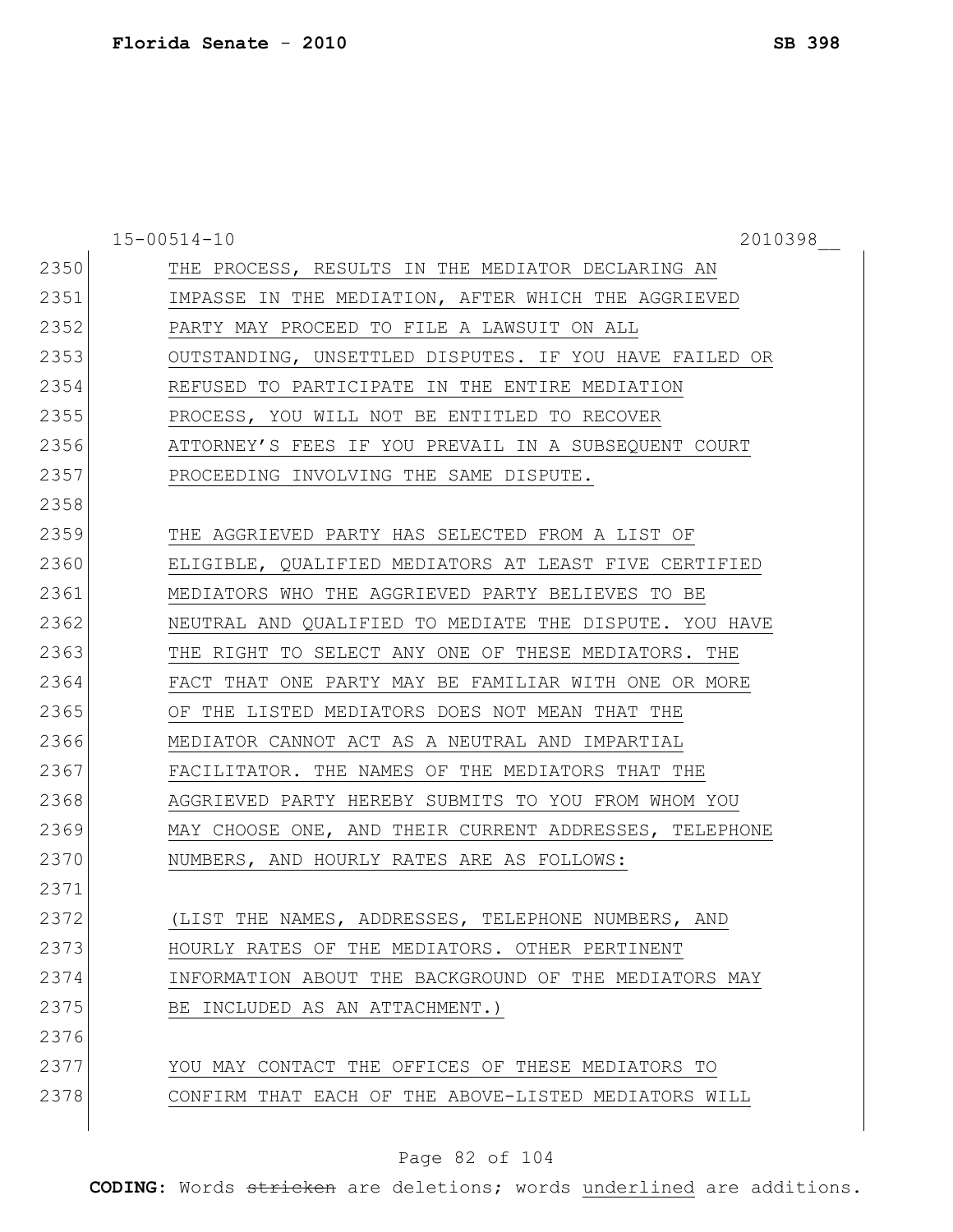15-00514-10 2010398\_\_

| 2379 | BE NEUTRAL AND WILL NOT SHOW ANY FAVORITISM TOWARD     |
|------|--------------------------------------------------------|
| 2380 | EITHER PARTY. UNLESS OTHERWISE AGREED TO BY THE        |
| 2381 | PARTIES, PART IV OF CHAPTER 720, FLORIDA STATUTES,     |
| 2382 | REQUIRES THAT THE PARTIES SHARE THE COSTS OF PRESUIT   |
| 2383 | MEDIATION EQUALLY, INCLUDING THE FEE CHARGED BY THE    |
| 2384 | MEDIATOR. AN AVERAGE MEDIATION MAY REQUIRE 3 TO 4      |
| 2385 | HOURS OF THE MEDIATOR'S TIME, INCLUDING SOME           |
| 2386 | PREPARATION TIME, AND THE PARTIES WOULD NEED TO        |
| 2387 | EQUALLY SHARE THE MEDIATOR'S FEES AS WELL AS BE        |
| 2388 | RESPONSIBLE FOR ALL OF THEIR OWN ATTORNEY'S FEES IF    |
| 2389 | THEY CHOOSE TO EMPLOY AN ATTORNEY IN CONNECTION WITH   |
| 2390 | THE MEDIATION. HOWEVER, USE OF AN ATTORNEY IS NOT      |
| 2391 | REQUIRED AND IS AT THE OPTION OF EACH PARTY. THE       |
| 2392 | MEDIATORS MAY REQUIRE THE ADVANCE PAYMENT OF SOME OR   |
| 2393 | ALL OF THE ANTICIPATED FEES. THE AGGRIEVED PARTY       |
|      |                                                        |
| 2394 | HEREBY AGREES TO PAY OR PREPAY ONE-HALF OF THE         |
| 2395 | SELECTED MEDIATOR'S ESTIMATED FEES AND TO FORWARD THIS |
| 2396 | AMOUNT OR SUCH OTHER REASONABLE ADVANCE DEPOSITS AS    |
| 2397 | THE MEDIATOR REQUIRES FOR THIS PURPOSE UPON THE        |
| 2398 | SELECTION OF THE MEDIATOR. ANY FUNDS DEPOSITED WILL BE |
| 2399 | RETURNED TO YOU IF THESE FUNDS ARE IN EXCESS OF YOUR   |
| 2400 | SHARE OF THE MEDIATOR FEES INCURRED.                   |
| 2401 |                                                        |
| 2402 | TO BEGIN YOUR PARTICIPATION IN PRESUIT MEDIATION TO    |
| 2403 | TRY TO RESOLVE THE DISPUTE WITH YOU AND AVOID FURTHER  |
| 2404 | LEGAL ACTION, PLEASE SIGN BELOW AND CLEARLY INDICATE   |
| 2405 | WHICH MEDIATOR IS ACCEPTABLE TO YOU FROM THE FIVE      |
| 2406 | MEDIATORS LISTED BY THE AGGRIEVED PARTY ABOVE.         |
| 2407 |                                                        |

# Page 83 of 104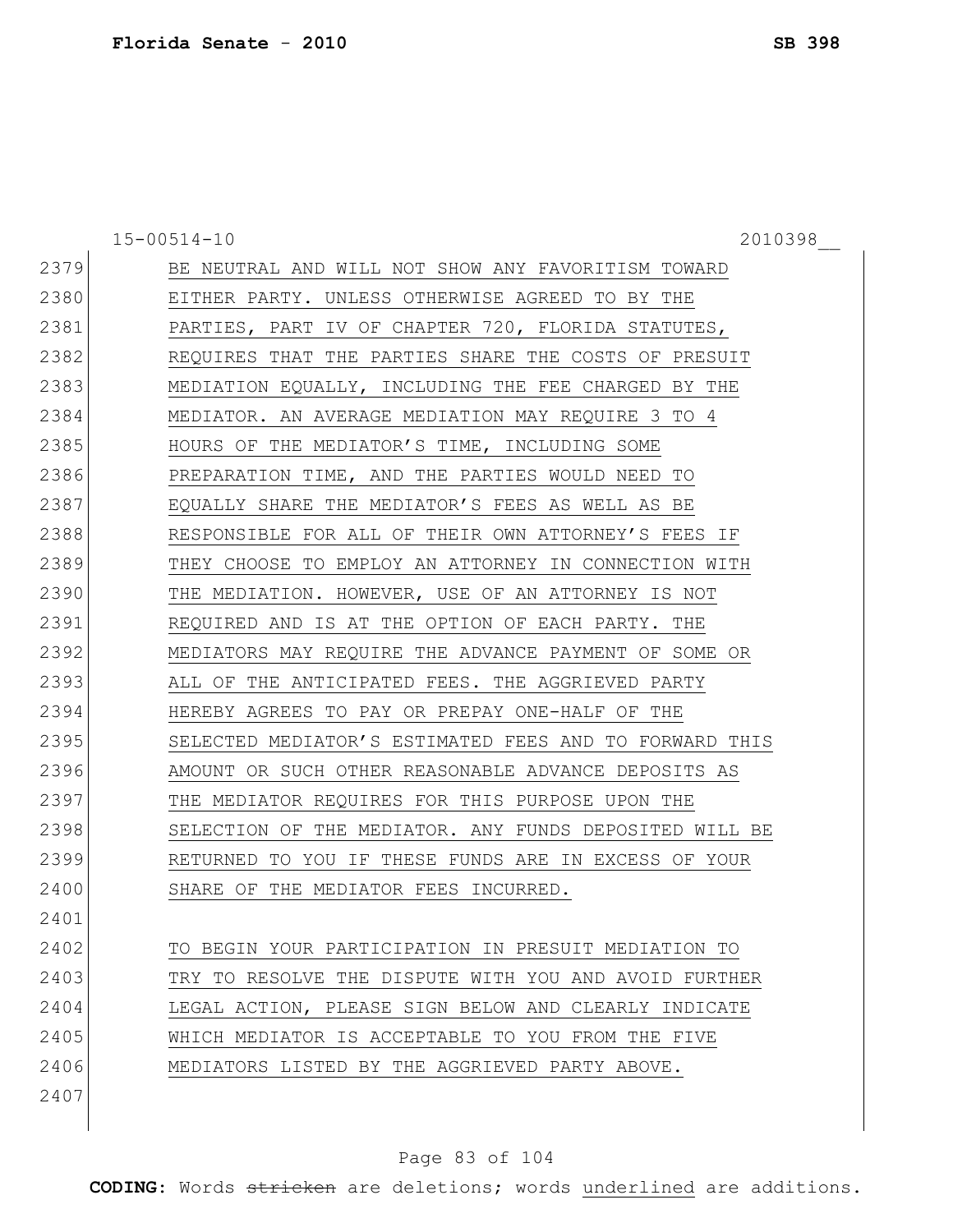15-00514-10 2010398\_\_

| 2408 | YOU MUST RESPOND IN WRITING TO THIS STATUTORY NOTICE   |
|------|--------------------------------------------------------|
| 2409 | OF PRESUIT MEDIATION WITHIN 20 DAYS. IN YOUR RESPONSE  |
| 2410 | YOU MUST PROVIDE A LISTING OF AT LEAST THREE DATES AND |
| 2411 | TIMES IN WHICH YOU ARE AVAILABLE TO PARTICIPATE IN THE |
| 2412 | MEDIATION THAT ARE WITHIN 90 DAYS AFTER THE POSTMARKED |
| 2413 | THE MAILING OF THIS NOTICE OF PRESUIT<br>DATE OF       |
| 2414 | MEDIATION OR WITHIN 90 DAYS AFTER THE DATE YOU WERE    |
| 2415 | SERVED WITH A COPY OF THIS NOTICE. THE AGGRIEVED PARTY |
| 2416 | WILL THEN ASK THE MEDIATOR TO SCHEDULE A MUTUALLY      |
| 2417 | CONVENIENT TIME AND PLACE FOR THE MEDIATION CONFERENCE |
| 2418 | TO BE HELD. IF YOU DO NOT PROVIDE A LIST OF AVAILABLE  |
| 2419 | DATES AND TIMES, THE MEDIATOR IS AUTHORIZED TO         |
| 2420 | SCHEDULE A MEDIATION CONFERENCE WITHOUT TAKING YOUR    |
| 2421 | SCHEDULE AND CONVENIENCE INTO CONSIDERATION. IN NO     |
| 2422 | EVENT SHALL THE MEDIATION CONFERENCE BE LATER THAN 90  |
| 2423 | DAYS AFTER THE NOTICE OF PRESUIT MEDIATION WAS FIRST   |
| 2424 | SERVED UNLESS ALL PARTIES MUTUALLY AGREE OTHERWISE. IN |
| 2425 | THE EVENT THAT YOU FAIL TO RESPOND WITHIN 20 DAYS      |
| 2426 | AFTER THE DATE OF THIS NOTICE, FAIL TO PROVIDE THE     |
| 2427 | MEDIATOR WITH DATES AND TIMES IN WHICH YOU ARE         |
| 2428 | AVAILABLE FOR THE MEDIATION CONFERENCE, FAIL TO AGREE  |
| 2429 | TO ONE OF THE MEDIATORS THAT THE AGGRIEVED PARTY HAS   |
| 2430 | LISTED, FAIL TO PAY OR PREPAY TO THE MEDIATOR ONE-HALF |
| 2431 | OF THE COSTS INVOLVED, OR FAIL TO APPEAR AND           |
| 2432 | PARTICIPATE AT THE SCHEDULED MEDIATION, THE AGGRIEVED  |
| 2433 | PARTY WILL BE AUTHORIZED TO PROCEED WITH THE FILING OF |
| 2434 | A LAWSUIT AGAINST YOU WITHOUT FURTHER NOTICE. IN ANY   |
| 2435 | SUBSEQUENT COURT ACTION, THE AGGRIEVED PARTY MAY SEEK  |
| 2436 | AN AWARD OF REASONABLE ATTORNEY'S FEES AND COSTS       |
|      |                                                        |

# Page 84 of 104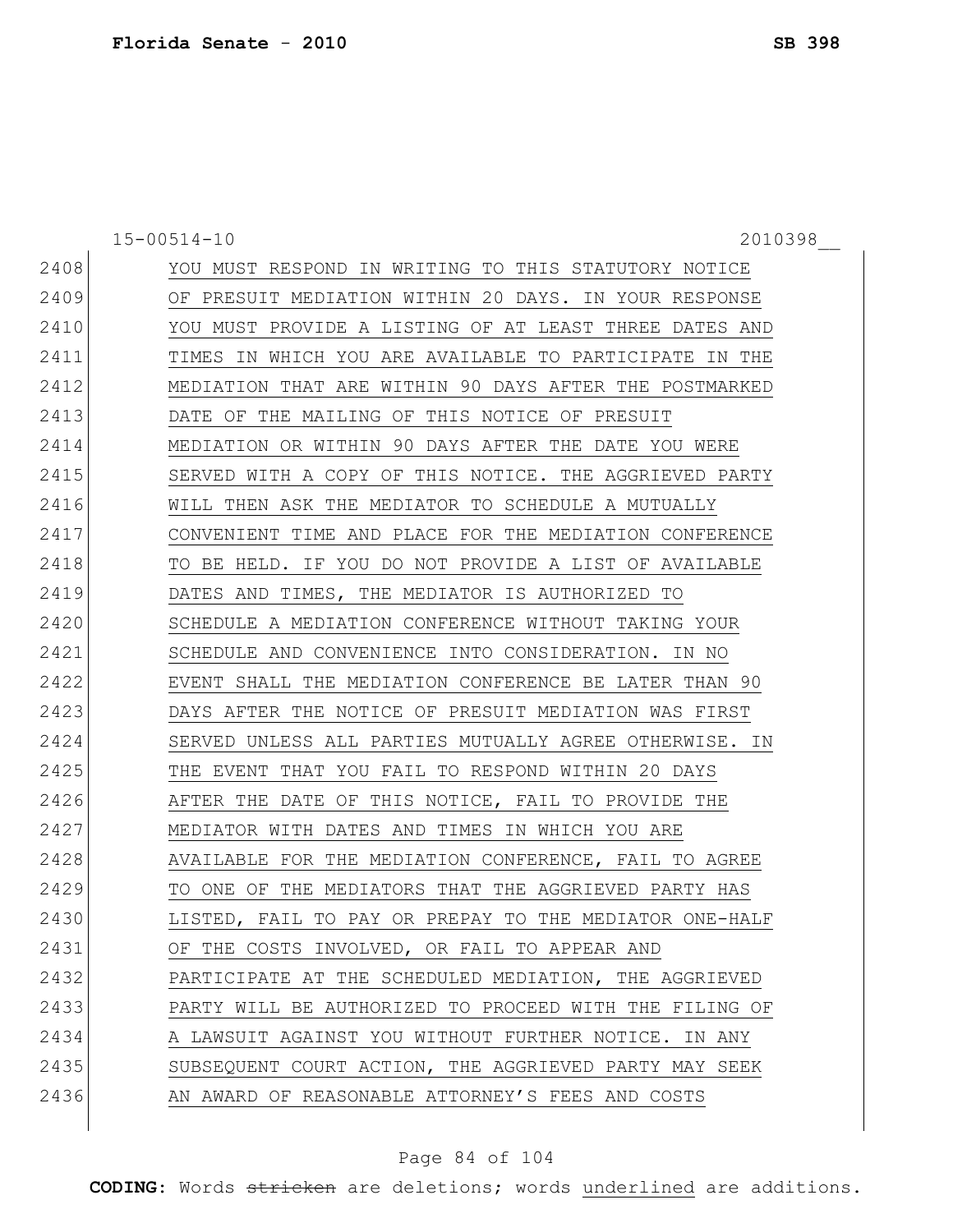|      | $15 - 00514 - 10$<br>2010398                           |
|------|--------------------------------------------------------|
| 2437 | INCURRED IN ATTEMPTING TO OBTAIN MEDIATION.            |
| 2438 |                                                        |
| 2439 | PLEASE GIVE THIS MATTER YOUR IMMEDIATE ATTENTION. BY   |
| 2440 | LAW, YOUR RESPONSE MUST BE MAILED BY CERTIFIED, FIRST- |
| 2441 | CLASS MAIL, RETURN RECEIPT REQUESTED, TO THE AGGRIEVED |
| 2442 | PARTY LISTED ABOVE AT THE ADDRESS SHOWN ON THIS NOTICE |
| 2443 | AND POSTMARKED NO MORE THAN 20 DAYS AFTER THE DATE OF  |
| 2444 | THE POSTMARKED DATE FOR THIS NOTICE OR WITHIN 20 DAYS  |
| 2445 | AFTER THE DATE UPON WHICH YOU WERE SERVED WITH A COPY  |
| 2446 | OF THIS NOTICE.                                        |
| 2447 |                                                        |
| 2448 |                                                        |
| 2449 | SIGNATURE OF AGGRIEVED PARTY                           |
| 2450 |                                                        |
| 2451 |                                                        |
| 2452 | PRINTED NAME OF AGGRIEVED PARTY                        |
| 2453 |                                                        |
| 2454 | RESPONDING PARTY: YOUR SIGNATURE BELOW INDICATES YOUR  |
| 2455 | ACCEPTANCE OF THE AGREEMENT TO MEDIATE.                |
| 2456 |                                                        |
| 2457 | AGREEMENT TO MEDIATE                                   |
| 2458 |                                                        |
| 2459 | THE UNDERSIGNED HEREBY AGREES TO PARTICIPATE IN        |
| 2460 | PRESUIT MEDIATION AND AGREES TO ATTEND A MEDIATION     |
| 2461 | CONDUCTED BY THE MEDIATOR LISTED BELOW AS ACCEPTABLE   |
| 2462 | TO MEDIATE THIS DISPUTE:                               |
| 2463 |                                                        |
| 2464 | (LIST ONE ACCEPTABLE MEDIATOR FROM THOSE LISTED BY THE |
| 2465 | AGGRIEVED PARTY.)                                      |
|      |                                                        |

# Page 85 of 104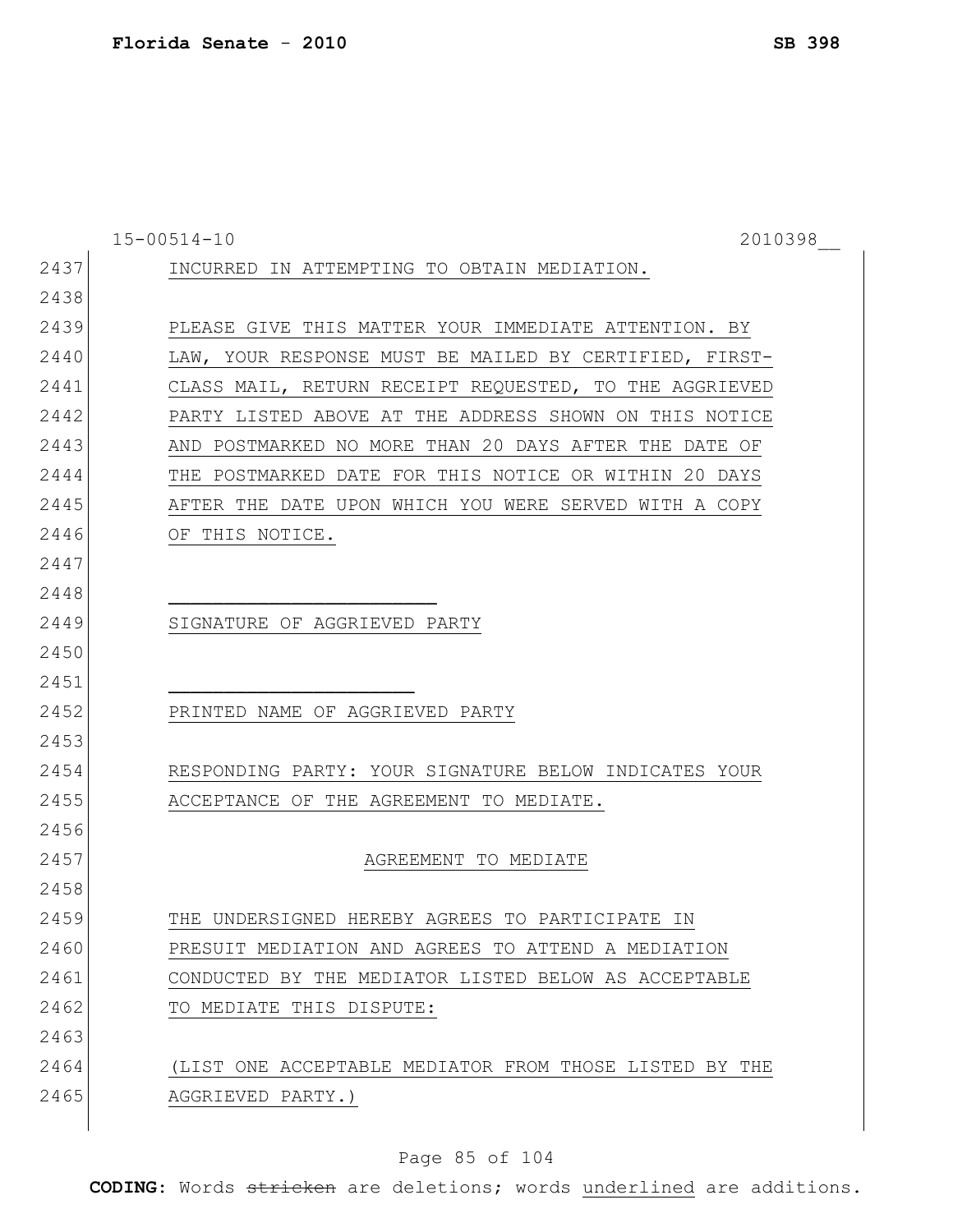|      | $15 - 00514 - 10$<br>2010398                                     |
|------|------------------------------------------------------------------|
| 2466 |                                                                  |
| 2467 | THE UNDERSIGNED HEREBY REPRESENTS THAT HE OR SHE CAN             |
| 2468 | ATTEND AND PARTICIPATE IN THE PRESUIT MEDIATION AT THE           |
| 2469 | FOLLOWING DATES AND TIMES:                                       |
| 2470 |                                                                  |
| 2471 | (LIST AT LEAST THREE AVAILABLE DATES AND TIMES WITHIN            |
| 2472 | THE 90-DAY TIME LIMIT DESCRIBED ABOVE.)                          |
| 2473 |                                                                  |
| 2474 | I/WE FURTHER AGREE TO PAY OR PREPAY ONE-HALF OF THE              |
| 2475 | MEDIATOR'S FEES AND TO FORWARD SUCH ADVANCE DEPOSITS             |
| 2476 | AS THE MEDIATOR MAY REQUIRE FOR THIS PURPOSE.                    |
| 2477 |                                                                  |
| 2478 |                                                                  |
| 2479 | SIGNATURE OF RESPONDING PARTY #1                                 |
| 2480 |                                                                  |
| 2481 | TELEPHONE CONTACT INFORMATION                                    |
| 2482 |                                                                  |
| 2483 |                                                                  |
| 2484 | SIGNATURE AND TELEPHONE CONTACT INFORMATION OF                   |
| 2485 | RESPONDING PARTY #2, IF APPLICABLE. IF THE PROPERTY IS           |
| 2486 | OWNED BY MORE THAN ONE PERSON, ALL OWNERS MUST SIGN,             |
| 2487 | OR A PERSON MAY SIGN WHO IS ACTING UNDER AUTHORITY OF            |
| 2488 | A VALID POWER OF ATTORNEY GRANTED BY AN OWNER.                   |
| 2489 |                                                                  |
| 2490 | (2) (a) Service of the notice of presuit mediation shall be      |
| 2491 | effected either by personal service, as provided in chapter 48,  |
| 2492 | or by certified mail, return receipt requested, in a letter in   |
| 2493 | substantial conformity with the form provided in subsection (1), |
| 2494 | with an additional copy being sent by regular first-class mail,  |
|      |                                                                  |

# Page 86 of 104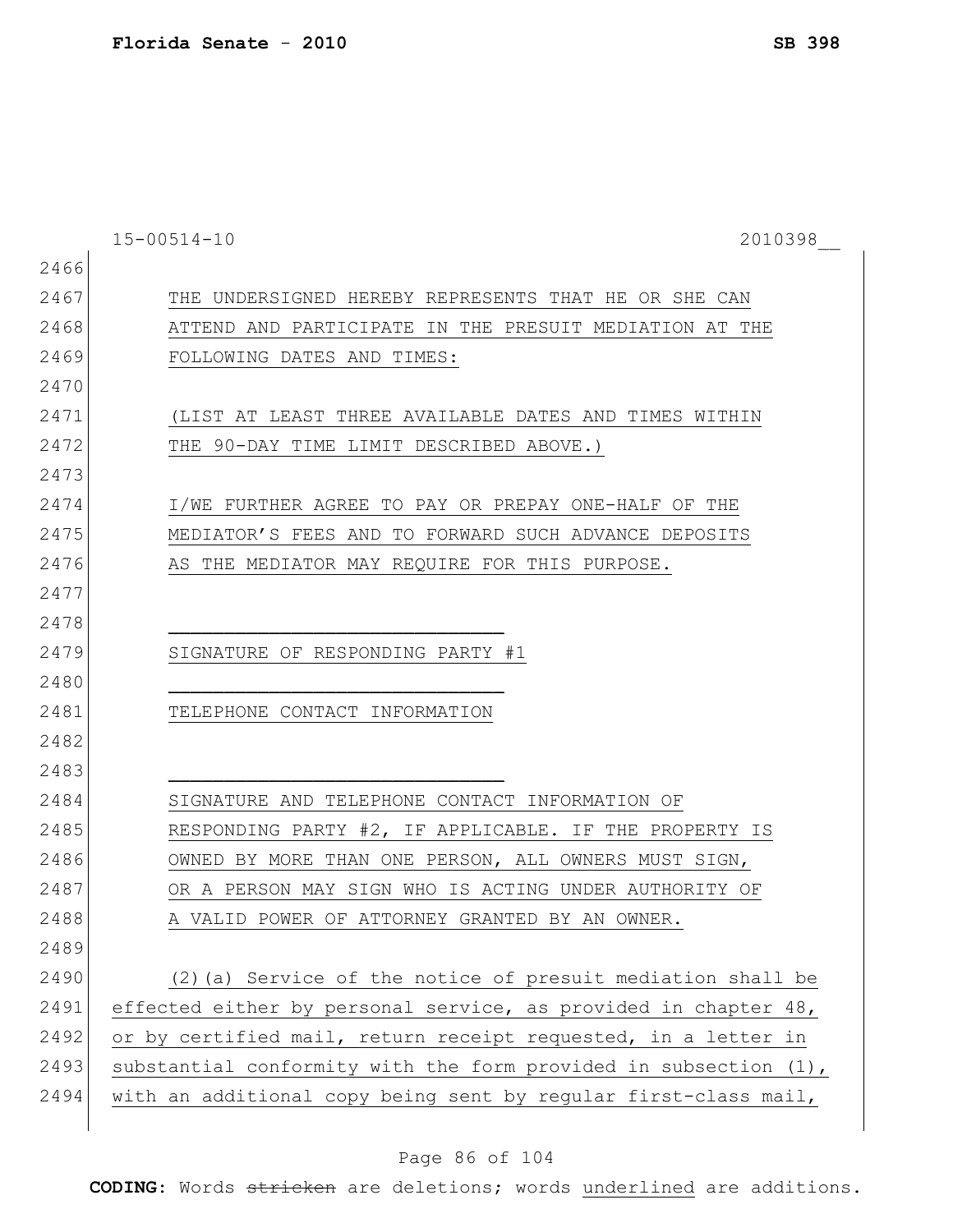15-00514-10 2010398\_\_ 2495 to the address of the responding party as it last appears on the 2496 books and records of the association or, if not available, then 2497 as it last appears in the official records of the county 2498 property appraiser where the parcel in dispute is located. The 2499 responding party has 20 days after the postmarked date of the 2500 mailing of the statutory notice or the date the responding party 2501 is served with a copy of the notice to serve a written response 2502 to the aggrieved party. The response shall be served by 2503 certified mail, return receipt requested, with an additional 2504 copy being sent by regular first-class mail, to the address 2505 shown on the statutory notice. The date of the postmark on the 2506 envelope for the response shall constitute the date that the 2507 response is served. Once the parties have agreed on a mediator, 2508 the mediator may schedule or reschedule the mediation for a date 2509 and time mutually convenient to the parties within 90 days after 2510 the date of service of the statutory notice. After such 90-day 2511 period, the mediator may reschedule the mediation only upon the 2512 mutual written agreement of all the parties. 2513 (b) The parties shall share the costs of presuit mediation  $2514$  equally, including the fee charged by the mediator, if any, 2515 unless the parties agree otherwise, and the mediator may require 2516 advance payment of his or her reasonable fees and costs. Each  $2517$  party shall be responsible for that party's own attorney's fees 2518 if a party chooses to be represented by an attorney at the 2519 mediation. 2520 (c) The party responding to the aggrieved party may provide 2521 a notice of opting out under s. 720.506 and demand arbitration 2522 or may sign the agreement to mediate included in the notice of 2523 presuit mediation. A responding party signing the agreement to

### Page 87 of 104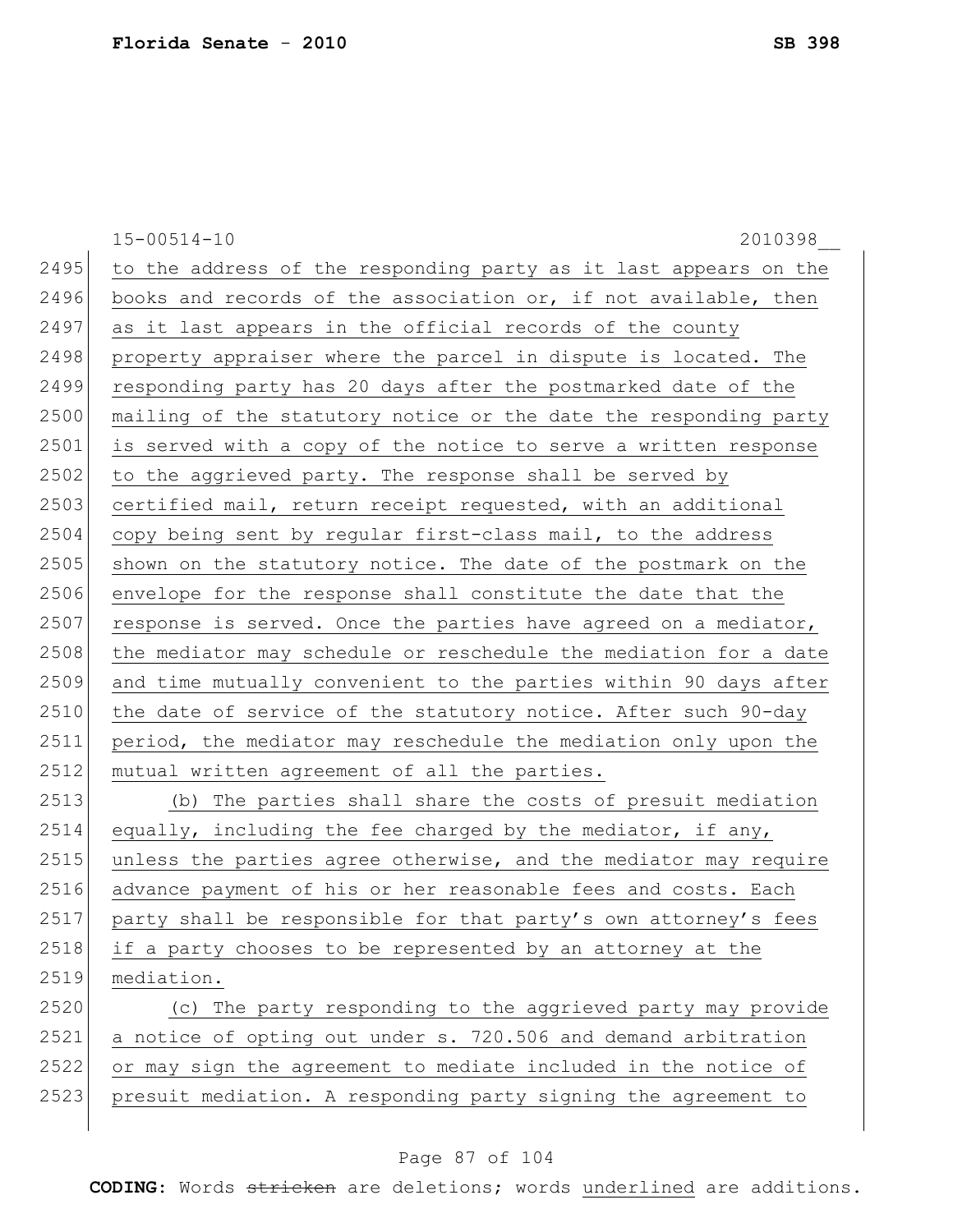|      | $15 - 00514 - 10$<br>2010398                                     |
|------|------------------------------------------------------------------|
| 2524 | mediate must clearly indicate the name of the mediator who is    |
| 2525 | acceptable from the five names provided by the aggrieved party   |
| 2526 | and must provide a list of dates and times in which the          |
| 2527 | responding party is available to participate in the mediation    |
| 2528 | within 90 days after the date the responding party was served,   |
| 2529 | either by process server or by certified mail, with the          |
| 2530 | statutory notice of presuit mediation.                           |
| 2531 | (d) The mediator who has been selected and agreed to             |
| 2532 | mediate must schedule the mediation conference at a mutually     |
| 2533 | convenient time and place within that 90-day period; but, if the |
| 2534 | responding party does not provide a list of available dates and  |
| 2535 | times, the mediator is authorized to schedule a mediation        |
| 2536 | conference without taking the responding party's schedule and    |
| 2537 | convenience into consideration. Within 10 days after the         |
| 2538 | designation of the mediator, the mediator shall coordinate with  |
| 2539 | the parties and notify the parties in writing of the date, time, |
| 2540 | and place of the mediation conference.                           |
| 2541 | (e) The mediation conference must be held on the scheduled       |
| 2542 | date and may be rescheduled if a rescheduled date is approved by |
| 2543 | the mediator. However, in no event shall the mediation be held   |
| 2544 | later than 90 days after the notice of presuit mediation was     |
| 2545 | first served, unless all parties mutually agree in writing       |
| 2546 | otherwise. If the presuit mediation is not completed within the  |
| 2547 | required time limits, the mediator shall declare an impasse      |
| 2548 | unless the mediation date is extended by mutual written          |
| 2549 | agreement by all parties and approved by the mediator.           |
| 2550 | (f) If the responding party fails to respond within 20 days      |
| 2551 | after the date of service of the statutory notice of presuit     |
| 2552 | mediation, fails to agree to at least one of the mediators       |
|      |                                                                  |

# Page 88 of 104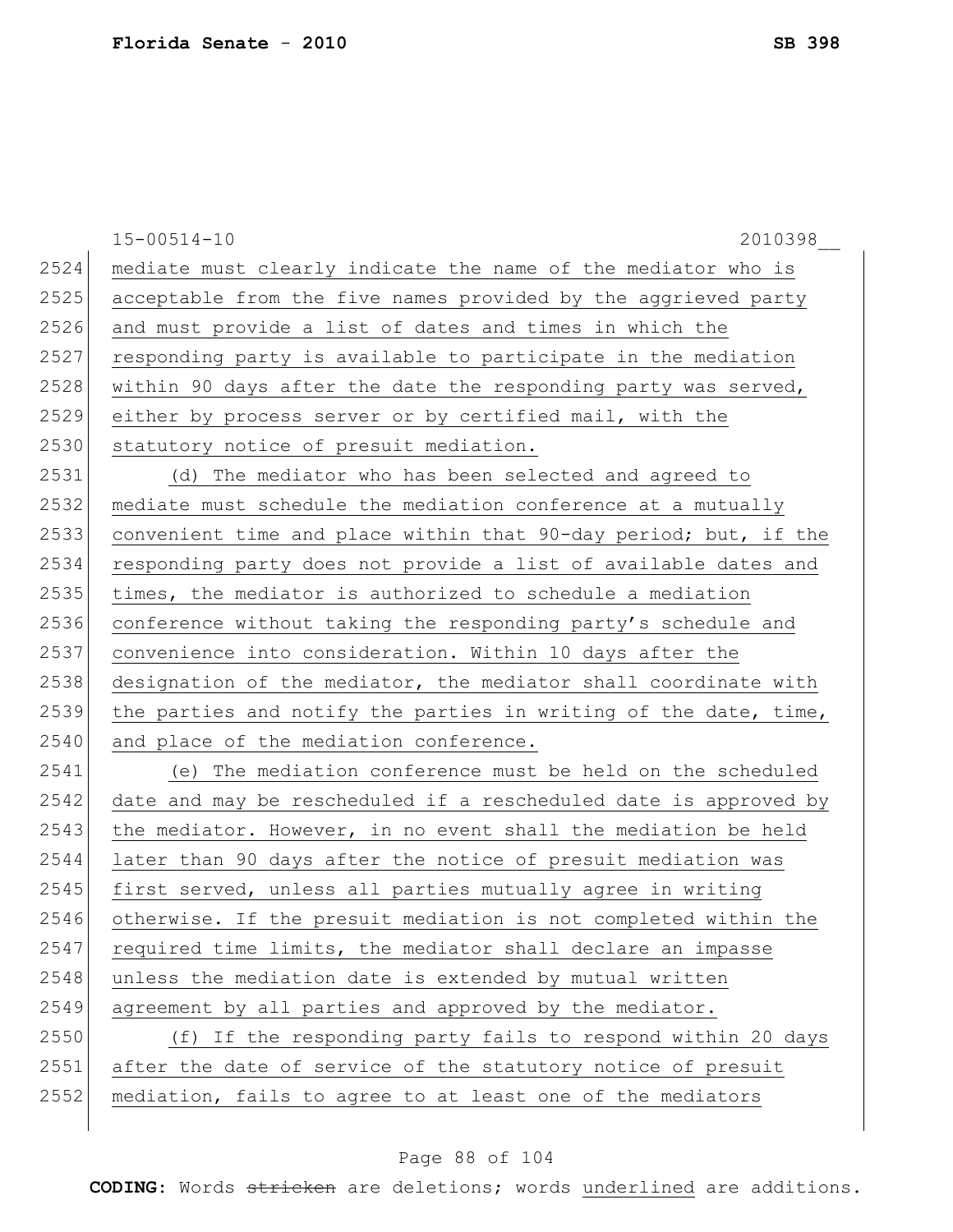15-00514-10 2010398\_\_ 2553 listed by the aggrieved party in the notice, fails to pay or 2554 prepay to the mediator one-half of the costs of the mediator, or 2555 fails to appear and participate at the scheduled mediation, the 2556 aggrieved party shall be authorized to proceed with the filing 2557 of a lawsuit without further notice.  $2558$  (g)1. The failure of any party to respond to the statutory 2559 notice of presuit mediation within 20 days, the failure to agree 2560 upon a mediator, the failure to provide a listing of dates and 2561 times in which the responding party is available to participate 2562 in the mediation within 90 days after the date the responding 2563 party was served with the statutory notice of presuit mediation, 2564 the failure to make payment of fees and costs within the time  $2565$  established by the mediator, or the failure to appear for a 2566 scheduled mediation session without the approval of the mediator 2567 shall in each instance constitute a failure or refusal to 2568 participate in the mediation process and shall operate as an 2569 impasse in the presuit mediation by such party, entitling the 2570 other party to file a lawsuit in court and to seek an award of 2571 the costs and attorney's fees associated with the mediation.  $2572$  2. Persons who fail or refuse to participate in the entire 2573 mediation process may not recover attorney's fees and costs in 2574 subsequent litigation relating to the same dispute between the 2575 same parties. If any presuit mediation session cannot be 2576 scheduled and conducted within 90 days after the offer to 2577 participate in mediation was filed, through no fault of either  $2578$  party, then an impasse shall be deemed to have occurred unless 2579 the parties mutually agree in writing to extend this deadline. 2580 In the event of such impasse, each party shall be responsible 2581 for its own costs and attorney's fees and one-half of any

#### Page 89 of 104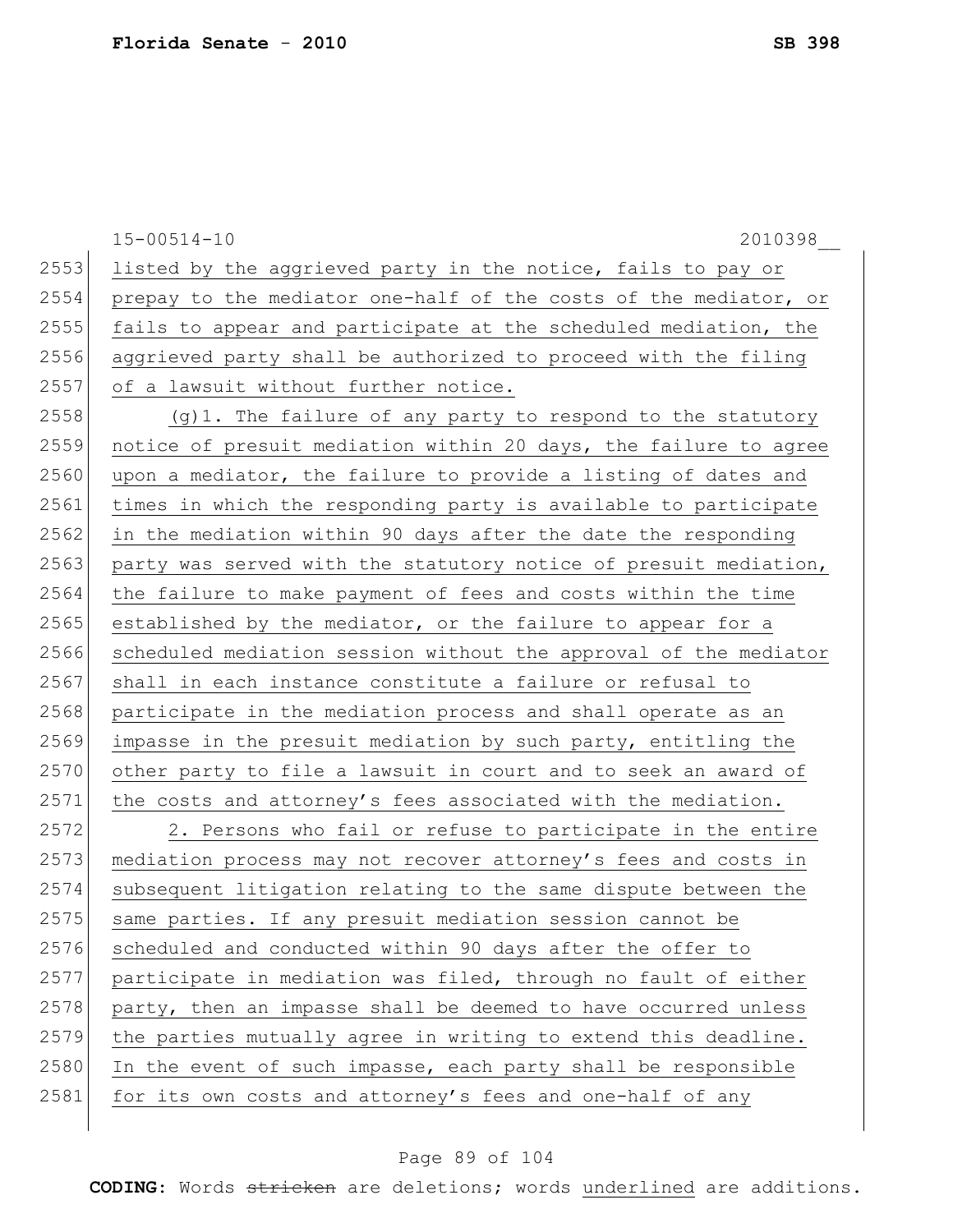|      | $15 - 00514 - 10$<br>2010398                                     |
|------|------------------------------------------------------------------|
| 2582 | mediator fees and filing fees, and either party may file a       |
| 2583 | lawsuit in court regarding the dispute.                          |
| 2584 | 720.506 Opt-out of presuit mediation. - A party served with a    |
| 2585 | notice of presuit mediation under s. 720.505 may opt out of      |
| 2586 | presuit mediation and demand that the dispute proceed under      |
| 2587 | nonbinding arbitration as follows:                               |
| 2588 | (1) In lieu of a response to the notice of presuit               |
| 2589 | mediation as required under s. 720.505, the responding party may |
| 2590 | serve upon the aggrieved party, in the same manner as the        |
| 2591 | response to a notice for presuit mediation under s. 720.505, a   |
| 2592 | notice of opting out of mediation and demand that the dispute    |
| 2593 | instead proceed to presuit arbitration under s. 720.507.         |
| 2594 | (2) The aggrieved party shall be relieved from having to         |
| 2595 | satisfy the requirements of s. 720.504 as a condition precedent  |
| 2596 | to filing the demand for presuit arbitration.                    |
| 2597 | (3) Except as otherwise provided in this part, the choice        |
| 2598 | of which presuit alternative dispute resolution procedure is     |
| 2599 | used shall be at the election of the aggrieved party who first   |
| 2600 | initiated such proceeding after complying with the provisions of |
| 2601 | s. 720.504.                                                      |
| 2602 | 720.507 Presuit arbitration.-                                    |
| 2603 | (1) Disputes between an association and a parcel owner or        |
| 2604 | owners or between parcel owners are subject to a demand for      |
| 2605 | presuit arbitration pursuant to this section before the dispute  |
| 2606 | may be filed in court. A party who elects to use the presuit     |
| 2607 | arbitration procedure under this part shall serve on the         |
| 2608 | responding party a written notice of presuit arbitration in      |
| 2609 | substantially the following form:                                |
| 2610 |                                                                  |
|      |                                                                  |

# Page 90 of 104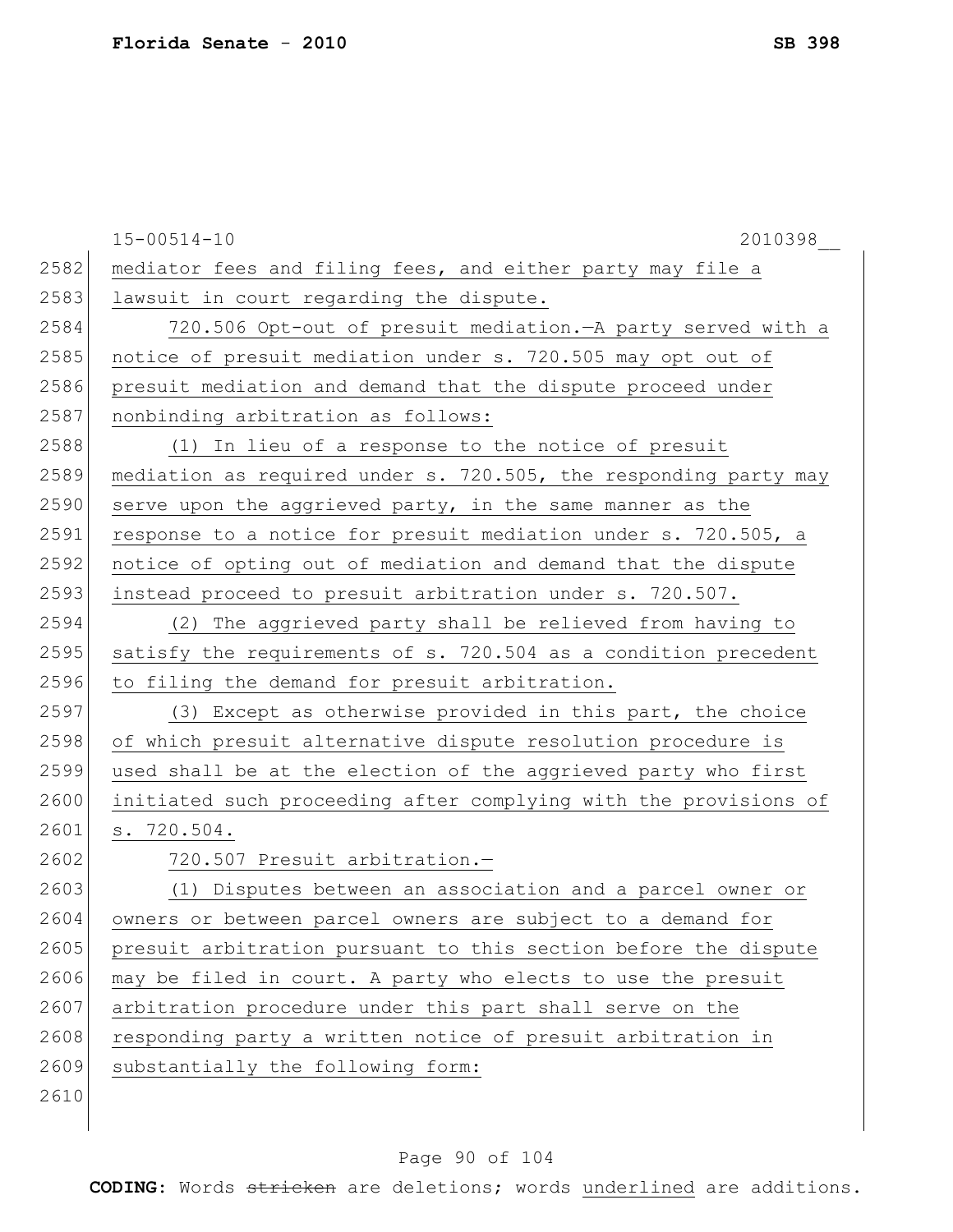15-00514-10 2010398\_\_ STATUTORY NOTICE OF PRESUIT ARBITRATION 2613 THE ALLEGED AGGRIEVED PARTY, HEREBY DEMANDS THAT \_\_\_\_\_\_\_\_\_\_\_\_\_\_\_\_\_\_\_\_, AS THE RESPONDING PARTY, ENGAGE IN MANDATORY PRESUIT ARBITRATION IN CONNECTION WITH THE FOLLOWING DISPUTE(S) WITH YOU, WHICH BY STATUTE ARE OF A TYPE 2618 THAT ARE SUBJECT TO PRESUIT ARBITRATION: (LIST SPECIFIC NATURE OF THE DISPUTE OR DISPUTES TO BE ARBITRATED AND THE AUTHORITY SUPPORTING A FINDING OF A VIOLATION AS TO EACH DISPUTE, INCLUDING, BUT NOT LIMITED TO, ALL APPLICABLE PROVISIONS OF THE GOVERNING DOCUMENTS BELIEVED TO APPLY TO THE DISPUTE BETWEEN THE PARTIES.) PURSUANT TO PART IV OF CHAPTER 720, FLORIDA STATUTES, THIS DEMAND TO RESOLVE THE DISPUTE THROUGH PRESUIT ARBITRATION IS REQUIRED BEFORE A LAWSUIT CAN BE FILED CONCERNING THE DISPUTE. PURSUANT TO FLORIDA STATUTES, THE PARTIES ARE REQUIRED TO ENGAGE IN PRESUIT ARBITRATION WITH A NEUTRAL THIRD-PARTY ARBITRATOR IN ORDER TO ATTEMPT TO RESOLVE THIS DISPUTE WITHOUT COURT ACTION, AND THE AGGRIEVED PARTY DEMANDS THAT YOU PARTICIPATE IN THIS PROCESS. IF YOU FAIL TO PARTICIPATE IN THE ARBITRATION PROCESS, A LAWSUIT MAY BE BROUGHT AGAINST YOU IN COURT WITHOUT FURTHER WARNING. 

### Page 91 of 104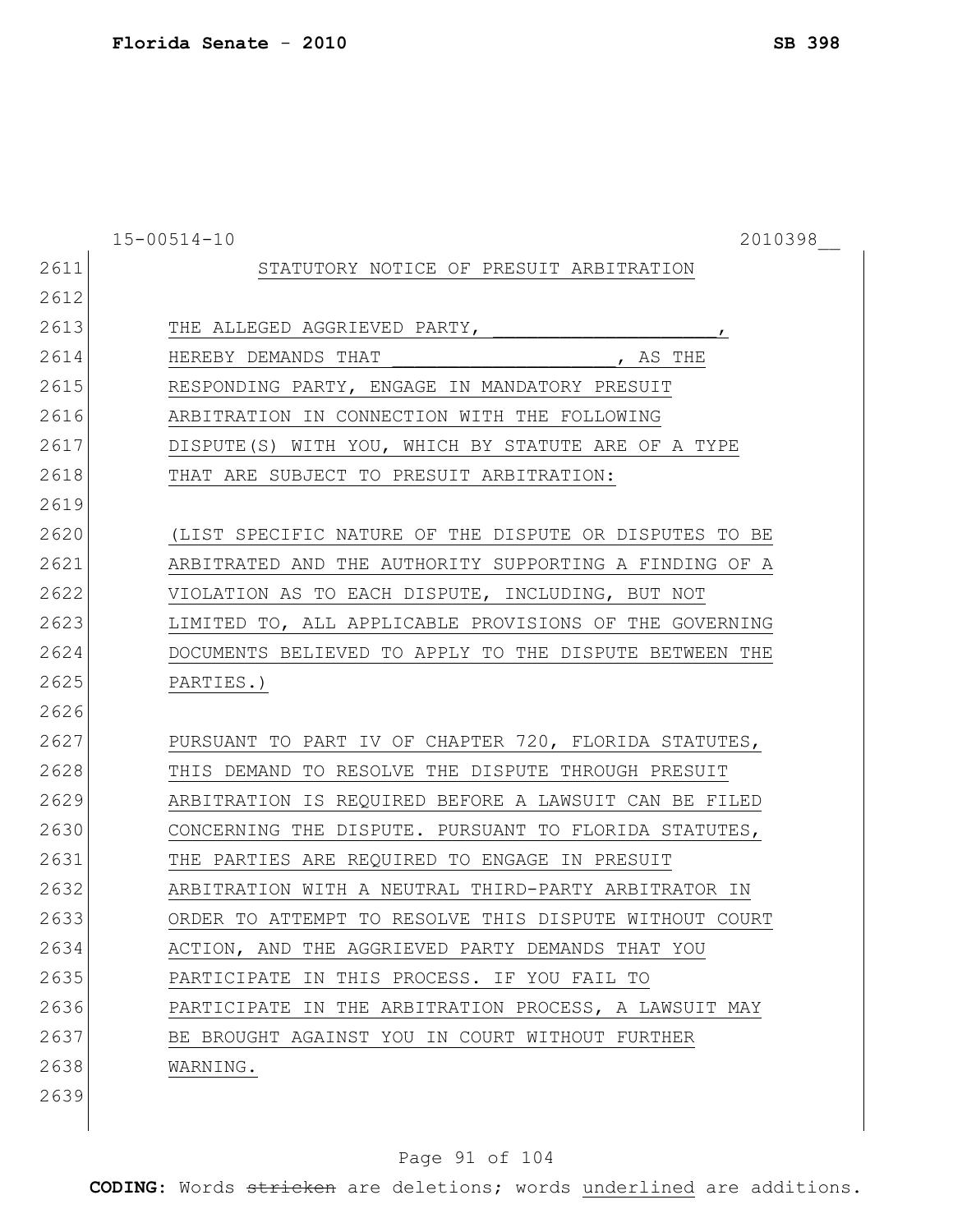|      | $15 - 00514 - 10$<br>2010398                           |
|------|--------------------------------------------------------|
| 2640 | THE PROCESS OF ARBITRATION INVOLVES A NEUTRAL THIRD    |
| 2641 | PERSON WHO CONSIDERS THE LAW AND FACTS PRESENTED BY    |
| 2642 | THE PARTIES AND RENDERS A WRITTEN DECISION CALLED AN   |
| 2643 | "ARBITRATION AWARD." PURSUANT TO SECTION 720.507,      |
| 2644 | FLORIDA STATUTES, THE ARBITRATION AWARD SHALL BE FINAL |
| 2645 | UNLESS A LAWSUIT IS FILED IN A COURT OF COMPETENT      |
| 2646 | JURISDICTION FOR THE JUDICIAL CIRCUIT IN WHICH THE     |
| 2647 | PARCEL(S) GOVERNED BY THE HOMEOWNERS' ASSOCIATION      |
| 2648 | IS/ARE LOCATED WITHIN 30 DAYS AFTER THE DATE OF THE    |
| 2649 | ARBITRATION AWARD.                                     |
| 2650 |                                                        |
| 2651 | IF A SETTLEMENT AGREEMENT IS REACHED BEFORE THE        |
| 2652 | ARBITRATION AWARD, IT SHALL BE REDUCED TO WRITING AND  |
| 2653 | BECOME A BINDING AND ENFORCEABLE CONTRACT OF THE       |
| 2654 | PARTIES. A RESOLUTION OF ONE OR MORE DISPUTES IN THIS  |
| 2655 | FASHION AVOIDS THE NEED TO ARBITRATE THESE ISSUES OR   |
| 2656 | TO LITIGATE THESE ISSUES IN COURT AND SHALL BE THE     |
| 2657 | SAME AS A SETTLEMENT AGREEMENT REACHED BETWEEN THE     |
| 2658 | PARTIES UNDER SECTION 720.505, FLORIDA STATUTES. THE   |
| 2659 | FAILURE OF A PARTY TO PARTICIPATE IN THE ARBITRATION   |
| 2660 | PROCESS MAY RESULT IN THE ARBITRATOR ISSUING AN        |
| 2661 | ARBITRATION AWARD BY DEFAULT IN THE ARBITRATION. IF    |
| 2662 | YOU HAVE FAILED OR REFUSED TO PARTICIPATE IN THE       |
| 2663 | ENTIRE ARBITRATION PROCESS, YOU WILL NOT BE ENTITLED   |
| 2664 | TO RECOVER ATTORNEY'S FEES IF YOU PREVAIL IN A         |
| 2665 | SUBSEQUENT COURT PROCEEDING INVOLVING THE SAME         |
| 2666 | DISPUTE.                                               |
| 2667 |                                                        |
| 2668 | THE AGGRIEVED PARTY HAS SELECTED AT LEAST FIVE         |

# Page 92 of 104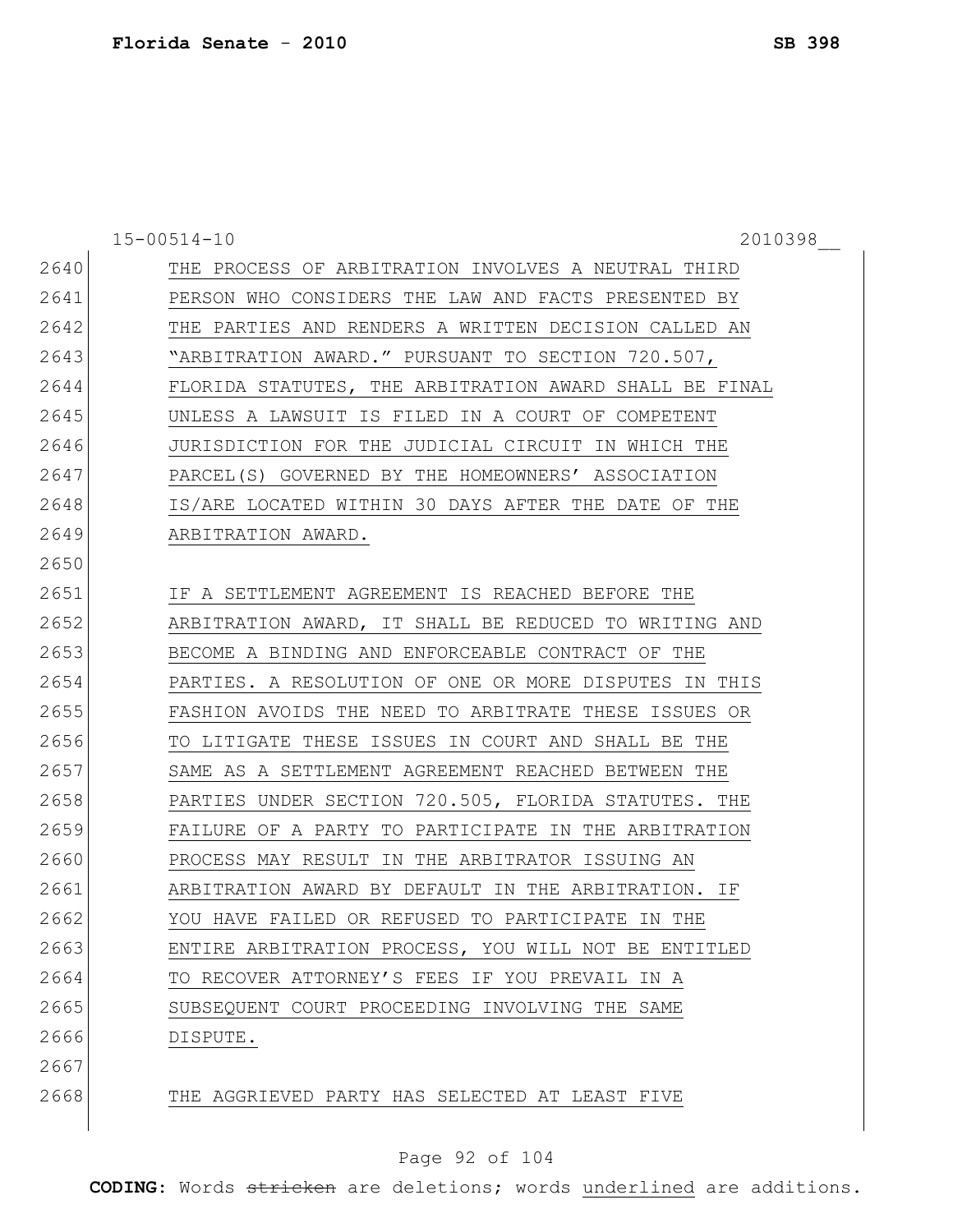15-00514-10 2010398\_\_ ARBITRATORS WHO THE AGGRIEVED PARTY BELIEVES TO BE NEUTRAL AND QUALIFIED TO ARBITRATE THE DISPUTE. YOU 2671 HAVE THE RIGHT TO SELECT ANY ONE OF THE ARBITRATORS. 2672 THE FACT THAT ONE PARTY MAY BE FAMILIAR WITH ONE OR MORE OF THE LISTED ARBITRATORS DOES NOT MEAN THAT THE ARBITRATOR CANNOT ACT AS A NEUTRAL AND IMPARTIAL ARBITRATOR. ANY ARBITRATOR WHO CANNOT ACT IN THIS CAPACITY IS REQUIRED ETHICALLY TO DECLINE TO ACCEPT ENGAGEMENT. THE NAMES OF THE FIVE ARBITRATORS THAT THE AGGRIEVED PARTY HAS CHOSEN FROM WHICH YOU MAY SELECT 2679 ONE, AND THEIR CURRENT ADDRESSES, TELEPHONE NUMBERS, 2680 AND HOURLY RATES, ARE AS FOLLOWS: 2682 (LIST THE NAMES, ADDRESSES, TELEPHONE NUMBERS, AND 2683 HOURLY RATES OF AT LEAST FIVE ARBITRATORS.) YOU MAY CONTACT THE OFFICES OF THESE ARBITRATORS TO CONFIRM THAT THE LISTED ARBITRATORS WILL BE NEUTRAL 2687 | AND WILL NOT SHOW ANY FAVORITISM TOWARD EITHER PARTY. UNLESS OTHERWISE AGREED TO BY THE PARTIES, PART IV OF CHAPTER 720, FLORIDA STATUTES, REQUIRES THAT THE PARTIES SHARE THE COSTS OF PRESUIT ARBITRATION 2692 EQUALLY, INCLUDING THE FEE CHARGED BY THE ARBITRATOR. THE PARTIES SHALL BE RESPONSIBLE FOR THEIR OWN ATTORNEY'S FEES IF THEY CHOOSE TO EMPLOY AN ATTORNEY IN CONNECTION WITH THE ARBITRATION. HOWEVER, USE OF AN ATTORNEY TO REPRESENT YOU FOR THE ARBITRATION IS NOT REQUIRED. THE ARBITRATOR SELECTED MAY REQUIRE THE

### Page 93 of 104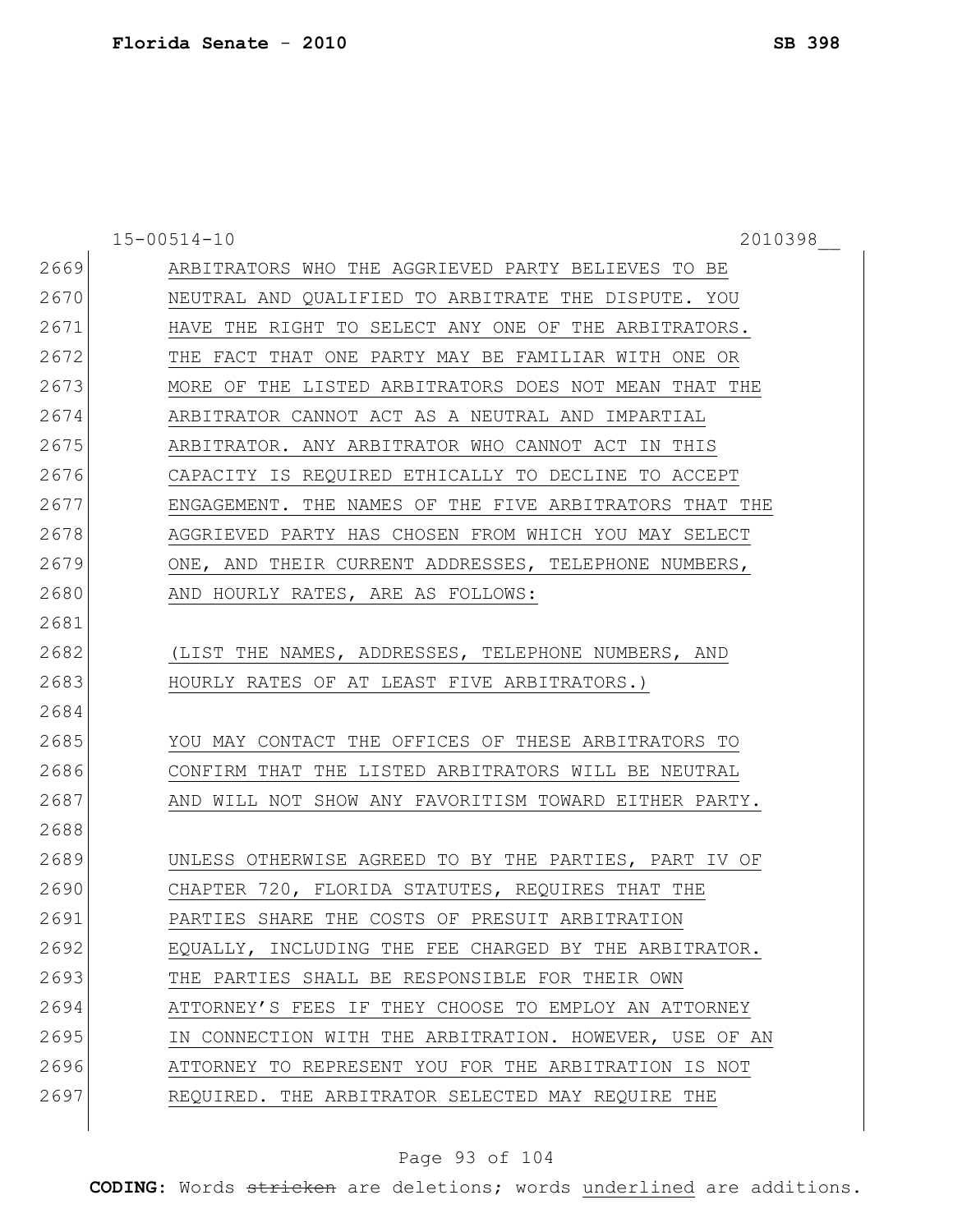|      | $15 - 00514 - 10$<br>2010398                           |
|------|--------------------------------------------------------|
| 2698 | ADVANCE PAYMENT OF SOME OR ALL OF THE ANTICIPATED      |
| 2699 | FEES. THE AGGRIEVED PARTY HEREBY AGREES TO PAY OR      |
| 2700 | PREPAY ONE-HALF OF THE SELECTED ARBITRATOR'S ESTIMATED |
| 2701 | FEES AND TO FORWARD THIS AMOUNT OR SUCH OTHER          |
| 2702 | REASONABLE ADVANCE DEPOSITS AS THE ARBITRATOR WHO IS   |
| 2703 | SELECTED REQUIRES FOR THIS PURPOSE. ANY FUNDS          |
| 2704 | DEPOSITED WILL BE RETURNED TO YOU IF THESE FUNDS ARE   |
| 2705 | IN EXCESS OF YOUR SHARE OF THE FEES INCURRED.          |
| 2706 |                                                        |
| 2707 | PLEASE SIGN THE AGREEMENT TO ARBITRATE BELOW AND       |
| 2708 | CLEARLY INDICATE THE NAME OF THE ARBITRATOR WHO IS     |
| 2709 | ACCEPTABLE TO YOU FROM THE NAMES LISTED BY THE         |
| 2710 | AGGRIEVED PARTY.                                       |
| 2711 |                                                        |
| 2712 | YOU MUST RESPOND IN WRITING TO THIS STATUTORY NOTICE   |
| 2713 | WITHIN 20 DAYS AFTER THE DATE THAT THE NOTICE OF       |
| 2714 | PRESUIT ARBITRATION WAS PERSONALLY SERVED ON YOU OR    |
| 2715 | THE POSTMARKED DATE THAT THIS NOTICE OF PRESUIT        |
| 2716 | ARBITRATION WAS SENT TO YOU BY CERTIFIED MAIL. YOU     |
| 2717 | MUST ALSO PROVIDE A LIST OF AT LEAST THREE DATES AND   |
| 2718 | TIMES IN WHICH YOU ARE AVAILABLE TO PARTICIPATE IN THE |
| 2719 | ARBITRATION THAT ARE WITHIN 90 DAYS AFTER THE DATE YOU |
| 2720 | WERE PERSONALLY SERVED OR WITHIN 90 DAYS AFTER THE     |
| 2721 | POSTMARKED DATE OF THE CERTIFIED MAILING OF THIS       |
| 2722 | STATUTORY NOTICE OF PRESUIT ARBITRATION. A COPY OF     |
| 2723 | THIS NOTICE AND YOUR RESPONSE WILL BE PROVIDED BY THE  |
| 2724 | AGGRIEVED PARTY TO THE ARBITRATOR SELECTED, AND THE    |
| 2725 | ARBITRATOR WILL SCHEDULE A MUTUALLY CONVENIENT TIME    |
| 2726 | AND PLACE FOR THE ARBITRATION CONFERENCE TO BE HELD.   |

# Page 94 of 104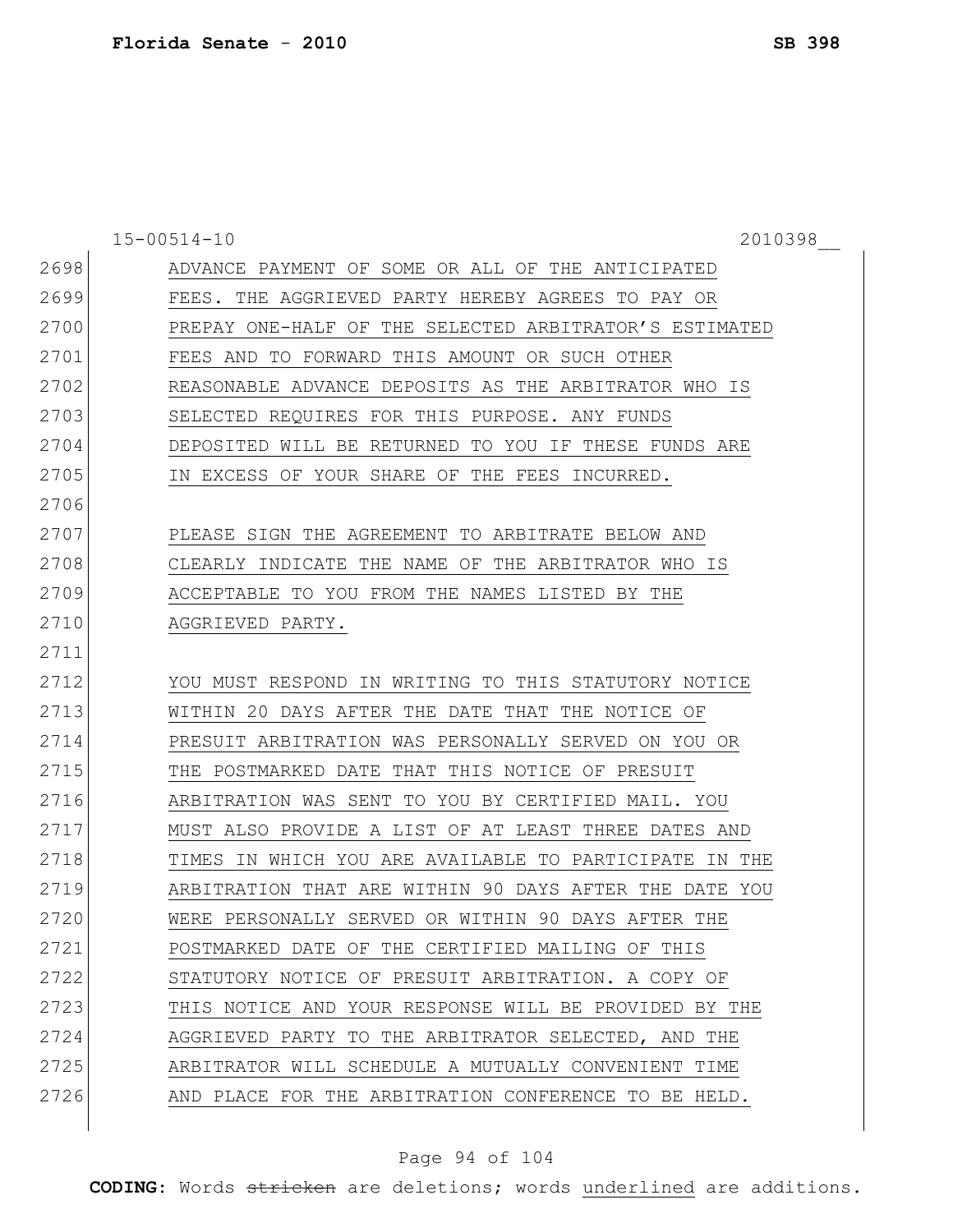15-00514-10 2010398\_\_ IF YOU DO NOT PROVIDE A LIST OF AVAILABLE DATES AND 2728 TIMES, THE ARBITRATOR IS AUTHORIZED TO SCHEDULE AN ARBITRATION CONFERENCE WITHOUT TAKING YOUR SCHEDULE 2730 AND CONVENIENCE INTO CONSIDERATION. THE ARBITRATION CONFERENCE MUST BE HELD ON THE SCHEDULED DATE, OR ANY RESCHEDULED DATE APPROVED BY THE ARBITRATOR. IN NO EVENT SHALL THE ARBITRATION CONFERENCE BE LATER THAN 90 DAYS AFTER NOTICE OF THE PRESUIT ARBITRATION WAS FIRST SERVED, UNLESS ALL PARTIES MUTUALLY AGREE IN WRITING OTHERWISE. IF THE ARBITRATION IS NOT COMPLETED 2737 WITHIN THE REQUIRED TIME LIMITS, THE ARBITRATOR SHALL ISSUE AN ARBITRATION AWARD, UNLESS THE HEARING IS EXTENDED BY MUTUAL WRITTEN AGREEMENT OF THE PARTIES 2740 AND APPROVED BY THE ARBITRATOR. IN THE EVENT THAT YOU FAIL TO RESPOND WITHIN 20 DAYS AFTER THE DATE YOU WERE 2742 SERVED WITH A COPY OF THIS NOTICE, FAIL TO PROVIDE THE ARBITRATOR WITH DATES AND TIMES IN WHICH YOU ARE AVAILABLE FOR THE ARBITRATION CONFERENCE, FAIL TO AGREE TO ONE OF THE ARBITRATORS THAT THE AGGRIEVED PARTY HAS NAMED, FAIL TO PAY OR PREPAY TO THE 2747 ARBITRATOR ONE-HALF OF THE COSTS INVOLVED AS REQUIRED, OR FAIL TO APPEAR AND PARTICIPATE AT THE SCHEDULED 2749 ARBITRATION CONFERENCE, THE AGGRIEVED PARTY MAY REQUEST THE ARBITRATOR TO ISSUE AN ARBITRATION AWARD. 2751 IN ANY SUBSEQUENT COURT ACTION, THE AGGRIEVED PARTY 2752 SHALL BE ENTITLED TO RECOVER AN AWARD OF REASONABLE 2753 ATTORNEY'S FEES AND COSTS, INCLUDING ANY FEES PAID TO THE ARBITRATOR, INCURRED IN OBTAINING AN ARBITRATION AWARD PURSUANT TO SECTION 720.507, FLORIDA STATUTES.

### Page 95 of 104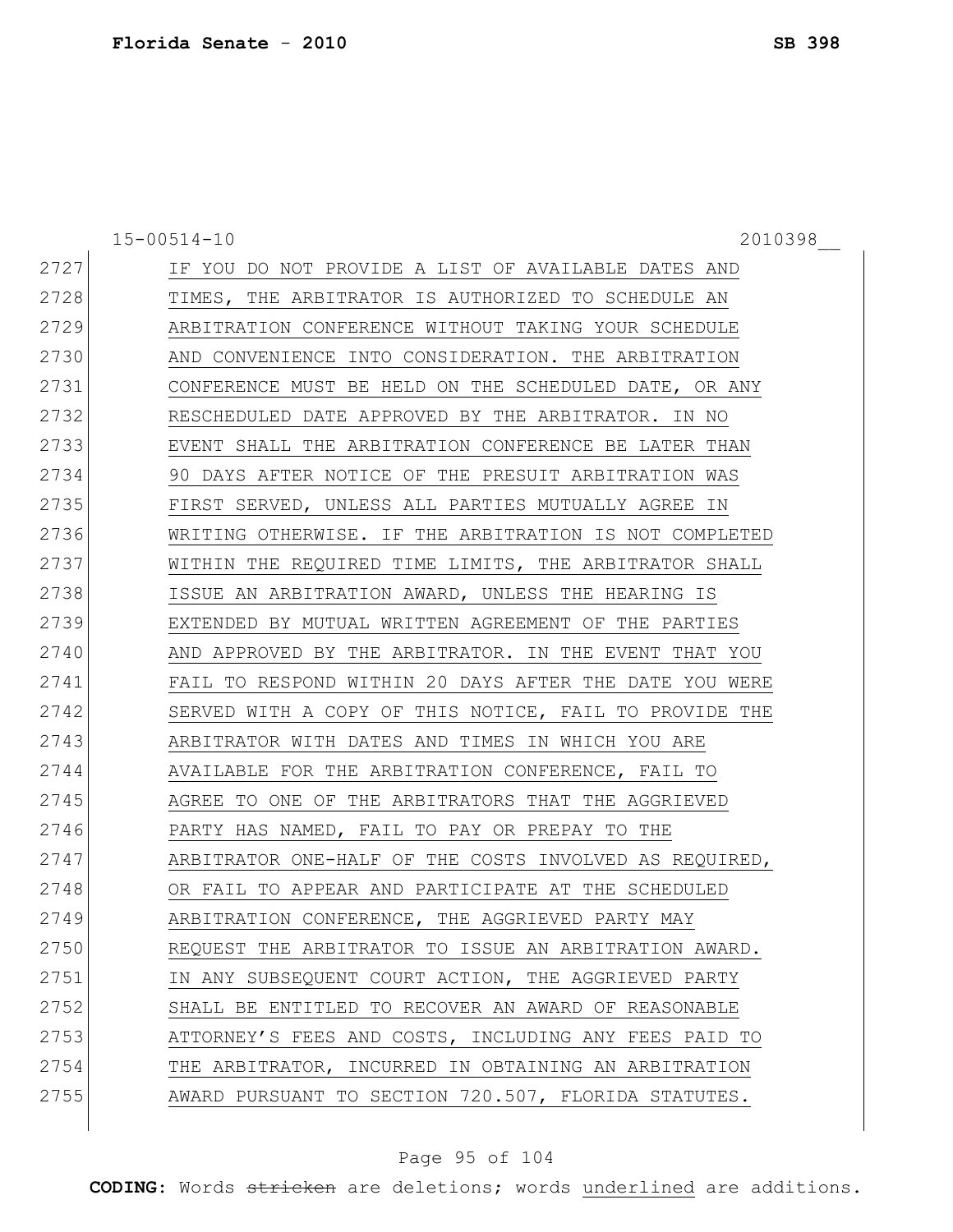|      | $15 - 00514 - 10$<br>2010398                           |
|------|--------------------------------------------------------|
| 2756 |                                                        |
| 2757 | PLEASE GIVE THIS MATTER YOUR IMMEDIATE ATTENTION. BY   |
| 2758 | LAW, YOUR RESPONSE MUST BE POSTMARKED AND MAILED BY    |
| 2759 | CERTIFIED, FIRST-CLASS MAIL, RETURN RECEIPT REQUESTED, |
| 2760 | TO THE ADDRESS SHOWN ON THIS NOTICE OF PRESUIT         |
| 2761 | ARBITRATION.                                           |
| 2762 |                                                        |
| 2763 |                                                        |
| 2764 | Signature of aggrieved party                           |
| 2765 |                                                        |
| 2766 |                                                        |
| 2767 | PRINTED NAME OF AGGRIEVED PARTY                        |
| 2768 |                                                        |
| 2769 | RESPONDING PARTY: YOUR SIGNATURE BELOW INDICATES YOUR  |
| 2770 | ACCEPTANCE OF THE AGREEMENT TO ARBITRATE.              |
| 2771 |                                                        |
| 2772 | AGREEMENT TO ARBITRATE                                 |
| 2773 |                                                        |
| 2774 | THE UNDERSIGNED HEREBY AGREES TO PARTICIPATE IN        |
| 2775 | PRESUIT ARBITRATION AND AGREES TO ATTEND AN            |
| 2776 | ARBITRATION CONDUCTED BY THE FOLLOWING ARBITRATOR      |
| 2777 | LISTED BELOW AS SOMEONE WHO WOULD BE ACCEPTABLE TO     |
| 2778 | ARBITRATE THIS DISPUTE:                                |
| 2779 |                                                        |
| 2780 | (IN YOUR RESPONSE, SELECT THE NAME OF ONE ARBITRATOR   |
| 2781 | THAT IS ACCEPTABLE TO YOU FROM THOSE ARBITRATORS       |
| 2782 | LISTED BY THE AGGRIEVED PARTY.)                        |
| 2783 |                                                        |
| 2784 | THE UNDERSIGNED HEREBY REPRESENTS THAT HE OR SHE IS    |
|      |                                                        |

# Page 96 of 104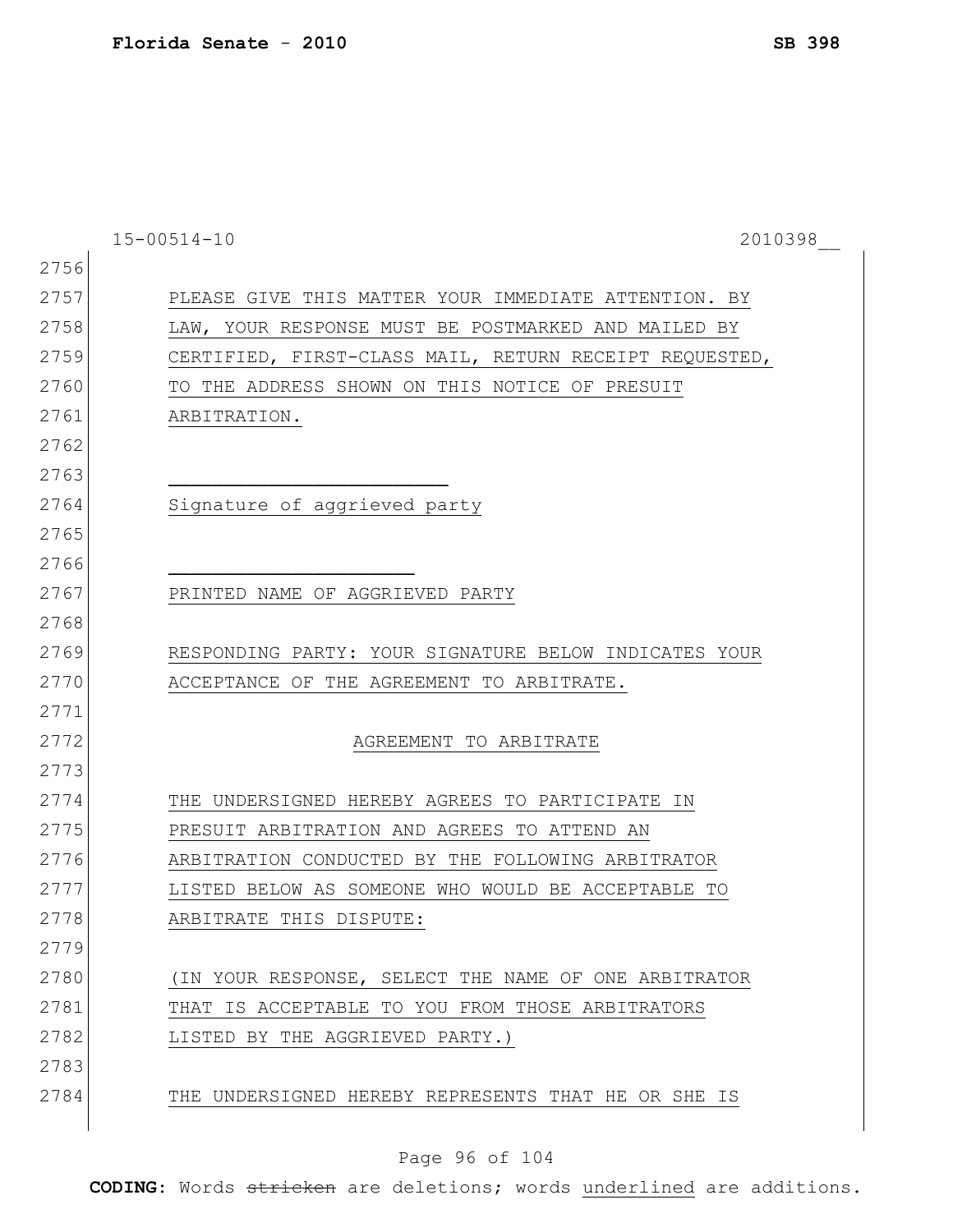|      | $15 - 00514 - 10$<br>2010398                                    |
|------|-----------------------------------------------------------------|
| 2785 | AVAILABLE AND ABLE TO ATTEND AND PARTICIPATE IN THE             |
| 2786 | PRESUIT ARBITRATION CONFERENCE AT THE FOLLOWING DATES           |
| 2787 | AND TIMES:                                                      |
| 2788 |                                                                 |
| 2789 | (LIST ALL AVAILABLE DATES AND TIMES, OF WHICH THERE             |
| 2790 | MUST BE AT LEAST THREE, WITHIN 90 DAYS AFTER THE DATE           |
| 2791 | ON WHICH YOU WERE SERVED, EITHER BY PROCESS SERVER OR           |
| 2792 | BY CERTIFIED MAIL, WITH THE NOTICE OF PRESUIT                   |
| 2793 | ARBITRATION.)                                                   |
| 2794 |                                                                 |
| 2795 | I/WE FURTHER AGREE TO PAY OR PREPAY ONE-HALF OF THE             |
| 2796 | ARBITRATOR'S FEES AND TO FORWARD SUCH ADVANCE DEPOSITS          |
| 2797 | AS THE ARBITRATOR MAY REQUIRE FOR THIS PURPOSE.                 |
| 2798 |                                                                 |
| 2799 |                                                                 |
| 2800 | SIGNATURE OF RESPONDING PARTY #1                                |
| 2801 |                                                                 |
| 2802 | TELEPHONE CONTACT INFORMATION                                   |
| 2803 |                                                                 |
| 2804 |                                                                 |
| 2805 | SIGNATURE AND TELEPHONE CONTACT INFORMATION OF                  |
| 2806 | RESPONDING PARTY #2, IF APPLICABLE. IF THE PROPERTY IS          |
| 2807 | OWNED BY MORE THAN ONE PERSON, ALL OWNERS MUST SIGN,            |
| 2808 | OR A PERSON MAY SIGN WHO IS ACTING UNDER AUTHORITY OF           |
| 2809 | A VALID POWER OF ATTORNEY GRANTED BY AN OWNER.                  |
| 2810 |                                                                 |
| 2811 | (2) (a) Service of the notice of presuit arbitration shall      |
| 2812 | be effected either by personal service, as provided in chapter  |
| 2813 | 48, or by certified mail, return receipt requested, in a letter |
|      |                                                                 |

# Page 97 of 104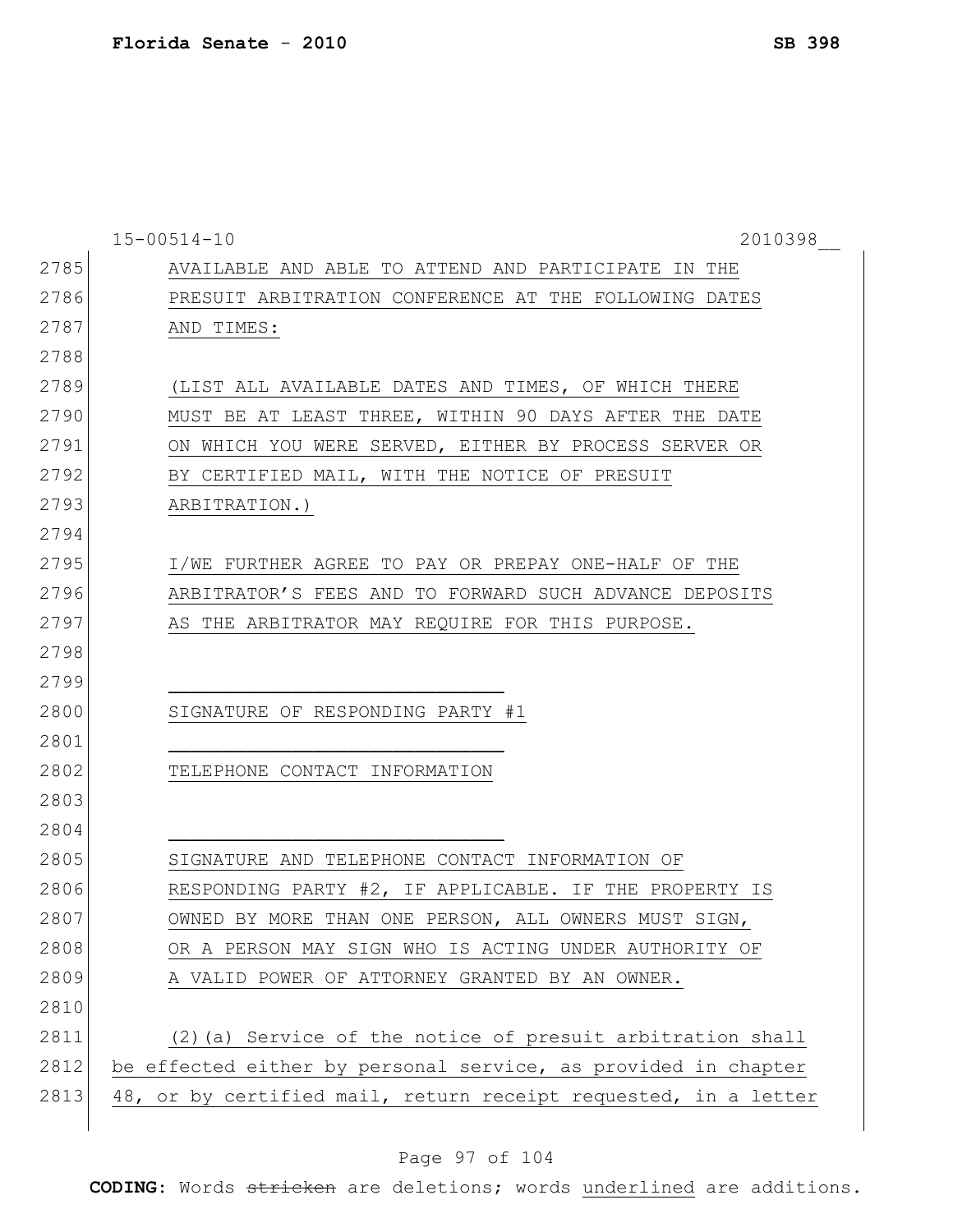|      | $15 - 00514 - 10$<br>2010398                                     |
|------|------------------------------------------------------------------|
| 2814 | in substantial conformity with the form provided in subsection   |
| 2815 | (1), with an additional copy being sent by regular first-class   |
| 2816 | mail, to the address of the responding party as it last appears  |
| 2817 | on the books and records of the association or, if not           |
| 2818 | available, the last address as it appears on the official        |
| 2819 | records of the county property appraiser for the county in which |
| 2820 | the property is situated that is subject to the association      |
| 2821 | documents. The responding party has 20 days after the postmarked |
| 2822 | date of the certified mailing of the statutory notice of presuit |
| 2823 | arbitration or the date the responding party is personally       |
| 2824 | served with the statutory notice of presuit arbitration to serve |
| 2825 | a written response to the aggrieved party. The response shall be |
| 2826 | served by certified mail, return receipt requested, with an      |
| 2827 | additional copy being sent by regular first-class mail, to the   |
| 2828 | address shown on the statutory notice of presuit arbitration.    |
| 2829 | The postmarked date on the envelope of the response shall        |
| 2830 | constitute the date the response was served.                     |
| 2831 | (b) The parties shall share the costs of presuit                 |
| 2832 | arbitration equally, including the fee charged by the            |
| 2833 | arbitrator, if any, unless the parties agree otherwise, and the  |
| 2834 | arbitrator may require advance payment of his or her reasonable  |
| 2835 | fees and costs. Each party shall be responsible for that party's |
| 2836 | own attorney's fees if a party chooses to be represented by an   |
| 2837 | attorney for the arbitration proceedings.                        |
| 2838 | (c)1. The party responding to the aggrieved party must sign      |
| 2839 | the agreement to arbitrate included in the notice of presuit     |
| 2840 | arbitration and clearly indicate the name of the arbitrator who  |
| 2841 | is acceptable of those arbitrators listed by the aggrieved       |
| 2842 | party. The responding party must provide a list of at least      |

# Page 98 of 104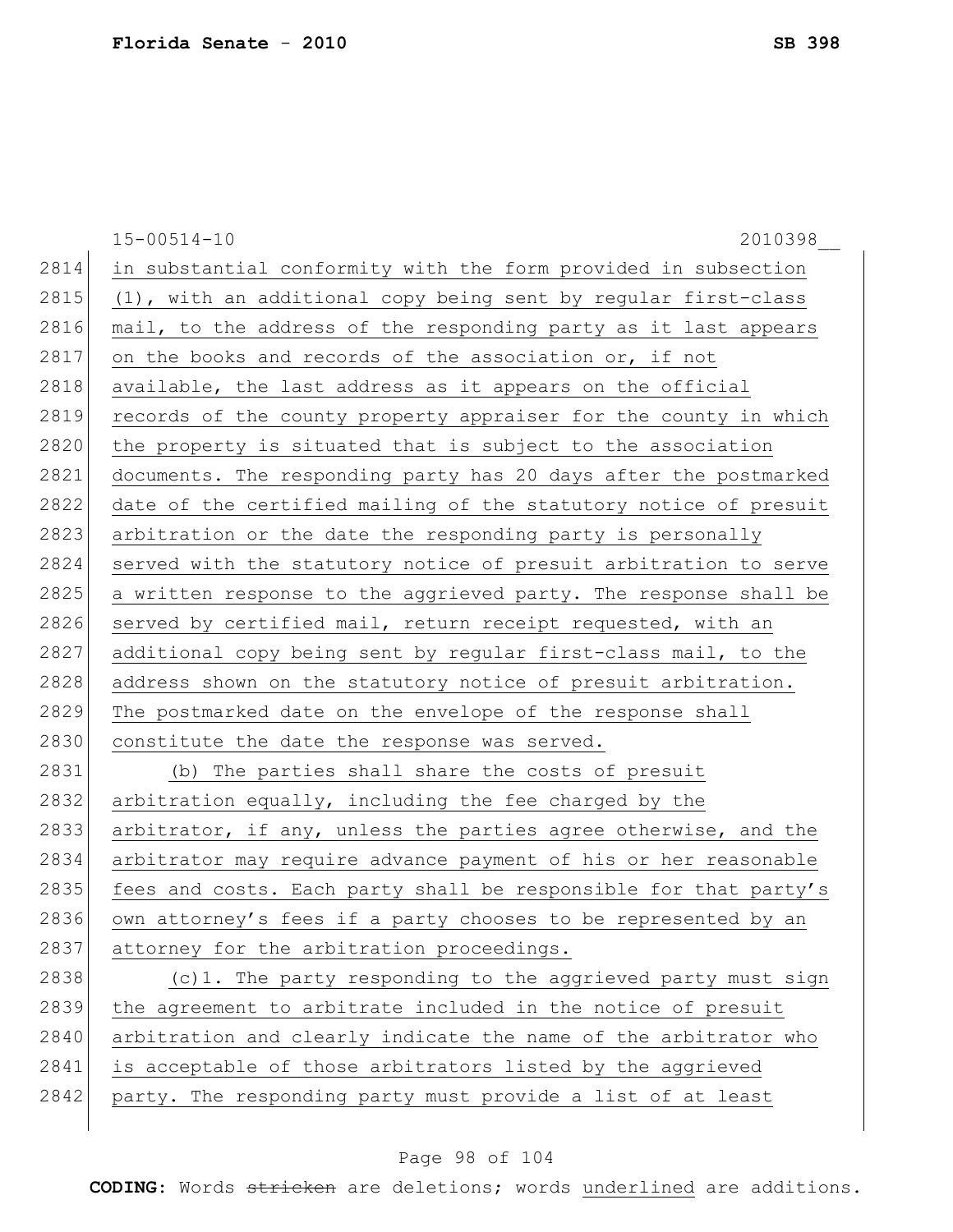|      | $15 - 00514 - 10$<br>2010398                                     |
|------|------------------------------------------------------------------|
| 2843 | three dates and times in which the responding party is available |
| 2844 | to participate in the arbitration conference within 90 days      |
| 2845 | after the date the responding party was served with the          |
| 2846 | statutory notice of presuit arbitration.                         |
| 2847 | 2. The arbitrator must schedule the arbitration conference       |
| 2848 | at a mutually convenient time and place, but if the responding   |
| 2849 | party does not provide a list of available dates and times, the  |
| 2850 | arbitrator is authorized to schedule an arbitration conference   |
| 2851 | without taking the responding party's schedule and convenience   |
| 2852 | into consideration. Within 10 days after the designation of the  |
| 2853 | arbitrator, the arbitrator shall notify the parties in writing   |
| 2854 | of the date, time, and place of the arbitration conference.      |
| 2855 | 3. The arbitration conference must be held on the scheduled      |
| 2856 | date and may be rescheduled if approved by the arbitrator.       |
| 2857 | However, in no event shall the arbitration hearing be later than |
| 2858 | 90 days after the notice of presuit arbitration was first        |
| 2859 | served, unless all parties mutually agree in writing otherwise.  |
| 2860 | If the arbitration hearing is not completed within the required  |
| 2861 | time limits, the arbitrator may issue an arbitration award       |
| 2862 | unless the time for the hearing is extended as provided herein.  |
| 2863 | 4. If the responding party fails to respond within 20 days       |
| 2864 | after the date of statutory notice of presuit arbitration, fails |
| 2865 | to agree to at least one of the arbitrators that have been       |
| 2866 | listed by the aggrieved party in the presuit notice of           |
| 2867 | arbitration, fails to pay or prepay to the arbitrator one-half   |
| 2868 | of the costs involved, or fails to appear and participate at the |
| 2869 | scheduled arbitration, the aggrieved party is authorized to      |
| 2870 | proceed with a request that the arbitrator issue an arbitration  |
| 2871 | award.                                                           |
|      |                                                                  |

# Page 99 of 104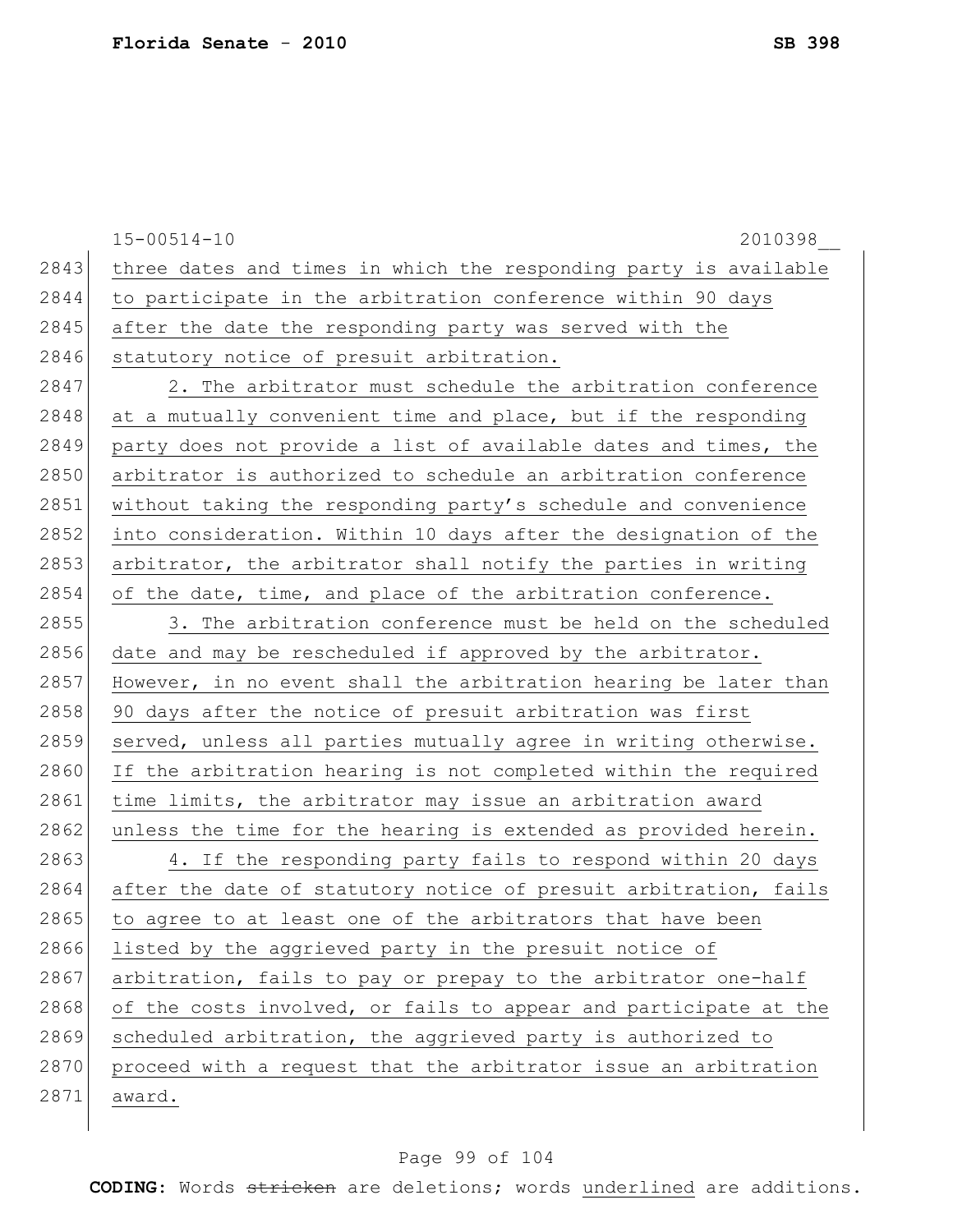|      | $15 - 00514 - 10$<br>2010398                                     |
|------|------------------------------------------------------------------|
| 2872 | (d) 1. The failure of any party to respond to the statutory      |
| 2873 | notice of presuit arbitration within 20 days, the failure to     |
| 2874 | select one of the arbitrators listed by the aggrieved party, the |
| 2875 | failure to provide a listing of dates and times in which the     |
| 2876 | responding party is available to participate in the arbitration  |
| 2877 | conference within 90 days after the date of the responding party |
| 2878 | being served with the statutory notice of presuit arbitration,   |
| 2879 | the failure to make payment of fees and costs as required within |
| 2880 | the time established by the arbitrator, or the failure to appear |
| 2881 | for an arbitration conference without the approval of the        |
| 2882 | arbitrator shall entitle the other party to request the          |
| 2883 | arbitrator to enter an arbitration award, including an award of  |
| 2884 | the reasonable costs and attorney's fees associated with the     |
| 2885 | arbitration.                                                     |
| 2886 | 2. Persons who fail or refuse to participate in the entire       |
| 2887 | arbitration process may not recover attorney's fees and costs in |
| 2888 | any subsequent litigation proceeding relating to the same        |
| 2889 | dispute involving the same parties.                              |
| 2890 | (3) (a) In an arbitration proceeding, the arbitrator may not     |
| 2891 | consider any unsuccessful mediation of the dispute.              |
| 2892 | (b) An arbitrator in a proceeding initiated pursuant to          |
| 2893 | this part may shorten the time for discovery or otherwise limit  |
| 2894 | discovery in a manner consistent with the policy goals of this   |
| 2895 | part to reduce the time and expense of litigating homeowners'    |
| 2896 | association disputes initiated pursuant to this chapter and to   |
| 2897 | promote an expeditious alternative dispute resolution procedure  |
| 2898 | for parties to such actions.                                     |
| 2899 | (4) At the request of any party to the arbitration, the          |
| 2900 | arbitrator may issue subpoenas for the attendance of witnesses   |
|      |                                                                  |

# Page 100 of 104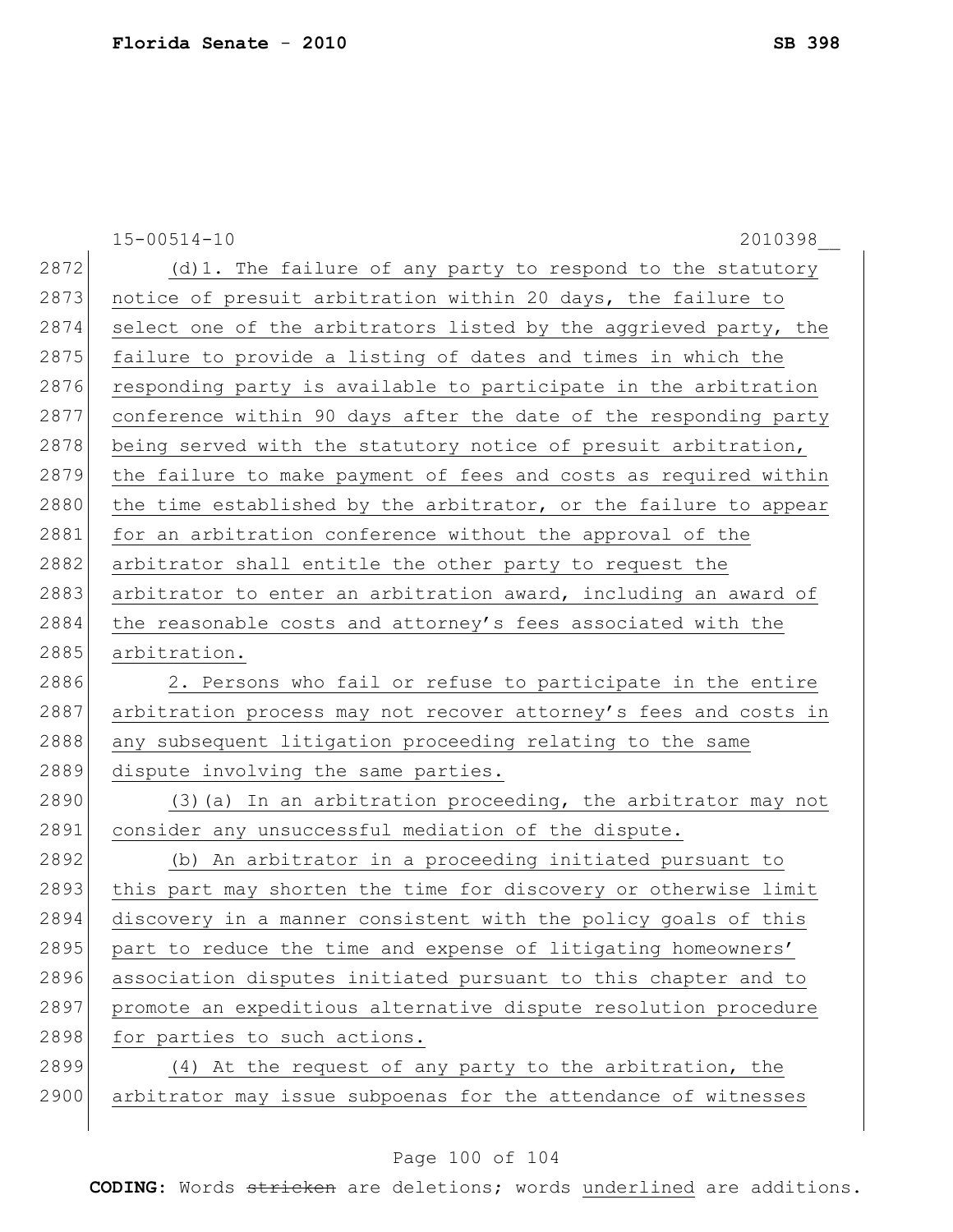$\overline{\phantom{a}}$ 

|      | $15 - 00514 - 10$<br>2010398                                     |
|------|------------------------------------------------------------------|
| 2901 | and the production of books, records, documents, and other       |
| 2902 | evidence, and any party on whose behalf a subpoena is issued may |
| 2903 | apply to the court for orders compelling such attendance and     |
| 2904 | production. Subpoenas shall be served and are enforceable in the |
| 2905 | manner provided by the Florida Rules of Civil Procedure.         |
| 2906 | Discovery may, at the discretion of the arbitrator, be permitted |
| 2907 | in the manner provided by the Florida Rules of Civil Procedure.  |
| 2908 | (5) The final arbitration award shall be sent to the             |
| 2909 | parties in writing no later than 30 days after the date of the   |
| 2910 | arbitration hearing, absent extraordinary circumstances          |
| 2911 | necessitating a later filing the reasons for which shall be      |
| 2912 | stated in the final award if filed more than 30 days after the   |
| 2913 | date of the final session of the arbitration conference. An      |
| 2914 | agreed arbitration award is final in those disputes in which the |
| 2915 | parties have mutually agreed to be bound. An arbitration award   |
| 2916 | decided by the arbitrator is final unless a lawsuit seeking a    |
| 2917 | trial de novo is filed in a court of competent jurisdiction      |
| 2918 | within 30 days after the date of the arbitration award. The      |
| 2919 | right to file for a trial de novo entitles the parties to file a |
| 2920 | complaint in the appropriate trial court for a judicial          |
| 2921 | resolution of the dispute. The prevailing party in an            |
| 2922 | arbitration proceeding shall be awarded the costs of the         |
| 2923 | arbitration and reasonable attorney's fees in an amount          |
| 2924 | determined by the arbitrator.                                    |
| 2925 | (6) The party filing a motion for a trial de novo shall be       |
| 2926 | assessed the other party's arbitration costs, court costs, and   |
| 2927 | other reasonable costs, including attorney's fees, investigation |
| 2928 | expenses, and expenses for expert or other testimony or evidence |
| 2929 | incurred after the arbitration hearing, if the judgment upon the |

# Page 101 of 104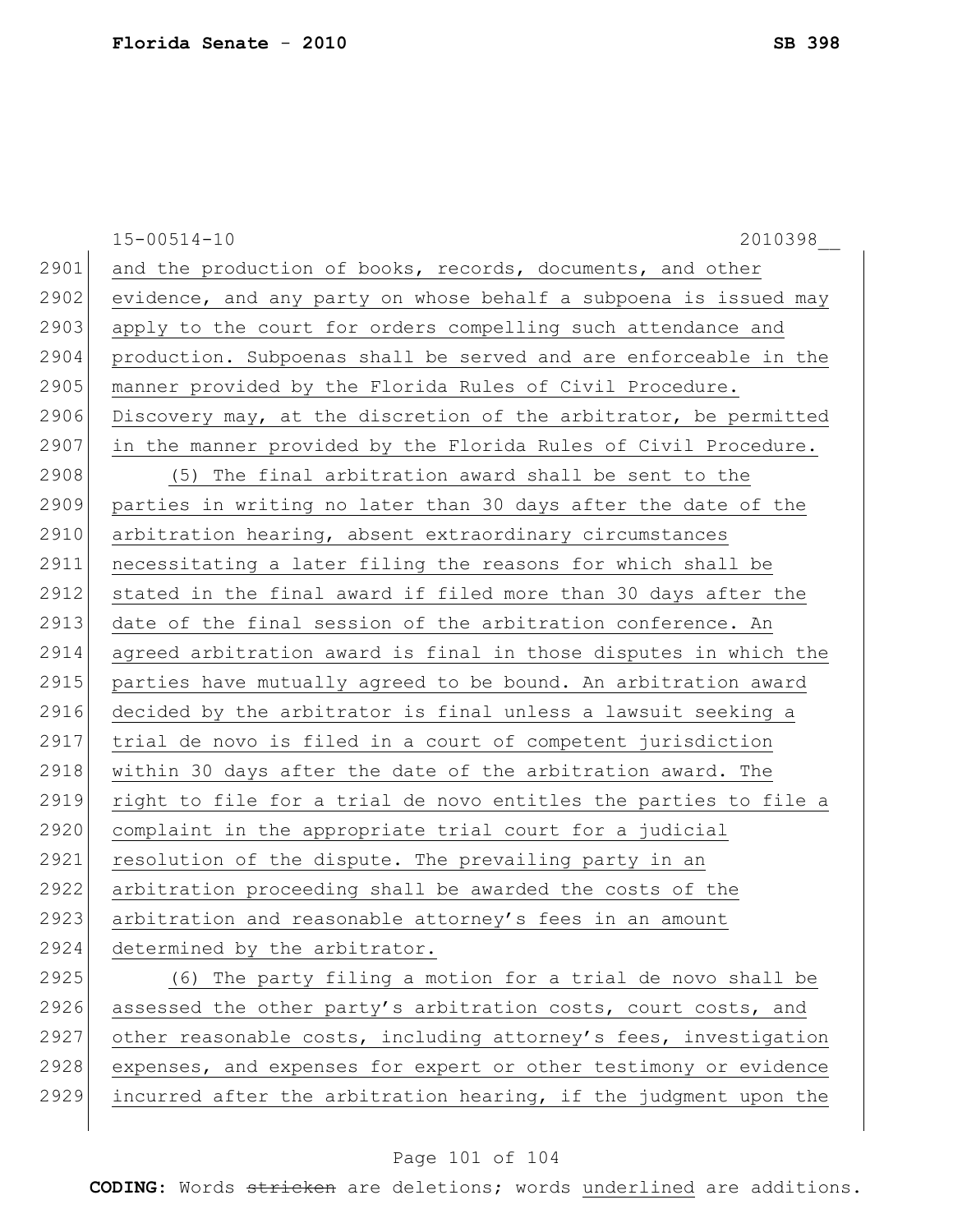15-00514-10 2010398\_\_ 2930 trial de novo is not more favorable than the final arbitration 2931 award. 2932 720.508 Rules of procedure.— 2933 (1) Presuit mediation and presuit arbitration proceedings 2934 under this part must be conducted in accordance with the 2935 applicable Florida Rules of Civil Procedure and rules governing 2936 mediations and arbitrations under chapter 44, except that this 2937 part shall be controlling to the extent of any conflict with 2938 other applicable rules or statutes. The arbitrator may shorten 2939 any applicable time period and otherwise limit the scope of 2940 discovery on request of the parties or within the discretion of 2941 the arbitrator exercised consistent with the purpose and 2942 objective of reducing the expense and expeditiously concluding 2943 proceedings under this part. 2944 (2) Presuit mediation proceedings under s. 720.505 are 2945 | privileged and confidential to the same extent as court-ordered 2946 mediation under chapter 44. An arbitrator or judge may not 2947 consider any information or evidence arising from the presuit 2948 mediation proceeding except in a proceeding to impose sanctions 2949 for failure to attend a presuit mediation session or to enforce 2950 a mediated settlement agreement. 2951 (3) Persons who are not parties to the dispute may not 2952 attend the presuit mediation conference without consent of all 2953 parties, with the exception of counsel for the parties and a 2954 corporate representative designated by the association. Presuit 2955 mediations under this part are not a board meeting for purposes 2956 of notice and participation set forth in this chapter. 2957 (4) Attendance at a mediation conference by the board of 2958 directors shall not require notice or participation by nonboard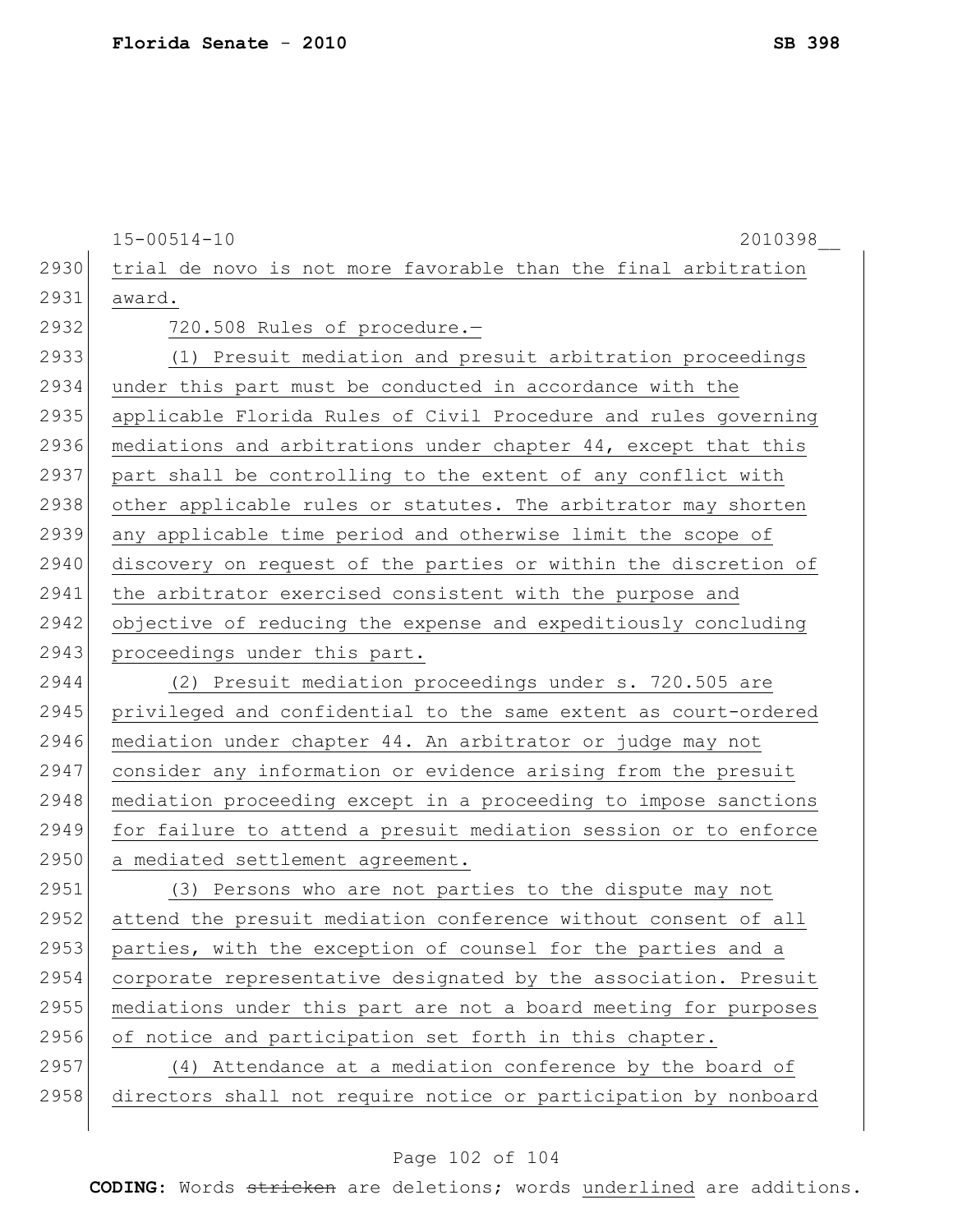$\overline{\phantom{a}}$ 

|      | $15 - 00514 - 10$<br>2010398                                     |
|------|------------------------------------------------------------------|
| 2959 | members as otherwise required by this chapter for meetings of    |
| 2960 | the board.                                                       |
| 2961 | (5) Settlement agreements resulting from a mediation or          |
| 2962 | arbitration proceeding do not have precedential value in         |
| 2963 | proceedings involving parties other than those participating in  |
| 2964 | the mediation or arbitration.                                    |
| 2965 | (6) Arbitration awards by an arbitrator shall have               |
| 2966 | precedential value in other proceedings involving the same       |
| 2967 | association or with respect to the same parcel owner.            |
| 2968 | 720.509 Mediators and arbitrators; qualifications. - A person    |
| 2969 | is authorized to conduct mediation or arbitration under this     |
| 2970 | part if he or she has been certified as a circuit court civil    |
| 2971 | mediator under the requirements adopted pursuant to s. 44.106,   |
| 2972 | is a member in good standing with The Florida Bar, and otherwise |
| 2973 | meets all other requirements imposed by chapter 44.              |
| 2974 | 720.510 Enforcement of mediation agreement or arbitration        |
| 2975 | award.-                                                          |
| 2976 | (1) A mediation settlement may be enforced through the           |
| 2977 | county or circuit court, as applicable, and any costs and        |
| 2978 | attorney's fees incurred in the enforcement of a settlement      |
| 2979 | agreement reached at mediation shall be awarded to the           |
| 2980 | prevailing party in any enforcement action.                      |
| 2981 | (2) Any party to an arbitration proceeding may enforce an        |
| 2982 | arbitration award by filing a petition in a court of competent   |
| 2983 | jurisdiction in which the homeowners' association is located.    |
| 2984 | The prevailing party in such proceeding shall be awarded         |
| 2985 | reasonable attorney's fees and costs incurred in such            |
| 2986 | proceeding.                                                      |
| 2987 | (3) If a complaint is filed seeking a trial de novo, the         |

# Page 103 of 104